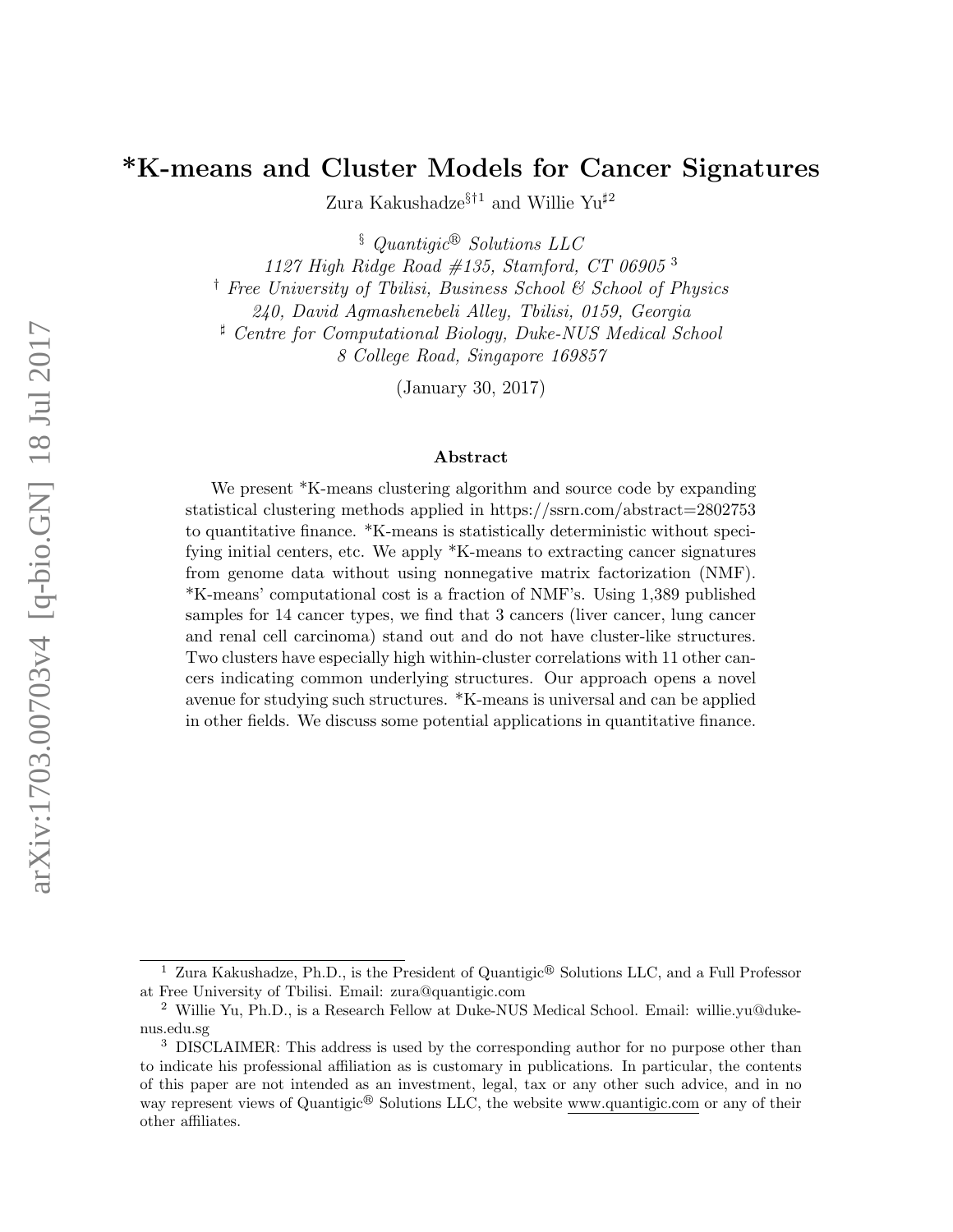## 1 Introduction and Summary

Every time we can learn something new about cancer, the motivation goes without saying. Cancer is different. Unlike other diseases, it is not caused by "mechanical" breakdowns, biochemical imbalances, etc. Instead, cancer occurs at the DNA level via somatic alterations in the genome structure. A common type of somatic mutations found in cancer is due to single nucleotide variations (SNVs) or alterations to single bases in the genome, which accumulate through the lifespan of the cancer via imperfect DNA replication during cell division or spontaneous cytosine deamination [Goodman and Fygenson, 1998], [Lindahl, 1993], or due to exposures to chemical insults or ultraviolet radiation [Loeb and Harris, 2008], [Ananthaswamy and Pierceall, 1990], etc. These mutational processes leave a footprint in the cancer genome characterized by distinctive alteration patterns or mutational signatures.

If we can identify all underlying signatures, this could greatly facilitate progress in understanding the origins of cancer and its development. Therapeutically, if there are common underlying structures across different cancer types, then a therapeutic for one cancer type might be applicable to other cancers, which would be a great news.<sup>4</sup> However, it all boils down to the question of usefulness, i.e., is there a small enough number of cancer signatures underlying all (100+) known cancer types, or is this number too large to be meaningful or useful? Indeed, there are only  $96 \text{ SNVs},^5$ so we cannot have more than  $96$  signatures.<sup>6</sup> Even if the number of true underlying signatures is, say, of order 50, it is unclear whether they would be useful, especially within practical applications. On the other hand, if there are only a dozen or so underlying signatures, then we could hope for an order of magnitude simplification.

To identify mutational signatures, one analyzes SNV patterns in a cohort of DNA sequenced whole cancer genomes. The data is organized into a matrix  $G_{is}$ , where the rows correspond to the  $N = 96$  mutation categories, the columns correspond to d samples, and each element is a nonnegative occurrence count of a given mutation category in a given sample. Currently, the commonly accepted method for extracting cancer signatures from  $G_{is}$  [Alexandrov *et al*, 2013a] is via nonnegative matrix factorization (NMF) [Paatero and Tapper, 1994], [Lee and Seung, 1999]. Under NMF the matrix G is approximated via  $G \approx W H$ , where  $W_{iA}$  is an  $N \times K$ matrix,  $H_{As}$  is a  $K \times d$  matrix, and both W and H are nonnegative. The appeal of NMF is its biologic interpretation whereby the  $K$  columns of the matrix  $W$  are

<sup>&</sup>lt;sup>4</sup> Another practical application is prevention by pairing the signatures extracted from cancer samples with those caused by known carcinogens (e.g., tobacco, aflatoxin, UV radiation, etc).

<sup>&</sup>lt;sup>5</sup> In brief, DNA is a double helix of two strands, and each strand is a string of letters A, C, G, T corresponding to adenine, cytosine, guanine and thymine, respectively. In the double helix, A in one strand always binds with T in the other, and G always binds with C. This is known as base complementarity. Thus, there are six possible base mutations  $C > A$ ,  $C > G$ ,  $C > T$ ,  $T > A$ ,  $T > C$ ,  $T > G$ , whereas the other six base mutations are equivalent to these by base complementarity. Each of these 6 possible base mutations is flanked by 4 possible bases on each side thereby producing  $4 \times 6 \times 4 = 96$  distinct mutation categories.

<sup>6</sup> Nonlinearities could undermine this argument. However, again, it all boils down to usefulness.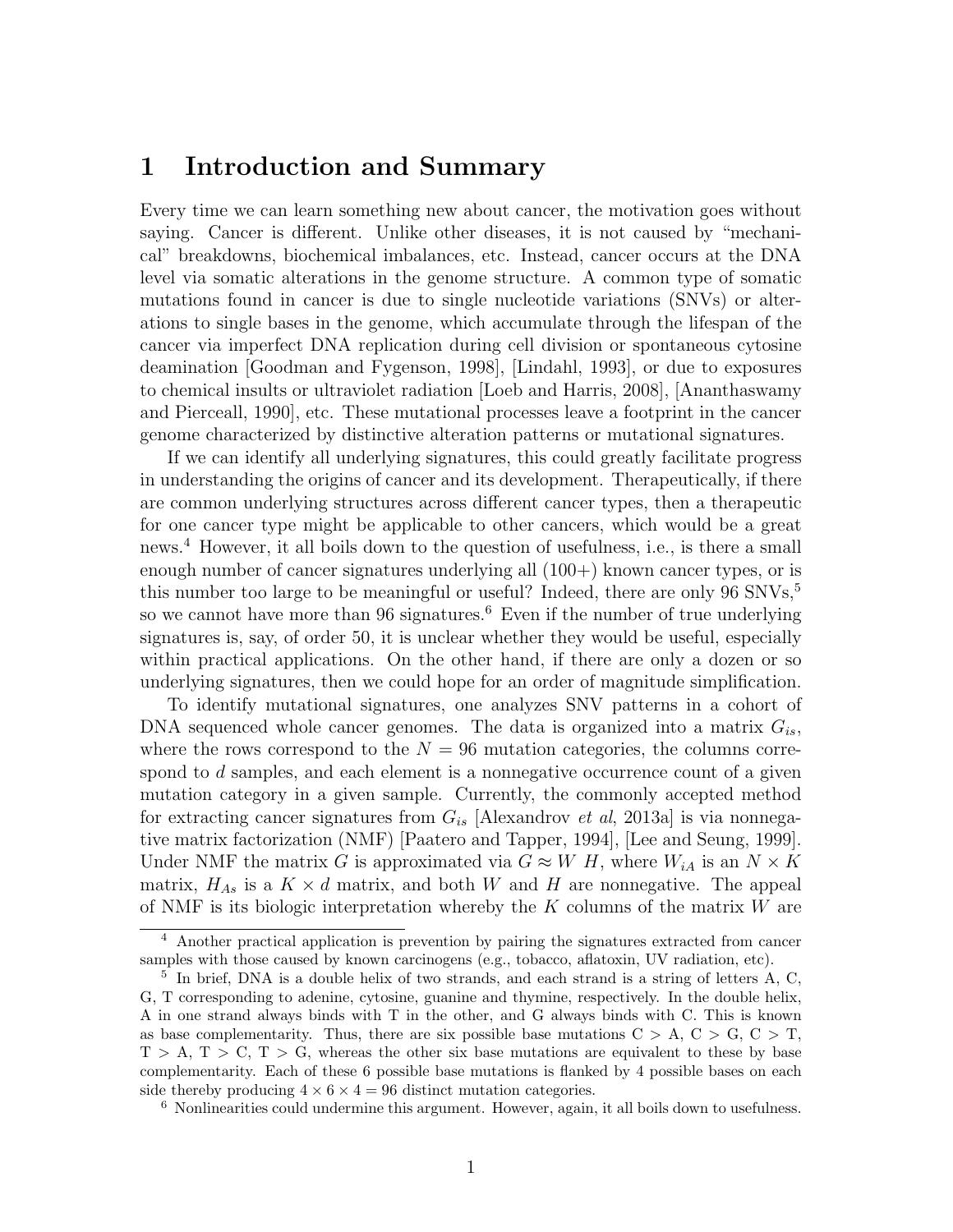interpreted as the weights with which the  $K$  cancer signatures contribute into the  $N = 96$  mutation categories, and the columns of the matrix H are interpreted as the exposures to the  $K$  signatures in each sample. The price to pay for this is that NMF, which is an iterative procedure, is computationally costly and depending on the number of samples  $d$  it can take days or even weeks to run it. Furthermore, it does not automatically fix the number of signatures  $K$ , which must be either guessed or obtained via trial and error, thereby further adding to the computational cost.<sup>7</sup>

Some of the aforesaid issues were recently addressed in [Kakushadze and Yu, 2016b], to wit: i) by aggregating samples by cancer types, we can greatly improve stability and reduce the number of signatures;<sup>8</sup> ii) by identifying and factoring out the somatic mutational noise, or the "overall" mode (this is the "de-noising" procedure of [Kakushadze and Yu, 2016b]), we can further greatly improve stability and, as a bonus, reduce computational cost; and iii) the number of signatures can be fixed borrowing the methods from statistical risk models [Kakushadze and Yu, 2017b] in quantitative finance, by computing the effective rank (or eRank) [Roy and Vetterli, 2007] for the correlation matrix  $\Psi_{ij}$  calculated across cancer types or samples (see below). All this yields substantial improvements [Kakushadze and Yu, 2016b].

In this paper we push this program to yet another level. The basic idea here is quite simple (but, as it turns out, nontrivial to implement – see below). We wish to apply clustering techniques to the problem of extracting cancer signatures. In fact, we argue in Section 2 that NMF is, to a degree, "clustering in disguise". This is for two main reasons. The prosaic reason is that NMF, being a nondeterministic algorithm, requires averaging over many local optima it produces. However, each run generally produces a weights matrix  $W_{iA}$  with columns (i.e., signatures) not aligned with those in other runs. Aligning or matching the signatures across different runs (before averaging over them) is typically achieved via nondeterministic clustering such as k-means. So, not only is clustering utilized at some layer, the result, even after averaging, generally is both noisy<sup>9</sup> and nondeterministic! I.e., if this computationally costly procedure (which includes averaging) is run again and again on the same data, generally it will yield different looking cancer signatures every time!

The second, not-so-prosaic reason is that, while NMF generically does not produce exactly null weights, it does produce low weights, such that they are within error bars. For all practical purposes we might as well set such weights to zero. NMF requires nonnegative weights. However, we could as reasonably require that the weights should be, say, outside error bars (e.g., above one standard deviation –

<sup>7</sup> Other issues include: i) out-of-sample instability, i.e., the signatures obtained from nonoverlapping sets of samples can be dramatically different; ii) in-sample instability, i.e., the signatures can have a strong dependence on the initial iteration choice; and iii) samples with low counts or sparsely populated samples (i.e., those with many zeros – such samples are ubiquitous, e.g., in exome data) are usually deemed not too useful as they contribute to the in-sample instability.

<sup>&</sup>lt;sup>8</sup> As a result, now we have the so-aggregated matrix  $G_{is}$ , where  $s = 1, \ldots, d$ , and  $d = n$  is the number of cancer types, not of samples. This matrix is much less noisy than the sample data.

<sup>&</sup>lt;sup>9</sup> By "noise" we mean the statistical errors in the weighs obtained by averaging. Typically, such error bars are not reported in the literature on cancer signatures. Usually they are large.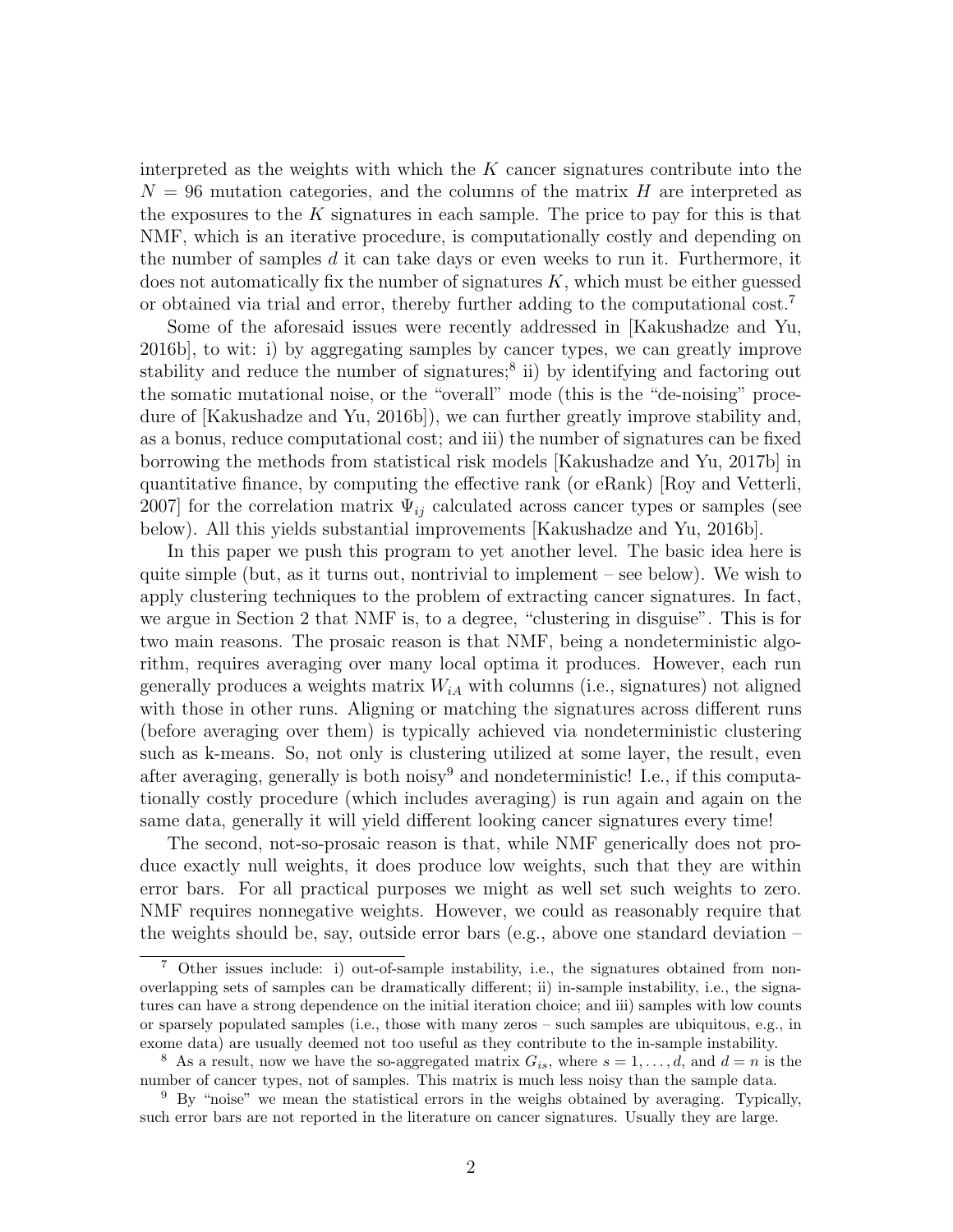this would render the algorithm highly recursive and potentially unstable or computationally too costly) or above some minimum threshold (which would still further complicated as-is complicated NMF), or else the non-compliant weights are set to zero. As we increase this minimum threshold, the matrix  $W_{iA}$  will start to have more and more zeros. It may not exactly have a binary cluster-like structure, but it may at least have some substructures that are cluster-like. It then begs the question: are there cluster-like (sub)structures present in  $W_{iA}$  or, generally, in cancer signatures?

To answer this question, we can apply clustering methods directly to the matrix  $G_{is}$ , or, more, precisely, to its de-noised version  $G'_{is}$  (see below) [Kakushadze and Yu, 2016b]. The naïve, brute-force approach where one would simply cluster  $G_{is}$ or  $G'_{is}$  does not work for a variety of reasons, some being more nontrivial or subtle than others. Thus, e.g., as discussed in [Kakushadze and Yu, 2016b], the counts  $G_{is}$  have skewed, long-tailed distributions and one should work with log-counts, or, more precisely, their de-noised versions. This applies to clustering as well. Further, following a discussion in [Kakushadze and Yu, 2016c] in the context of quantitative trading, it would be suboptimal to cluster de-noised log-counts. Instead, it pays to cluster their normalized variants (see Section 2 hereof). However, taking care of such subtleties does not alleviate one big problem: nondeterminism!<sup>10</sup> If we run a vanilla nondeterministic algorithm such as k-means on the data however massaged with whatever bells and whistles, we will get random-looking disparate results every time we run k-means with no stability in sight. We need to address nondeterminism!

Our solution to the problem is what we term  $*K$ -means. The idea behind  $*K$ means, which essentially achieves determinism *statistically*, is simple. Suppose we have an  $N \times d$  matrix  $X_{is}$ , i.e., we have N d-vectors  $\mathbf{X}_i$ . If we run k-means with the input number of clusters  $K$  but initially unspecified centers, every run will generally produce a new local optimum. \*K-means reduces and in fact essentially eliminates this indeterminism via two levels. At level 1 it takes clusterings obtained via M independent runs or samplings. Each sampling produces a binary  $N \times K$  matrix  $\Omega_{iA}$ , whose element equals 1 if  $\mathbf{X}_i$  belongs to the cluster labeled by A, and 0 otherwise. The aggregation algorithm and the source code therefor are given in [Kakushadze and Yu, 2016c. This aggregation – for the same reasons as in NMF (see above) – involves aligning clusters across the M runs, which is achieved via k-means, and so the result is nondeterministic. However, by aggregating a large number M of samplings, the degree of nondeterminism is greatly reduced. The "catch" is that sometimes this aggregation yields a clustering with  $K' < K$  clusters, but this does not pose an issue. Thus, at level 2, we take a large number  $P$  of such aggregations (each based on M samplings). The occurrence counts of aggregated clusterings are not uniform but typically have a (sharply) peaked distribution around a few (or manageable) number of aggregated clusterings. So this way we can pinpoint the "ultimate" clustering, which is simply the aggregated clustering with the highest occurrence count. This is the gist of \*K-means and it works well for genome data.

<sup>10</sup> Deterministic (e.g., agglomerative hierarchical) algorithms have their own issues (see below).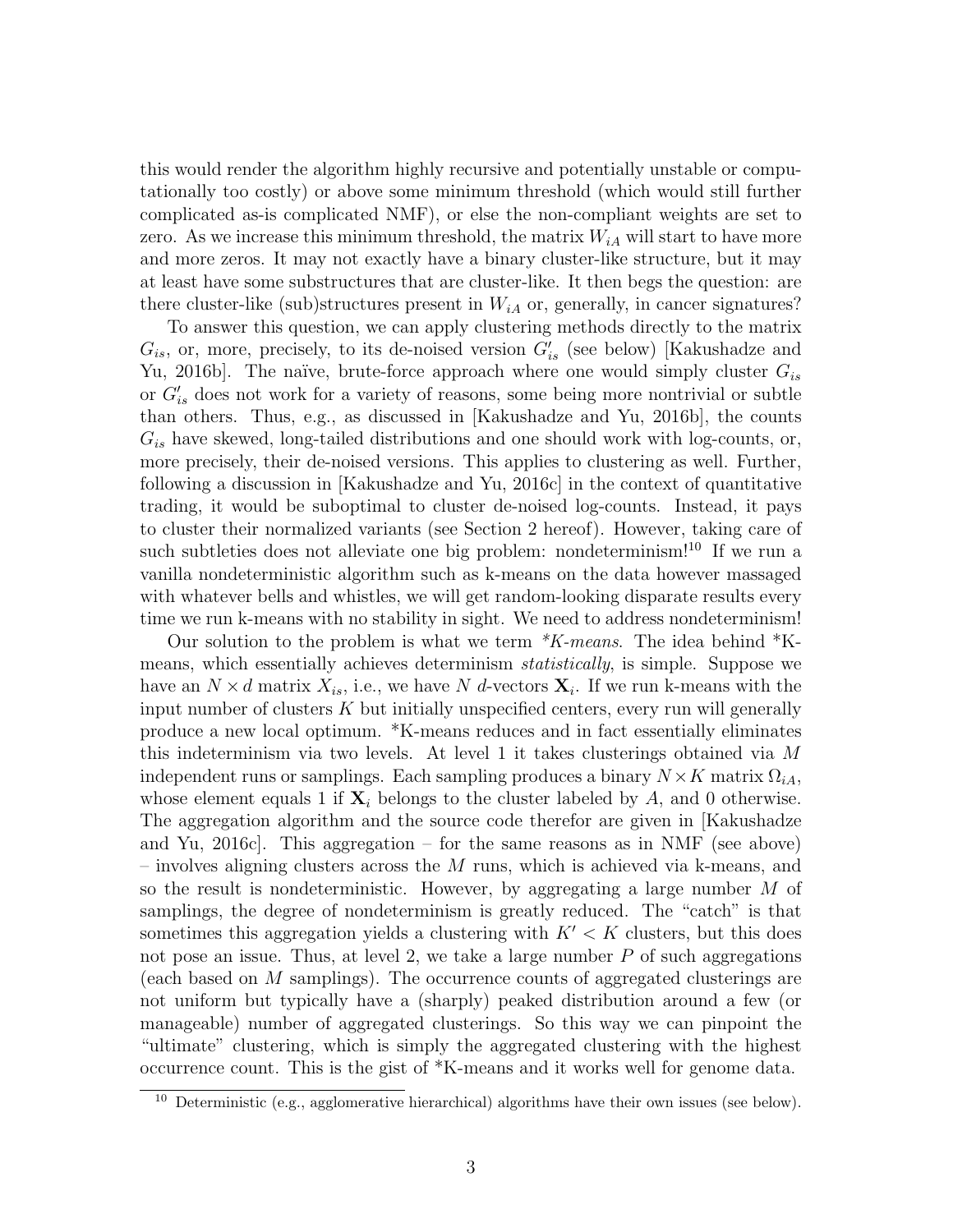So, we apply \*K-mean to the same genome data as in [Kakushadze and Yu, 2016b] consisting of 1,389 (published) samples across 14 cancer types (see below). Our target number of clusters is 7, which was obtained in [Kakushadze and Yu, 2016b] using the eRank based algorithm (see above). We aggregated 1,000 samplings into clusterings, and we constructed 150,000 such aggregated clusterings (i.e., we ran 150 million k-means instances). We indeed found the "ultimate" clustering with 7 clusters. Once the clustering is fixed, it turns out that within-cluster weights can be computed via linear regressions (with some bells and whistles) and the weights are automatically positive. That is, we do not need NMF at all! Once we have clusters and weights, we can study reconstruction accuracy and within-cluster correlations between the underlying data and the fitted data that the cluster model produces.

We find that clustering works well for 10 out the 14 cancer types we study. The cancer types for which clustering does not appear to work all that well are Liver Cancer, Lung Cancer, and Renal Cell Carcinoma. Also, above 80% within-cluster correlations arise for 5 out of 7 clusters. Furthermore, remarkably, one cluster has high within-cluster correlations for 9 cancer types, and another cluster for 6 cancer types. These appear to be the leading clusters. Together they have high withincluster correlations in 11 out of 14 cancer types. So what does all this mean?

Additional insight is provided by looking at the within-cluster correlations between signatures Sig1 through Sig7 extracted in [Kakushadze and Yu, 2016b] and our clusters. High within-cluster correlations arise for Sig1, Sig2, Sig4 and Sig7, which are precisely the signatures with "peaks" (or "spikes" – "tall mountain landscapes"), whereas Sig3, Sig5 and Sig6 do not have such "peaks" ("flat" or "rolling hills landscapes"); see Figures 14 through 20 of [Kakushadze and Yu, 2016b]. The latter 3 signatures simply do not have cluster-like structures. Looking at Figure 21 in [Kakushadze and Yu, 2016b], it becomes evident why clustering does not work well for Liver Cancer – it has a whopping  $96\%$  contribution from Sig5! Similarly, Renal Cell Carcinoma has a 70% contribution from Sig6. Lung Cancer is dominated by Sig3, hence no cluster-like structure. So, Liver Cancer, Lung Cancer and Renal Cell Carcinoma have little in common with other cancers (and each other)! However, 11 other cancers, to wit, B Cell Lymphoma, Bone Cancer, Brain Lower Grade Glioma, Breast Cancer, Chronic Lymphocytic Leukemia, Esophageal Cancer, Gastric Cancer, Medulloblastoma, Ovarian Cancer, Pancreatic Cancer and Prostate Cancer, have 5 (with 2 leading) cluster structures substantially embedded in them.

In Section 2 we i) discuss why applying clustering algorithms to extracting cancer signatures makes sense, ii) argue that NMF, to a degree, is "clustering in disguise", and iii) give the machinery for building cluster models via \*K-means, including various details such as what to cluster, how to fix the number of clusters, etc. In Section 3 we discuss i) cancer genome data we use, ii) our application of \*K-means to it, and iii) the interpretation of our empirical results. Section 4 contains some concluding remarks, including a discussion of potential applications of \*K-means in quantitative finance, where we outline some concrete problems where \*K-means can be useful. Appendix A contains R source code for \*K-means and cluster models.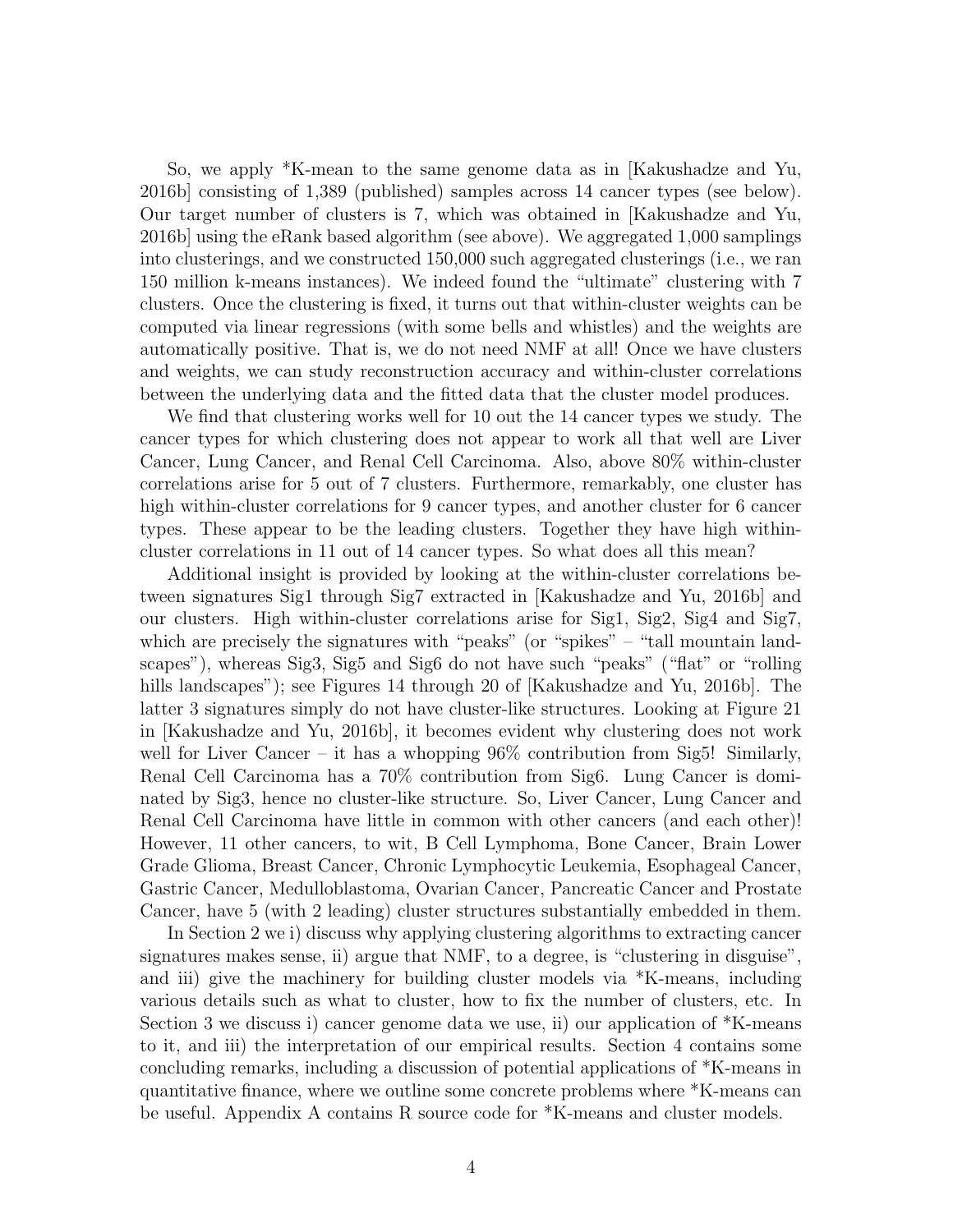# 2 Cluster Models

The chief objective of this paper is to introduce a novel approach to identifying cancer signatures using clustering methods. In fact, as we discuss below in detail, our approach is more than just clustering. Indeed, it is evident from the get-go that blindly using nondeterministic clustering algorithms, $^{11}$  which typically produce (unmanageably) large numbers of local optima, would introduce great variability into the resultant cancer signatures.<sup>12</sup> On the other hand, deterministic algorithms such as agglomerative hierarchical clustering<sup>13</sup> typically are (substantially) slower and require essentially "guessing" the initial clustering,<sup>14</sup> which in practical applications<sup>15</sup> can often turn out to be suboptimal. So, both to motivate and explain our new approach employing clustering methods, we first – so to speak – "break down" the NMF approach and argue that it is in fact a clustering method in disguise!

## 2.1 "Breaking Down" NMF

The current "lore" – the commonly accepted method for extracting  $K$  cancer signatures from the occurrence counts matrix  $G_{is}$  (see above) [Alexandrov *et al*, 2013a] – is via nonnegative matrix factorization (NMF) [Paatero and Tapper, 1994], [Lee and Seung, 1999]. Under NMF the matrix G is approximated via  $G \approx W H$ , where  $W_{iA}$  is an  $N \times K$  matrix of weights,  $H_{As}$  is a  $K \times d$  matrix of exposures, and both W and  $H$  are nonnegative. However, not only is the number of signatures  $K$  not fixed via NMF (and must be either guessed or obtained via trial and error), NMF too is a nondeterministic algorithm and typically produces a large number of local optima. So, in practice one has no choice but to execute a large number  $N<sub>S</sub>$  of NMF runs – which we refer to as samplings – and then somehow extract cancer signatures from these samplings. Absent a guess for what  $K$  should be, one executes  $N_S$  samplings for a range of values of K (say,  $K_{\min} \leq K \leq K_{\max}$ , where  $K_{\min}$  and  $K_{\max}$  are basically guessed based on some reasonable intuitive considerations), for each  $K$  extracts cancer signatures (see below), and then picks  $K$  and the corresponding signatures with the best overall fit into the underlying matrix  $G$ . For a given  $K$ , different samplings generally produce different weights matrices  $W$ . So, to extract a single matrix W for each value of K one *averages* over the samplings. However, before averaging, one must match the  $K$  cancer signatures across different samplings – indeed, in a given sampling X the columns in the matrix  $W_{iA}$  are not necessarily aligned with

<sup>11</sup> Such as k-means [Steinhaus, 1957], [Lloyd, 1957], [Forgy, 1965], [MacQueen, 1967], [Hartigan, 1975], [Hartigan and Wong, 1979], [Lloyd, 1982].

<sup>12</sup> As we discuss below, in this regard NMF is not dissimilar.

<sup>13</sup> E.g., SLINK [Sibson, 1973], etc. (see, e.g., [Murtagh and Contreras, 2011], [Kakushadze and Yu, 2016c], and references therein).

 $^{14}$  E.g., splitting the data into 2 initial clusters.

<sup>&</sup>lt;sup>15</sup> Such as quantitative trading, where out-of-sample performance can be objectively measured. There empirical evidence suggests that such deterministic algorithms underperform so long as nondeterministic ones are used thoughtfully [Kakushadze and Yu, 2016c].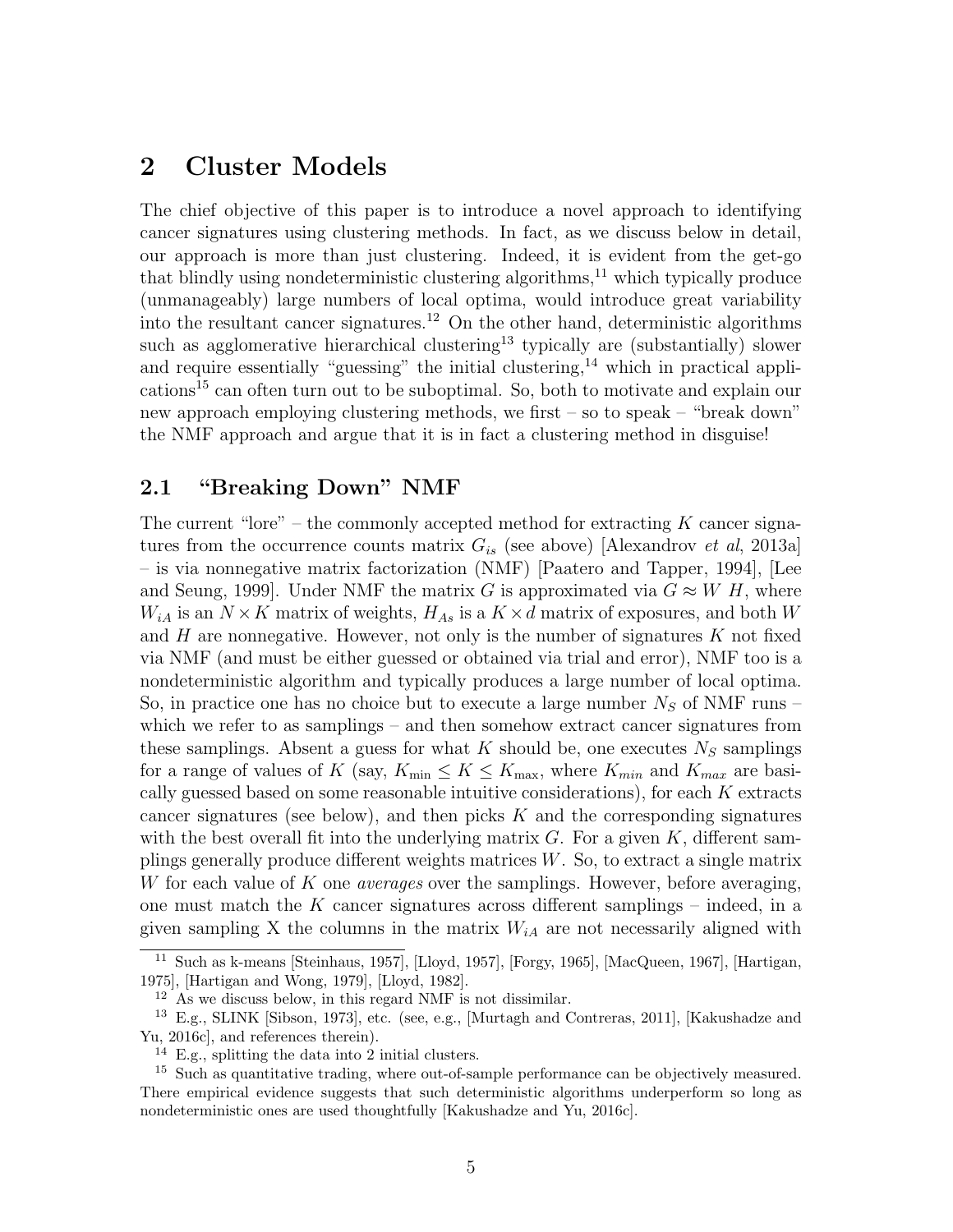the columns in the matrix  $W_{iA}$  in a different sampling Y. To align the columns in the matrices W across the  $N<sub>S</sub>$  samplings, once often uses a clustering algorithm such as k-means. However, since k-means is nondeterministic, such alignment of the W columns is not guaranteed to – and in fact does not – produce a unique answer. Here one can try to run multiple samplings of k-means for this alignment and aggregate them, albeit such aggregation itself would require another level of alignment (with its own nondeterministic clustering such as  $k$ -means).<sup>16</sup> And one can do this ad infinitum. In practice, one must break the chain at some level of alignment, either ad hoc (essentially by heuristically observing sufficient stability and "convergence") or via using a deterministic algorithm (see fn. 16). Either way, invariably all this introduces (overtly or covertly) systematic and statistical errors into the resultant cancer signatures and often it is unclear if they are meaningful without invoking some kind empirical biologic "experience" or "intuition" (often based on already well-known effects of, e.g., exposure to various well-understood carcinogens such as tobacco, ultraviolet radiation, aflatoxin, etc.). At the end of the day it all boils down to how useful – or *predictive* – the resultant method of extracting cancer signatures is, including signature stability. With NMF, the answer is not at all evident...

### 2.2 Clustering in Disguise?

So, in practice, under the hood, NMF already uses clustering methods. However, it goes deeper than that. While NMF generically does not produce vanishing weights for a given signature, some weights are (much) smaller than others. E.g., often one has several "peaks" with high concentration of weights, with the rest of the mutation categories having relatively low weights. In fact, many weights can even be within the (statistical plus systematic) error bars.<sup>17</sup> Such weights can for all practical purposes be set to zero. In fact, we can take this further and ask whether proliferation of low weights adds any explanatory power. One way to address this is to run NMF with an additional constraint that the weights (obtained via averaging – see above) should be higher than either i) some multiple of the corresponding error  $bar s^{18}$  or ii) some preset fixed minimum weight. This certainly sounds reasonable, so why is this not done in practice? A prosaic answer appears to be that this would complicate the already nontrivial NMF algorithm even further, require additional coding and computation resources, etc. However, arguendo, let us assume that we require, say, that the weights be higher than a preset fixed minimum weight  $w_{min}$  or else the weights are set to zero. As we increase  $w_{min}$ , the so-modified NMF would produce more and more zeros. This does not mean that the resulting matrix  $W_{iA}$ 

 $\frac{16}{16}$  We should point out that at some level of alignment one may employ a deterministic (e.g., agglomerative hierarchical – see above) clustering algorithm to terminate the malicious circle, which can be a reasonable approach assuming there is enough stability in the data. However, this too adds a(n often hard to quantify and therefore hidden) systematic error to the resultant signatures.

<sup>&</sup>lt;sup>17</sup> And such error bars are rarely displayed in the prevalent literature...

<sup>18</sup> This would require a highly recursive algorithm.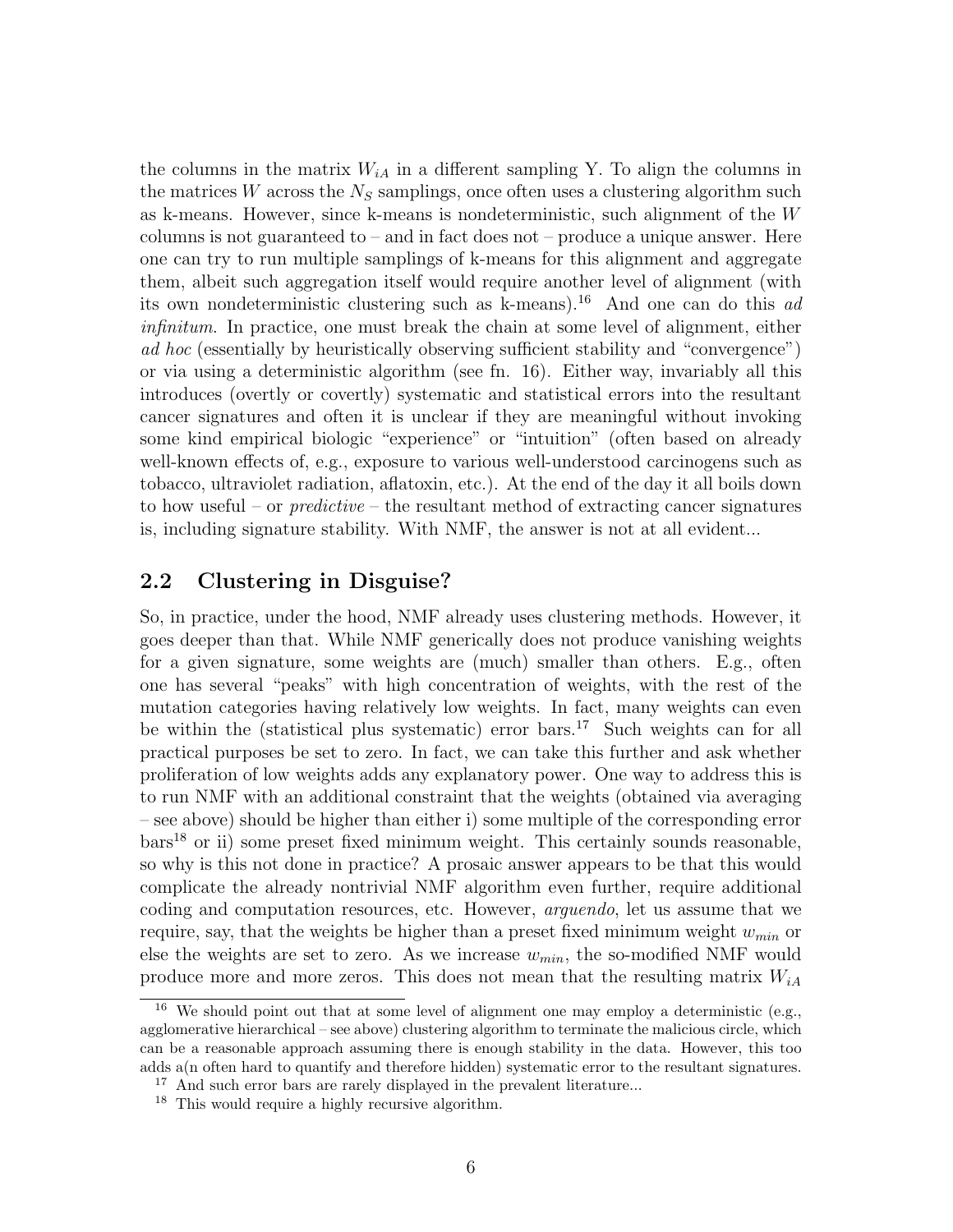would have a binary cluster structure, i.e., that  $W_{iA} = w_i \delta_{G(i),A}$ , where  $\delta_{AB}$  is a Kronecker delta and  $G: \{1, \ldots, N\} \mapsto \{1, \ldots, K\}$  is a map from  $N = 96$  mutation categories to  $K$  clusters. Put another way, this does not mean that in the resulting matrix  $W_{iA}$  for a given i (i.e., mutation category) we would have a nonzero element for one and only one value of A (i.e., signature). However, as we gradually increase  $w_{min}$ , generally the matrix  $W_{iA}$  is expected to look more and more like having a binary cluster structure, albeit with some "overlapping" signatures (i.e., such that in a given pair of signatures there are nonzero weights for one or more mutations). We can achieve a binary structure via a number of ways. Thus, a rudimentary algorithm would be to take the matrix  $W_{iA}$  (equally successfully before or after achieving some zeros in it via nonzero  $w_{min}$ ) and for a given value of i set all weights  $W_{iA}$  to zero except in the signature A for which  $W_{iA} = \max(W_{iA} | A = 1, \ldots, K)$ . Note that this might result in some empty signatures (clusters), i.e., signatures with  $W_{iA} = 0$  for all values of  $i$ . This can be dealt with by i) ether simply dropping such signatures altogether and having fewer  $K' < K$  signatures (binary clusters) at the end, or ii) augmenting the algorithm to avoid empty clusters, which can be done in a number of ways we will not delve into here. The bottom line is that NMF essentially can be made into a clustering algorithm by reasonably modifying it, including via getting rid of ubiquitous and not-too-informative low weights. However, the downside would be an even more contrived algorithm, so this is not what we are suggesting here. Instead, we are observing that clustering is already intertwined in NMF and the question is whether we can simplify things by employing clustering methods directly.

## 2.3 Making Clustering Work

Happily, the answer is yes. Not only can we have much simpler and apparently more stable clustering algorithms, but they are also computationally much less costly than NMF. As mentioned above, the biggest issue with using popular nondeterministic clustering algorithms such as  $k$ -means<sup>19</sup> is that they produce a large number of local optima. For definiteness in the remainder of this paper we will focus on k-means, albeit the methods described herein are general and can be applied to other such algorithms. Fortunately, this very issue has already been addressed in [Kakushadze and Yu, 2016c] in the context of constructing statistical industry classifications (i.e., clustering models for stocks) for quantitative trading, so here we simply borrow therefrom and further expand and adapt that approach to cancer signatures.

#### 2.3.1 K-means

A popular clustering algorithm is k-means [Steinhaus, 1957], [Lloyd, 1957], [Forgy, 1965], [MacQueen, 1967], [Hartigan, 1975], [Hartigan and Wong, 1979], [Lloyd, 1982]. The basic idea behind k-means is to partition N observations into K clusters such that each observation belongs to the cluster with the nearest mean. Each of the N

<sup>19</sup> Which are preferred over deterministic ones for the reasons discussed above.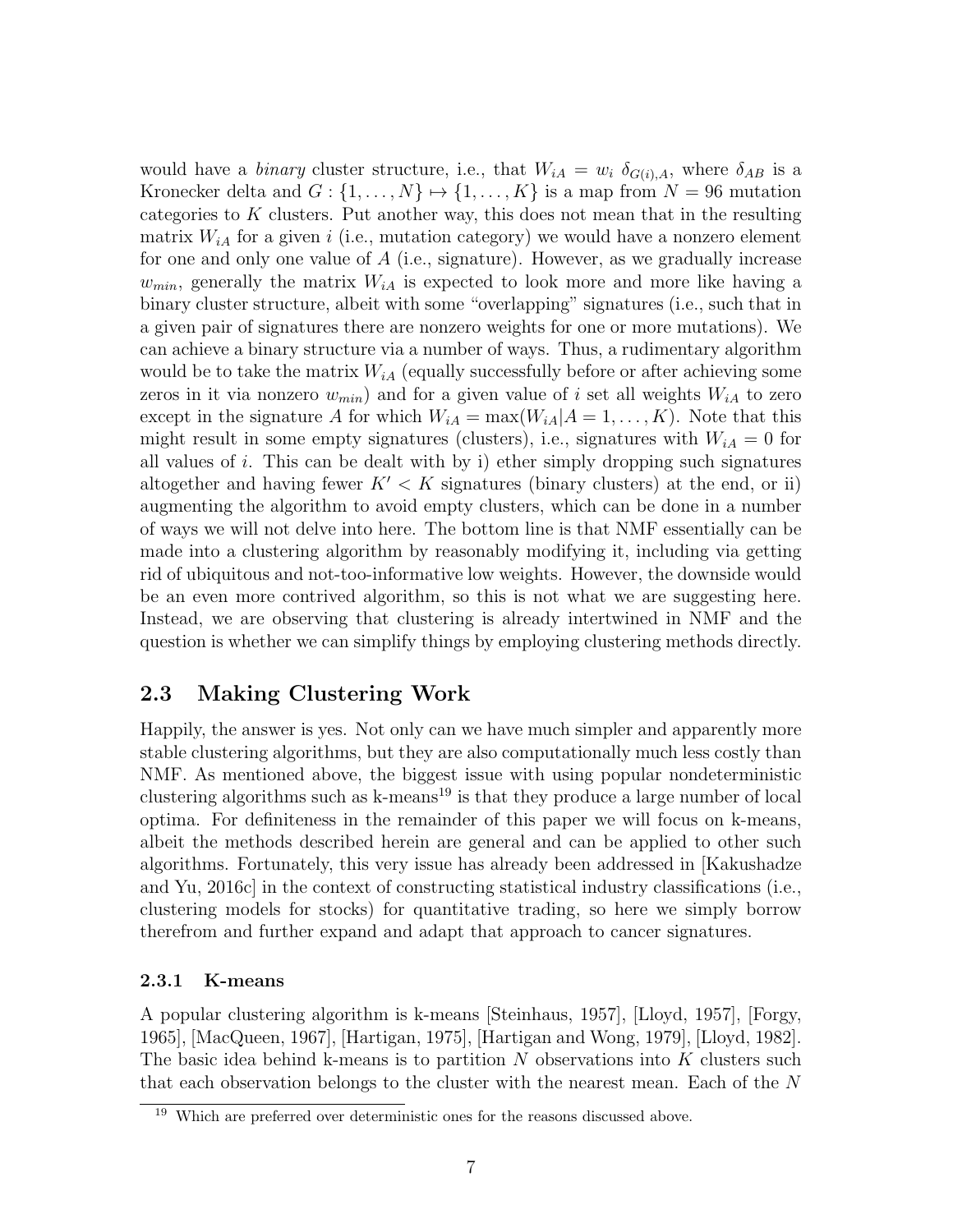observations is actually a d-vector, so we have an  $N \times d$  matrix  $X_{is}$ ,  $i = 1, \ldots, N$ ,  $s = 1, \ldots, d$ . Let  $C_a$  be the K clusters,  $C_a = \{i | i \in C_a\}$ ,  $a = 1, \ldots, K$ . Then k-means attempts to minimize<sup>20</sup>

$$
g = \sum_{a=1}^{K} \sum_{i \in C_a} \sum_{s=1}^{d} (X_{is} - Y_{as})^2
$$
 (1)

where

$$
Y_{as} = \frac{1}{n_a} \sum_{i \in C_a} X_{is} \tag{2}
$$

are the cluster centers (i.e., cross-sectional means),<sup>21</sup> and  $n_a = |C_a|$  is the number of elements in the cluster  $C_a$ . In (1) the measure of "closeness" is chosen to be the Euclidean distance between points in  $\mathbb{R}^d$ , albeit other measures are possible.

One "drawback" of k-means is that it is not a deterministic algorithm. Generically, there are copious local minima of  $q$  in (1) and the algorithm only guarantees that it will converge to a local minimum, not the global one. Being an iterative algorithm, unless the initial centers are preset, k-means starts with a random set of the centers  $Y_{as}$  at the initial iteration and converges to a different local minimum in each run. There is no magic bullet here: in practical applications, typically, trying to "guess" the initial centers is not any easier than "guessing" where, e.g., the global minimum is. So, what is one to do? One possibility is to simply live with the fact that every run produces a different answer. In fact, this is acceptable in many applications. However, in the context of extracting cancer signatures this would result in an exercise in futility. We need a way to eliminate or greatly reduce indeterminism.

#### 2.3.2 Aggregating Clusterings

The idea is simple. What if we *aggregate* different clusterings from multiple runs – which we refer to as samplings – into one? The question is how. Suppose we have  $M$ runs  $(M \gg 1)$ . Each run produces a clustering with K clusters. Let  $\Omega_{ia}^r = \delta_{G^r(i),a}$ ,  $i = 1, ..., N, a = 1, ..., K$  (here  $G^r : \{1, ..., N\} \mapsto \{1, ..., K\}$  is the map between – in our case – the mutation categories and the clusters),<sup>22</sup> be the binary matrix from each run labeled by  $r = 1, \ldots, M$ , which is a convenient way (for our purposes here) of encoding the information about the corresponding clustering; thus, each row of  $\Omega_{ia}^r$  contains only one element equal 1 (others are zero), and  $N_a^r = \sum_{i=1}^N \Omega_{ia}^r$ (i.e., column sums) is nothing but the number of mutations belonging to the cluster labeled by a (note that  $\sum_{a=1}^{K} N_a^r = N$ ). Here we are assuming that somehow we know how to properly order (i.e., align) the  $K$  clusters from each run. This is a nontrivial assumption, which we will come back to momentarily. However, assuming, for a second, that we know how to do this, we can aggregate the binary matrices

<sup>&</sup>lt;sup>20</sup> Below we will discuss what  $X_{is}$  should be for cancer signatures.

<sup>&</sup>lt;sup>21</sup> Throughout this paper "cross-sectional" refers to "over the index  $i$ ".

<sup>&</sup>lt;sup>22</sup> Note that here the superscript r in  $\Omega_{ia}^r$ ,  $G^r(i)$  and  $N_a^r$  (see below) is an index, not a power.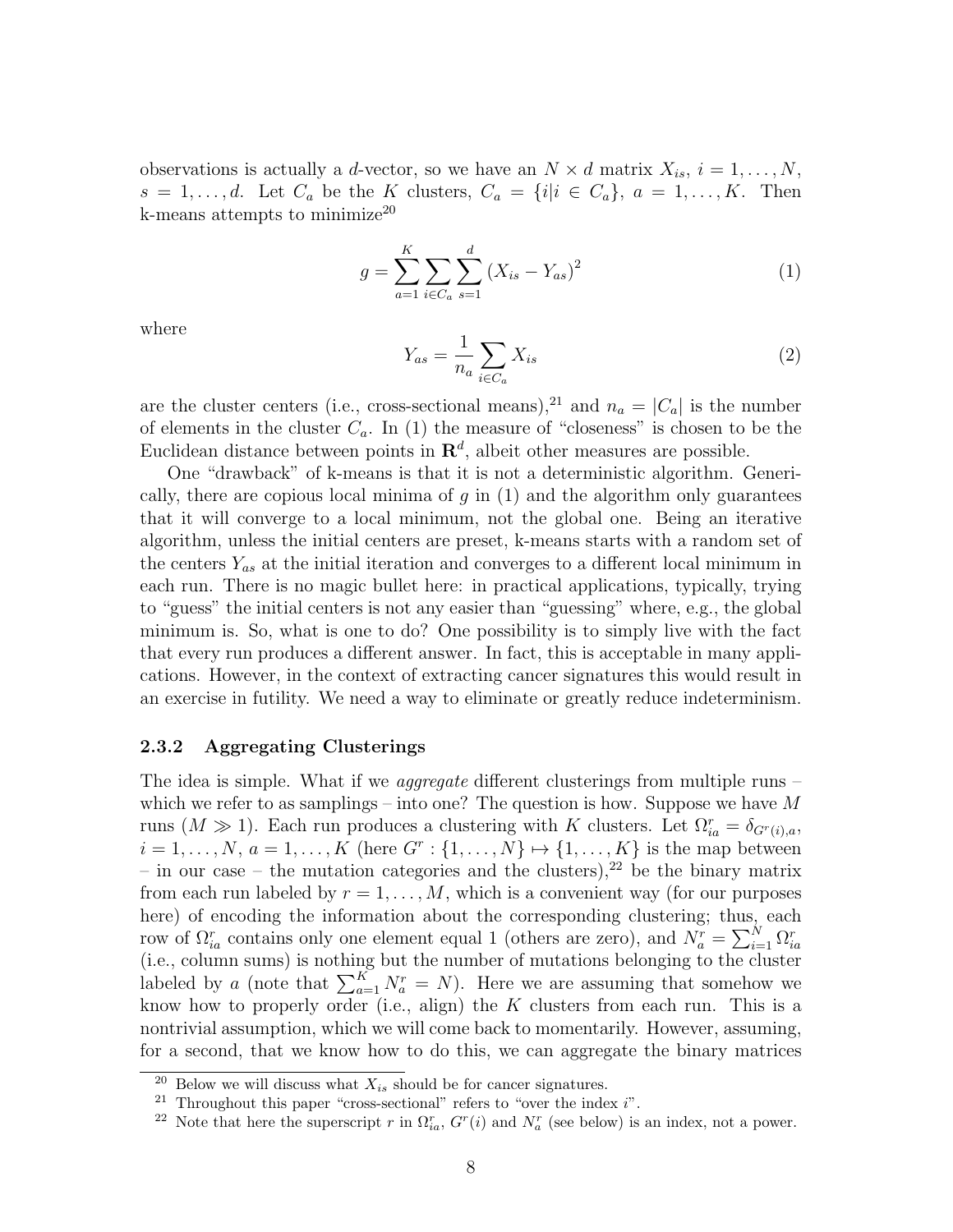$\Omega_{ia}^r$  into a single matrix  $\widetilde{\Omega}_{ia} = \sum_{r=1}^M \Omega_{ia}^r$ . Now, this matrix does not look like a binary clustering matrix. Instead, it is a matrix of occurrence counts, i.e., it counts how many times a given mutation was assigned to a given cluster in the process of M samplings. What we need to construct is a map  $G$  such that one and only one mutation belongs to each of the  $K$  clusters. The simplest criterion is to map a given mutation to the cluster in which  $\Omega_{ia}$  is maximal, i.e., where said mutation occurs most frequently. A caveat is that there may be more than one such clusters. A simple criterion to resolve such an ambiguity is to assign said mutation to the cluster with most cumulative occurrences (i.e., we assign said mutation to the cluster with the largest  $\widetilde{N}_a = \sum_{i=1}^N \widetilde{\Omega}_{ia}$ . Further, in the unlikely event that there is still an ambiguity, we can try to do more complicated things, or we can simply assign such a mutation to the cluster with the lowest value of the index  $a$  – typically, there is so much noise in the system that dwelling on such minutiae simply does not pay off.

However, we still need to tie up a loose end, to wit, our assumption that the clusters from different runs were somehow all aligned. In practice each run produces K clusters, but i) they are not the same clusters and there is no foolproof way of mapping them, especially when we have a large number of runs; and ii) even if the clusters were the same or similar, they would not be ordered, i.e., the clusters from one run generally would be in a different order than the clusters from another run.

So, we need a way to "match" clusters from different samplings. Again, there is no magic bullet here either. We can do a lot of complicated and contrived things with not much to show for it at the end. A simple pragmatic solution is to use k-means to align the clusters from different runs. Each run labeled by  $r = 1, \ldots, M$ , among other things, produces a set of cluster centers  $Y_{as}^r$ . We can "bootstrap" them by row into a  $(KM) \times d$  matrix  $\widetilde{Y}_{\widetilde{a}s} = Y_{as}^r$ , where  $\widetilde{a} = a + (r-1)K$  takes values  $\widetilde{a} = 1, \ldots, (KM)$ . We can now cluster  $\widetilde{Y}_{\widetilde{a}s}$  into K clusters via k-means. This will map each value of  $\tilde{a}$  to  $\{1, \ldots, K\}$  thereby mapping the K clusters from each of the M runs to  $\{1,\ldots,K\}$ . So, this way we can align all clusters. The "catch" is that there is no guarantee that each of the  $K$  clusters from each of the  $M$  runs will be uniquely mapped to one value in  $\{1,\ldots,K\}$ , i.e., we may have some empty clusters at the end of the day. However, this is fine, we can simply drop such empty clusters and aggregate (via the above procedure) the smaller number of  $K' < K$  clusters. I.e., at the end we will end up with a clustering with  $K'$  clusters, which might be fewer than the target number of clusters  $K$ . This is not necessarily a bad thing. The dropped clusters might have been redundant in the first place. Another evident "catch" is that even the number of resulting clusters  $K'$  is not deterministic. If we run this algorithm multiple times, we will get varying values of  $K'$ . Malicious circle?

#### 2.3.3 Fixing the "Ultimate" Clustering

Not really! There is one other trick up our sleeves we can use to fix the "ultimate" clustering thereby rendering our approach essentially deterministic. The idea above is to aggregate a large enough number  $M$  of samplings. Each aggregation produces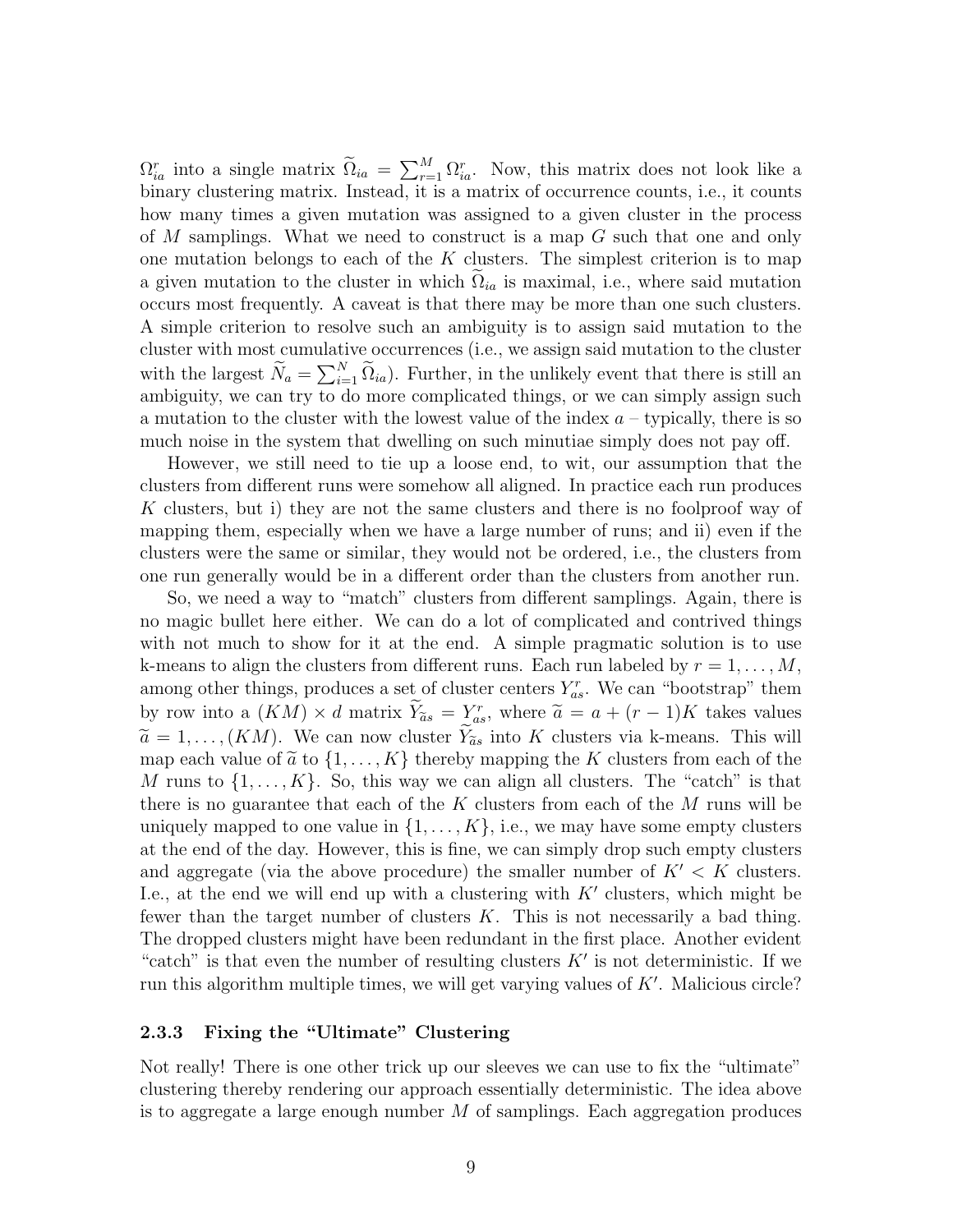a clustering with some  $K' \leq K$  clusters, and this K' varies from aggregation to aggregation. However, what if we take a large number  $P$  of aggregations (each based on M samplings)? Typically there will be a relatively large number of different clusterings we get this way. However, assuming some degree of stability in the data, this number is much smaller than the number of a priori different local minima we would obtain by running the vanilla k-means algorithm. What is even better, the occurrence counts of aggregated clusterings are not uniform but typically have a (sharply) peaked distribution around a few (or manageable) number of aggregated clusterings. In fact, as we will see below, in our empirical genome data we are able to pinpoint the "ultimate" clustering! So, to recap, what we have done here is this. There are myriad clusterings we can get via vanilla k-means with little to no guidance as to which one to pick.<sup>23</sup> We have reduced this proliferation by aggregating a large number of such clusterings into our aggregated clusterings. We then further zoom onto a few or even a unique clustering we consider to be the likely "ultimate" clustering by examining the occurrence counts of such aggregated clusterings, which turns out to have a (sharply) peaked distribution. Since vanilla k-means is a relatively fast-converging algorithm, each aggregation is not computationally taxing and running a large number of aggregations is nowhere as time consuming as running a similar number (or even a fraction thereof) of NMF computations (see below).

### 2.4 What to Cluster?

So, now that we know how to make clustering work, we need to decide what to cluster, i.e., what to take as our matrix  $X_{is}$  in (1). The naïve choice  $X_{is} = G_{is}$  is suboptimal for multiple reasons (as discussed in [Kakushadze and Yu, 2016b]).

First, the elements of the matrix  $G_{is}$  are populated by nonnegative occurrence counts. Nonnegative quantities with large numbers of samples tend to have skewed distributions with long tails at higher values. I.e., such distributions are not normal but (in many cases) roughly log-normal. One simple way to deal with this is to identify  $X_{is}$  with a (natural) logarithm of  $G_{is}$  (instead of  $G_{is}$  itself). A minor hiccup here is that some elements of  $G_{is}$  can be 0. We can do a lot of complicated and even convoluted things to deal with this issue. Here, as in [Kakushadze and Yu, 2016b], we will follow a pragmatic approach and do something simple instead – there is so much noise in the data that doing convoluted things simply does not pay off. So, as the first cut, we can take

$$
X_{is} = \ln\left(1 + G_{is}\right) \tag{3}
$$

This takes care of the  $G_{is} = 0$  cases; for  $G_{is} \gg 1$  we have  $R_{is} \approx \ln(G_{is})$ , as desired.

Second, the detailed empirical analysis of [Kakushadze and Yu, 2016b] uncovered what is termed therein the "overall" mode<sup>24</sup> unequivocally present in the occurrence count data. This "overall" mode is interpreted as somatic mutational noise unrelated

<sup>&</sup>lt;sup>23</sup> This is because things are pretty much random and the only "distribution" at hand is flat.

 $24$  In finance the analog of this is the so-called "market" mode (see, e.g., [Bouchaud and Potters, 2011] and references therein) corresponding to the overall movement of the broad market, which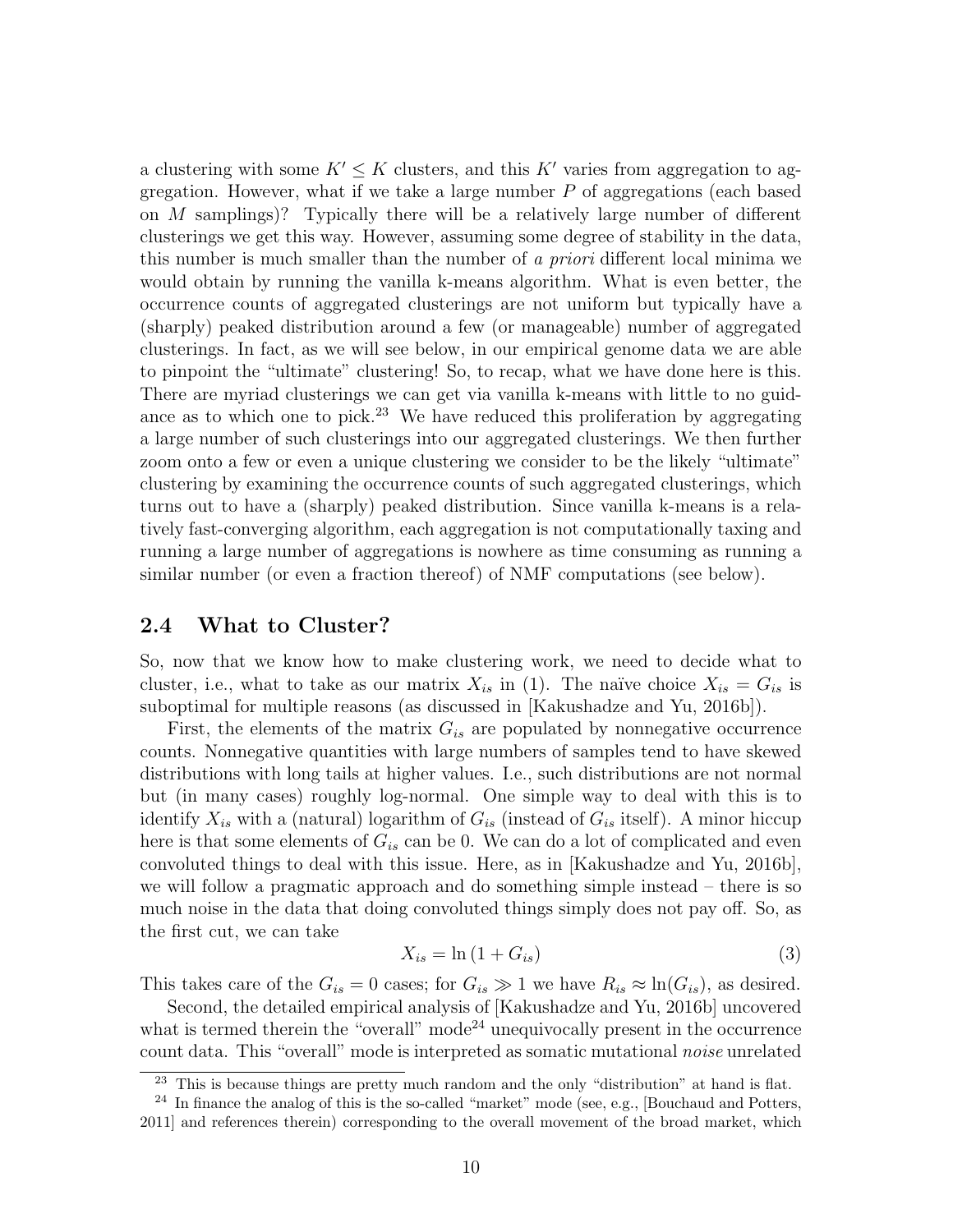to (and in fact obscuring) the true underlying cancer signatures and must therefore be factored out somehow. Here is a simple way to understand the "overall" mode. Let the correlation matrix  $\Psi_{ij} = \text{Cor}(X_{is}, X_{js})$ , where  $\text{Cor}(\cdot, \cdot)$  is serial correlation.<sup>25</sup> I.e.,  $\Psi_{ij} = C_{ij}/\sigma_i \sigma_j$ , where  $\sigma_i^2 = C_{ii}$  are variances, and the serial covariance matrix<sup>26</sup>

$$
C_{ij} = \text{Cov}(X_{is}, X_{js}) = \frac{1}{d-1} \sum_{s=1}^{d} Z_{is} Z_{js}
$$
 (4)

where  $Z_{is} = X_{is} - \overline{X}_i$  are serially demeaned, while the means  $\overline{X}_i = \frac{1}{d}$  $\frac{1}{d} \sum_{s=1}^{d} X_{is}$ . The average pair-wise correlation  $\rho = \frac{1}{N(N)}$  $\frac{1}{N(N-1)} \sum_{i,j=1; i \neq j}^{N} \Psi_{ij}$  between different mutation categories is nonzero and is in fact high for most cancer types we study. This is the aforementioned somatic mutational noise that must be factored out. If we aggregate samples by cancer types (see below) and compute the correlation matrix  $\Psi_{ij}$  for the so-aggregated data (across the  $n = 14$  cancer types we study – see below),<sup>27</sup> the average correlation  $\rho$  is over whopping 96%. Another way of thinking about this is that the occurrence counts in different samples (or cancer types, if we aggregate samples by cancer types) are not normalized uniformly across all samples (cancer types). Therefore, running NMF, a clustering or any other signature-extraction algorithm on the vanilla matrix  $G_{is}$  (or its "log"  $X_{is}$  defined in (3)) would amount to mixing apples with oranges thereby obscuring the true underlying cancer signatures.

Following [Kakushadze and Yu, 2016b], factoring out the "overall" mode (or "de-noising" the matrix  $G_{is}$ ) therefore most simply amount to cross-sectional (i.e., across the 96 mutation categories) demeaning of the matrix  $X_{is}$ . I.e., instead of  $X_{is}$ we use  $X'_{is}$ , which is obtained from  $X_{is}$  by demeaning its columns:<sup>28</sup>

$$
X'_{is} = X_{is} - \overline{X}_s = X_{is} - \frac{1}{N} \sum_{j=1}^{N} X_{js}
$$
 (5)

We should note that using  $X'_{is}$  instead of  $X_{is}$  in (1) does not affect clustering. Indeed, g in (1) is invariant under the transformations of the form  $X_{is} \to X_{is} + \Delta_s$ , where  $\Delta_s$  is an arbitrary d-vector, as thereunder we also have  $Y_{as} \to Y_{as} + \Delta_s$ , so  $X_{is} - Y_{as}$  is unchanged. In fact, this is good: this means that de-noising does not introduce any additional errors into clustering itself. However, the actual weights in the matrix  $W_{iA}$  are affected by de-noising. We discuss the algorithm for fixing  $W_{iA}$  below. However, we need one more ingredient before we get to determining the weights, and with this additional ingredient de-noising does affect clustering.

affects all stocks (to varying degrees) – cash inflow (outflow) into (from) the market tends to push stock prices higher (lower). This is the market risk factor, and to mitigate it one can, e.g., hold a dollar-neutral portfolio of stocks (i.e., the same dollar holdings for long and short positions).

 $25$  Throughout this paper "serial" refers to "over the index s".

<sup>&</sup>lt;sup>26</sup> The overall normalization of  $C_{ij}$ , i.e.,  $d-1$  (unbiased estimate) vs. d (maximum likelihood estimate) in the denominator in the definition of  $C_{ij}$  in (4), is immaterial for our purposes here.

<sup>&</sup>lt;sup>27</sup> So, in this case  $d = n = 14$  in (4).

<sup>&</sup>lt;sup>28</sup> For the reasons discussed above, we should demean  $X_{is}$ , not  $G_{is}$ .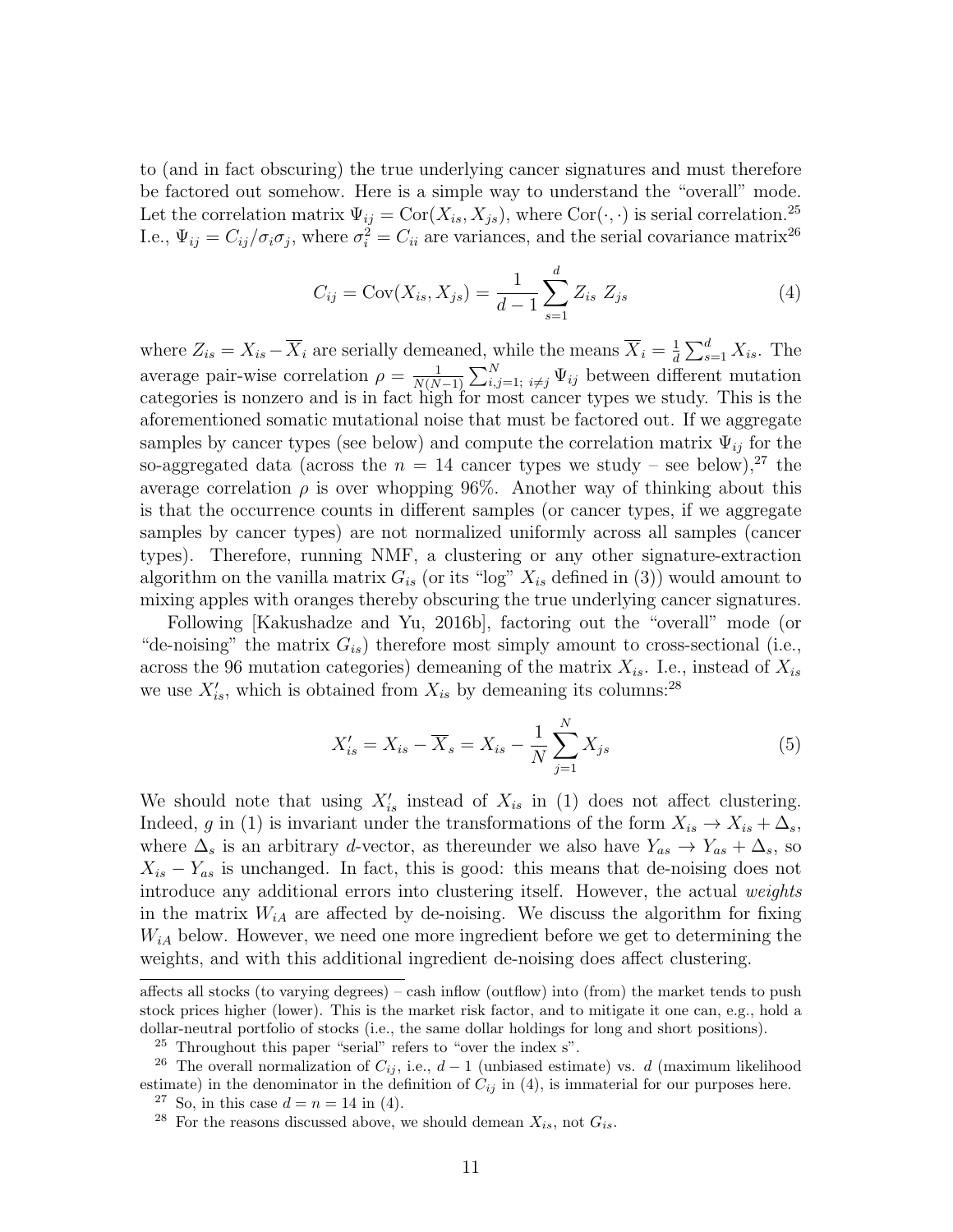#### 2.4.1 Normalizing Log-counts

As was discussed in [Kakushadze and Yu, 2016c], clustering  $X_{is}$  (or equivalently  $X'_{is}$ ) would be suboptimal.<sup>29</sup> The issue is this. Let  $\sigma_i'$  be serial standard deviations, i.e.,  $(\sigma_i')^2 = \text{Cov}(X_{is}', X_{is}'),$  where, as above,  $\text{Cov}(\cdot, \cdot)$  is serial covariance. Here we assume that samples are aggregated by cancer types, so  $s = 1, \ldots, d$  with  $d = n = 14$ . Now,  $\sigma'_{i}$  are not cross-sectionally uniform and vary substantially across mutation categories. The density of  $\sigma_i'$  is depicted in Figure 1 and is skewed (tailed). The summary of  $\sigma'_{i}$  reads:<sup>30</sup> Min = 0.2196, 1st Qu. = 0.3409, Median = 0.4596, Mean = 0.4984, 3rd Qu. = 0.6060, Max = 1.0010, SD = 0.1917, MAD = 0.1859, Skewness = 0.8498. If we simply cluster  $X'_{is}$ , this variability in  $\sigma'_{i}$  will not be accounted for.

A simple solution is to cluster normalized demeaned log-counts  $\widetilde{X}'_{is} = X'_{is}/\sigma'_{is}$ instead of  $X'_{is}$ . This way we factor out the nonuniform (and skewed) standard deviation out of the log-counts. Note that now de-noising does make a difference in clustering. Indeed, if we use  $\tilde{X}_{is} = X_{is}/\sigma_i$  (recall that  $\sigma_i^2 = \text{Cov}(X_{is}, X_{is})$ ) instead of  $\tilde{X}'_{is} = X'_{is}/\sigma'_i$  in (1) and (2), the quantity g (and also clusterings) will be different.

## 2.5 Fixing Cluster Number

Now that we know what to cluster (to wit,  $\widetilde{X}'_{is}$ ) and how to get to the "unique" clustering, we need to figure out how to fix the (target) number of clusters  $K$ , which is one of the inputs in our algorithm above.<sup>31</sup> In [Kakushadze and Yu, 2016b] it was argued that in the context of cancer signatures their number can be fixed by building a statistical factor model [Kakushadze and Yu, 2017b], i.e., the number of signatures is simply the number of statistical factors.<sup>32</sup> So, by the same token, here we identify the (target) number of clusters in our clustering algorithm with the number of statistical factors fixed via the method of [Kakushadze and Yu, 2017b].

#### 2.5.1 Effective Rank

So, following [Kakushadze and Yu, 2017b] and [Kakushadze and Yu, 2016b], we set  $33$ 

$$
K = \text{Round}(eRank(\Psi))
$$
\n(6)

<sup>&</sup>lt;sup>29</sup> More precisely, the discussion of [Kakushadze and Yu, 2016c] is in the financial context, to wit, quantitative trading, which has its own nuances (see below). However, some of that discussion is quite general and can be adapted to a wide variety of applications.

 $30$  Qu. = Quartile, SD = Standard Deviation, MAD = Mean Absolute Deviation.

<sup>&</sup>lt;sup>31</sup> A variety of methods for fixing the number of clusters have been discussed in other contexts, e.g., [Rousseeuw, 1987], [Pelleg and Moore, 2000], [Steinbach et al, 2000], [Goutte et al, 2001], [Sugar and James, 2003], [Hamerly and Elkan, 2004], [Lleití et al, 2004], [De Amorim and Hennig, 2015].

<sup>32</sup> In the financial context, these are known as statistical risk models [Kakushadze and Yu, 2017b]. For a discussion and literature on multifactor risk models, see, e.g., [Grinold and Kahn, 2000], [Kakushadze and Yu, 2016a] and references therein. For prior works on fixing the number of statistical risk factors, see, e.g., [Connor and Korajczyk, 1993] and [Bai and Ng, 2002].

<sup>&</sup>lt;sup>33</sup> Here Round(·) can be replaced by floor(·) =  $|\cdot|$ .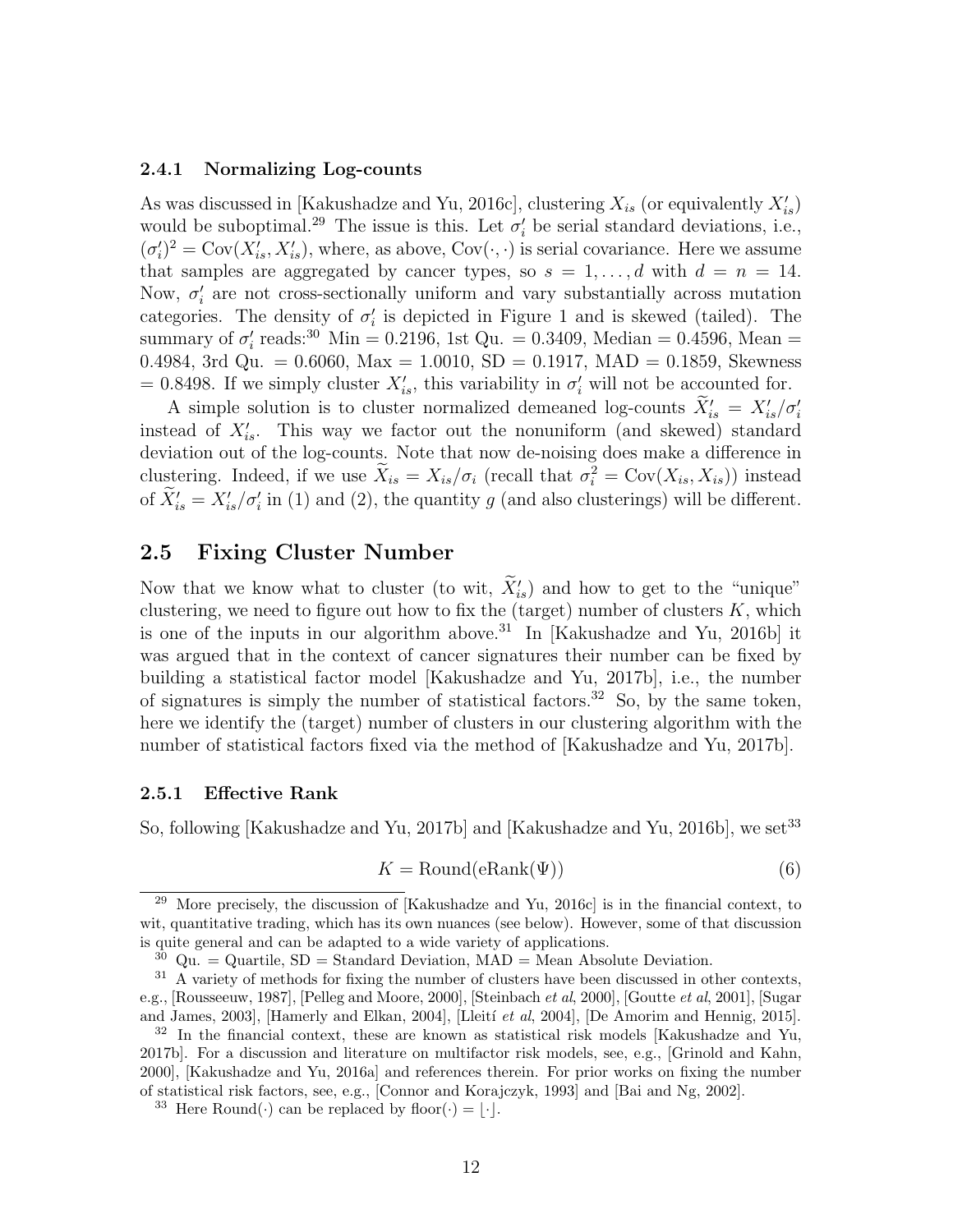Here  $\text{efank}(Z)$  is the effective rank [Roy and Vetterli, 2007] of a symmetric semipositive-definite (which suffices for our purposes here) matrix Z. It is defined as

$$
eRank(Z) = \exp(H) \tag{7}
$$

$$
H = -\sum_{a=1}^{L} p_a \ln(p_a) \tag{8}
$$

$$
p_a = \frac{\lambda^{(a)}}{\sum_{b=1}^{L} \lambda^{(b)}}\tag{9}
$$

where  $\lambda^{(a)}$  are the L positive eigenvalues of Z, and H has the meaning of the (Shannon a.k.a. spectral) entropy [Campbell, 1960], [Yang et al, 2005]. Let us emphasize that in (6) the matrix  $\Psi_{ij}$  is computed based on the demeaned log-counts<sup>34</sup>  $X'_{is}$ .

The meaning of  $eRank(\Psi_{ij})$  is that it is a measure of the effective dimensionality of the matrix  $\Psi_{ij}$ , which is not necessarily the same as the number L of its positive eigenvalues, but often is lower. This is due to the fact that many d-vectors  $X'_{is}$  can be serially highly correlated (which manifests itself by a large gap in the eigenvalues) thereby further reducing the effective dimensionality of the correlation matrix.

### 2.6 How to Compute Weights?

The one remaining thing to accomplish is to figure out how to compute the weights  $W_{iA}$ . Happily, in the context of clustering we have significant simplifications compared with NMF and computing the weights becomes remarkably simple once we fix the clustering, i.e., the matrix  $\Omega_{iA} = \delta_{G(i),A}$  (or, equivalently, the map  $G: \{i\} \mapsto$  ${A}, i = 1, \ldots, N, A = 1, \ldots, K$ , where for the notational convenience we use K to denote the number of clusters in the "ultimate" clustering – see above). Just as in NMF, we wish to approximate the matrix  $G_{is}$  via a product of the weights matrix  $W_{iA}$  and the exposure matrix  $H_{As}$ , both of which must be nonnegative. More precisely, since we must remove the "overall" mode, i.e., de-noise the matrix  $G_{is}$ , following [Kakushadze and Yu, 2016b], instead of  $G_{is}$  we will approximate the re-exponentiated demeaned log-counts matrix  $X'_{is}$ :

$$
G'_{is} = \exp(X'_{is})\tag{10}
$$

We can include an overall normalization by taking  $G'_{is} = \exp(\text{Mean}(X_{is}) + X'_{is}),$  or  $G'_{is} = \exp(\text{Median}(X_{is}) + X'_{is}), \text{ or } G'_{is} = \exp(\text{Median}(\overline{X}_s) + X'_{is})$  (recall that  $\overline{X}_s$ is the vector of column means of  $X_{is}$  – see Eq. (5)), etc., to make it look more like the original matrix  $G_{is}$ ; however, this does not affect the extracted signatures.<sup>35</sup> Also, technically speaking, after re-exponentiating we should "subtract" the extra 1 we added in the definition (3) (assuming we include one of the aforesaid overall normalizations). However, the inherent noise in the data makes this a moot point.

<sup>&</sup>lt;sup>34</sup> Note that using normalized demeaned log-counts  $\tilde{X}'_{is}$  gives the same  $\Psi_{ij}$ .

 $35$  This is because each column of W, being weights, is normalized to add up to 1.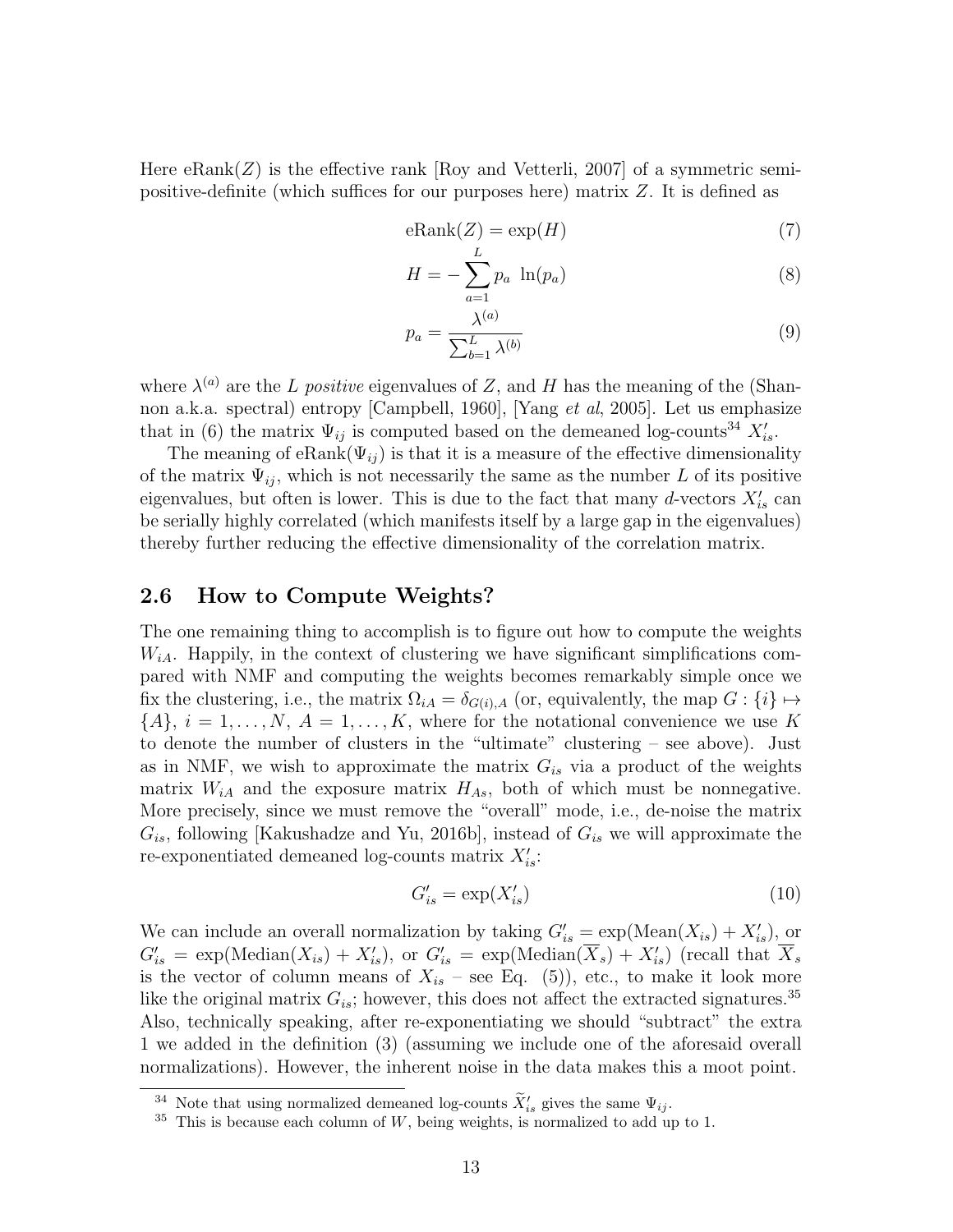So, we wish to approximate  $G'_{is}$  via a product W H. However, with clustering we have  $W_{iA} = w_i \, \delta_{G(i),A}$ , i.e., we have a block (cluster) structure where for a given value of A all  $W_{iA}$  are zero except for  $i \in J(A) = \{j|G(j) = A\}$ , i.e., for the mutation categories labeled by  $i$  that belong to the cluster labeled by  $A$ . Therefore, our matrix factorization of  $G_{is}$  into a product W H now simplifies into a set of K independent factorizations as follows:

$$
G'_{is} \approx w_i \ H_{As}, \quad i \in J(A), \quad A = 1 \dots, K \tag{11}
$$

So, there is no need to run NMF anymore! Indeed, if we can somehow fix  $H_{As}$  for a given cluster, then within this cluster we can determine the corresponding weights  $w_i$  ( $i \in J(A)$ ) via a *serial* linear regression:

$$
G'_{is} = \varepsilon_{is} + w_i \ H_{As}, \quad i \in J(A), \quad A = 1 \dots, K \tag{12}
$$

where  $\varepsilon_{is}$  are the regression residuals. I.e., for each  $A \in \{1, \ldots, K\}$ , we regress the  $d \times n_A$  matrix<sup>36</sup>  $[(G')^T]_{si}$   $(i \in J(A), n_A = |J(A)|)$  over the d-vector  $H_{As}$   $(s =$ 1, ..., d), and the regression coefficients are nothing but the  $n_A$ -vector  $w_i$  ( $i \in J(A)$ ), while the residuals are the  $d \times n_A$  matrix  $[(\varepsilon)^T]_{si}$ . Note that this regression is run without the intercept. Now, this all makes sense as (for each  $i \in J(A)$ ) the regression minimizes the quadratic error term  $\sum_{s=1}^{d} \varepsilon_{is}^2$ . Furthermore, if  $H_{As}$  are nonnegative, then the weights  $w_i$  are *automatically nonnegative* as they are given by:

$$
w_i = \frac{\sum_{s=1}^{d} G'_{is} H_{G(i),s}}{\sum_{s=1}^{d} H_{G(i),s}^2}
$$
(13)

Now, we wish these weights to be normalized:

$$
\sum_{i \in J(A)} w_i = 1 \tag{14}
$$

This can always be achieved by rescaling  $H_{As}$ . Alternatively, we can pick  $H_{As}$ without worrying about the normalization, compute  $w_i$  via  $(13)$ , rescale them so that they satisfy  $(14)$ , and simultaneously accordingly rescale  $H_{As}$ . Mission accomplished!

#### 2.6.1 Fixing Exposures

Well, almost... We still need to figure out how to fix the exposures  $H_{As}$ . The simplest way to do this is to note that we can use the matrix  $\Omega_{iA} = \delta_{G(i),A}$  to swap the index  $i$  in  $G'_{is}$  by the index  $A$ , i.e., we can take

$$
H_{As} = \eta_A \sum_{i=1}^{N} \Omega_{iA} \ G'_{is} = \widetilde{\eta}_A \ \frac{1}{n_A} \sum_{i \in J(A)} G'_{is}
$$
 (15)

 $36$  The superscript T denotes matrix transposition.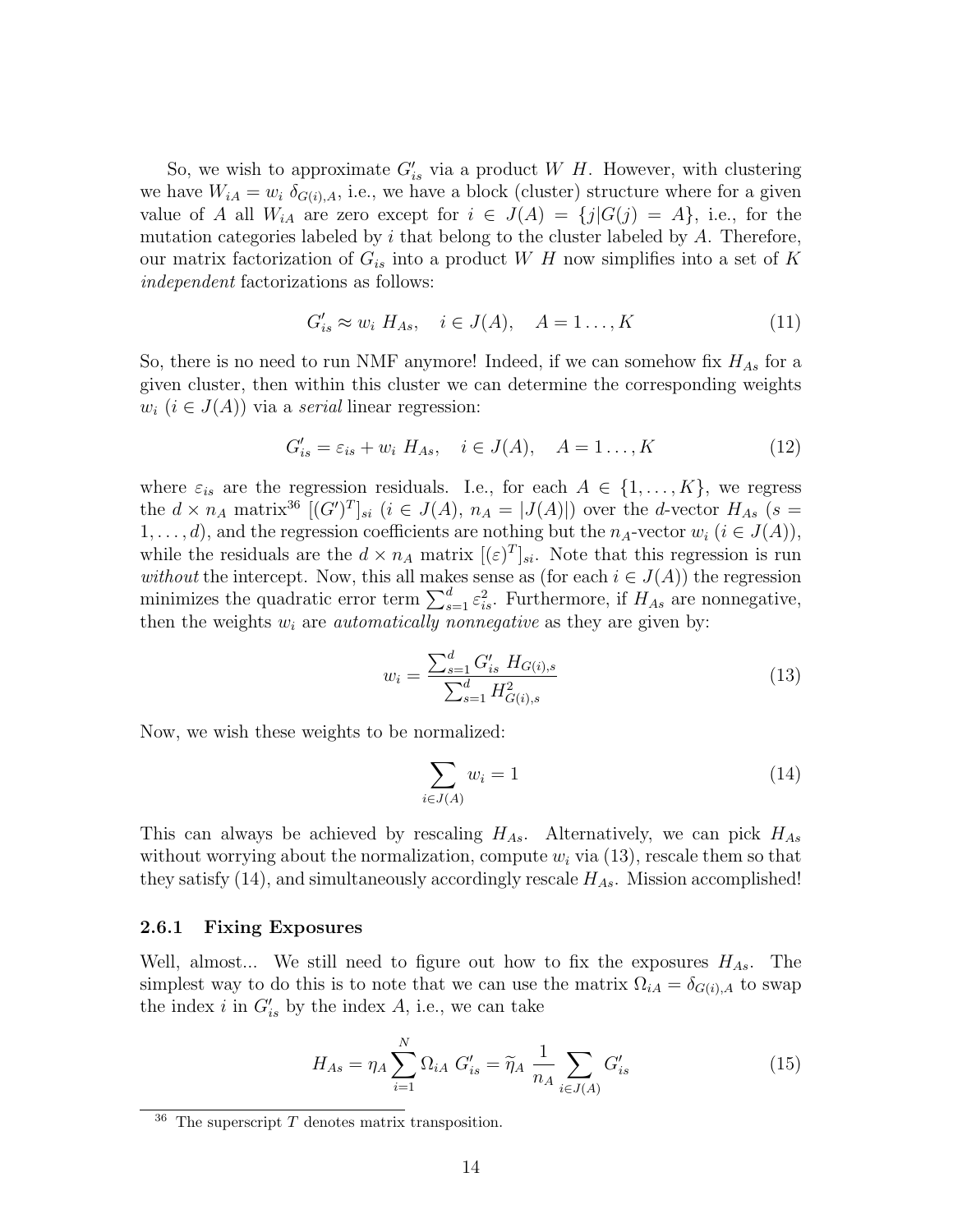That is, up to the normalization constants  $\tilde{\eta}_A$  (which are fixed via (14)) we simply take cross-sectional means of  $G'_{is}$  in each cluster. (Recall that  $n_A = J(A)$ .) The sodefined  $H_{As}$  are automatically positive as all  $G'_{is}$  are positive. Therefore,  $w_i$  defined via (13) are also all positive. This is a good news – vanishing  $w_i$  would amount to an incomplete weights matrix  $W_{iA}$  (i.e., some mutations would belong to no cluster.)

So, why does (15) make sense? Looking at (12), we can observe that, if the residuals  $\varepsilon_{is}$  cross-sectionally, within each cluster labeled by A, are random, then we expect that  $\sum_{i\in J(A)} \varepsilon_{is} \approx 0$ . If we had an exact equality here, then we would have (15) with  $\eta_A = 1$  (i.e.,  $\tilde{\eta}_A = n_A$ ) assuming the normalization (14). In practice, the residuals  $\varepsilon_{is}$  are not exactly "random". First, the number  $n_A$  of mutation categories in each cluster is not large. Second, as mentioned above, there is variability in serial standard deviations across mutation types. This leads us to consider variations.

#### 2.6.2 A Variation

Above we argued that it makes sense to cluster normalized demeaned log-counts  $\widetilde{X}_{is} = X_{is}/\sigma_i'$  due to the cross-sectional variability (and skewness) in the serial standard deviations  $\sigma_i'$ . We may worry about similar effects in  $G_i'$  when computing  $H_{As}$  and  $w_i$  as we did above. This can be mitigated by using normalized quantities  $\tilde{G}'_{is} = G'_{is}/\omega_i$ , where  $\omega_i^2 = \text{Cov}(G'_{is}, G'_{is})$  are serial variances. That is, we can define<sup>37</sup>

$$
H_{As} = \widetilde{\eta}_A \frac{1}{\nu_A} \sum_{i \in J(A)} \widetilde{G}'_{is} = \widetilde{\eta}_A \frac{1}{\nu_A} \sum_{i \in J(A)} \frac{1}{\omega_i} G'_{is}
$$
(16)

$$
w_i = \omega_i \frac{\sum_{s=1}^d \widetilde{G}'_{is} H_{G(i),s}}{\sum_{s=1}^d H_{G(i),s}^2} = \frac{\sum_{s=1}^d G'_{is} H_{G(i),s}}{\sum_{s=1}^d H_{G(i),s}^2}
$$
(17)

where  $\nu_A = \sum_{i \in J(A)} 1/\omega_i$ . So,  $1/\omega_i$  are the weights in the averages over the clusters.

#### 2.6.3 Another Variation

Here one may wonder, considering the skewed roughly log-normal distribution of  $G_{is}$ and henceforth  $G'_{is}$ , would it make sense to relate the exposures to within-cluster cross-sectional averages of demeaned log-counts  $X'_{is}$  as opposed to those of  $G'_{is}$ ? This is easily achieved. Thus, we can define (this ensures positivity of  $H_{As}$ ):

$$
\ln(H_{As}) = \ln(\widetilde{\eta}_A) + \frac{1}{n_A} \sum_{i \in J(A)} X'_{is} \tag{18}
$$

Exponentiating we get

$$
H_{As} = \widetilde{\eta}_A \left[ \prod_{i \in J(A)} G'_{is} \right]^{1/n_A} \tag{19}
$$

<sup>&</sup>lt;sup>37</sup> I.e., here we assume that  $\varepsilon_{is}/\omega_i$  are approximately random in (12).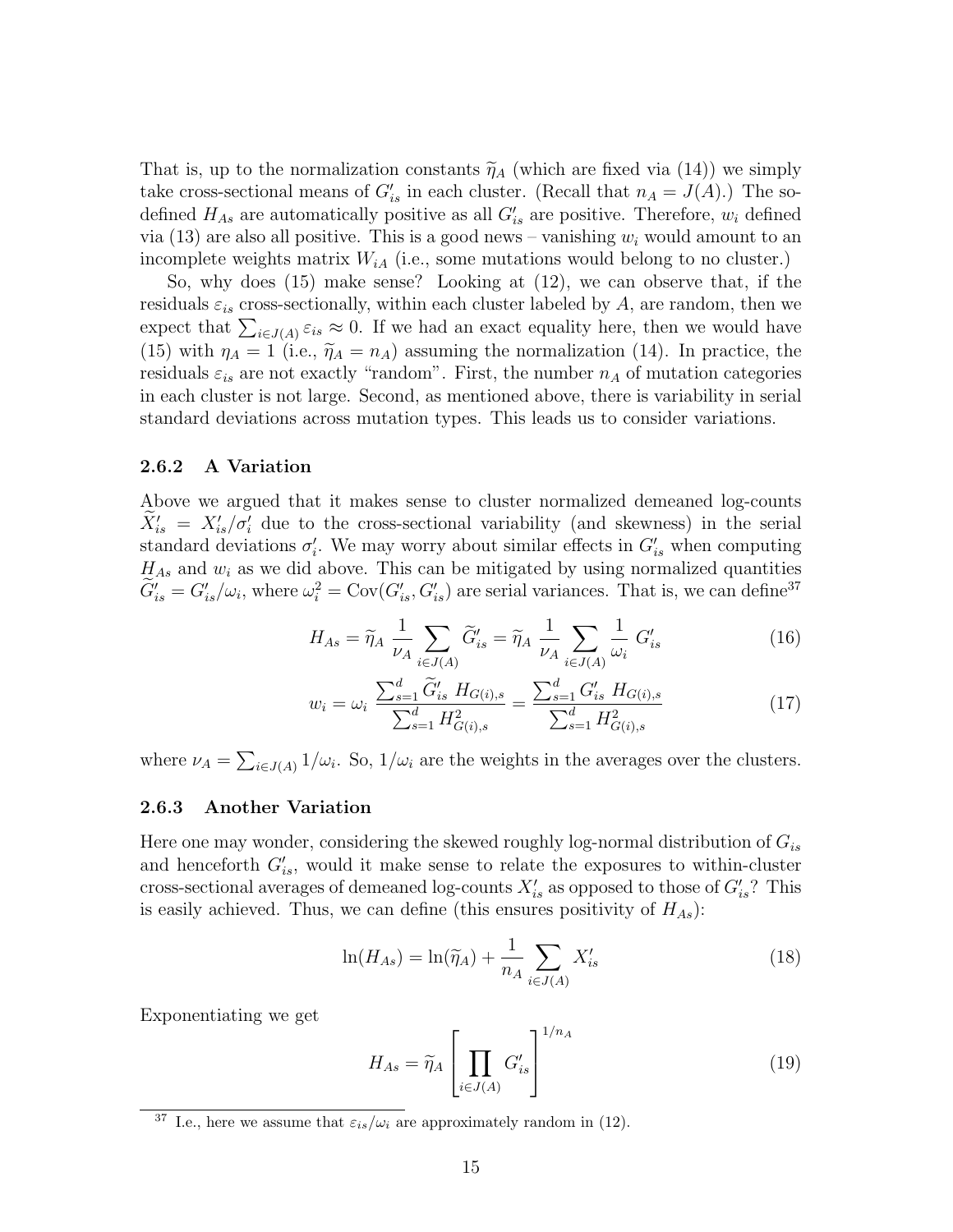I.e., instead of an arithmetic average as in (15), here we have a geometric average.

As above, here too we can introduce nontrivial weights. Note that the form of  $(17)$  is the same as  $(13)$ , it is only  $H_{As}$  that is affected by the weights. So, we can introduce the weights in the geometric means as follows:

$$
\ln(H_{As}) = \ln(\widetilde{\eta}_A) + \frac{1}{\mu_A} \sum_{i \in J(A)} \widetilde{X}'_{is} = \ln(\widetilde{\eta}_A) + \frac{1}{\mu_A} \sum_{i \in J(A)} \frac{1}{\sigma'_i} X'_{is} \tag{20}
$$

where  $\mu_A = \sum_{i \in J(A)} 1/\sigma'_i$ . Recall that  $(\sigma'_i)^2 = \text{Cov}(X'_{is}, X'_{is})$ . Thus, we have:

$$
H_{As} = \widetilde{\eta}_A \prod_{i \in J(A)} (G'_{is})^{1/\mu_A \sigma'_i}
$$
\n(21)

So, the weights are the exponents  $1/\mu_A \sigma_i'$ . Other variations are also possible.

### 2.7 Implementation

We are now ready to discuss an actual implementation of the above algorithm, much of the R code for which is already provided in [Kakushadze and Yu, 2016b] and [Kakushadze and Yu, 2016c]. The R source code is given in Appendix A hereof.

## 3 Empirical Results

#### 3.1 Data Summary

In our empirical analysis below we use the same genome data (from published samples only) as in [Kakushadze and Yu, 2016b]. This data is summarized in Table 1 (borrowed from [Kakushadze and Yu, 2016b]), which gives total counts, number of samples and the data sources, which are as follows:  $A1 = [Alexander *et al*, 2013b]$ ,  $A2 =$  [Love *et al.*, 2012],  $B1 =$  [Tirode *et al.*, 2014],  $C1 =$  [Zhang *et al.*, 2013], D1  $=$  [Nik-Zainal *et al*, 2012], E1 = [Puente *et al*, 2011], E2 = [Puente *et al*, 2015],  $F1 = [Cheng et al, 2016], G1 = [Wang et al, 2014], H1 = [Sung et al, 2012], H2$  $=$  [Fujimoto *et al*, 2016],  $I1 =$  [Imielinksi *et al*, 2012],  $J1 =$  [Jones *et al*, 2012], K1  $=$  [Patch *et al*, 2015], L1 = [Waddell *et al*, 2015], M1 = [Gundem *et al*, 2015], N1  $=$  [Scelo *et al.* 2014]. Sample IDs with the corresponding publication sources are given in Appendix A of [Kakushadze and Yu, 2016b]. In our analysis below we aggregate samples by the 14 cancer types. The resulting data is in Tables 2 and 3.

#### 3.1.1 Structure of Data

The underlying data consists of a matrix – call it  $G_{is}$  – whose elements are occurrence counts of mutation types labeled by  $i = 1, \ldots, N = 96$  in samples labeled by  $s =$  $1, \ldots, d$ . More precisely, we can work with one matrix  $G_{is}$  which combines data from different cancer types; or, alternatively, we may choose to work with individual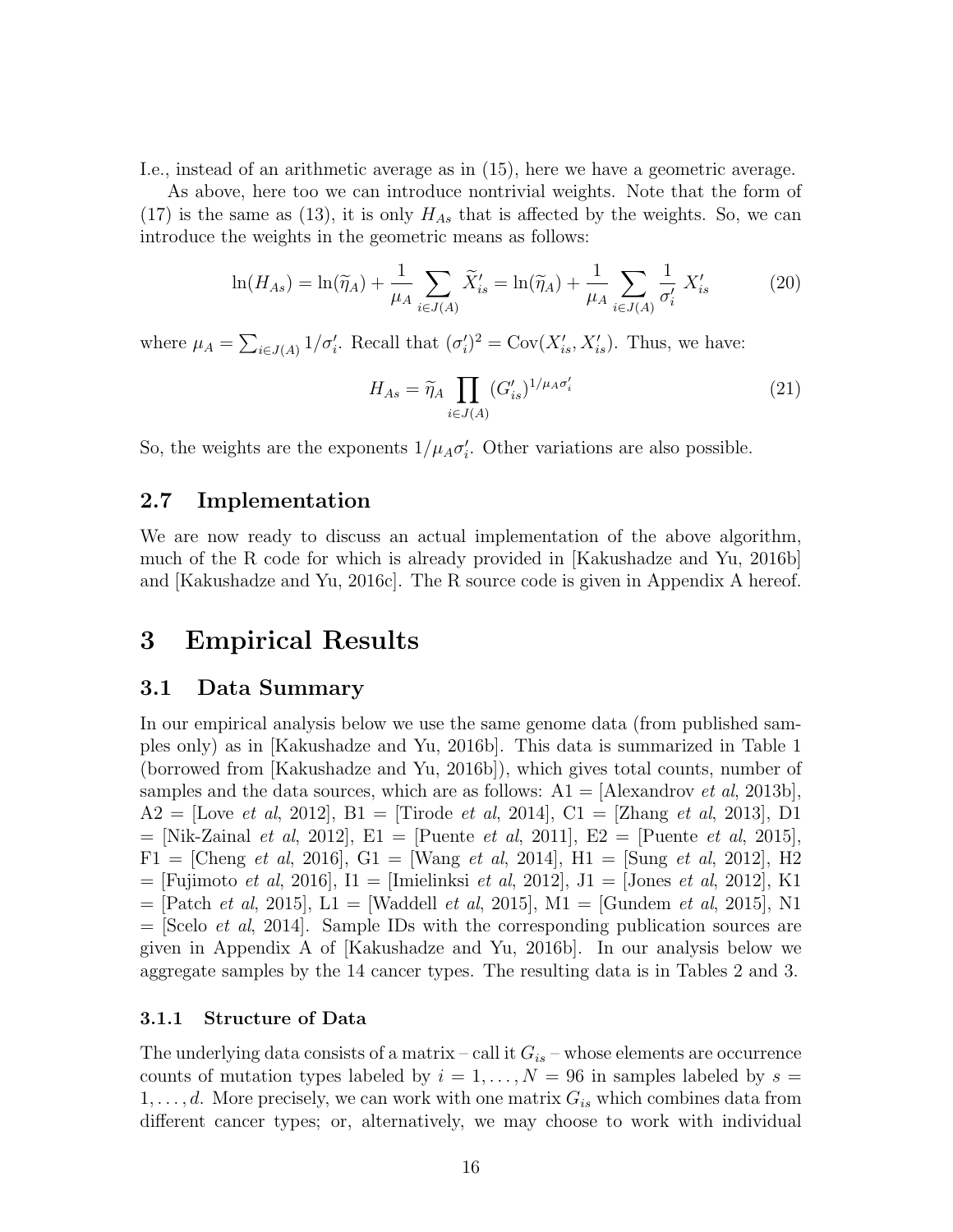matrices  $[G(\alpha)]_{is}$ , where:  $\alpha = 1, \ldots, n$  labels n different cancer types; as before,  $i = 1, \ldots, N = 96$ ; and  $s = 1, \ldots, d(\alpha)$ . Here  $d(\alpha)$  is the number of samples for the cancer type labeled by  $\alpha$ . The combined matrix  $G_{is}$  is obtained simply by appending (i.e., bootstrapping) the matrices  $[G(\alpha)]_{is}$  together column-wise. In the case of the data we use here (see above), this "big matrix" turns out to have 1389 columns.

Generally, individual matrices  $[G(\alpha)]_{is}$  and, thereby, the "big matrix", contain a lot of noise. For some cancer types we can have a relatively small number of samples. We can also have "sparsely populated" data, i.e., with many zeros for some mutation categories. As mentioned above, different samples are not necessarily uniformly normalized. Etc. The bottom line is that the data is noisy. Furthermore, intuitively it is clear that the larger the matrix we work with, statistically the more "signatures" (or clusters) we should expect to get with any reasonable algorithm. However, as mentioned above, a large number of signatures would be essentially useless and defy the whole purpose of extracting them in the first place – we have 96 mutation categories, so it is clear that the number of signatures cannot be more than 96! If we end up with, say, 50+ signatures, what new or useful does this tell us about the underlying cancers? The answer is likely nothing other than that most cancers have not much in common with each other, which would be a disappointing result from the perspective of therapeutic applications. To mitigate the aforementioned issues, at least to a certain extent, following [Kakushadze and Yu, 2016b], we can aggregate samples by cancer types. This way we get an  $N \times n$  matrix, which we also refer to as  $G_{is}$ , where the index  $s = 1, \ldots, d$  now takes  $d = n$  values corresponding to the cancer types. In the data we use  $n = 14$ , the aggregated matrix  $G_{is}$  is much less noisy than the "big matrix", and we are ready to apply the above machinery to it.

### 3.2 Genome Data Results

The  $96 \times 14$  matrix  $G_{is}$  given in Tables 2 and 3 is what we pass into the function bio.cl.sigs() in Appendix A as the input matrix x. We use: iter.max = 100 (this is the maximum number of iterations used in the built-in R function kmeans() – we note that there was not a single instance in our 150 million runs of kmeans() where more iterations were required);<sup>38</sup> num.try = 1000 (this is the number of individual k-means samplings we aggregate every time); and num.runs = 150000 (which is the number of aggregated clusterings we use to determine the "ultimate" – that is, the most frequently occurring – clustering). So, we ran k-means 150 million times. More precisely, we ran 15 batches with num.runs = 10000 as a sanity check, to make sure that the final result based on 150000 aggregated clusterings was consistent with the results based on smaller batches, i.e., that it was in-sample stable.<sup>39</sup> Based on Table 4, we identify Clustering-A as the "ultimate" clustering (cf. Clustering- $B/C/D$ ).

 $38$  The R function kmeans () produces a warning if it does not converge within iter.max.

<sup>&</sup>lt;sup>39</sup> We ran these 15 batches consecutively, and each batch produced the same top-10 (by occurrence counts) clusterings as in Table 4; however, the actual occurrence counts are different across the batches with slight variability in the corresponding rankings. The results are pleasantly stable.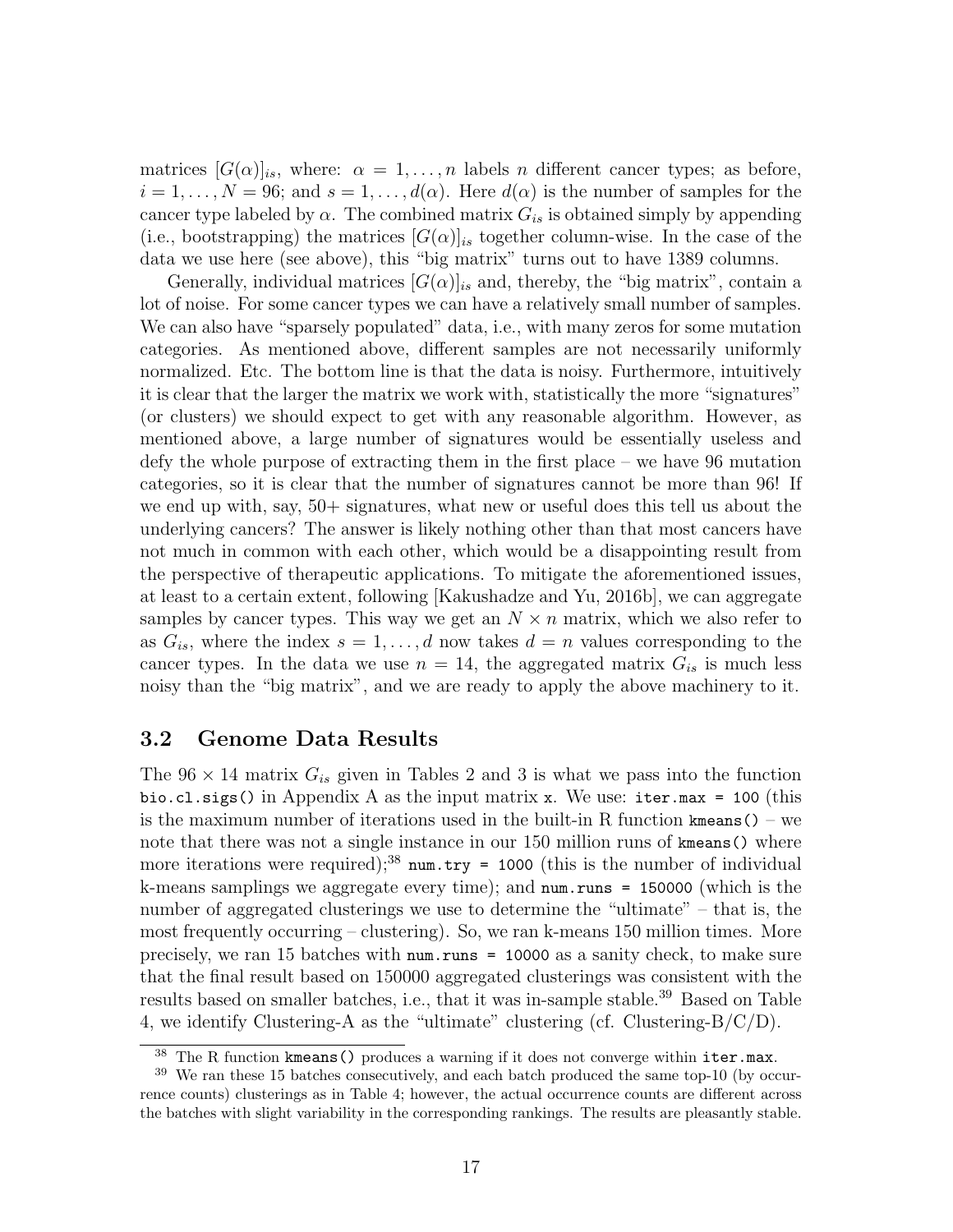We give the weights for Clustering-A, Clustering-B, Clustering-C and Clustering-D using unnormalized and normalized regressions with exposures computed based on arithmetic averages (see Subsection 2.6) in Tables 5, 6, 7, 8, 9, 10, 11, 12, and Figures 2 through 55. We give the weights for Clustering-A using unnormalized and normalized regressions with exposures computed based on geometric averages (see Subsection 2.6) in Tables 13, 14, and Figures 56 through 69. The actual mutation categories in each cluster for a given clustering can be read off the aforesaid Tables with the weights (the mutation categories with nonzero weights belong to a given cluster), or from the horizontal axis labels in the aforesaid Figures. It is evident that Clustering-A, Clustering-B, Clustering-C and Clustering-D are essentially variations of each other (Clustering-D has only 6 clusters, while the other 3 have 7 clusters).

### 3.3 Reconstruction and Correlations

So, based on genome data, we have constructed clusterings and weights. Do they work? I.e., do they reconstruct the input data well? It is evident from the get-go that the answer to this question may not be binary in the sense that for some cancer types we might have a nice clustering structure, while for others we may not. The aim of the following exercise is to sort this all out. Here come the correlations...

#### 3.3.1 Within-cluster Correlations

We have our de-noised<sup>40</sup> matrix  $G'_{is}$ . We are approximating this matrix via the following factorized matrix:

$$
G_{is}^{*} = \sum_{A=1}^{K} W_{iA} \ H_{As} = w_i \ H_{G(i),s} \tag{22}
$$

We can now compute an  $n \times K$  matrix  $\Theta_{sA}$  of within-cluster cross-sectional correlations between  $G'_{is}$  and  $G^*_{is}$  defined via  $(\text{xCor}(\cdot, \cdot)$  stands for "cross-sectional correlation" to distinguish it from "serial correlation"  $Cor(\cdot, \cdot)$  we use above)<sup>41</sup>

$$
\Theta_{sA} = \left. \mathbf{x} \mathbf{Cor}(G'_{is}, G^*_{is}) \right|_{i \in J(A)} = \left. \mathbf{x} \mathbf{Cor}(G'_{is}, w_i) \right|_{i \in J(A)} \tag{23}
$$

We give this matrix for Clustering-A with weights using normalized regressions with exposures computed based on arithmetic means (see Subsection 2.6) in Table 15. Let us mention that, with exposures based on arithmetic means, weights using normalized regressions work a bit better than using unnormalized regressions. Using exposures based on geometric means changes the weights a bit, which in turn slightly affects the within-cluster correlations, but does not alter the qualitative picture.

<sup>40</sup> De-noising per se does not affect cross-sectional correlations. Adding extra 1 in (3) (recall that we obtain  $G'_{is}$  by cross-sectionally demeaning  $X_{is}$  and then re-exponentiating) has a negligible effect. So, in the correlations below we can use the original data matrix  $G_{is}$  instead of  $G'_{is}$ .

<sup>&</sup>lt;sup>41</sup> Due to the factorized structure (22), these correlations do not directly depend on  $H_{As}$ .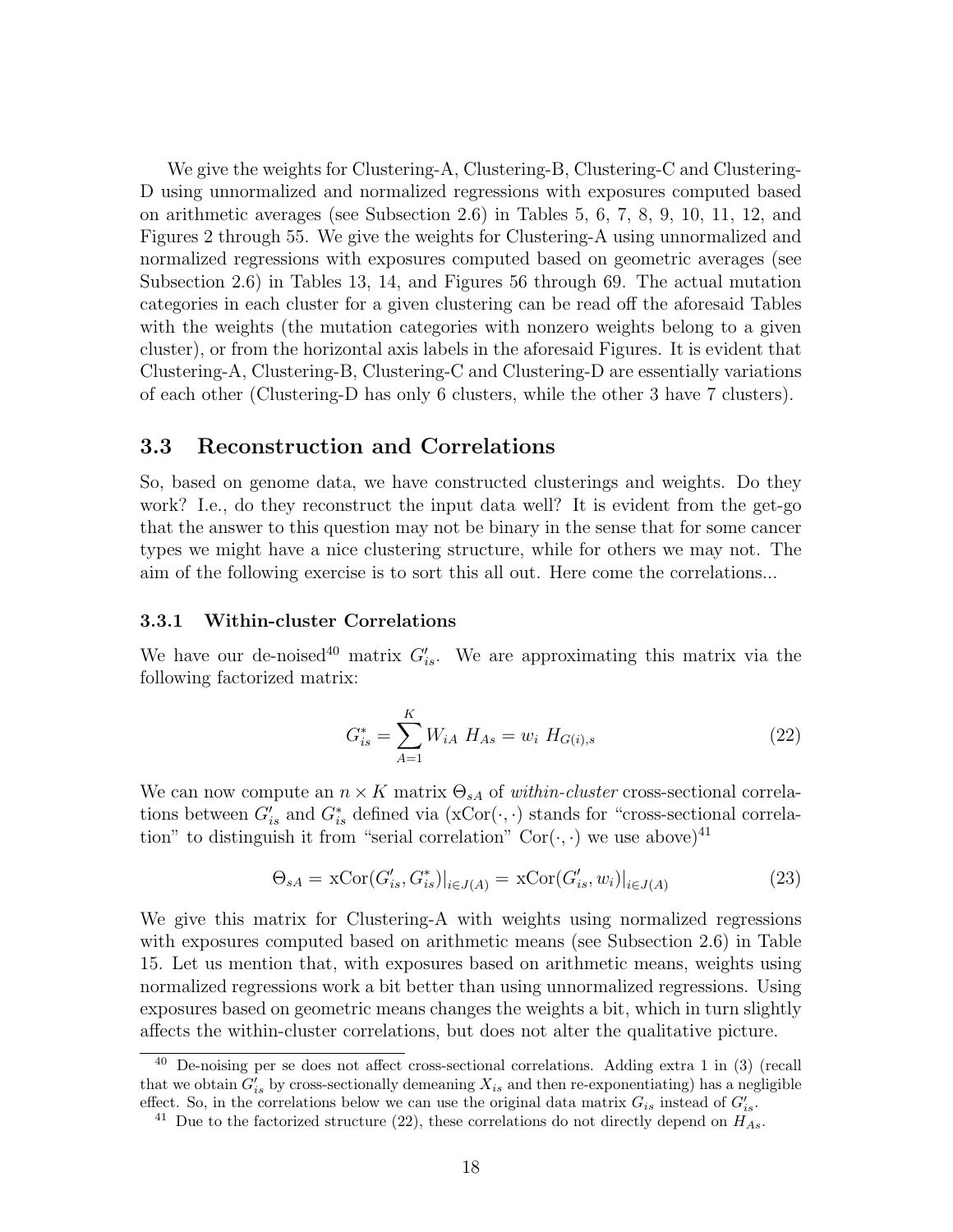#### 3.3.2 Overall Correlations

Another useful metric, which we use as a sanity check, is this. For each value of s (i.e., for each cancer type), we can run a linear cross-sectional regression (without the intercept) of  $G'_{is}$  over the matrix  $W_{iA}$ . So, we have  $n = 14$  of these regressions. Each regression produces multiple  $R^2$  and adjusted  $R^2$ , which we give in Table 15. Furthermore, we can compute the *fitted* values  $\hat{G}_{is}^*$  based on these regressions, which are given by

$$
\hat{G}_{is}^{*} = \sum_{A=1}^{K} W_{iA} F_{As} = w_i F_{G(i),s}
$$
 (24)

where (for each value of s)  $F_{As}$  are the regression coefficients. We can now compute the overall cross-sectional correlations (i.e., the index i runs over all  $N = 96$  mutation categories)

$$
\Xi_s = \operatorname{xCor}(G'_{is}, \widehat{G}^*_{is})
$$
\n(25)

These correlations are also given in Table 15 and measure the overall fit quality.

#### 3.3.3 Interpretation

Looking at Table 15 a few things become immediately evident. Clustering works well for 10 out the 14 cancer types we study here. The cancer types for which clustering does not appear to work all that well are Breast Cancer (labeled by X4 in Table 15), Liver Cancer (X8), Lung Cancer (X9), and Renal Cell Carcinoma (X14). More precisely, for Breast Cancer we do have a high within-cluster correlation for Cl-5 (and also Cl-4), but the overall fit is not spectacular due to low within-cluster correlations in other clusters. Also, above  $80\%$  within-cluster correlations<sup>42</sup> arise for 5 clusters, to wit, Cl-1, Cl-3, Cl-4, Cl-5 and Cl-6, but not for Cl-2 or Cl-7. Furthermore, remarkably, Cl-1 has high within-cluster correlations for 9 cancer types, and Cl-5 for 6 cancer types. These appear to be the leading clusters. Together they have high within-cluster correlations in 11 cancer types. So what does all this mean?

Additional insight is provided by looking at the within-cluster correlations between the 7 cancer signature extracted in [Kakushadze and Yu, 2016b] and the clusters we find here. Let  $\mathcal{W}_{i\alpha}$  be the weights for the 7 cancer signatures from Tables 13 and 14 of [Kakushadze and Yu, 2016b]. We can compute the following within-cluster correlations ( $\alpha = 1, \ldots, 7$  labels the cancer signatures of [Kakushadze and Yu, 2016b], which we refer to as Sig1 through Sig7):

$$
\Delta_{\alpha A} = \operatorname{xCor}(\mathcal{W}_{i\alpha}, W_{iA})|_{i \in J(A)}
$$
\n(26)

These correlations are given in Table 16. High within-cluster correlations arise for Cl-1 (with Sig1 and Sig7), Cl-5 (with Sig2) and Cl-6 (with Sig4). And this makes perfect sense. Indeed, looking at Figures 14 through 20 of [Kakushadze and

<sup>42</sup> The 80% cutoff is somewhat arbitrary, but reasonable.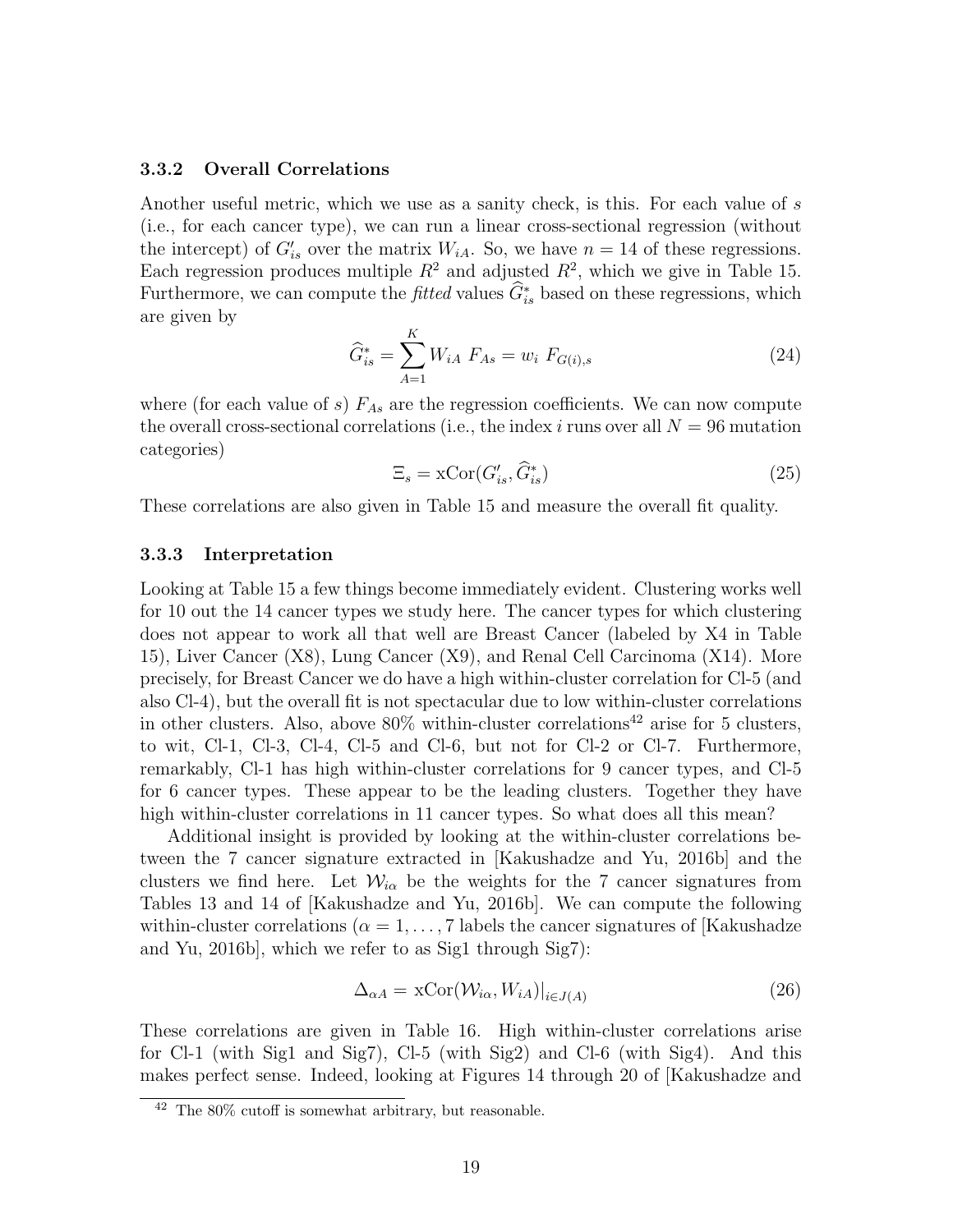Yu, 2016b], Sig1, Sig2, Sig4 and Sig7 are precisely the cancer signatures that have "peaks" (or "spikes" – "tall mountain landscapes"), whereas Sig3, Sig5 and Sig6 do not have such "peaks" ("flat" or "rolling hills landscapes"). No wonder such signatures do not have high within-cluster correlations – they simply do not have cluster-like structures. Looking at Figure 21 in [Kakushadze and Yu, 2016b], it becomes evident why clustering does not work well for Liver Cancer (X8) – it has a whopping 96% contribution from Sig5! Similarly, Renal Cell Carcinoma (X14) has a 70% contribution from Sig6. Lung Cancer (X9) is dominated by Sig3, hence no cluster-like structure. Finally, Breast Cancer (X4) is dominated by Sig2, which has a high within-cluster correlation with Cl-5, which is why Breast Cancer has a high within-cluster correlation with Cl-5 (but poor overall correlation in Table 15). So, it all makes sense. The question is, what does all this tell us about cancer signatures?

Quite a bit! It tells us that cancers such as Liver Cancer, Lung Cancer and Renal Cell Carcinoma have little in common with other cancers (and each other)! At least at the level of mutation categories that dominate the genome structure of such cancers. On the other hand, 9 cancers, to wit, Bone Cancer (X2), Brain Lower Grade Glioma (X3), Chronic Lymphocytic Leukemia (X5), Esophageal Cancer (X6), Gastric Cancer (X7), Medulloblastoma (X10), Ovarian Cancer (X11), Pancreatic Cancer (X12) and Prostate Cancer (X13) apparently all have the Cl-1 cluster structure embedded in them substantially. Similarly, 6 cancers, to wit, B Cell Lymphoma (X1), Breast Cancer (X4), Esophageal Cancer(X6), Ovarian Cancer (X11), Pancreatic Cancer (X12) and Prostate Cancer (X13) apparently all have the Cl-5 cluster structure embedded in them substantially. Furthermore, note the overlap between these two lists, to wit, Esophageal Cancer(X6), Ovarian Cancer (X11), Pancreatic Cancer (X12) and Prostate Cancer (X13). We obtained this result purely statistically, with no biologic input, using our clustering algorithm and other statistical methods such as linear regression to obtain the actual weights. It is too early to know whether this insight will aid any therapeutic applications, but that is the hope – similarities in the underlying genomic structures of different cancer types raise hope that therapeutics for one cancer type could perhaps be applicable to other cancer types. On the other hand, our findings above relating to Liver Cancer, Lung Cancer and Renal Cell Carcinoma (and possibly also Breast Cancer, albeit the latter does appear to have a not-so-insignificant overlap with Cl-5, which differentiates it from the aforesaid 3 cancer types) suggest that these cancer types apparently stand out.

## 4 Concluding Remarks

Clustering ideas and techniques have been applied in cancer research in various incarnations and contexts aplenty – for a partial list of works at least to some extent related to our discussion here, see, e.g, [Chen *et al*, 2008a], [Chen *et al*, 2008b], [Kashuba et al, 2009], [Nik-Zainal et al, 2012], [Roberts et al, 2012], [Alexandrov et al, 2013a], [Alexandrov *et al*, 2013b], [Burns *et al*, 2013a], [Burns *et al*, 2013b], [Lawrence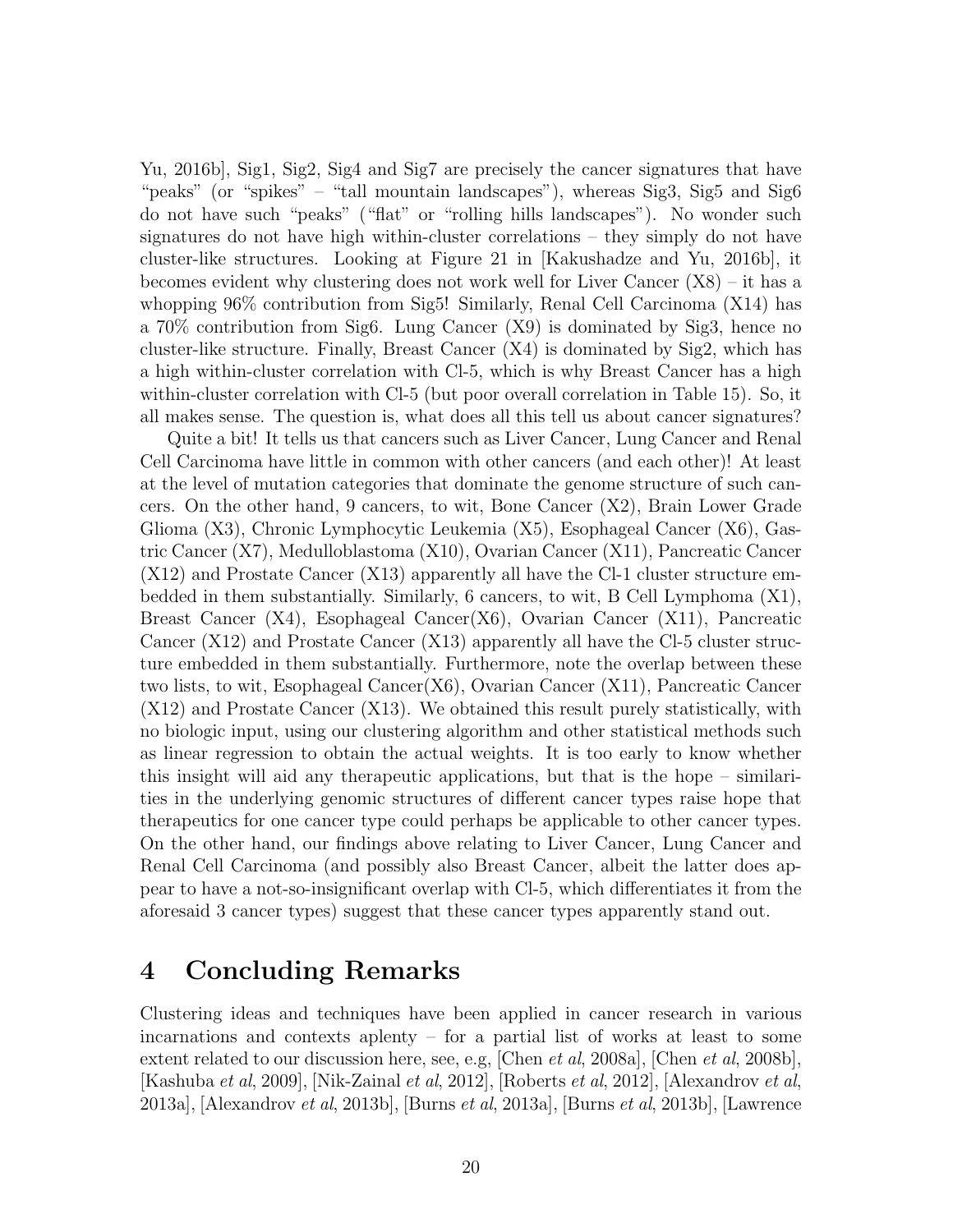et al, 2013], [Long et al, 2013] [Roberts et al, 2013], [Taylor et al, 2013], [Xuan et al, 2013], [Alexandrov and Stratton, 2014], [Bacolla et al, 2014], [Bolli et al, 2014], [Caval et al, 2014], [Davis et al, 2014], [Helleday et al, 2014], [Nik-Zainal] et al, 2014], [Poon et al, 2014], [Qian et al, 2014], [Roberts and Gordenin, 2014a], [Roberts and Gordenin, 2014b], [Roberts and Gordenin, 2014c], [Sima and Gilbert, 2014], [Chan and Gordenin, 2015], [Pettersen et al, 2015] and references therein. As mentioned above, even in NMF clustering is used at some (perhaps not-so-evident) layer. What is new in our approach – and hence new results – is that: i) following [Kakushadze and Yu, 2016b], we apply clustering to aggregated by cancer types and de-noised data; ii) we use a tried-and-tested in quantitative finance bag of tricks from [Kakushadze and Yu, 2016c], which improves clustering; and iii) last but not least, we apply our \*K-means algorithm to cancer genome data. As mentioned above, \*Kmeans, unlike vanilla k-means or its other commonly used variations, is essentially deterministic, and it achieves determinism *statistically*, not by "guessing" initial centers or as in agglomerative hierarchical clustering, which basically "guesses" the initial (e.g., 2-cluster) clustering. Instead, via aggregating a large number of k-means clusterings and statistical examination of the occurrence counts of such aggregations, \*K-means takes a mess of myriad vanilla k-means clusterings and systematically reduces randomness and indeterminism without *ad hoc* initial "guesswork".

As mentioned above, consistently with the results of [Kakushadze and Yu, 2016b] obtained via improved NMF techniques, Liver Cancer, Lung Cancer and Renal Cell Carcinoma do not appear to have clustering (sub)structures. This could be both good and bad news. It is a good news because we learned something interesting about these cancer types – and in two complementary ways. However, it could also be a bad news from the therapeutic standpoint. Since these cancer types appear to have little in common with others, it is likely that they would require specialized therapeutics. On the flipside, we should note that it would make sense to exclude these 3 cancer types when running clustering analysis. However, it would also make sense to include other cancer types by utilizing the International Cancer Genome Consortium data, which we leave for future studies. (For comparative reasons, here we used the same data as in [Kakushadze and Yu, 2016b], which was limited to data samples published as of the date thereof.) This paper is not intended to be an exhaustive empirical study but a proof of concept and an opening of a new avenue for extracting and studying cancer signatures beyond the tools that NMF provides.

And we do find that 11 out of the 14 cancer types we study here have clustering structures substantially embedded in them and clustering overall works well for at least 10 out of these 11 cancer types.<sup>43</sup> Now, looking at Figure 14 of [Kakushadze and Yu, 2016b], we see that its "peaks" are located at ACGT, CCGT, GCGT and TCGT. The same "peaks" are present in our cluster Cl-1 (see Figures 2 and 3). Hence the high within-cluster correlation between Cl-1 and Sig1. On the other

<sup>43</sup> Breast Cancer possibly being an exception. As mentioned above, it would make sense to exclude Liver Cancer, Lung Cancer and Renal Cell Carcinoma from the analysis, which may affect how well clustering works for Breast Cancer and possibly also the other 10 cancer types.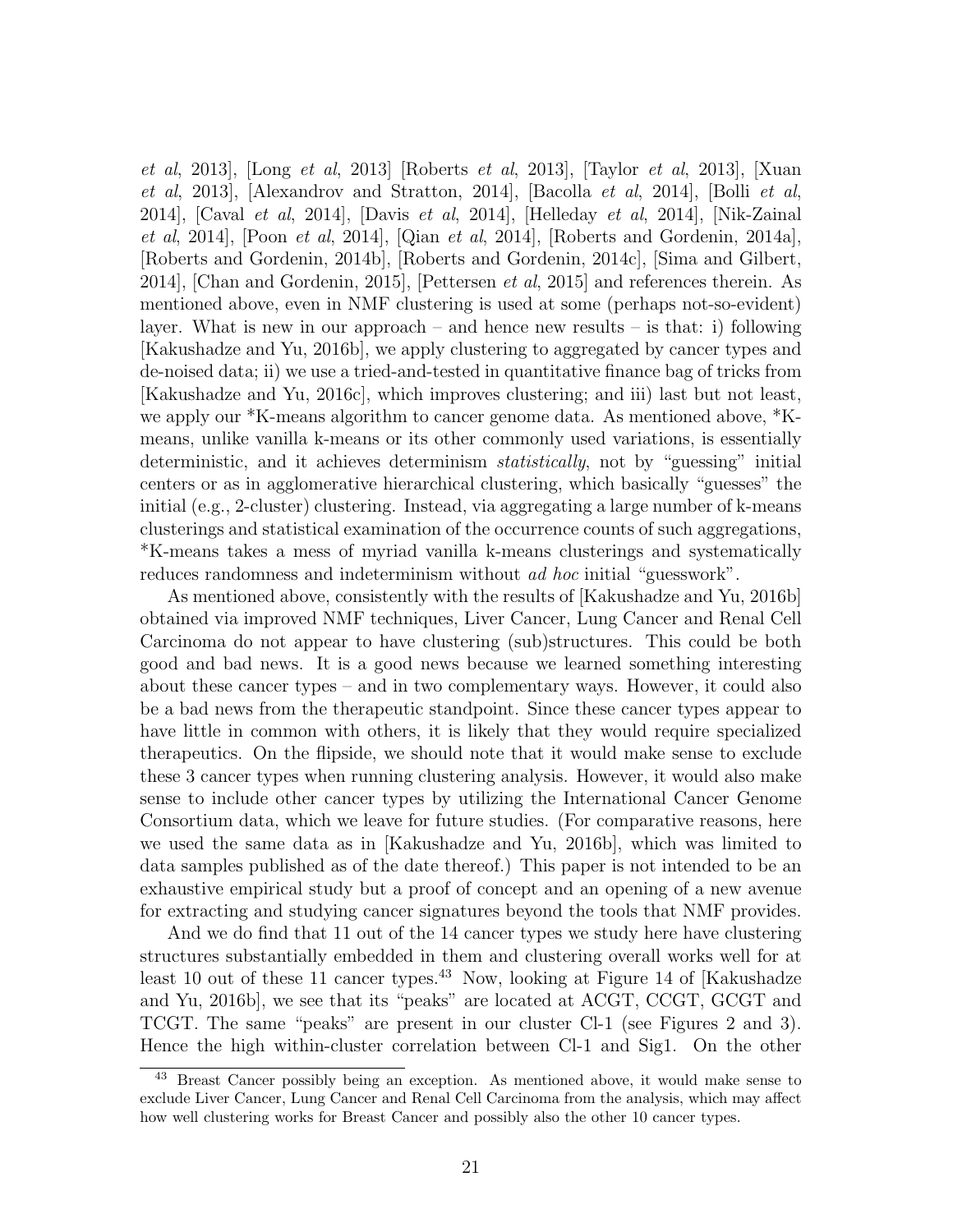hand, Sig1 of [Kakushadze and Yu, 2016b] is essentially the same as the mutational signature 1 of [Nik-Zainal *et al*, 2012], [Alexandrov *et al*, 2013b], which is due to spontaneous cytosine deamination. So, this is what our cluster Cl-1 describes. Next, looking at Figure 15 of [Kakushadze and Yu, 2016b], we see that its "peaks" are located at TCAG, TCTG, TCAT and TCTT. The first two of these "peaks" TCAG and TCTG are present in our Cl-5 (see Figures 10 and 11), the third "peak" TCAT is present in our Cl-1 (see Figures 2 and 3), while the fourth "peak" TCTT is present in our Cl-4 (see Figures 8 and 9), which is consistent with the high within-cluster correlations between Sig2 and Cl-4 and Cl-5, albeit its within-cluster correlation with Cl-1 is poor. Note that Sig2 of [Kakushadze and Yu, 2016b] is essentially the same as the mutational signatures  $2+13$  of [Nik-Zainal *et al.*, 2012], [Alexandrov *et al.* 2013b], which are due to APOBEC mediated cytosine deamination. In fact, it was reported as a single signature in [Alexandrov et al, 2013b], however, subsequently, it was split into 2 distinct signatures, which usually appear in the same samples.<sup>44</sup> Our clustering results indicate that grouping TCAG and TCTG into one signature makes sense as they belong to the same cluster Cl-5. However, grouping TCAT and TCTT together does not appear to make much sense. Looking at the Figures for Clustering-A, Clustering-B, Clustering-C and Clustering-D, we see that the TCAT "peak" invariably appears together with the ACGT, CCGT, GCGT and TCGT "peaks" as in Cl-1 in Clustering-A, Cl-2 in Clustering-B, Cl-1 in Clustering-C, and Cl-1 in Clustering-D, but never with TCTT. So, our clustering approach tells us something new beyond the NMF "intuition". This may have an important implication for Breast Cancer, which, as mentioned above, is dominated by Sig2. Thus, based on our results in Table 15, we see that Breast Cancer has high within-cluster correlations with Cl-4 and Cl-5, but not with Cl-1. This may imply that clustering simply does not work well for Breast Cancer, which would appear to put it in the same "standalone" league as Liver Cancer, Lung Cancer and Renal Cell Carcinoma. In any event, clustering invariably suggests that the TCAT "peak" belongs in Cl-1 with the 4 "peaks" ACGT, CCGT, GCGT and TCGT related to spontaneous cytosine deamination, rather than those related to APOBEC mediated cytosine deamination.

Now, let us check the remaining two signatures of [Kakushadze and Yu, 2016b] with "tall mountain landscapes" (see above), to wit, Sig4 and Sig7. Looking at Figure 17 of [Kakushadze and Yu, 2016b], we see that its "peaks" are at CTTC, TTTC, CTTG and TTTG. The same peaks appear in our Cl-6 (see Figures 12 and 13). Hence the high within-cluster correlation between Cl-6 and Sig4. Note that Sig4 is essentially the same as the mutational signature 17 of Nik-Zainal *et al*, 2012], [Alexandrov et al, 2013b], and its underlying mutational process is unknown. Next, looking at Figure 20 of [Kakushadze and Yu, 2016b], we see that its "peaks" for the  $C > G$  mutations are essentially the same as in Cl-1. Hence the high withincluster correlation between Cl-7 and Sig1. So, there are no surprises with Sig1, Sig4 and Sig7. However, based on our clustering results, as we discuss above, with Sig2

<sup>44</sup> For detailed comments, see http://cancer.sanger.ac.uk/cosmic/signatures.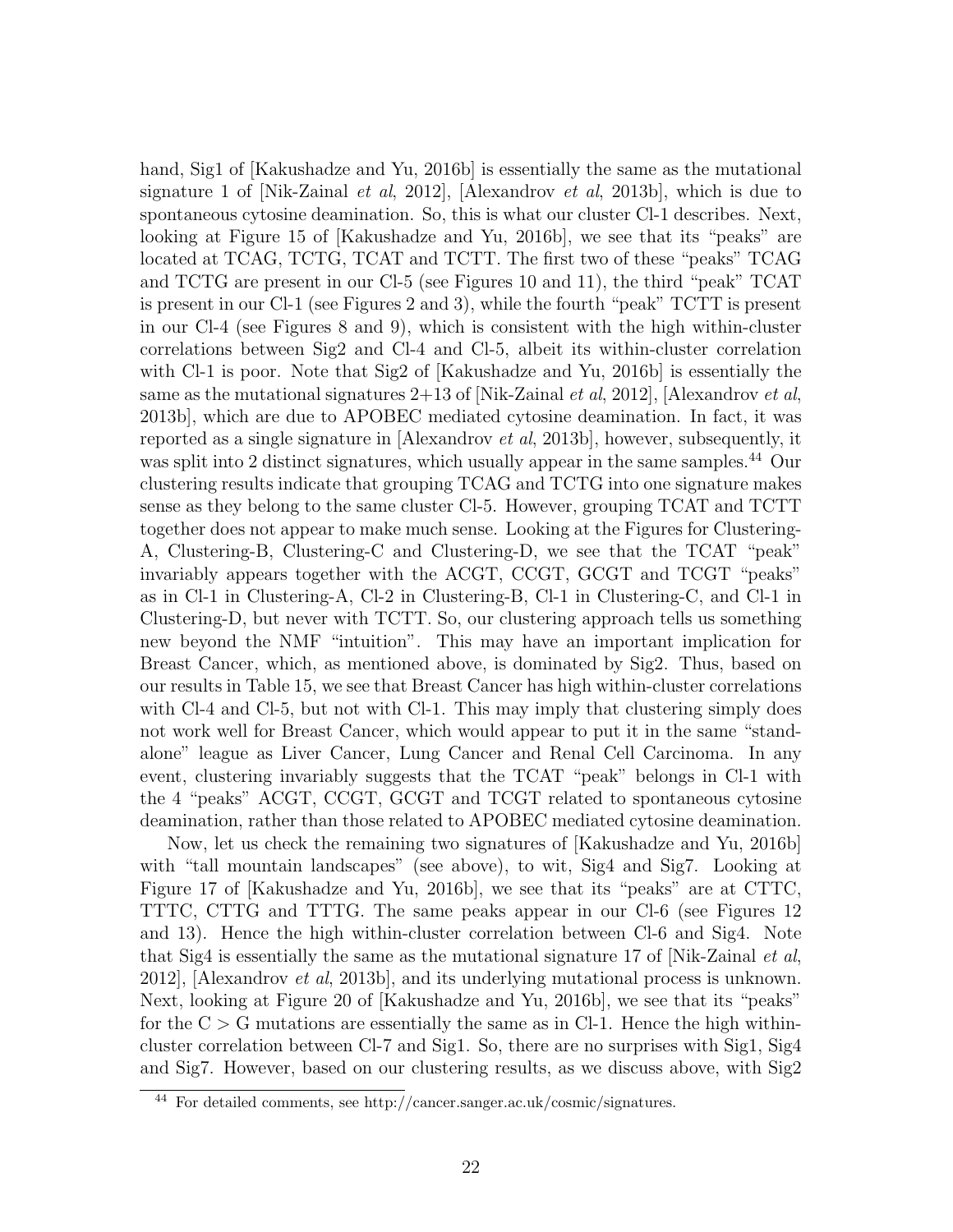we do find – what we feel is a pleasant – surprise, that splitting it into two signatures (see above) might be inadequate and the TCAT "peak" might really belong with the Sig1 "peaks" (spontaneous v. APOBEC mediated cytosine deamination). This is exciting as it might be an indication of the limitations of NMF (or clustering...).<sup>45</sup>

In Introduction we promised that we would discuss some potential applications of \*K-means in quantitative finance, and so here it is. Let us mention that \*K-means is universal, oblivious to the input data and applicable in a variety of fields. In quantitative finance \*K-means a priori can be applied everywhere clustering methods are used with the added bonus of (statistical) determinism.<sup>46</sup> One evident example is statistical industry classifications discussed in [Kakushadze and Yu, 2016c], where one uses clustering methods to classify stocks. In fact, \*K-means is an extension of the methods discussed in [Kakushadze and Yu, 2016c]. One thing to keep in mind is that in  $-K$ -means one sifts through a large number  $P$  of aggregations, which can get computationally costly when clustering  $2000+$  stocks into  $100+$  clusters.<sup>47</sup> Another potential application is in the context of combining alphas (trading signals) – see, e.g., [Kakushadze and Yu, 2017a]. Yet another application is when we have a term structure, such as a portfolio of bonds (e.g., U.S. Treasuries or some other bonds) with varying maturities, or futures (e.g., Eurodollar futures) with varying deliveries. These cases resemble the genome data more in the sense that the number N of instruments is relatively small (typically even fewer than the number of mutation categories). Another example with a relatively small number of instruments would be a portfolio of various futures for different FX (foreign exchange) pairs (even with the uniform delivery), e.g., USD/EUR, USD/HKD, EUR/AUD, etc., i.e., FX statistical arbitrage. One approach to optimizing risk in such portfolios is by employing clustering methods and a stable, essentially deterministic algorithm such as \*K-means can be useful. Hopefully \*K-means will prove a valuable tool in cancer research, quantitative finance as well as various other fields (e.g., image recognition).

## A R Source Code

In this appendix we give the R (R Package for Statistical Computing, http://www.rproject.org) source code for computing the clusterings and weights using the algorithms of Section 2. The code is straightforward and self-explanatory.<sup>48</sup> The main function is bio.cl.sigs(x, iter.max = 100, num.try = 1000, num.runs = 10000). Here: x is the  $N \times d$  occurrence counts matrix  $G_{is}$  (where  $N = 96$  is the number of

<sup>45</sup> Or both... Alternatively – and that would be truly exciting – perhaps there is a biologic explanation. In any event, it is too early to tell – yet another possibility is that this is merely an artifact of the dataset we use. More research and analyses on larger datasets (see above) is needed.

<sup>46</sup> Albeit with the understanding that it requires additional computational cost.

<sup>&</sup>lt;sup>47</sup> This can be mitigated by employing top-down clustering [Kakushadze and Yu, 2016c].

<sup>48</sup> The source code in Appendix A hereof is not written to be "fancy" or optimized for speed or in any other way. Its sole purpose is to illustrate the algorithms described in the main text in a simple-to-understand fashion. See Appendix B for some important legalese.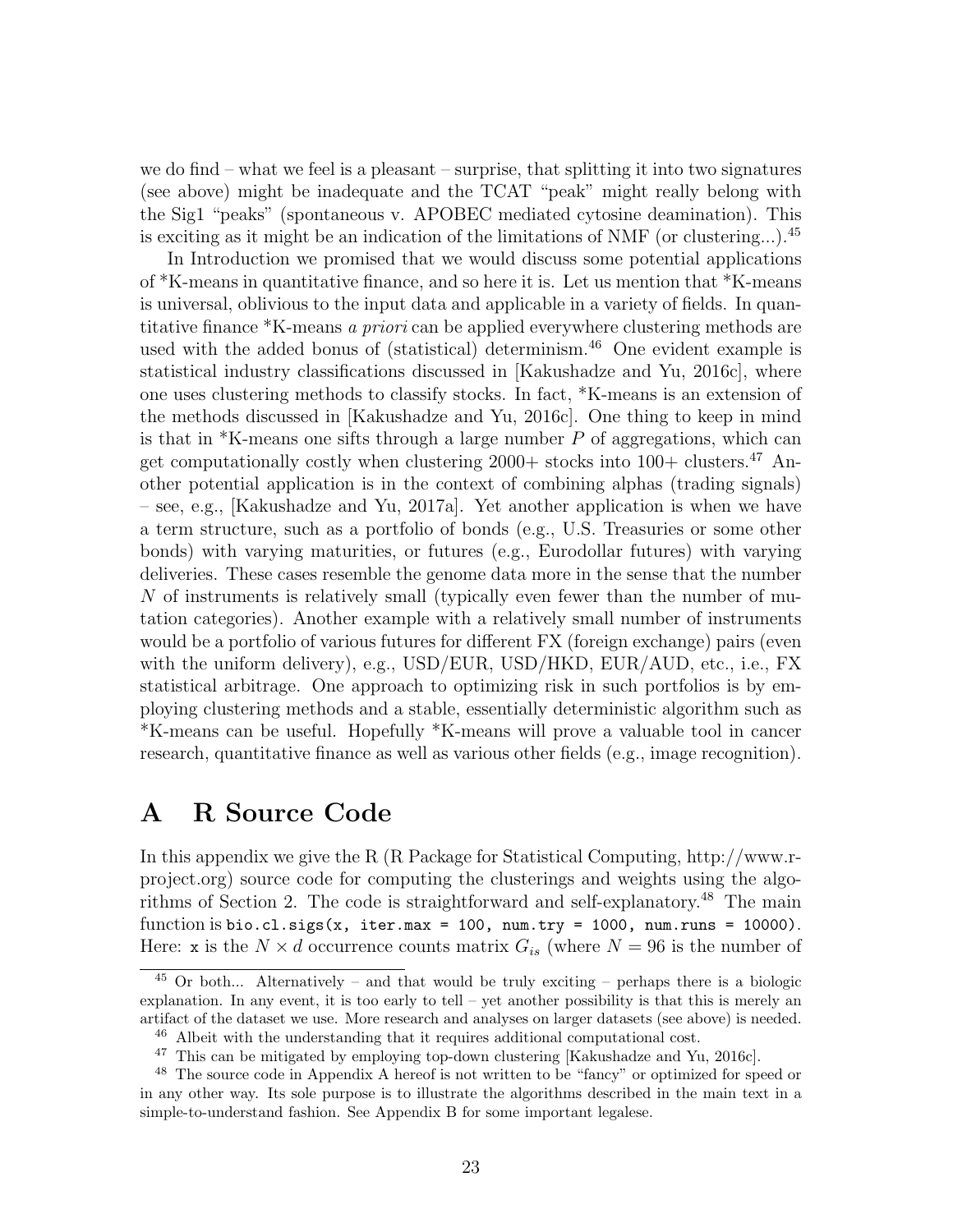mutation categories, and d is the number of samples; or  $d = n$ , where n is the number of cancer types, when the samples are aggregated by cancer types); iter.max is the maximum number of iterations that are passed into the R built-in function kmeans(); num.try is the number M of aggregated clusterings (see Subsection 2.3.2); num.runs is the number of runs  $P$  used to determine the most frequently occurring clustering (the "ultimate" clustering) obtained via aggregation (see Subsection 2.3.3). The function bio.erank.pc() is defined in Appendix B of [Kakushadze and Yu, 2016b]. The function qrm.stat.ind.class() is defined in Appendix A of [Kakushadze and Yu, 2016c. This function internally calls another function qrm.calc.norm.ret(), which we redefine here via the function bio.calc.norm.ret().<sup>49</sup> The output is a list, whose elements are as follows: res\$ind is an  $N \times K$  binary matrix  $\Omega_{iA} = \delta_{G(i),A}$  $(i = 1, \ldots, N, A = 1, \ldots, K$ , the map  $G: \{1, \ldots, N\} \mapsto \{1, \ldots, K\}$  – see Section 2), which defines the K clusters in the "ultimate" clustering;<sup>50</sup> res<sup>\$w</sup> is an N-vector of weights obtained via unnormalized regressions using arithmetic means for computing exposures (i.e., via (13), (14) and (15)); res\$v is an N-vector of weights obtained via normalized regressions using arithmetic means for computing exposures (i.e., via  $(17)$ ,  $(14)$  and  $(16)$ ; res\$w.g is an N-vector of weights obtained via unnormalized regressions using geometric means for computing exposures (i.e., via (13), (14) and (19)); res\$v.g is an N-vector of weights obtained via normalized regressions using geometric means for computing exposures (i.e., via  $(17)$ ,  $(14)$  and  $(21)$ ).

```
bio.calc.norm.ret <- function (ret)
{
   s <- apply(ret, 1, sd)
   x \leftarrow ret / sreturn(x)
}
qrm.calc.norm.ret <- bio.calc.norm.ret
bio.cl.sigs \leq function(x, iter.max = 100,num.trv = 1000, num.runs = 10000){
   cl.ix \leftarrow function(x) match(1, x)
   y \leftarrow \log(1 + x)y \leftarrow t(t(y) - colMeans(y))
```
<sup>&</sup>lt;sup>49</sup> The definition of  $qrm.calc.norm.ret()$  in [Kakushadze and Yu, 2016c] accounts for some peculiarities and nuances pertinent to quantitative trading, which are not applicable here.

<sup>&</sup>lt;sup>50</sup> The code returns the K clusters ordered such that the number of mutation  $n_A$  (i.e., the column sum of  $\Omega_{iA}$ ) in the cluster labeled by A is in the increasing order. It also orders clusters with identical  $n_A$ . We note, however, that (for presentational convenience reasons) the order of such clusters in the tables and figures below is not necessarily the same as what this code returns.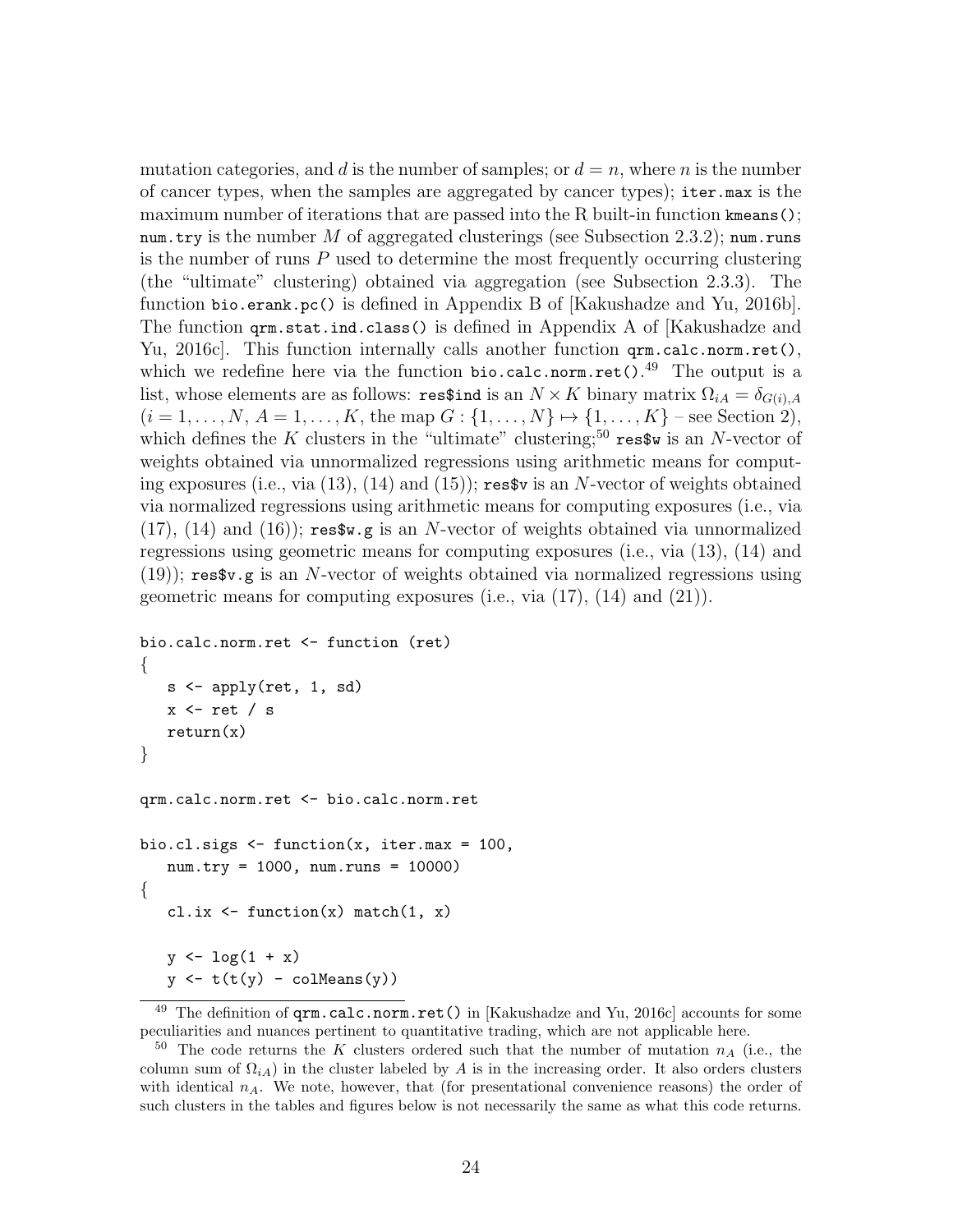```
x.d \leftarrow exp(y)k <- ncol(bio.erank.pc(y)$pc)
   n \leftarrow \text{nrow}(x)u \leftarrow \text{rnorm}(n, 0, 1)q <- matrix(NA, n, num.runs)
   p <- rep(NA, num.runs)
   for(i in 1:num.runs)
   {
       z <- qrm.stat.ind.class(y, k, iter.max = iter.max,
          num.try = num.try, demean.ret = F)
       p[i] \leftarrow sum((residuals(lm(u \sim -1 + z)))^2)
       q[, i] \leftarrow apply(z, 1, c1.ix)}
   p1 <- unique(p)
   ct <- rep(NA, length(p1))
   for(i in 1:length(p1))
       ct[i] <- sum(p1[i] == p)
   p1 \leftarrow p1 [ct == max(ct)]
   i \leftarrow \text{match}(p1, p)[1]
   ix \leftarrow q[, i]k \leftarrow max(ix)z \leftarrow matrix(NA, n, k)
   for(j in 1:k)z[, j] \leftarrow as.numeric(ix == j)
   res \le bio.cl.wts(x.d, z)return(res)
bio.cl.wts <- function (x, ind)
   first.ix \leftarrow function(x) match(1, x)[1]
   calc.wts \leq function(x, use.wts = F, use.geom = F)
   {
       if(use.geom)
       {
          if(use.wts)
```
}

{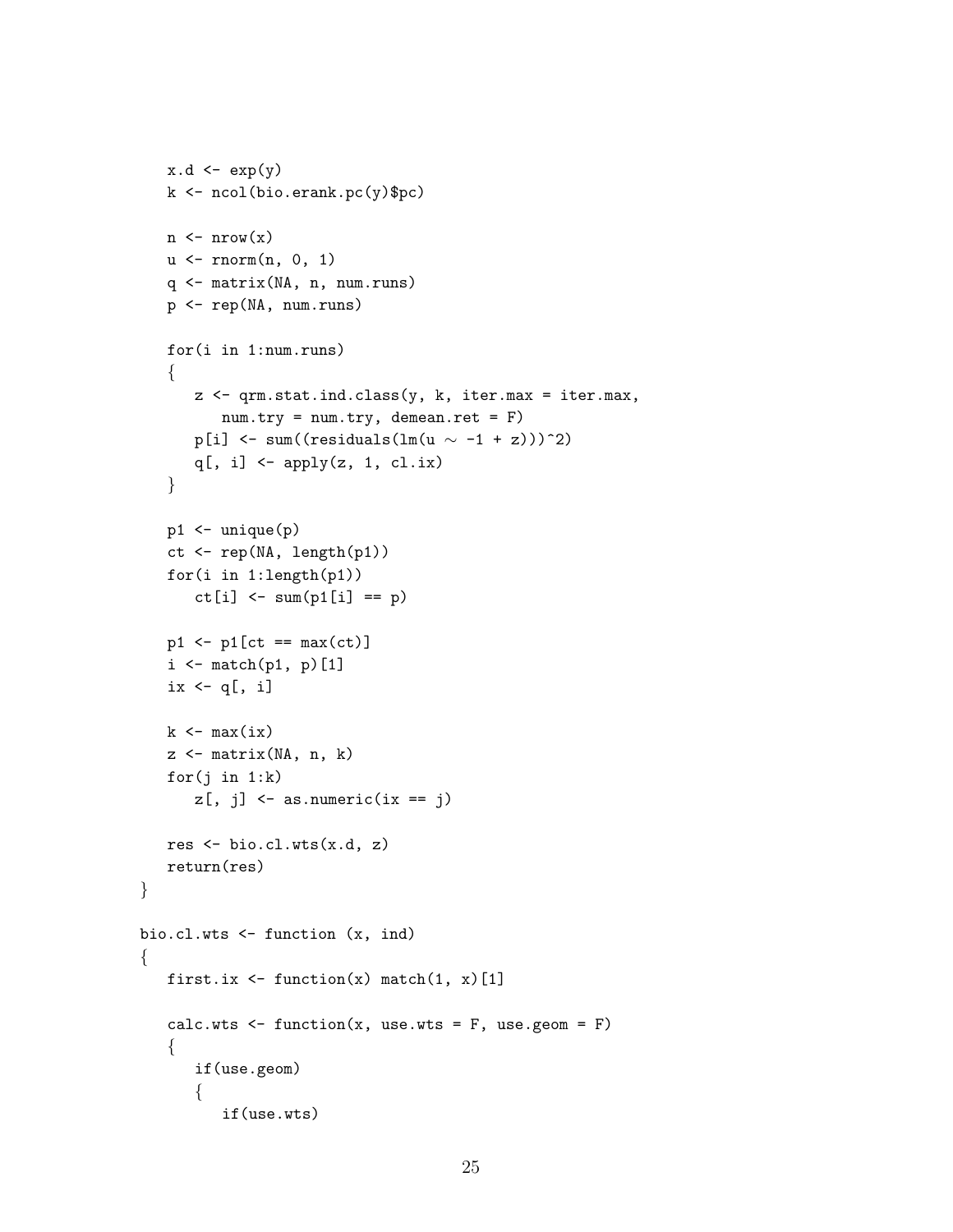```
s \leftarrow apply(log(x), 1, sd)else
           s \leftarrow rep(1, nrow(x))s \leq 1 / s / sum(1 / s)fac \leq apply(x \text{ s}, 2, \text{ prod})}
   else
   {
       if(use.wts)
           s \leftarrow apply(x, 1, sd)else
           s \leftarrow rep(1, nrow(x))fac \leq colMeans(x / s)}
   w <- coefficients(lm(t(x) \sim -1 + fac))
   w \le -100 * w / \text{sum}(w)return(w)
}
n \leftarrow \text{nrow}(x)w \leftarrow w.g \leftarrow v \leftarrow v.g \leftarrow rep(NA, n)z <- colSums(ind)
z \leftarrow as.numeric(paste(z, ".", apply(ind, 2, first.ix), sep = ""))
dimnames(ind)[2]] <- names(z) <- 1:ncol(ind)
z \leftarrow sort(z)z \leftarrow names(z)ind \leftarrow ind [, z]dimnames(ind)[[2]] <- NULL
for(i in 1:ncol(ind))
{
   take \leftarrow ind[, i] == 1
   if(sum(take) == 1){
       w[take] < -w.g[take] < -1v[take] < -v.g[take] < -1next
   }
   w[take] <- calc.wts(x[take, ], F, F)
   w.g[take] < -calcalc.wts(x[take, ], F, T)
   v[take] < -cal.wts(x[take, ], T, F)
```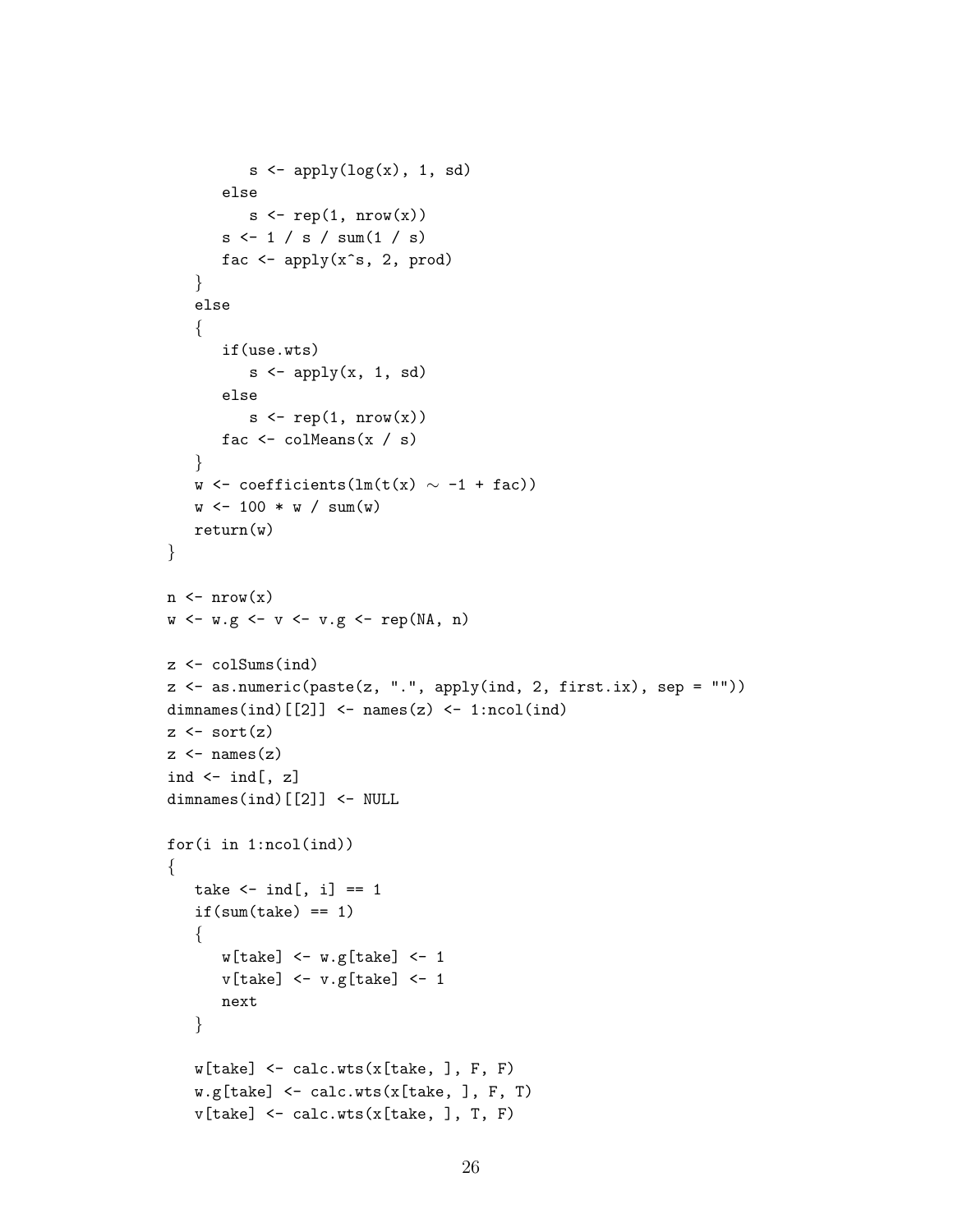```
v.g[take] < -calcalc.wts(x[take, ], T, T)
   }
   res <- new.env()
   res$ind <- ind
   res$w <- w
   res w.g \leftarrow w.gres$v <- v
   resv.g \leftarrow v.greturn(res)
}
```
## B DISCLAIMERS

Wherever the context so requires, the masculine gender includes the feminine and/or neuter, and the singular form includes the plural and *vice versa*. The author of this paper ("Author") and his affiliates including without limitation Quantigic<sup>®</sup> Solutions LLC ("Author's Affiliates" or "his Affiliates") make no implied or express warranties or any other representations whatsoever, including without limitation implied warranties of merchantability and fitness for a particular purpose, in connection with or with regard to the content of this paper including without limitation any code or algorithms contained herein ("Content").

The reader may use the Content solely at his/her/its own risk and the reader shall have no claims whatsoever against the Author or his Affiliates and the Author and his Affiliates shall have no liability whatsoever to the reader or any third party whatsoever for any loss, expense, opportunity cost, damages or any other adverse effects whatsoever relating to or arising from the use of the Content by the reader including without any limitation whatsoever: any direct, indirect, incidental, special, consequential or any other damages incurred by the reader, however caused and under any theory of liability; any loss of profit (whether incurred directly or indirectly), any loss of goodwill or reputation, any loss of data suffered, cost of procurement of substitute goods or services, or any other tangible or intangible loss; any reliance placed by the reader on the completeness, accuracy or existence of the Content or any other effect of using the Content; and any and all other adversities or negative effects the reader might encounter in using the Content irrespective of whether the Author or his Affiliates is or are or should have been aware of such adversities or negative effects.

The R code included in Appendix A hereof is part of the copyrighted R code of Quantigic<sup>®</sup> Solutions LLC and is provided herein with the express permission of Quantigic<sup>®</sup> Solutions LLC. The copyright owner retains all rights, title and interest in and to its copyrighted source code included in Appendix A hereof and any and all copyrights therefor.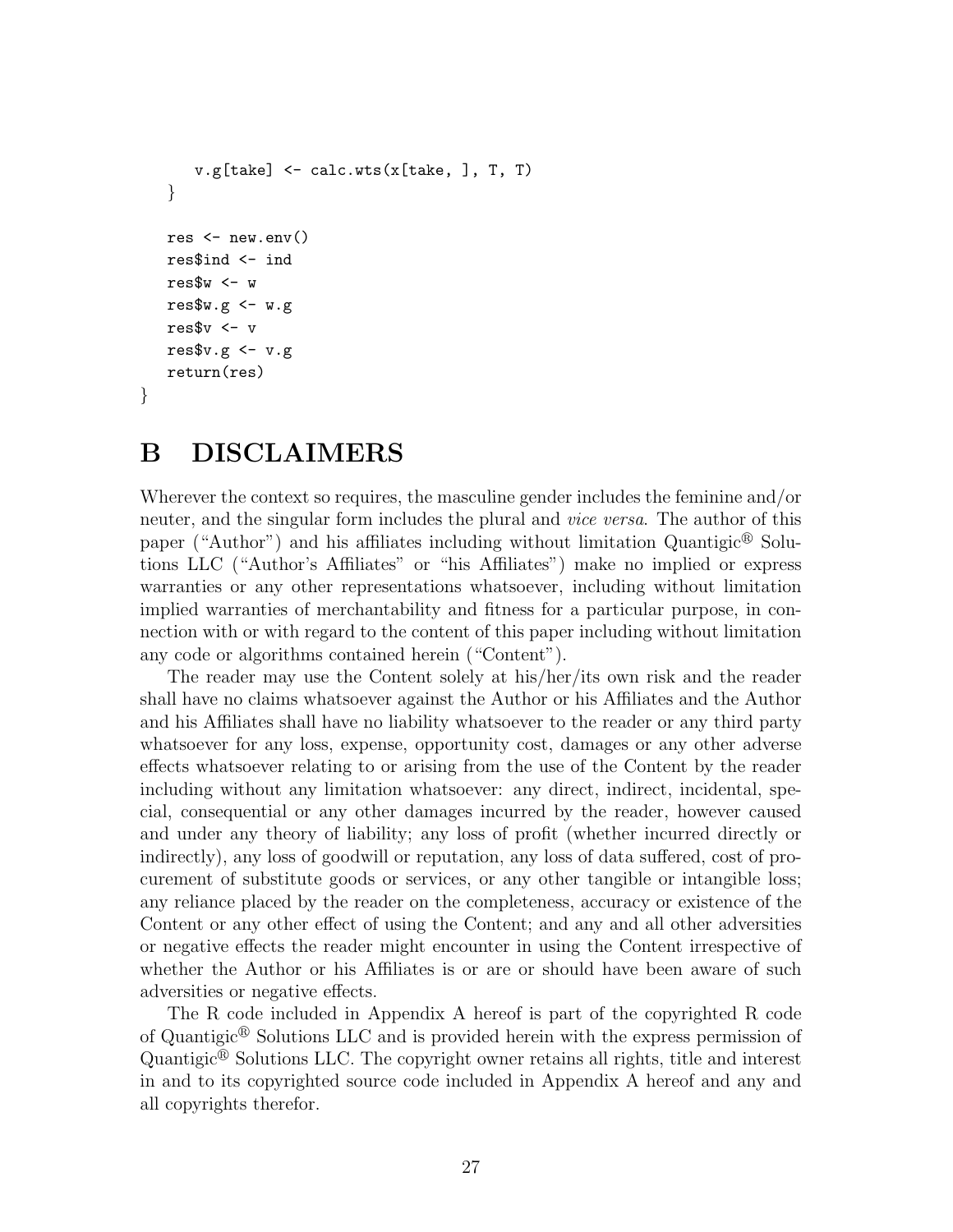## References

Alexandrov, L.B., Nik-Zainal, S., Wedge, D.C., Campbell, P.J. and Stratton, M.R. (2013a) Deciphering Signatures of Mutational Processes Operative in Human Cancer. *Cell Reports* 3(1): 246-259.

Alexandrov, L.B., Nik-Zainal, S., Wedge, D.C., Aparicio, S.A., Behjati, S., Biankin, A.V., Bignell, G.R., Bolli, N., Borg, A., Børresen-Dale, A.L., Boyault, S., Burkhardt, B., Butler, A.P., Caldas, C., Davies, H.R., Desmedt, C., Eils, R., Eyfjörd, J.E., Foekens, J.A., Greaves, M., Hosoda, F., Hutter, B., Ilicic, T., Imbeaud, S., Imielinski, M., Jäger, N., Jones, D.T., Jones, D., Knappskog, S., Kool, M., Lakhani, S.R., López-Otín, C., Martin, S., Munshi, N.C., Nakamura, H., Northcott, P.A., Pajic, M., Papaemmanuil, E., Paradiso, A., Pearson, J.V., Puente, X.S., Raine, K., Ramakrishna, M., Richardson, A.L., Richter, J., Rosenstiel, P., Schlesner, M., Schumacher, T.N., Span, P.N., Teague, J.W., Totoki, Y., Tutt, A.N., Valdés-Mas, R., van Buuren, M.M., van 't Veer, L., Vincent-Salomon, A., Waddell, N., Yates, L.R.; Australian Pancreatic Cancer Genome Initiative; ICGC Breast Cancer Consortium; ICGC MMML-Seq Consortium; ICGC PedBrain, Zucman-Rossi, J., Futreal, P.A., McDermott, U., Lichter, P., Meyerson, M., Grimmond, S.M., Siebert, R., Campo, E., Shibata, T., Pfister, S.M., Campbell, P.J., Stratton, M.R. (2013b) Signatures of mutational processes in human cancer. Nature 500(7463): 415-421.

Alexandrov, L.B. and Stratton, M.R. (2014) Mutational signatures: the patterns of somatic mutations hidden in cancer genomes. Current Opinion in Genetics & Development 24: 52-60.

Ananthaswamy, H.N. and Pierceall, W.E. (1990) Molecular mechanisms of ultraviolet radiation carcinogenesis. Photochemistry and Photobiology 52(6): 1119-1136.

Bacolla, A., Cooper, D.N. and Vasquez, K.M. (2014) Mechanisms of base substitution mutagenesis in cancer genomes. Genes 5(1): 108-146.

Bai, J. and Ng, S. (2002) Determining the number of factors in approximate factor models. *Econometrica*  $70(1)$ : 191-221.

Bolli, N., Avet-Loiseau, H., Wedge, D.C., Van Loo, P., Alexandrov, L.B., Martincorena, I., Dawson, K.J., Iorio, F., Nik-Zainal, S., Bignell, G.R., Hinton, J.W., Li, Y., Tubio, J.M., McLaren, S., O' Meara, S., Butler, A.P., Teague, J.W., Mudie, L., Anderson, E., Rashid, N., Tai, Y.T., Shammas, M.A., Sperling, A.S., Fulciniti, M., Richardson, P.G., Parmigiani, G., Magrangeas, F., Minvielle, S., Moreau, P., Attal, M., Facon, T., Futreal, P.A., Anderson, K.C., Campbell, P.J., Munshi, N.C. (2014) Heterogeneity of genomic evolution and mutational profiles in multiple myeloma. Nature Communications 5: 2997.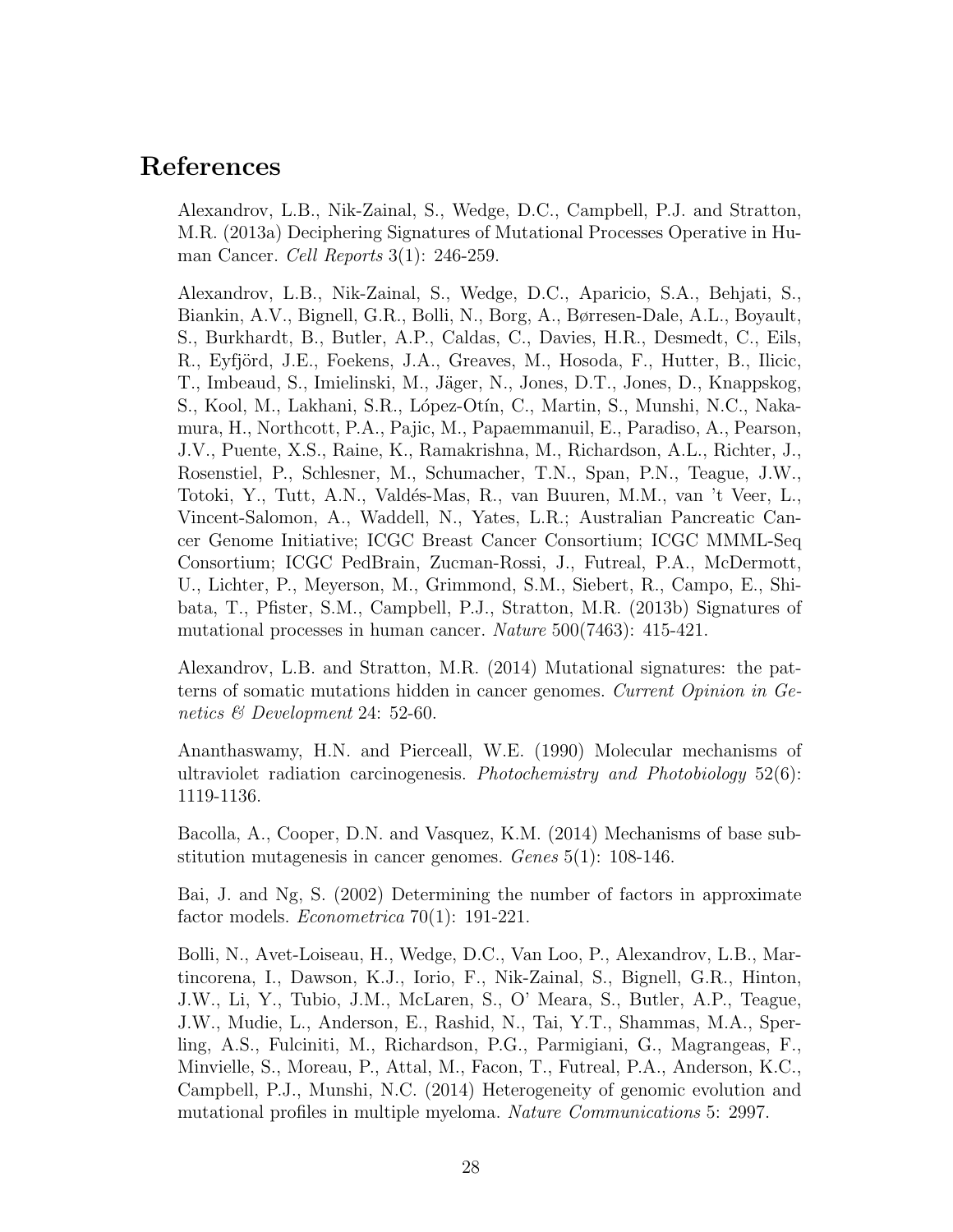Bouchaud, J.-P. and Potters, M. (2011) Financial applications of random matrix theory: a short review. In: Akemann, G., Baik, J. and Di Francesco, P. (eds.) The Oxford Handbook of Random Matrix Theory. Oxford, United Kingdom: Oxford University Press.

Burns, M.B., Lackey, L., Carpenter, M.A., Rathore, A., Land, A.M., Leonard, B., Refsland, E.W., Kotandeniya, D., Tretyakova, N., Nikas, J.B., Yee, D., Temiz, N.A., Donohue, D.E., McDougle, R.M., Brown, W.L., Law, E.K., Harris, R.S. (2013a) APOBEC3B is an enzymatic source of mutation in breast cancer. Nature 494(7437): 366-370.

Burns, M.B., Temiz, N.A. and Harris, R.S. (2013b) Evidence for APOBEC3B mutagenesis in multiple human cancers. *Nature Genetics* 45(9): 977-983.

Caval, V., Suspène, R., Shapira, M., Vartanian, J.P. and Wain-Hobson, S. (2014) A prevalent cancer susceptibility APOBEC3A hybrid allele bearing APOBEC3B 3'UTR enhances chromosomal DNA damage. Nature Communications 5: 5129.

Campbell, L.L. (1960) Minimum coefficient rate for stationary random processes. Information and Control 3(4): 360-371.

Chan, K. and Gordenin, D.A. (2015) Clusters of Multiple Mutations: Incidence and Molecular Mechanisms. Annual Review of Genetics 49: 243-627

Chen, Z., Feng, J., Buzin, C.H. and Sommer, S.S. (2008a) Epidemiology of doublet/multiplet mutations in lung cancers: evidence that a subset arises by chronocoordinate events. PloS One 3(11): e3714.

Chen, Z., Feng, J., Saldivar, J.S., Gu, D., Bockholt, A., and Sommer, S.S. (2008b) EGFR somatic doublets in lung cancer are frequent and generally arise from a pair of driver mutations uncommonly seen as singlet mutations: onethird of doublets occur at five pairs of amino acids. Oncogene 27(31): 4336-4343.

Cheng, C., Zhou, Y., Li, H., Xiong, T., Li, S., Bi, Y., Kong, P., Wang, F., Cui, H., Li, Y., Fang, X., Yan, T., Li, Y., Wang, J., Yang, B., Zhang, L., Jia, Z., Song, B., Hu, X., Yang, J., Qiu, H., Zhang, G., Liu, J., Xu, E., Shi, R., Zhang, Y., Liu, H., He, C., Zhao, Z., Qian, Y., Rong, R., Han, Z., Zhang, Y., Luo, W., Wang, J., Peng, S., Yang, X., Li, X., Li, L., Fang, H., Liu, X., Ma, L., Chen, Y., Guo, S., Chen, X., Xi, Y., Li, G., Liang, J., Yang, X., Guo, J., Jia, J., Li, Q., Cheng, X., Zhan, Q., Cui, Y. (2016) Whole-Genome Sequencing Reveals Diverse Models of Structural Variations in Esophageal Squamous Cell Carcinoma. The American Journal of Human Genetics 98(2): 256-274.

Connor, G. and Korajczyk, R.A. (1993) A Test for the Number of Factors in an Approximate Factor Model. The Journal of Finance 48(4): 1263-1291.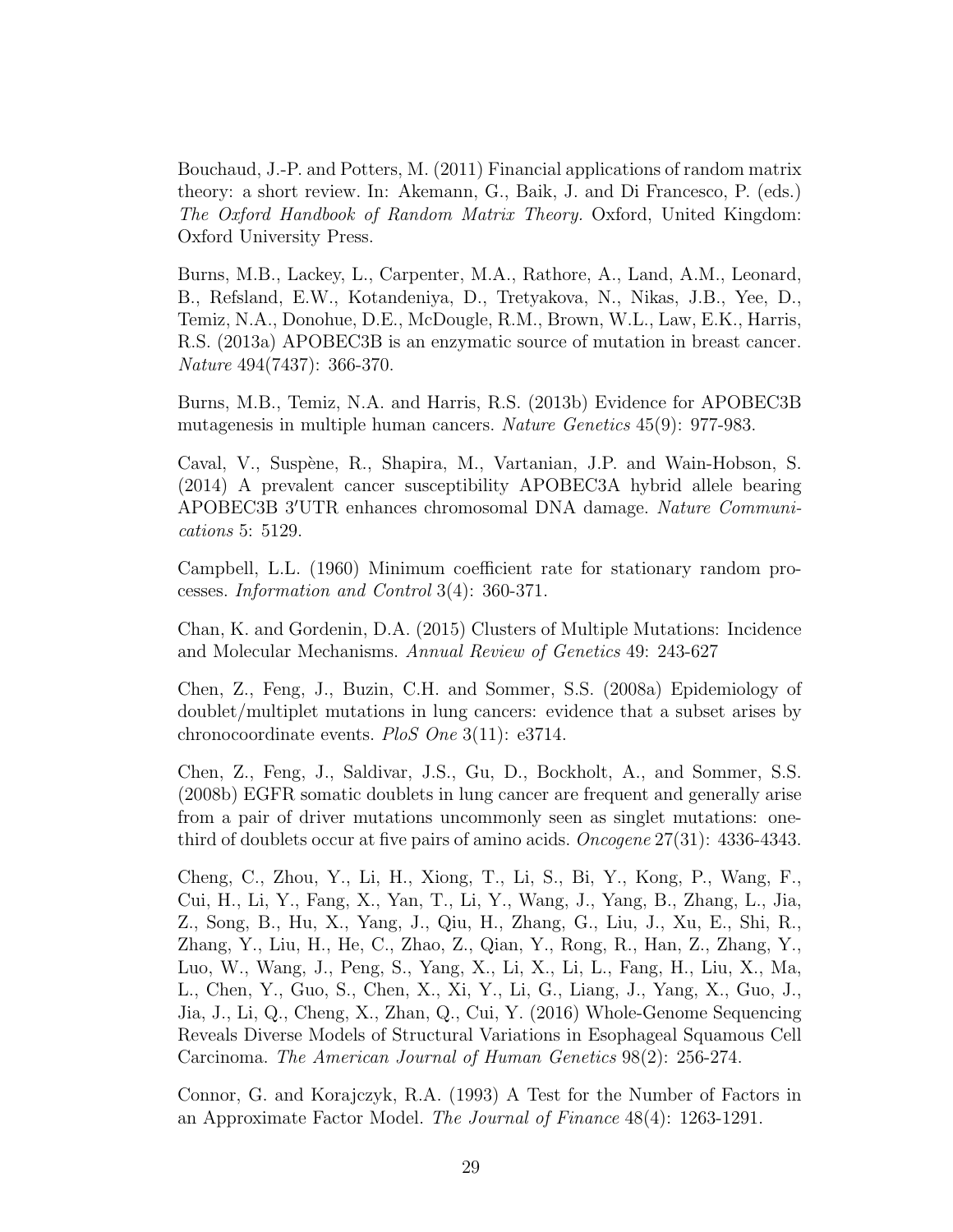Davis, C.F., Ricketts, C.J., Wang, M., Yang, L., Cherniack, A.D., Shen, H., Buhay, C., Kang, H., Kim, S.C., Fahey, C.C., Hacker, K.E., Bhanot, G., Gordenin, D.A., Chu, A., Gunaratne, P.H., Biehl, M., Seth, S., Kaipparettu, B.A., Bristow, C.A., Donehower, L.A., Wallen, E.M., Smith, A.B., Tickoo, S.K., Tamboli, P., Reuter, V., Schmidt, L.S., Hsieh, J.J., Choueiri, T.K., Hakimi, A.A.; Cancer Genome Atlas Research Network, Chin, L., Meyerson, M., Kucherlapati, R., Park, W.Y., Robertson, A.G., Laird, P.W., Henske, E.P., Kwiatkowski, D.J., Park, P.J., Morgan, M., Shuch, B., Muzny, D., Wheeler, D.A., Linehan, W.M., Gibbs, R.A., Rathmell, W.K., Creighton, C.J. (2014) The somatic genomic landscape of chromophobe renal cell carcinoma. Cancer Cell 26(3): 319-330.

De Amorim, R.C. and Hennig, C. (2015) Recovering the number of clusters in data sets with noise features using feature rescaling factors. Information Sciences 324: 126-145.

Forgy, E.W. (1965) Cluster analysis of multivariate data: efficiency versus interpretability of classifications. Biometrics 21(3): 768-769.

Fujimoto, A., Furuta, M., Totoki, Y., Tsunoda, T., Kato, M., Shiraishi, Y., Tanaka, H., Taniguchi, H., Kawakami, Y., Ueno, M., Gotoh, K., Ariizumi, S., Wardell, C.P., Hayami, S., Nakamura, T., Aikata, H., Arihiro, K., Boroevich, K.A., Abe, T., Nakano, K., Maejima, K., Sasaki-Oku, A., Ohsawa, A., Shibuya, T., Nakamura, H., Hama, H., Hosoda, F., Arai, Y., Ohashi, S., Urushidate, T., Nagae, G., Yamamoto, S., Ueda, H., Tatsuno, K., Ojima, H., Hiraoka, N., Okusaka, T., Kubo, M., Marubashi, S., Yamada, T., Hirano, S., Yamamoto, M., Ohdan, H., Shimada, K., Ishikawa, O., Yamaue, H., Chayama, K., Miyano, S., Aburatani, H., Shibata, T., Nakagawa, H. (2016) Whole-genome mutational landscape and characterization of noncoding and structural mutations in liver cancer. Nature Genetics 48(5): 500-509.

Goodman, M.F. and Fygenson, K.D. (1998) DNA polymerase fidelity: from genetics toward a biochemical understanding. Genetics 148(4): 1475-1482.

Goutte, C., Hansen, L.K., Liptrot, M.G. and Rostrup, E. (2001) Feature-Space Clustering for fMRI Meta-Analysis. Human Brain Mapping 13(3): 165-183.

Grinold, R.C. and Kahn, R.N. (2000) Active Portfolio Management. New York, NY: McGraw-Hill.

Gundem, G., Van Loo, P., Kremeyer, B., Alexandrov, L.B., Tubio, J.M., Papaemmanuil, E., Brewer, D.S., Kallio, H.M., Högnäs, G., Annala, M., Kivinummi, K., Goody, V., Latimer, C., O'Meara, S., Dawson, K.J., Isaacs, W., Emmert-Buck, M.R., Nykter, M., Foster, C., Kote-Jarai, Z., Easton, D., Whitaker, H.C.; ICGC Prostate UK Group, Neal, D.E., Cooper, C.S., Eeles,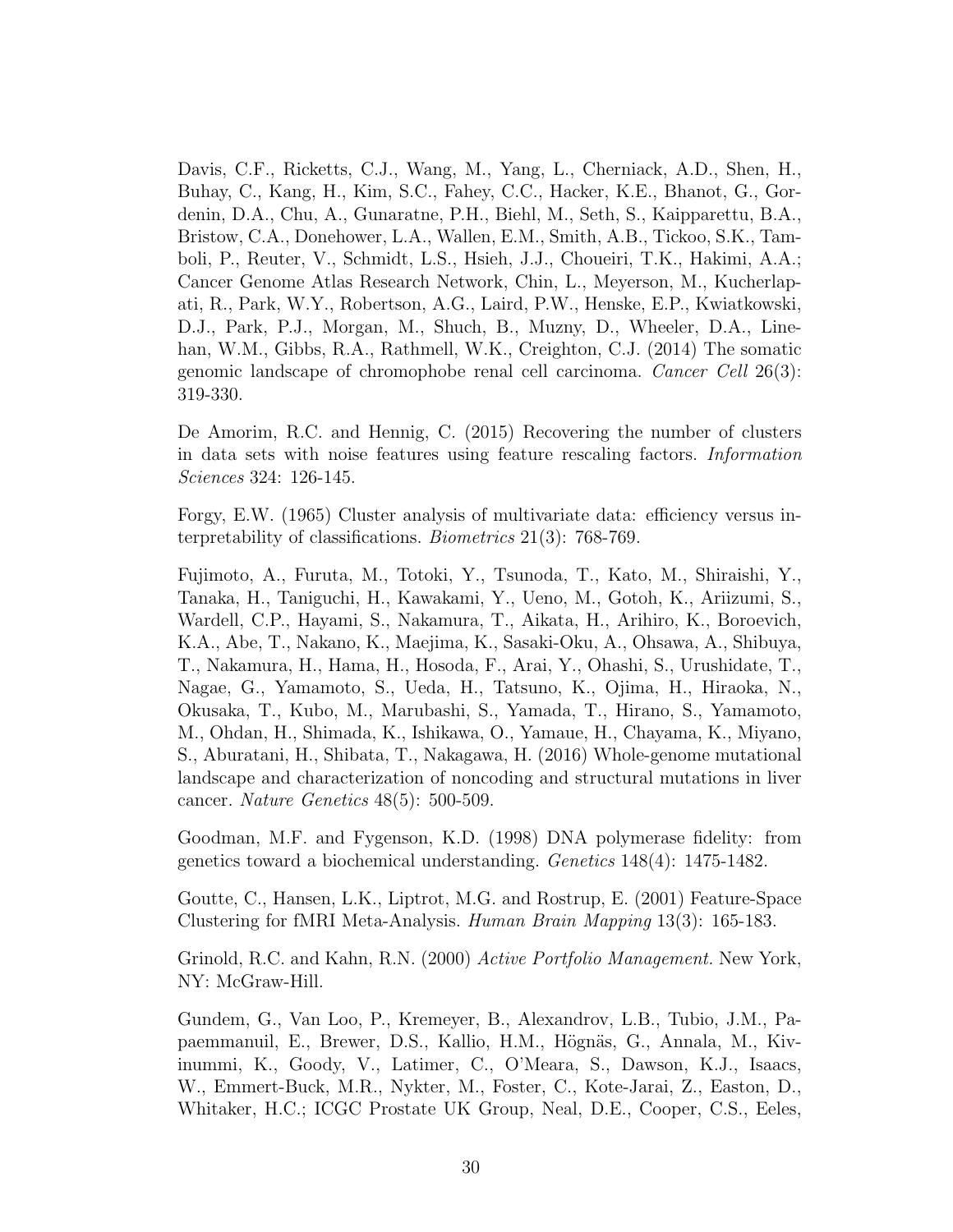R.A., Visakorpi, T., Campbell, P.J., McDermott, U., Wedge, D.C., Bova, G.S. (2015) The evolutionary history of lethal metastatic prostate cancer. Nature 520(7547): 353-357.

Hamerly, G. and Elkan, C. (2004) Learning the k in k-means. In: Thrun, S. (ed.) Advances of the Neural Information Processing Systems, Vol. 16. Campridge, MA: MIT Press, pp. 281-289.

Hartigan, J.A. (1975) Clustering algorithms. New York, NY: John Wiley & Sons, Inc.

Hartigan, J.A. and Wong, M.A. (1979) Algorithm AS 136: A K-Means Clustering Algorithm. Journal of the Royal Statistical Society, Series C (Applied Statistics) 28(1): 100-108.

Helleday, T., Eshtad, S. and Nik-Zainal, S. (2014) Mechanisms underlying mutational signatures in human cancers. Nature Reviews Genetics 15(9): 585-598.

Imielinski, M., Berger, A.H., Hammerman, P.S., Hernandez, B., Pugh, T.J., Hodis, E., Cho, J., Suh, J., Capelletti, M., Sivachenko, A., Sougnez, C., Auclair, D., Lawrence, M.S., Stojanov, P., Cibulskis, K., Choi, K., de Waal, L., Sharifnia, T., Brooks, A., Greulich, H., Banerji, S., Zander, T., Seidel, D., Leenders, F., Ansén, S., Ludwig, C., Engel-Riedel, W., Stoelben, E., Wolf, J., Goparju, C., Thompson, K., Winckler, W., Kwiatkowski, D., Johnson, B.E., Jänne, P.A., Miller, V.A., Pao, W., Travis, W.D., Pass, H.I., Gabriel, S.B., Lander, E.S., Thomas, R.K., Garraway, L.A., Getz, G., Meyerson, M. (2012) Mapping the hallmarks of lung adenocarcinoma with massively parallel sequencing. Cell 150(6): 1107-1120.

Jones, D.T., Jäger, N., Kool, M., Zichner, T., Hutter, B., Sultan, M., Cho, Y.J., Pugh, T.J., Hovestadt, V., Stütz, A.M., Rausch, T., Warnatz, H.J., Ryzhova, M., Bender, S., Sturm, D., Pleier, S., Cin, H., Pfaff, E., Sieber, L., Wittmann, A., Remke, M., Witt, H., Hutter, S., Tzaridis, T., Weischenfeldt, J., Raeder, B., Avci, M., Amstislavskiy, V., Zapatka, M., Weber, U.D., Wang, Q., Lasitschka, B., Bartholomae, C.C., Schmidt, M., von Kalle, C., Ast, V., Lawerenz, C., Eils, J., Kabbe, R., Benes, V., van Sluis, P., Koster, J., Volckmann, R., Shih, D., Betts, M.J., Russell, R.B., Coco, S., Tonini, G.P., Schüller, U., Hans, V., Graf, N., Kim, Y.J., Monoranu, C., Roggendorf, W., Unterberg, A., Herold-Mende, C., Milde, T., Kulozik, A.E., von Deimling, A., Witt, O., Maass, E., Rössler, J., Ebinger, M., Schuhmann, M.U., Frühwald, M.C., Hasselblatt, M., Jabado, N., Rutkowski, S., von Bueren, A.O., Williamson, D., Clifford, S.C., McCabe, M.G., Collins, V.P., Wolf, S., Wiemann, S., Lehrach, H., Brors, B., Scheurlen, W., Felsberg, J., Reifenberger, G., Northcott, P.A., Taylor, M.D., Meyerson, M., Pomeroy, S.L., Yaspo, M.L., Korbel, J.O., Korshunov, A., Eils, R., Pfister,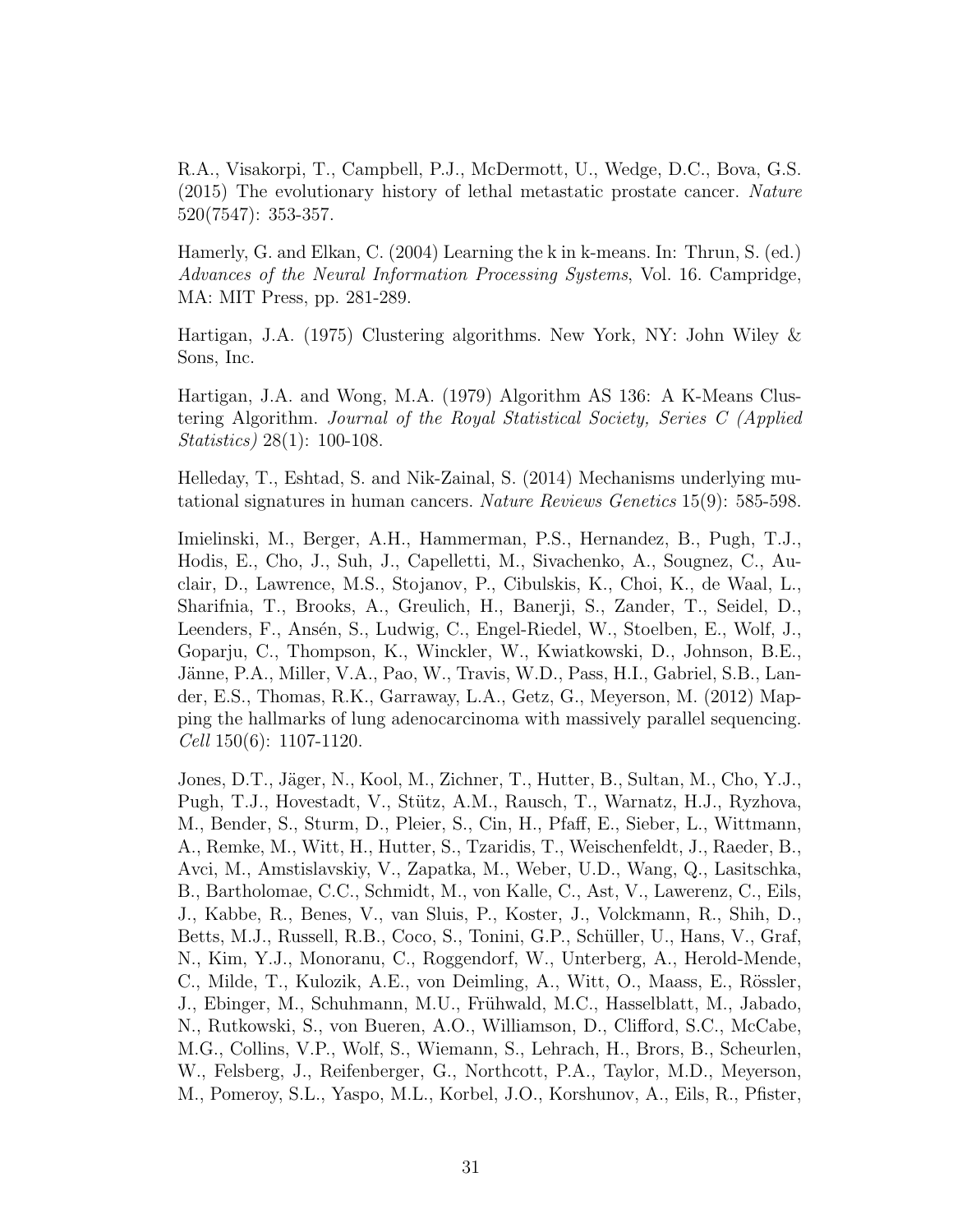S.M., Lichter, P. (2012) Dissecting the genomic complexity underlying medulloblastoma. Nature 488(7409): 100-105.

Kakushadze, Z. and Yu, W. (2016a) Multifactor Risk Models and Heterotic CAPM. The Journal of Investment Strategies 5(4): 1-49. Available online: http://ssrn.com/abstract=2722093.

Kakushadze, Z. and Yu, W. (2016b) Factor Models for Cancer Signatures. Physica A 462: 527-559. Available online: http://ssrn.com/abstract=2772458.

Kakushadze, Z. and Yu, W. (2016c) Statistical Industry Classification. Journal of Risk & Control 3(1): 17-65. Available online: http://ssrn.com/abstract=2802753.

Kakushadze, Z. and Yu, W. (2017a) How to Combine a Billion Alphas. Journal of Asset Management 18(1): 64-80. Available online: http://ssrn.com/abstract=2739219.

Kakushadze, Z. and Yu, W. (2017b) Statistical Risk Models. The Journal of Investment Strategies 6(2): 1-40. Available online: http://ssrn.com/abstract=2732453.

Kashuba, V.I., Pavlova, T.V., Grigorieva, E.V., Kutsenko, A., Yenamandra, S.P., Li, J., Wang, F., Protopopov, A.I., Zabarovska, V.I., Senchenko, V., Haraldson, K., Eshchenko, T., Kobliakova, J., Vorontsova, O., Kuzmin, I., Braga, E., Blinov, V.M., Kisselev, L.L., Zeng, Y.-X., Ernberg, I., Lerman, M.I., Klein, G. and Zabarovsky, E.R. (2009) High mutability of the tumor suppressor genes RASSF1 and RBSP3 (CTDSPL) in cancer. PloS One 4(5): e5231.

Lawrence, M.S., Stojanov, P., Polak, P., Kryukov, G.V., Cibulskis, K., Sivachenko, A., Carter, S.L., Stewart, C., Mermel, C.H., Roberts, S.A., Kiezun, A., Hammerman, P.S., McKenna, A., Drier, Y., Zou, L., Ramos, A.H., Pugh, T.J., Stransky, N., Helman, E., Kim, J., Sougnez, C., Ambrogio, L., Nickerson, E., Shefler, E., Cortés, M.L., Auclair, D., Saksena, G., Voet, D., Noble, M., DiCara, D., Lin, P., Lichtenstein, L., Heiman, D.I., Fennell, T., Imielinski, M., Hernandez, B., Hodis, E., Baca, S., Dulak, A.M., Lohr, J., Landau, D.A., Wu, C.J., Melendez-Zajgla, J., Hidalgo-Miranda, A., Koren, A., McCarroll, S.A., Mora, J., Lee, R.S., Crompton, B., Onofrio, R., Parkin, M., Winckler, W., Ardlie, K., Gabriel, S.B., Roberts C.W., Biegel, J.A., Stegmaier, K., Bass, A.J., Garraway, L.A., Meyerson, M., Golub, T.R., Gordenin, D.A., Sunyaev, S., Lander, E.S., Getz, G. (2013) Mutational heterogeneity in cancer and the search for new cancer-associated genes. Nature 499(7457): 214-208.

Lee, D.D. and Seung, H.S. (1999) Learning the parts of objects by non-negative matrix factorization. *Nature* 401(6755): 788-791.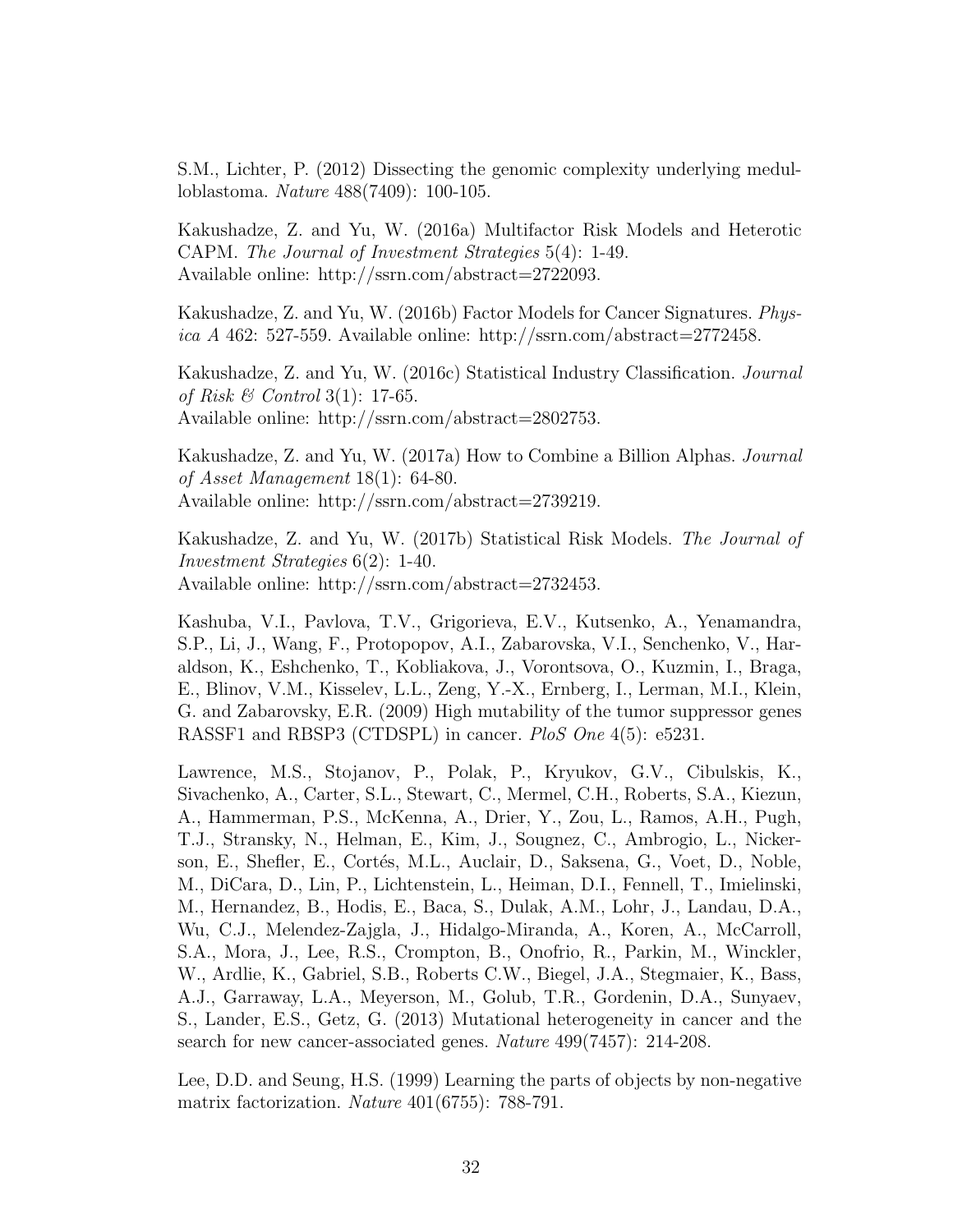Lindahl, T. (1993) Instability and decay of the primary structure of DNA. Nature 362(6422): 709-715.

Lletí, R, Ortiz, M.C., Sarabia, L.A. and Sánchez, M.S. (2004) Selecting Variables for k-Means Cluster Analysis by Using a Genetic Algorithm that Optimises the Silhouettes. Analytica Chimica Acta 515(1): 87-100.

Lloyd, S.P. (1957) Least square quantization in PCM. Working Paper. Bell Telephone Laboratories, Murray Hill, NJ.

Lloyd, S.P. (1982) Least square quantization in PCM. *IEEE Transactions on* Information Theory 28(2): 129-137.

Loeb, L.A. and Harris, C.C. (2008) Advances in chemical carcinogenesis: a historical review and perspective. *Cancer Research* 68(17): 6863-6872.

Long, J., Delahanty, R.J., Li, G., Gao, Y.T., Lu, W., Cai, Q., Xiang, Y.B., Li, C., Ji, B.T., Zheng, Y., Ali, S., Shu, X.O., Zheng, W. (2013) A common deletion in the APOBEC3 genes and breast cancer risk. Journal of National Cancer Institute 105(8): 573-579.

Love, C., Sun, Z., Jima, D., Li, G., Zhang, J., Miles, R., Richards, K.L., Dunphy, C.H., Choi, W.W., Srivastava, G., Lugar, P.L., Rizzieri, D.A., Lagoo, A.S., Bernal-Mizrachi, L., Mann, K.P., Flowers, C.R., Naresh, K.N., Evens, A.M., Chadburn, A., Gordon, L.I., Czader, M.B., Gill, J.I., Hsi, E.D., Greenough, A., Moffitt, A.B., McKinney, M., Banerjee, A., Grubor, V., Levy, S., Dunson, D.B., Dave, S.S. (2012) The genetic landscape of mutations in Burkitt lymphoma. Nature Genetics 44(12): 1321-1325.

MacQueen, J.B. (1967) Some Methods for classification and Analysis of Multivariate Observations. In: LeCam, L. and Neyman, J. (eds.) Proceedings of the 5th Berkeley Symposium on Mathematical Statistics and Probability. Berkeley, CA: University of California Press, pp. 281-297.

Murtagh, F. and Contreras, P. (2011) Algorithms for hierarchical clustering: An overview. Wiley Interdisciplinary Reviews: Data Mining and Knowledge Discovery 2(1): 86-97.

Nik-Zainal, S., Alexandrov, L.B., Wedge, D.C., Van Loo, P., Greenman, C.D., Raine, K., Jones, D., Hinton, J., Marshall, J., Stebbings, L.A., Menzies, A., Martin, S., Leung, K., Chen, L., Leroy, C., Ramakrishna, M., Rance, R., Lau, K.W., Mudie, L.J., Varela, I., McBride, D.J., Bignell, G.R., Cooke, S.L., Shlien, A., Gamble, J., Whitmore, I., Maddison, M., Tarpey, P.S., Davies, H.R., Papaemmanuil, E., Stephens, P.J., McLaren, S., Butler, A.P., Teague, J.W., Jönsson, G., Garber, J.E., Silver, D., Miron, P., Fatima, A., Boyault, S., Langerød, A., Tutt, A., Martens, J.W., Aparicio, S.A., Borg, Å., Salomon,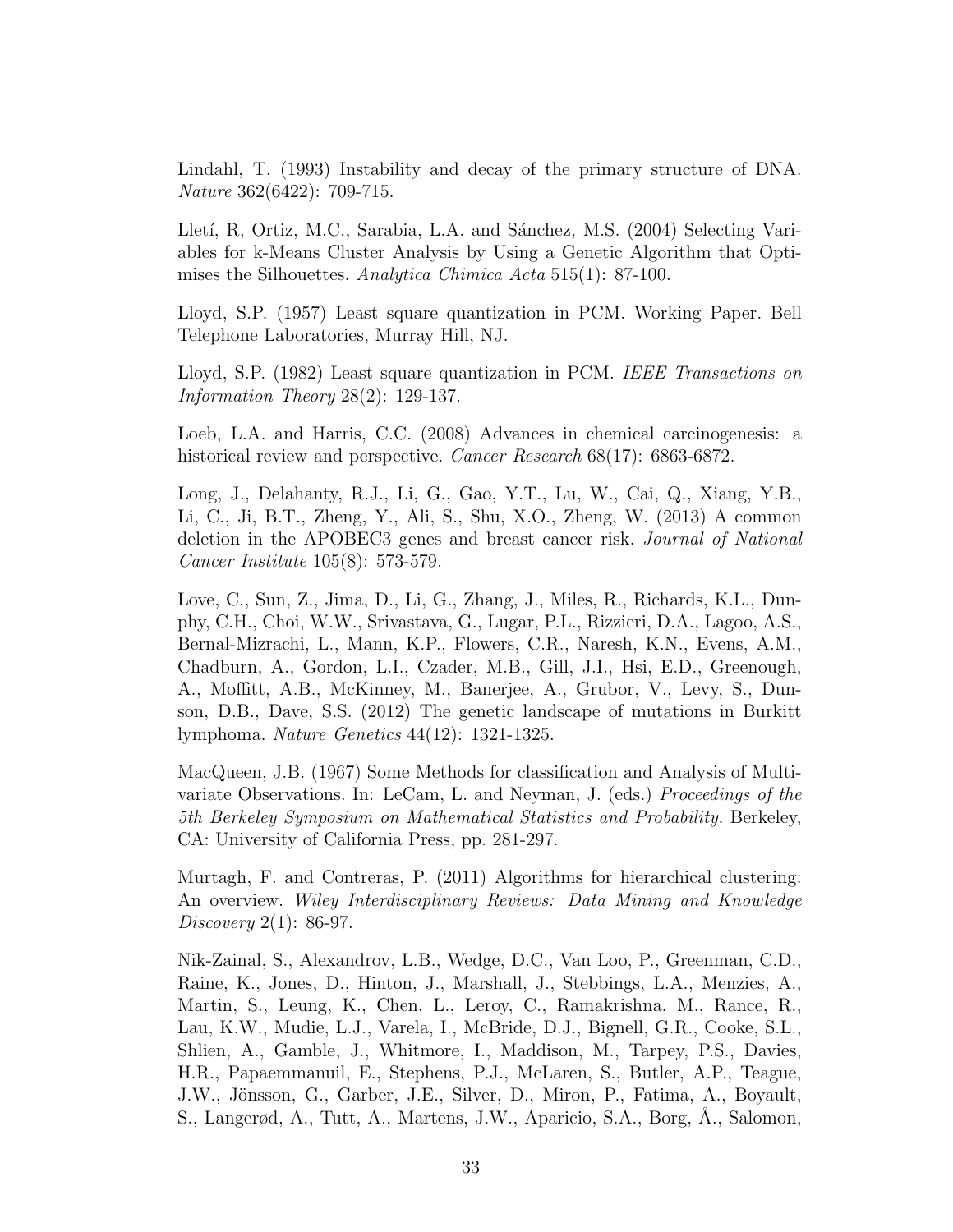A.V., Thomas, G., Børresen-Dale, A.L., Richardson, A.L., Neuberger, M.S., Futreal, P.A., Campbell, P.J., Stratton, M.R.; Breast Cancer Working Group of the International Cancer Genome Consortium. (2012) Mutational processes molding the genomes of 21 breast cancers. Cell 149(5): 979-993.

Nik-Zainal, S., Wedge, D.C., Alexandrov, L.B., Petljak, M., Butler, A.P., Bolli, N., Davies, H.R., Knappskog, S., Martin, S., Papaemmanuil, E., Ramakrishna, M., Shlien, A., Simonic, I., Xue, Y., Tyler-Smith, C., Campbell, P.J., Stratton, M.R. (2014) Association of a germline copy number polymorphism of APOBEC3A and APOBEC3B with burden of putative APOBEC-dependent mutations in breast cancer. Nature Genetics 46(5): 487-491.

Paatero, P. and Tapper, U. (1994) Positive matrix factorization: A non-negative factor model with optimal utilization of error. Environmetrics 5(1): 111-126.

Patch, A.M., Christie, E.L., Etemadmoghadam, D., Garsed, D.W., George, J., Fereday, S., Nones, K., Cowin, P., Alsop, K., Bailey, P.J., Kassahn, K.S., Newell, F., Quinn, M.C., Kazakoff, S., Quek, K., Wilhelm-Benartzi, C., Curry, E., Leong, H.S.; Australian Ovarian Cancer Study Group, Hamilton, A., Mileshkin, L., Au-Yeung, G., Kennedy, C., Hung, J., Chiew, Y.E., Harnett, P., Friedlander, M., Quinn, M., Pyman, J., Cordner, S., O'Brien, P., Leditschke, J., Young, G., Strachan, K., Waring, P., Azar, W., Mitchell, C., Traficante, N., Hendley, J., Thorne, H., Shackleton, M., Miller, D.K., Arnau, G.M., Tothill, R.W., Holloway, T.P., Semple, T., Harliwong, I., Nourse, C., Nourbakhsh, E., Manning, S., Idrisoglu, S., Bruxner, T.J., Christ, A.N., Poudel, B., Holmes, O., Anderson, M., Leonard, C., Lonie, A., Hall, N., Wood, S., Taylor, D.F., Xu, Q., Fink, J.L., Waddell, N., Drapkin, R., Stronach, E., Gabra, H., Brown, R., Jewell, A., Nagaraj, S.H., Markham, E., Wilson, P.J., Ellul, J., McNally, O., Doyle, M.A., Vedururu, R., Stewart, C., Lengyel, E., Pearson, J.V., Waddell, N., deFazio, A., Grimmond, S.M., Bowtell, D.D. (2015) Whole-genome characterization of chemoresistant ovarian cancer. Nature 521(7553): 489-494.

Pelleg, D. and Moore, A.W. (2000) X-means: Extending K-means with Efficient Estimation of the Number of Clusters. In: Langley, P. (ed.) Proceedings of the 17th International Conference on Machine Learning. San Francisco, CA: Morgan Kaufman: pp. 727-734.

Pettersen, H.S., Galashevskaya, A., Doseth, B., Sousa, M.M., Sarno, A., Visnes, T., Aas, P.A., Liabakk, N.B., Slupphaug, G., Sætrom, P., Kavli, B., Krokan, H.E. (2015) AID expression in B-cell lymphomas causes accumulation of genomic uracil and a distinct AID mutational signature. *DNA Repair* 25: 60-71.

Poon, S., McPherson, J., Tan, P., Teh, B. and Rozen, S. (2014) Mutation signatures of carcinogen exposure: genome-wide detection and new opportunities for cancer prevention. Genome Medicine 6(3): 24.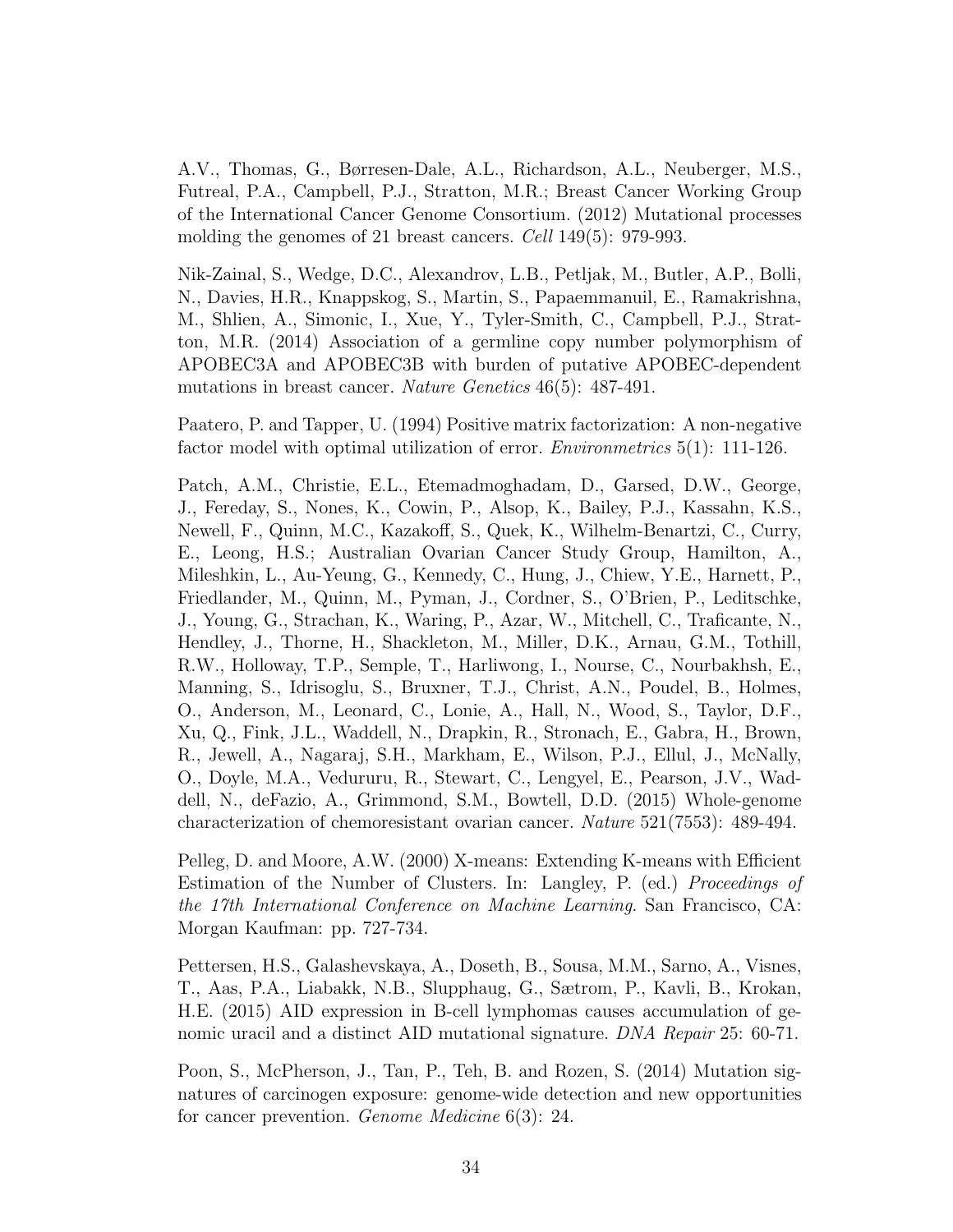Puente, X.S., Pinyol, M., Quesada, V., Conde, L., Ordóñez, G.R., Villamor, N., Escaramis, G., Jares, P., Beà, S., González-Díaz, M., Bassaganyas, L., Baumann, T., Juan, M., López-Guerra, M., Colomer, D., Tubío, J.M., López, C., Navarro, A., Tornador, C., Aymerich, M., Rozman, M., Hernández, J.M., Puente, D.A., Freije, J.M., Velasco, G., Gutiérrez-Fernández, A., Costa, D., Carrió, A., Guijarro, S., Enjuanes, A., Hernández, L., Yagüe, J., Nicolás, P., Romeo-Casabona, C.M., Himmelbauer, H., Castillo, E., Dohm, J.C., de Sanjosé, S., Piris, M.A., de Alava, E., San Miguel, J., Royo, R., Gelpí, J.L., Torrents, D., Orozco, M., Pisano, D.G., Valencia, A., Guigó, R., Bayés, M., Heath, S., Gut, M., Klatt, P., Marshall, J., Raine, K., Stebbings, L.A., Futreal, P.A., Stratton, M.R., Campbell, P.J., Gut, I., López-Guillermo, A., Estivill, X., Montserrat, E., López-Otín, C., Campo, E. (2011) Whole-genome sequencing identifies recurrent mutations in chronic lymphocytic leukaemia. Nature 475(7354): 101-105.

Puente, X.S., Beà, S., Valdés-Mas, R., Villamor, N., Gutiérrez-Abril, J., Martín-Subero, J.I., Munar, M., Rubio-Pérez, C., Jares, P., Aymerich, M., Baumann, T., Beekman, R., Belver, L., Carrio, A., Castellano, G., Clot, G., Colado, E., Colomer, D., Costa, D., Delgado, J., Enjuanes, A., Estivill, X., Ferrando, A.A., Gelpí, J.L., González, B., González, S., González, M., Gut, M., Hernández-Rivas, J.M., López-Guerra, M., Martín-García, D., Navarro, A., Nicolás, P., Orozco, M., Payer, Á.R., Pinyol, M., Pisano, D.G., Puente, D.A., Queirós, A.C., Quesada, V., Romeo-Casabona, C.M., Royo, C., Royo, R., Rozman, M., Russiñol, N., Salaverría, I., Stamatopoulos, K., Stunnenberg, H.G., Tamborero, D., Terol, M.J., Valencia, A., López-Bigas, N., Torrents, D., Gut, I., López-Guillermo, A., López-Otín, C., Campo, E. (2015) Non-coding recurrent mutations in chronic lymphocytic leukaemia. Nature 526(7574): 519- 524.

Qian, J., Wang, Q., Dose, M., Pruett, N., Kieffer-Kwon, K.R., Resch, W., Liang, G., Tang, Z., Mathé, E., Benner, C., Dubois, W., Nelson, S., Vian, L., Oliveira, T.Y., Jankovic, M., Hakim, O., Gazumyan, A., Pavri, R., Awasthi, P., Song, B., Liu, G., Chen, L., Zhu, S., Feigenbaum, L., Staudt, L., Murre, C., Ruan, Y., Robbiani, D.F., Pan-Hammarström, Q., Nussenzweig, M.C., Casellas, R. (2014) B Cell Super-Enhancers and Regulatory Clusters Recruit AID Tumorigenic Activity. Cell 159(7): 1524-1537.

Roberts, S.A., Sterling, J., Thompson, C., Harris, S., Mav, D., Shah, R., Klimczak, L.J., Kryukov, G.V., Malc, E., Mieczkowski, P.A., Resnick, M.A., Gordenin, D.A. (2012) Clustered mutations in yeast and in human cancers can arise from damaged long single-strand DNA regions. Molecular Cell 46(4): 424-435.

Roberts, S.A., Lawrence, M.S., Klimczak, L.J., Grimm, S.A., Fargo, D., Stojanov, P., Kiezun, A., Kryukov, G.V., Carter, S.L., Saksena, G., Harris, S.,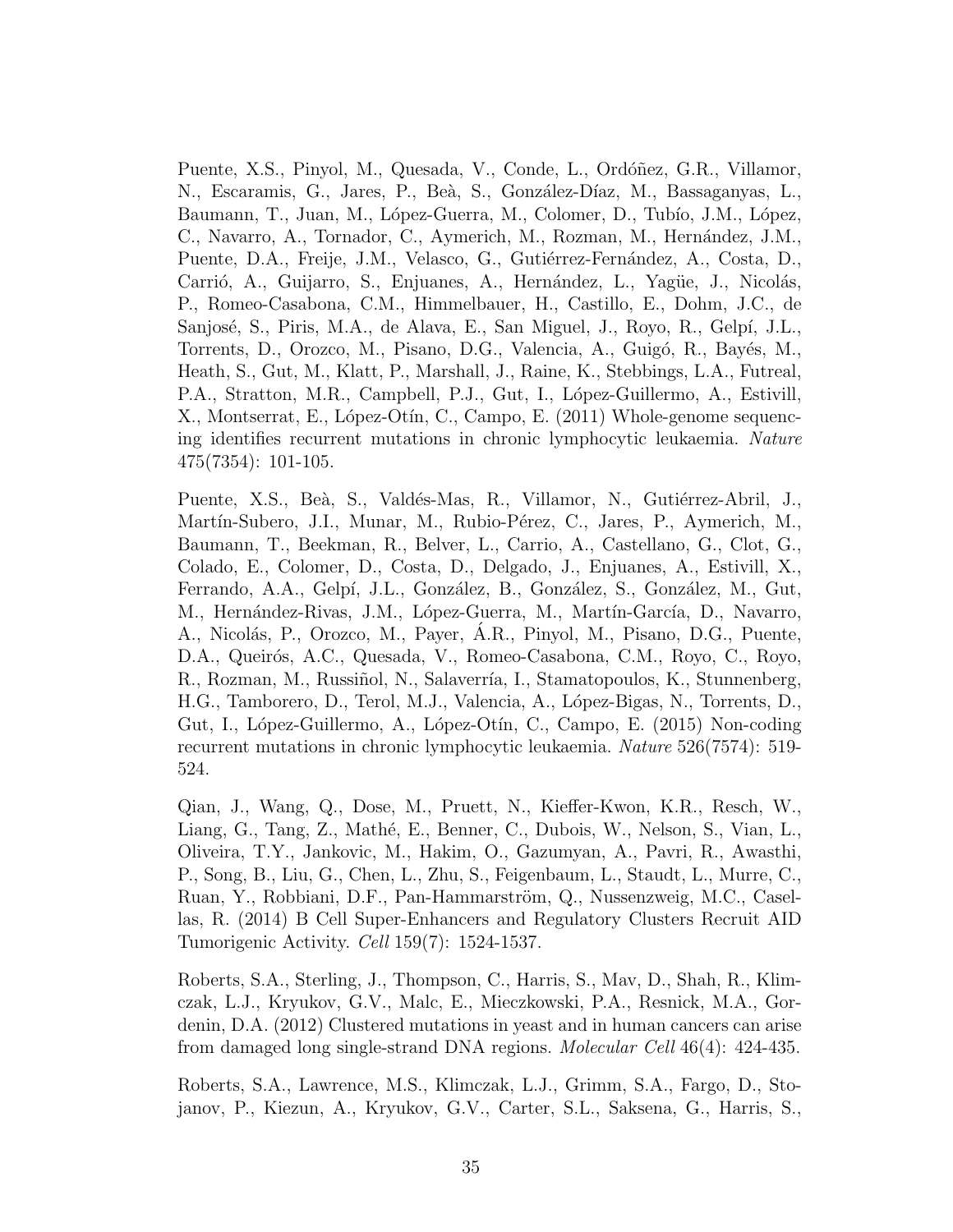Shah, R.R., Resnick, M.A., Getz, G. and Gordenin, D.A. (2013) An APOBEC cytidine deaminase mutagenesis pattern is widespread in human cancers. Nature Genetics 45(9): 970-976.

Roberts, S.A. and Gordenin, D.A. (2014a) Clustered Mutations in Human Cancer. In: eLS (Genetics & Disease). Chichester, UK: John Wiley & Sons, Ltd.

Roberts S.A and Gordenin D.A. (2014b) Clustered and genome-wide transient mutagenesis in human cancers: Hypermutation without permanent mutators or loss of fitness.  $BioEsseys 36(4): 382-393$ .

Roberts S.A and Gordenin D.A. (2014c) Hypermutation in human cancer genomes: footprints and mechanisms. Nature Reviews Cancer 14(12): 786-800.

Rousseeuw, P.J. (1987) Silhouettes: a Graphical Aid to the Interpretation and Validation of Cluster Analysis. Journal of Computational and Applied Mathematics  $20(1)$ : 53-65.

Roy, O. and Vetterli, M. (2007) The effective rank: A measure of effective dimensionality. In: European Signal Processing Conference (EUSIPCO). Poznań, Poland (September 3-7), pp. 606-610.

Scelo, G., Riazalhosseini, Y., Greger, L., Letourneau, L., Gonzàlez-Porta, M., Wozniak, M.B., Bourgey, M., Harnden, P., Egevad, L., Jackson, S.M., Karimzadeh, M., Arseneault, M., Lepage, P., How-Kit, A., Daunay, A., Renault, V., Blanché, H., Tubacher, E., Sehmoun, J., Viksna, J., Celms, E., Opmanis, M., Zarins, A., Vasudev, N.S., Seywright, M., Abedi-Ardekani, B., Carreira, C., Selby, P.J., Cartledge, J.J., Byrnes, G., Zavadil, J., Su, J., Holcatova, I., Brisuda, A., Zaridze, D., Moukeria, A., Foretova, L., Navratilova, M., Mates, D., Jinga, V., Artemov, A., Nedoluzhko, A., Mazur, A., Rastorguev, S., Boulygina, E., Heath, S., Gut, M., Bihoreau, M.T., Lechner, D., Foglio, M., Gut, I.G., Skryabin, K., Prokhortchouk, E., Cambon-Thomsen, A., Rung, J., Bourque, G., Brennan, P., Tost, J., Banks, R.E., Brazma, A., Lathrop, G.M. (2014) Variation in genomic landscape of clear cell renal cell carcinoma across Europe. Nature Communications 5: 5135.

Sibson, R. (1973) SLINK: an optimally efficient algorithm for the single-link cluster method. The Computer Journal (British Computer Society) 16(1): 30- 34.

Sima, J. and Gilbert, D.M. (2014) Complex correlations: replication timing and mutational landscapes during cancer and genome evolution. Current Opinion in Genetics & Developmen 25: 93-100.

Steinbach, M., Karypis, G. and Kumar, V. (2000) A comparison of document clustering techniques. KDD Workshop on Text Mining 400(1): 525-526.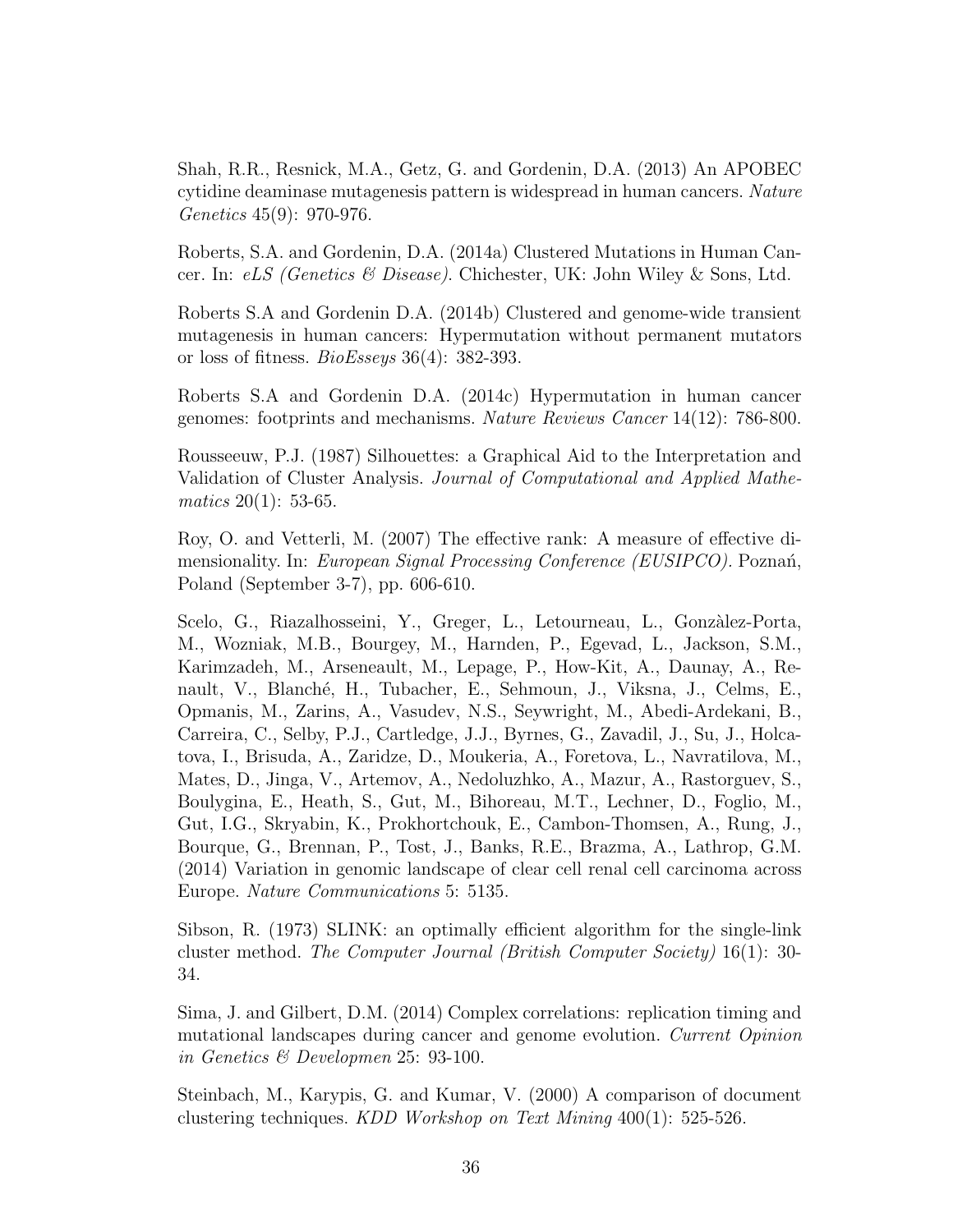Steinhaus, H. (1957) Sur la division des corps matériels en parties. Bull. Acad. Polon. Sci. 4(12): 801-804.

Sugar, C.A. and James, G.M. (2003) Finding the number of clusters in a data set: An information theoretic approach. Journal of the American Statistical Association 98(463): 750-763.

Sung, W.K., Zheng, H., Li, S., Chen, R., Liu, X., Li, Y., Lee, N.P., Lee, W.H., Ariyaratne, P.N., Tennakoon, C., Mulawadi, F.H., Wong, K.F., Liu, A.M., Poon, R.T., Fan, S.T., Chan, K.L., Gong, Z., Hu, Y., Lin, Z., Wang, G., Zhang, Q., Barber, T.D., Chou, W.C., Aggarwal, A., Hao, K., Zhou, W., Zhang, C., Hardwick, J., Buser, C., Xu, J., Kan, Z., Dai, H., Mao, M., Reinhard, C., Wang, J., Luk, J.M. (2012) Genome-wide survey of recurrent HBV integration in hepatocellular carcinoma. Nature Genetics 44(7): 765-769.

Taylor, B.J.M., Nik-Zainal, S., Wu, Y.L., Stebbings, L.A., Raine, K., Campbell, P.J., Rada, C., Stratton, M.R., Neuberger, M.S. (2013) DNA deaminases induce break-associated mutation showers with implication of APOBEC3B and 3A in breast cancer kataegis. eLife 2: e00534.

Tirode, F., Surdez, D., Ma, X., Parker, M., Le Deley, M.C., Bahrami, A., Zhang, Z., Lapouble, E., Grossetête-Lalami, S., Rusch, M., Reynaud, S., Rio-Frio, T., Hedlund, E., Wu, G., Chen, X., Pierron, G., Oberlin, O., Zaidi, S., Lemmon, G., Gupta, P., Vadodaria, B., Easton, J., Gut, M., Ding, L., Mardis, E.R., Wilson, R.K., Shurtleff, S., Laurence, V., Michon, J., Marec-Bérard, P., Gut, I., Downing, J., Dyer, M., Zhang, J., Delattre, O.; St. Jude Children's Research Hospital – Washington University Pediatric Cancer Genome Project and the International Cancer Genome Consortium. (2014) Genomic Landscape of Ewing Sarcoma defines an aggressive subtype with co-association of STAG2 and TP53 mutations. Cancer Discovery 4(11): 1342-1353.

Waddell, N., Pajic, M., Patch, A.M., Chang, D.K., Kassahn, K.S., Bailey, P., Johns, A.L., Miller, D., Nones, K., Quek, K., Quinn, M.C., Robertson, A.J., Fadlullah, M.Z., Bruxner, T.J., Christ, A.N., Harliwong, I., Idrisoglu, S., Manning, S., Nourse, C., Nourbakhsh, E., Wani, S., Wilson, P.J., Markham, E., Cloonan, N., Anderson, M.J., Fink, J.L., Holmes, O., Kazakoff, S.H., Leonard, C., Newell, F., Poudel, B., Song, S., Taylor, D., Waddell, N., Wood, S., Xu, Q., Wu, J., Pinese, M., Cowley, M.J., Lee, H.C., Jones, M.D., Nagrial, A.M., Humphris, J., Chantrill, L.A., Chin, V., Steinmann, A.M., Mawson, A., Humphrey, E.S., Colvin, E.K., Chou, A., Scarlett, C.J., Pinho, A.V., Giry-Laterriere, M., Rooman, I., Samra, J.S., Kench, J.G., Pettitt, J.A., Merrett, N.D., Toon, C., Epari, K., Nguyen, N.Q., Barbour, A., Zeps, N., Jamieson, N.B., Graham, J.S., Niclou, S.P., Bjerkvig, R., Grützmann, R., Aust, D., Hruban, R.H., Maitra, A., Iacobuzio-Donahue, C.A., Wolfgang, C.L., Morgan, R.A., Lawlor, R.T., Corbo, V., Bassi, C., Falconi, M., Zamboni, G., Tor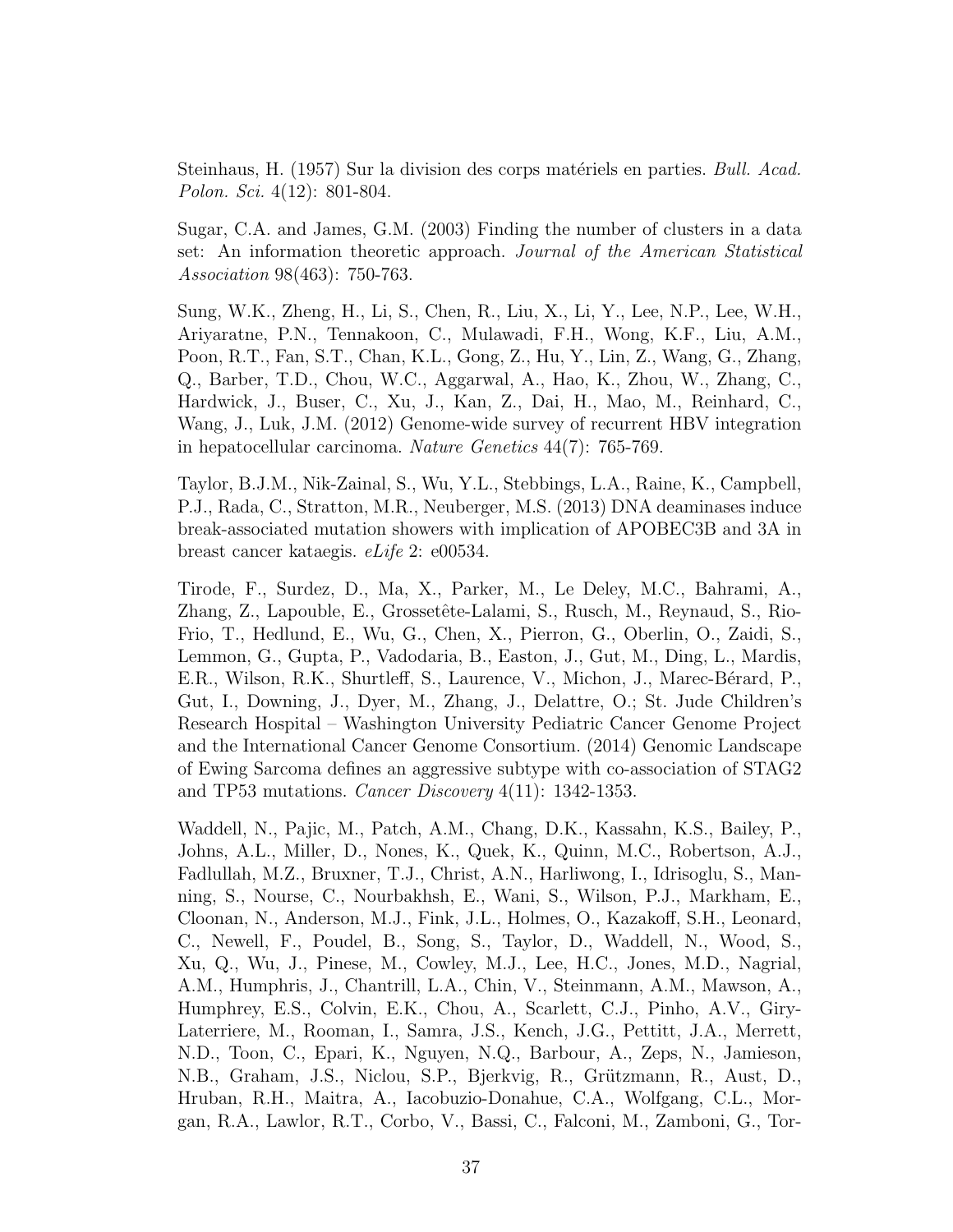tora, G., Tempero, M.A.; Australian Pancreatic Cancer Genome Initiative, Gill, A.J., Eshleman, J.R., Pilarsky, C., Scarpa, A., Musgrove, E.A., Pearson, J.V., Biankin, A.V., Grimmond, S.M. (2015) Whole genomes redefine the mutational landscape of pancreatic cancer. Nature 518(7540): 495-501.

Wang, K., Yuen, S.T., Xu, J., Lee, S.P., Yan, H.H., Shi, S.T., Siu, H.C., Deng, S., Chu, K.M., Law, S., Chan, K.H., Chan, A.S., Tsui, W.Y., Ho, S.L., Chan, A.K., Man, J.L., Foglizzo, V., Ng, M.K., Chan, A.S., Ching, Y.P., Cheng, G.H., Xie, T., Fernandez, J., Li, V.S., Clevers, H., Rejto, P.A., Mao, M., Leung, S.Y. (2014) Whole-genome sequencing and comprehensive molecular profiling identify new driver mutations in gastric cancer. Nature Genetics 46(6): 573-582.

Xuan, D., Li, G., Cai, Q., Deming-Halverson, S., Shrubsole, M.J., Shu, X.O., Kelley, M.C., Zheng, W., Long, J. (2013) APOBEC3 deletion polymorphism is associated with breast cancer risk among women of European ancestry. Carcinogenesis 34(10): 2240-2243.

Yang, W., Gibson, J.D. and He, T. (2005) Coefficient rate and lossy source coding. IEEE Transactions on Information Theory 51(1): 381-386.

Zhang, J., Wu, G., Miller, C.P., Tatevossian, R.G., Dalton, J.D., Tang, B., Orisme, W., Punchihewa, C., Parker, M., Qaddoumi, I., Boop, F.A., Lu, C., Kandoth, C., Ding, L., Lee, R., Huether, R., Chen, X., Hedlund, E., Nagahawatte, P., Rusch, M., Boggs, K., Cheng, J., Becksfort, J., Ma, J., Song, G., Li, Y., Wei, L., Wang, J., Shurtleff, S., Easton, J., Zhao, D., Fulton, R.S., Fulton, L.L., Dooling, D.J., Vadodaria, B., Mulder, H.L., Tang, C., Ochoa, K., Mullighan, C.G., Gajjar, A., Kriwacki, R., Sheer, D., Gilbertson, R.J., Mardis, E.R., Wilson, R.K., Downing, J.R., Baker, S.J., Ellison, D.W.; St. Jude Children's Research Hospital-Washington University Pediatric Cancer Genome Project. (2013) Whole-genome sequencing identifies genetic alterations in pediatric low-grade gliomas. Nature Genetics 45(6): 602-612.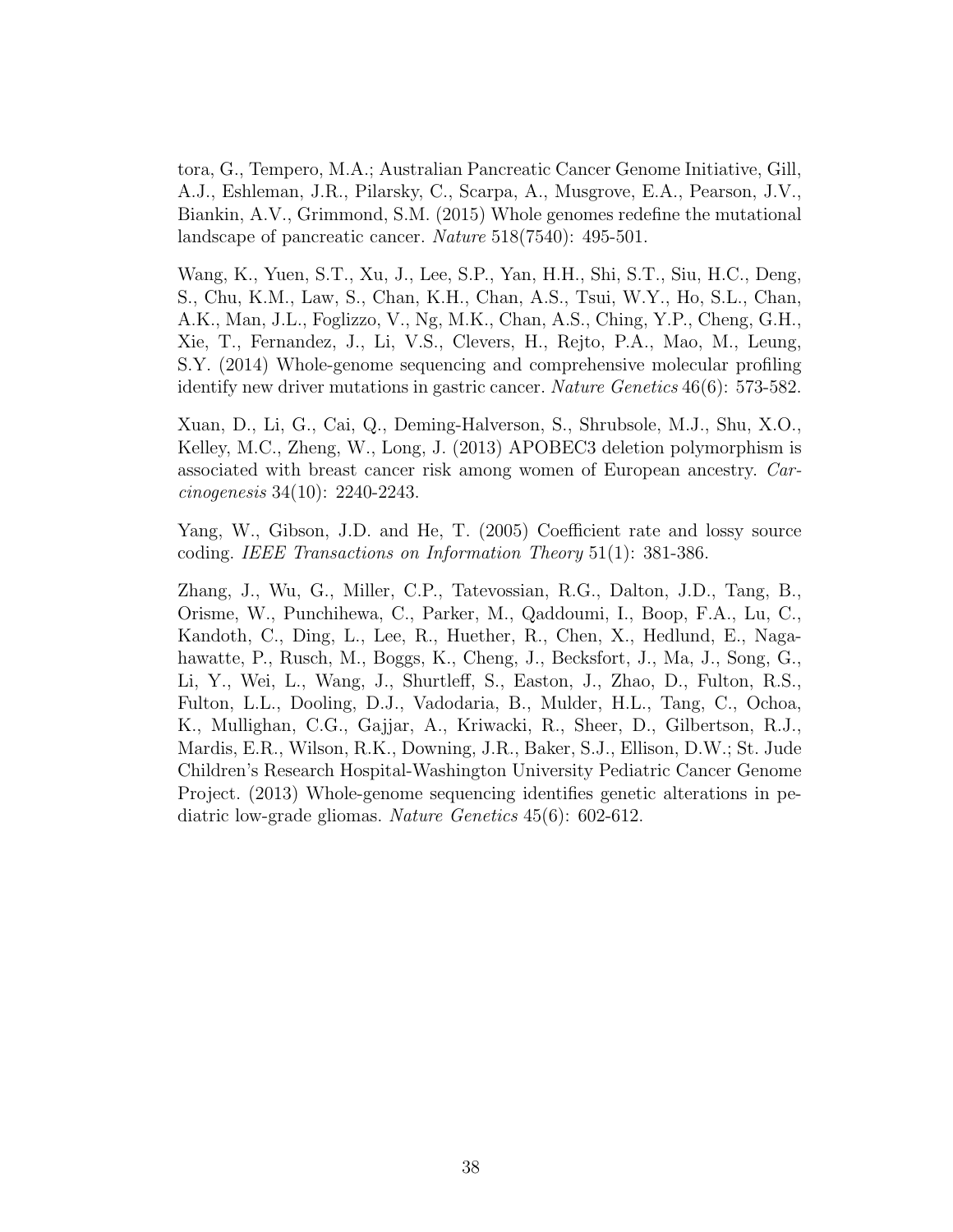| Cancer Type                  | Total Counts | $#$ of Samples | Source                 |
|------------------------------|--------------|----------------|------------------------|
| B Cell Lymphoma              | 43626        | 24             | $A1-2$                 |
| Bone Cancer                  | 36374        | 98             | B1                     |
| Brain Lower Grade Glioma     | 3572         | 101            | A <sub>1</sub> , $C_1$ |
| Breast Cancer                | 254381       | 119            | A1, D1                 |
| Chronic Lymphocytic Leukemia | 19489        | 134            | A1, $E1-2$             |
| Esophageal Cancer            | 1064         | 17             | F1                     |
| Gastric Cancer               | 1996615      | 100            | G1                     |
| Liver Cancer                 | 3017487      | 389            | $H1-2$                 |
| Lung Cancer                  | 449527       | 24             | I <sub>1</sub>         |
| Medulloblastoma              | 44689        | 100            | J1                     |
| Ovarian Cancer               | 668918       | 84             | K1                     |
| Pancreatic Cancer            | 5087         | 100            | L1                     |
| Prostate Cancer              | 29142        | 5              | M1                     |
| Renal Cell Carcinoma         | 483329       | 94             | N1                     |
| All Cancer Types             | 7053300      | 1389           | Above                  |
|                              |              |                |                        |

Table 1: Genome data summary. All Brain Lower Glioma samples are Pilocytic Astrocytoma samples. See Subsection 3.1 for the data source definitions.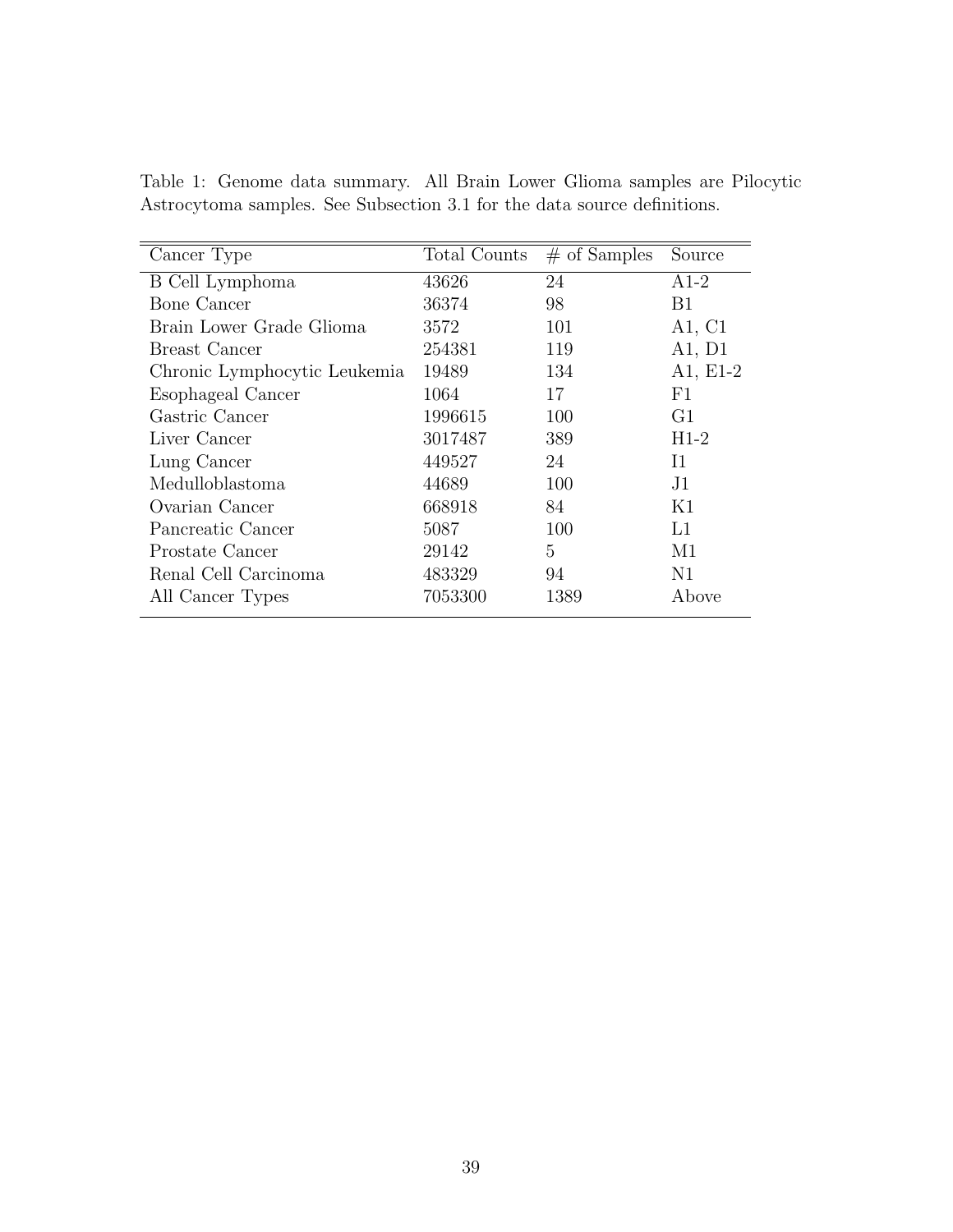Table 2: Occurrence counts for the first 48 mutation categories for the genome data summarized in Table 1 aggregated by cancer types.  $X1 = B$  Cell Lymphoma,  $X2 =$ Bone Cancer, X3 = Brain Lower Grade Glioma, X4 = Breast Cancer, X5 = Chronic Lymphocytic Leukemia,  $X6 =$  Esophageal Cancer,  $X7 =$  Gastric Cancer,  $X8 =$  Liver Cancer,  $X9 = \text{Lung Cancer}, X10 = \text{Medulloblastoma}, X11 = \text{Ovarian Cancer}, X12$  $=$  Pancreatic Cancer, X13  $=$  Prostate Cancer, X14  $=$  Renal Cell Carcinoma. The mutations are encoded as follows:  $XYZW = Y > W$ : XYZ.

| Mutation           | X1   | X <sub>2</sub> | X3                | X <sub>4</sub> | X5  | X6             | X7    | X8     | X9    | X10  | X11   | X12 | $\overline{\text{X}13}$ | X14   |
|--------------------|------|----------------|-------------------|----------------|-----|----------------|-------|--------|-------|------|-------|-----|-------------------------|-------|
|                    |      |                |                   |                |     |                |       |        |       |      |       |     |                         |       |
| ACAA               | 466  | 716            | 59                | 3024           | 286 | 11             | 24884 | 51929  | 15865 | 801  | 13831 | 36  | 577                     | 10734 |
| ACCA               | 355  | 528            | 41                | 2600           | 249 | 3              | 14361 | 15227  | 9217  | 681  | 11192 | 42  | 422                     | 4952  |
| ACGA               | 43   | 112            | 6                 | 446            | 55  | $\overline{4}$ | 2253  | 51156  | 3567  | 115  | 1804  | 9   | 59                      | 1231  |
| $\rm ACTA$         | 309  | 577            | 38                | 2201           | 195 | 12             | 15833 | 33385  | 10038 | 557  | 10508 | 20  | 380                     | 5573  |
| CCAA               | 420  | 538            | 29                | 2814           | 238 | 11             | 21980 | 9507   | 19569 | 579  | 10943 | 59  | 459                     | 7899  |
| CCCA               | 245  | 361            | 30                | 2149           | 147 | 6              | 19624 | 26869  | 16889 | 424  | 9720  | 45  | 336                     | 6037  |
| CCGA               | 77   | 75             | 22                | 470            | 35  | $\overline{7}$ | 4034  | 8695   | 4995  | 105  | 1644  | 29  | 67                      | 1069  |
| CCTA               | 418  | 502            | 26                | 2380           | 211 | 10             | 43418 | 2967   | 15930 | 544  | 10037 | 80  | 388                     | 6825  |
| GCAA               | 452  | 624            | 41                | 2144           | 244 | 16             | 26007 | 42508  | 11084 | 532  | 6835  | 33  | 419                     | 4795  |
| $_{\rm GCCA}$      | 234  | 346            | 18                | 1677           | 149 | 6              | 10594 | 32252  | 9087  | 337  | 6423  | 33  | 247                     | 3563  |
| GCGA               | 67   | 66             | $\overline{7}$    | 375            | 29  | 5              | 2649  | 17426  | 3607  | 94   | 1295  | 17  | 67                      | 853   |
| <b>GCTA</b>        | 351  | 463            | 13                | 1684           | 197 | 11             | 21205 | 33670  | 7502  | 345  | 6543  | 30  | 332                     | 3637  |
| <b>TCAA</b>        | 584  | 628            | 38                | 5873           | 233 | 11             | 24288 | 33919  | 13358 | 766  | 9816  | 54  | 582                     | 8973  |
| TCCA               | 313  | 472            | 36                | 3735           | 145 | 19             | 17372 | 139576 | 13140 | 567  | 9697  | 53  | 479                     | 7388  |
| TCGA               | 66   | 57             | 7                 | 543            | 28  | $\overline{4}$ | 3168  | 11569  | 2385  | 128  | 1334  | 17  | 87                      | 1097  |
| TCTA               | 916  | 849            | 54                | 4938           | 376 | 25             | 43364 | 20943  | 14028 | 1111 | 12202 | 56  | 817                     | 8611  |
| ACAG               | 232  | 260            | 19                | 2124           | 162 | $\mathbf{1}$   | 10057 | 42216  | 4369  | 445  | 8653  | 18  | 197                     | 4551  |
| ACCG               | 143  | 148            | 11                | 1307           | 92  | $\overline{4}$ | 4818  | 6202   | 2088  | 256  | 4506  | 21  | 188                     | 2687  |
| ACGG               | 48   | 82             | 10                | 641            | 32  | $\,2$          | 1606  | 27957  | 953   | 121  | 2172  | 5   | 46                      | 837   |
| ACTG               | 290  | 240            | 25                | 2278           | 113 | 8              | 8670  | 90212  | 3091  | 394  | 8460  | 23  | 237                     | 4457  |
| $_{\rm CCAG}$      | 153  | 160            | 13                | 1726           | 78  | $\overline{7}$ | 4942  | 8975   | 3233  | 175  | 5559  | 30  | 125                     | 2474  |
| CCCG               | 131  | 154            | 14                | 1391           | 75  | $\overline{2}$ | 4117  | 27928  | 2902  | 163  | 4857  | 18  | 142                     | 2601  |
| CCGG               | 31   | 65             | 14                | 597            | 20  | $\overline{0}$ | 1176  | 87975  | 1210  | 122  | 1769  | 11  | 55                      | 532   |
| CCTG               | 213  | 227            | 19                | 2425           | 92  | 11             | 6840  | 14272  | 3348  | 238  | 7943  | 28  | 204                     | 3846  |
| GCAG               | 106  | 120            | 8                 | 1128           | 52  | $\overline{2}$ | 3844  | 53180  | 2546  | 196  | 3621  | 12  | 95                      | 1847  |
| CCCG               | 147  | 148            | $\scriptstyle{7}$ | 1142           | 80  | 3              | 4174  | 11783  | 2406  | 160  | 3363  | 16  | 112                     | 1630  |
| GCGG               | 25   | 42             | $\overline{2}$    | 525            | 33  | $\mathbf{1}$   | 776   | 52658  | 1113  | 52   | 918   | 5   | 27                      | 423   |
| GCTG               | 225  | 146            | 9                 | 1650           | 81  | 5              | 5116  | 43761  | 2187  | 177  | 5418  | 14  | 135                     | 2045  |
| TCAG               | 391  | 266            | 22                | 16099          | 79  | 46             | 12809 | 12172  | 8882  | 265  | 13033 | 49  | 359                     | 3968  |
| TCCG               | 279  | 185            | 18                | 4896           | 95  | 14             | 7208  | 41020  | 4566  | 244  | 7977  | 30  | 264                     | 4441  |
| TCGG               | 30   | 52             | 11                | 794            | 13  | $\overline{2}$ | 1294  | 9554   | 992   | 64   | 1423  | 11  | 33                      | 553   |
| TCTG               | 660  | 444            | 44                | 21847          | 202 | 53             | 21720 | 3519   | 10841 | 449  | 20292 | 75  | 563                     | 7668  |
| ACAT               | 950  | 931            | 97                | 3557           | 440 | 14             | 46364 | 28569  | 6530  | 1137 | 13367 | 66  | 542                     | 8872  |
| ACCT               | 482  | 482            | 49                | 1875           | 265 | 14             | 16724 | 47067  | 3418  | 590  | 6543  | 100 | 285                     | 4786  |
| ACGT               | 1085 | 2373           | 289               | 4978           | 792 | 70             | 78681 | 17833  | 3830  | 3694 | 17475 | 585 | 1603                    | 9034  |
| ACTT               | 603  | 628            | 57                | 2570           | 263 | 11             | 21545 | 63195  | 4179  | 827  | 10578 | 54  | 380                     | 6567  |
| CCAT               | 729  | 542            | 74                | 3344           | 294 | 16             | 19611 | 23743  | 7430  | 801  | 8689  | 79  | 428                     | 7106  |
| $_{\mathrm{CCCT}}$ | 607  | 545            | 78                | 2443           | 337 | 10             | 18553 | 52051  | 6155  | 810  | 7554  | 70  | 325                     | 6038  |
| CCGT               | 845  | 1095           | 180               | 3489           | 483 | 70             | 53496 | 7282   | 4362  | 1983 | 11157 | 498 | 888                     | 4824  |
| <b>CCTT</b>        | 784  | 774            | 124               | 3468           | 380 | 13             | 22137 | 29223  | 7932  | 854  | 11714 | 69  | 430                     | 8606  |
| GCAT               | 615  | 531            | 65                | 2815           | 285 | 16             | 31548 | 50399  | 4166  | 711  | 8492  | 107 | 420                     | 6069  |
| $_{\rm GCT}$       | 583  | 484            | 64                | 2256           | 295 | 14             | 34372 | 10858  | 3715  | 825  | 7784  | 120 | 402                     | 5474  |
| GCGT               | 930  | 1382           | 152               | 3870           | 546 | 60             | 75814 | 35864  | 3544  | 2428 | 13447 | 629 | 1294                    | 5232  |
| GCTT               | 660  | 585            | 78                | 2254           | 316 | 15             | 26554 | 49322  | 3836  | 741  | 8329  | 93  | 378                     | 5765  |
| TCAT               | 1531 | 761            | 86                | 25251          | 268 | 69             | 30161 | 11611  | 13414 | 780  | 13880 | 131 | 681                     | 9723  |
| TCCT               | 1172 | 685            | 73                | 7268           | 319 | 25             | 23799 | 31779  | 7136  | 859  | 10287 | 112 | 544                     | 8833  |
| TCGT               | 628  | 903            | 127               | 4510           | 281 | 58             | 33759 | 53275  | 2998  | 1553 | 8055  | 300 | 708                     | 3772  |
| <b>TCTT</b>        | 1466 | 813            | 57                | 13615          | 313 | 43             | 29570 | 21922  | 11432 | 859  | 12692 | 79  | 662                     | 8933  |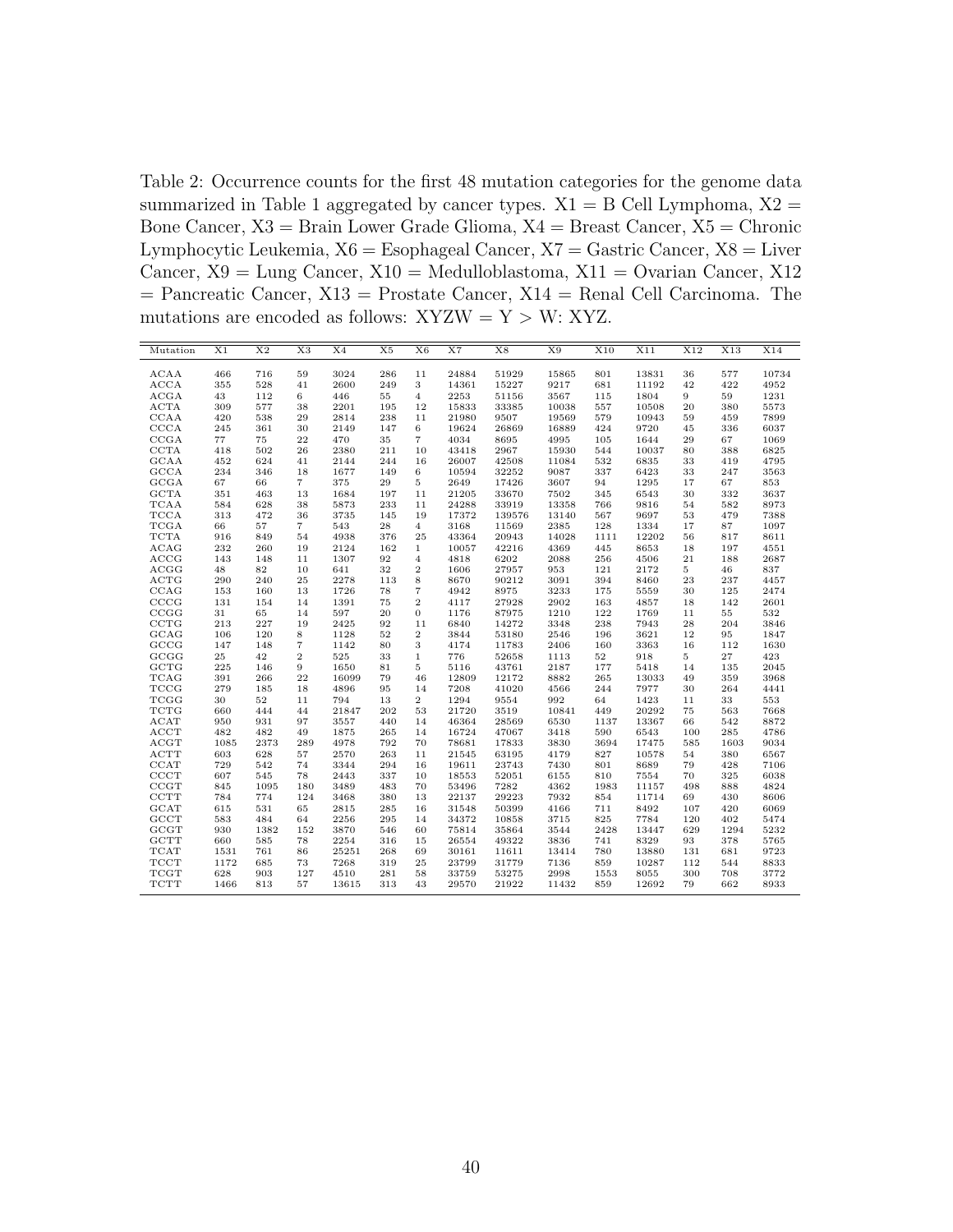| Mutation                   | X1         | X <sub>2</sub> | X3             | X <sub>4</sub> | X5         | X6                        | X7            | X8           | X9           | X10        | X11           | X12            | X13        | X14          |
|----------------------------|------------|----------------|----------------|----------------|------------|---------------------------|---------------|--------------|--------------|------------|---------------|----------------|------------|--------------|
|                            |            |                |                |                |            |                           |               |              |              |            |               |                |            |              |
| <b>ATAA</b>                | 385        | 382            | 22             | 1375           | 248        | $\overline{2}$            | 9613          | 35715        | 3957         | 315        | 5776          | $\overline{7}$ | 313        | 9726         |
| <b>ATCA</b>                | 241        | 274            | 13             | 1388           | 191        | 6                         | 9419          | 7570         | 1917         | 235        | 4439          | 18             | 214        | 2973         |
| ATGA                       | 232        | 344            | 21             | 1459           | 211        | $\overline{4}$            | 7666          | 48117        | 3962         | 228        | 5983          | 18             | 197        | 7703         |
| <b>ATTA</b>                | 580        | 516            | 29             | 2262           | 301        | 5                         | 30067         | 32078        | 2928         | 590        | 9131          | 16             | 523        | 5833         |
| <b>CTAA</b>                | 185        | 217            | 9              | 1009           | 98         | 3                         | 5551          | 9978         | 4331         | 151        | 4473          | 10             | 175        | 12963        |
| <b>CTCA</b>                | 211        | 256            | 17             | 1535           | 118        | 6                         | 14584         | 41504        | 3430         | 224        | 6343          | 21             | 184        | 6465         |
| <b>CTGA</b>                | 219        | 227            | 26             | 1406           | 146        | 12                        | 8654          | 8508         | 7905         | 210        | 6473          | 28             | 207        | 14356        |
| <b>CTTA</b>                | 379        | 408            | 27             | 1716           | 162        | 6                         | 24273         | 2400         | 4255         | 303        | 8578          | 24             | 221        | 8077         |
| <b>GTAA</b>                | 180        | 162            | 10             | 797            | 82         | $\mathbf{1}$              | 4092          | 36890        | 3147         | 104        | 3254          | 5              | 138        | 5769         |
| <b>GTCA</b>                | 174        | 147            | 8              | 791            | 80         | $\mathbf{1}$              | 5919          | 25736        | 1399         | 113        | 3026          | 10             | 79         | 1954         |
| <b>GTGA</b>                | 156        | 145            | 9              | 948            | 102        | 10                        | 6717          | 9623         | 4021         | 122        | 4233          | 8              | 135        | 3924         |
| <b>GTTA</b>                | 181        | 272            | 14             | 1168           | 129        | 3                         | 10065         | 43279        | 2112         | 200        | 5741          | 10             | 156        | 2579         |
| <b>TTAA</b>                | 576        | 454            | 29             | 2192           | 256        | $\,2\,$                   | 20211         | 13356        | 4086         | 510        | 6936          | 16             | 499        | 11629        |
| <b>TTCA</b>                | 158        | 202            | 17             | 1095           | 110        | 3                         | 7296          | 75515        | 1766         | 222        | 4859          | 12             | 142        | 4966         |
| <b>TTGA</b>                | 179        | 156            | 4              | 774            | 144        | 3                         | 5147          | 5013         | 2912         | 140        | 3493          | 10             | 129        | 7897         |
| <b>TTTA</b>                | 434        | 467            | 37             | 2298           | 289        | 3                         | 27521         | 12174        | 3117         | 481        | 10786         | 8              | 417        | 10311        |
| <b>ATAC</b>                | 910        | 792            | 84             | 3342           | 519        | 10                        | 34145         | 35102        | 7884         | 865        | 14628         | 36             | 552        | 11060        |
| ATCC                       | 382        | 255            | 32             | 1439           | 192        | $\overline{7}$            | 14365         | 4444         | 1952         | 354        | 6071          | 22             | 206        | 2821         |
| ATGC                       | 572        | 526            | 51             | 2354           | 329        | 14                        | 28630         | 16789        | 5325         | 534        | 10017         | 48             | 331        | 6561         |
| <b>ATTC</b>                | 792        | 734            | 94             | 3340           | 457        | 11                        | 22018         | 48320        | 4344         | 769        | 13211         | 38             | 503        | 6714         |
| <b>CTAC</b>                | 456        | 283            | 30             | 1378           | 187        | $\mathbf{1}$              | 21942         | 9143         | 4198         | 301        | 5972          | 21             | 202        | 4855         |
| <b>CTCC</b>                | 427        | 295            | 31             | 1670           | 197        | 5                         | 31474         | 13443        | 2361         | 331        | 7202          | 48             | 163        | 3092         |
| <b>CTGC</b>                | 531        | 328            | 29             | 1659           | 222        | 6                         | 38742         | 59589        | 3845         | 360        | 6553          | 60             | 206        | 4024         |
| <b>CTTC</b>                | 795        | 328            | 48             | 1828           | 316        | 12                        | 73708         | 10381        | 3566         | 383        | 8088          | 48             | 239        | 4982         |
| <b>GTAC</b>                | 452        | 378            | 30             | 1533           | 215        | $\overline{4}$            | 25980         | 46065        | 3605         | 462        | 6804          | 48             | 345        | 4411         |
| <b>GTCC</b>                | 404        | 332            | 25             | 981            | 176        | 10                        | 15268         | 17372        | 1619         | 299        | 4123          | 20             | 195        | 1823         |
| <b>GTGC</b>                | 370        | 284            | 33             | 1233           | 189        | 8                         | 24550         | 54718        | 2912         | 332        | 5851          | 48             | 211        | 2962         |
| <b>GTTC</b>                | 511        | 447            | 46             | 1680           | 269        | $\scriptstyle{7}$         | 22803         | 46663        | 2547         | 532        | 7513          | 36             | 367        | 3575<br>6232 |
| <b>TTAC</b>                | 541        | 428            | 48             | 1819           | 297        | $\,2\,$<br>$\overline{2}$ | 22540         | 16834        | 3732         | 497        | 7741          | 25             | 372        |              |
| <b>TTCC</b>                | 606        | 383            | 44             | 1610           | 211        |                           | 25505         | 42903        | 1979         | 473        | 7086          | 24             | 280        | 3847<br>2892 |
| <b>TTGC</b><br><b>TTTC</b> | 306        | 242            | 22<br>60       | 1079<br>2187   | 185<br>415 | 9<br>$\overline{4}$       | 17328         | 8016<br>2717 | 2277         | 323        | 4419<br>10866 | 24<br>28       | 210<br>427 | 13766        |
| <b>ATAG</b>                | 818<br>462 | 437<br>133     | 9              | 862            | 229        | $\overline{2}$            | 48109<br>5956 | 20568        | 3140<br>1055 | 617<br>164 | 3114          | 5              | 158        | 2747         |
| ATCG                       | 134        | 69             | 3              | 451            | 51         | $\theta$                  | 5214          | 50363        | 476          | 92         | 1335          | 10             | 93         | 1949         |
| ATGG                       | 196        | 136            | 11             | 941            | 76         | 3                         | 5505          | 35331        | 1134         | 165        | 3935          | 5              | 116        | 2726         |
| ATTG                       | 580        |                | 17             | 1030           | 166        | $\overline{2}$            | 31252         | 58405        | 1010         | 177        |               | 11             | 221        | 4941         |
| <b>CTAG</b>                | 416        | 155<br>110     | $\overline{4}$ | 601            | 134        | 3                         | 5035          | 29104        | 779          | 85         | 3455<br>1932  | 3              | 87         | 1381         |
| <b>CTCG</b>                | 219        | 91             | 16             | 759            | 71         | $\overline{4}$            | 14376         | 86003        | 695          | 96         | 2754          | 15             | 96         | 1628         |
| <b>CTGG</b>                | 342        | 137            | 7              | 1165           | 140        | $\overline{4}$            | 12511         | 13036        | 1684         | 142        | 4488          | 19             | 142        | 2080         |
| <b>CTTG</b>                | 1780       | 202            | 21             | 1560           | 344        | 5                         | 142206        | 27191        | 1801         | 187        | 4424          | 38             | 171        | 2944         |
| <b>GTAG</b>                | 224        | 82             | 3              | 617            | 78         | $\overline{0}$            | 2552          | 45734        | 746          | 87         | 1792          | 3              | 45         | 896          |
| <b>GTCG</b>                | 132        | 53             | $\overline{4}$ | 667            | 43         | $\theta$                  | 3804          | 10333        | 542          | 53         | 1290          | 10             | 47         | 628          |
| GTGG                       | 183        | 102            | 12             | 2989           | 116        | $\overline{2}$            | 5256          | 21041        | 2874         | 171        | 5467          | 16             | 58         | 1313         |
| <b>GTTG</b>                | 1090       | 113            | 14             | 1194           | 142        | 3                         | 37454         | 46981        | 1106         | 174        | 3439          | 13             | 122        | 1423         |
| <b>TTAG</b>                | 654        | 199            | 19             | 1021           | 260        | $\mathbf{1}$              | 7674          | 11096        | 1235         | 187        | 3327          | 14             | 158        | 2799         |
| <b>TTCG</b>                | 167        | 96             | 13             | 725            | 79         | $\overline{2}$            | 8315          | 32124        | 740          | 130        | 2507          | 12             | 125        | 3312         |
| <b>TTGG</b>                | 265        | 132            | 16             | 1124           | 121        | $\overline{7}$            | 11452         | 62446        | 1693         | 161        | 4480          | 8              | 142        | 2974         |
| <b>TTTG</b>                | 1349       | 296            | 43             | 2144           | 403        | $\overline{4}$            | 77262         | 28801        | 2361         | 379        | 7679          | 39             | 353        | 11415        |
|                            |            |                |                |                |            |                           |               |              |              |            |               |                |            |              |

Table 3: Table 2 continued: occurrence counts (aggregated by cancer types) for the next 48 mutation categories.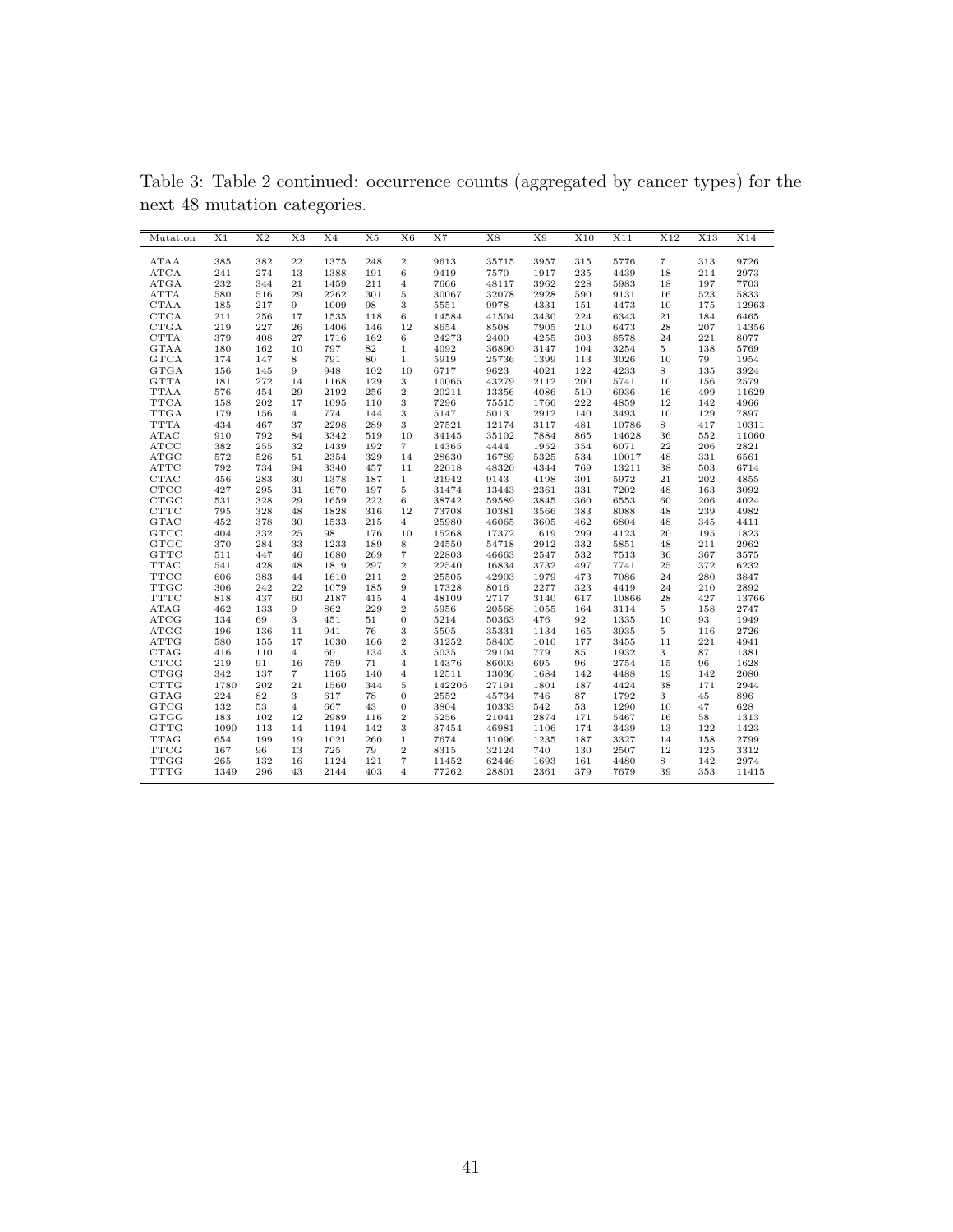Table 4: Top 10 clusterings by occurrence counts (second column) in 150,000 runs (performed as 15 consecutive batches of 10,000 runs in each batch). Each run is based on 1,000 samplings (i.e.,  $num.try = 1000$  in the R function  $qrm.stat.ind.class()$ ; also, the target number of clusters is  $k = 7$ ; see Appendix A for details). The columns "Cl-1" through "Cl-7" give the numbers of mutations in each cluster (the total number of mutations in each clustering is 96). The entries "–" correspond to clusterings with fewer than 7 clusters. Note that Clustering-C and Clustering-H have the same numbers of mutations in their 7 clusters; however, these two clusterings are different, i.e., equally-sized clusters contain different mutations. While there was slight variability in the placement (by occurrence counts) of the top 10 clusterings within the aforesaid 15 batches of 10,000 runs, Clustering-A through Clustering-J invariably were the top 10 in each batch. The weights are given in Tables 5 through 12 (for Clustering-A through Clustering-D) and 13 and 14 (for Clustering-A).

| Name           | Count | $Cl-1$ | $Cl-2$ | $Cl-3$ | $Cl-4$ | $Cl-5$ | $Cl-6$ | $Cl-7$ |
|----------------|-------|--------|--------|--------|--------|--------|--------|--------|
| $Clustering-A$ | 12085 | 8      | 8      | 10     | 15     | 16     | 18     | 21     |
| Clustering-B   | 10962 | 7      | 8      | 8      | 12     | 15     | 17     | 29     |
| $Clustering-C$ | 10788 | 8      | 8      | 11     | 15     | 16     | 17     | 21     |
| $Clustering-D$ | 10328 | 8      | 8      | 15     | 16     | 18     | 31     |        |
| $Clustering-E$ | 6499  | 7      | 8      | 8      | 12     | 15     | 18     | 28     |
| $Clustering-F$ | 5451  | 8      | 8      | 15     | 17     | 17     | 31     |        |
| $Clustering-G$ | 5421  | 8      | 8      | 10     | 15     | 17     | 17     | 21     |
| Clustering-H   | 5302  | 8      | 8      | 11     | 15     | 16     | 17     | 21     |
| Clustering-I   | 4602  | 8      | 8      | 10     | 15     | 21     | 34     |        |
| Clustering-J   | 3698  | 8      | 8      | 15     | 31     | 34     |        |        |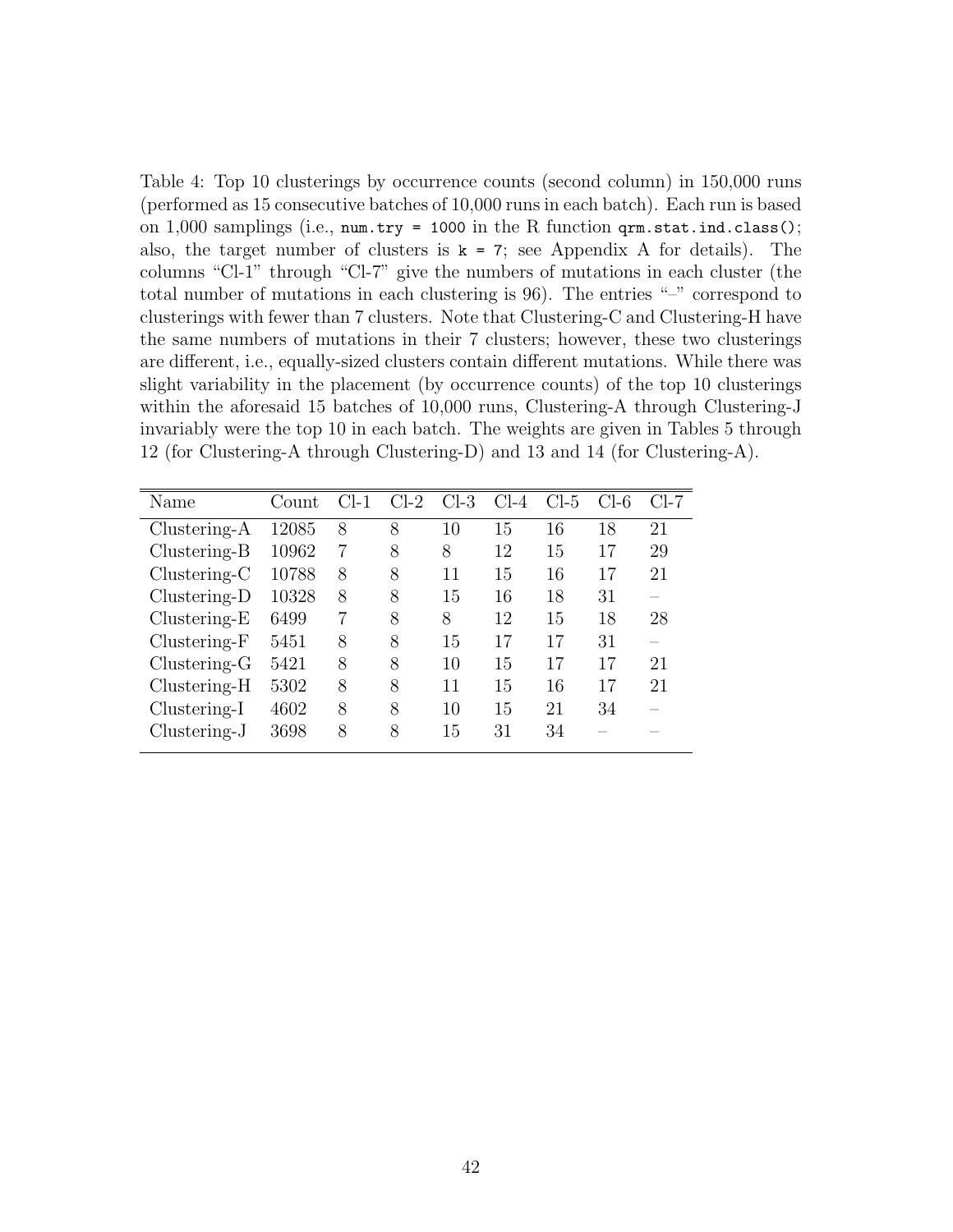Table 5: Weights (in the units of 1%, rounded to 2 digits) for the first 48 mutation categories (this Table 5 is continued in Table 6 with the next 48 mutation categories) for the 7 clusters in Clustering-A (see Table 4) based on unnormalized (columns 2- 8) and normalized (columns 9-15) regressions (see Subsection 2.6 for details). Each cluster is defined as containing the mutations with nonzero weights. For instance, cluster Cl-2 contains 8 mutations GCGA, TCGA, ACGG, GCCG, GCGG, TCGG, GTCA, GTCG. In each cluster the weights are normalized to add up to 100% (up to 2 digits due to the aforesaid rounding). In Tables 5 through 12 "weights based on unnormalized regressions" are given by (13), (14) and (15), while "weights based on normalized regressions" are given by (17), (14) and (16), i.e., the exposures are calculated based on arithmetic averages (see Subsection 2.6 for details).

| Mutation            | $Cl-1$        | $Cl-2$       | $Cl-3$       | $Cl-4$       | $Cl-5$       | $\overline{\text{Cl-6}}$ | $Cl-7$       | $Cl-1$        | $\overline{\text{Cl-2}}$ | $Cl-3$       | $Cl-4$       | $Cl-5$       | $Cl-6$       | $Cl-7$       |
|---------------------|---------------|--------------|--------------|--------------|--------------|--------------------------|--------------|---------------|--------------------------|--------------|--------------|--------------|--------------|--------------|
|                     |               |              |              |              |              |                          |              |               |                          |              |              |              |              |              |
| <b>ACAA</b>         | 0.00          | 0.00         | 0.00         | 6.55         | 0.00         | 0.00                     | 0.00         | 0.00          | 0.00                     | 0.00         | 6.55         | 0.00         | 0.00         | 0.00         |
| ACCA                | 0.00          | 0.00         | 0.00         | 0.00         | 5.83         | 0.00                     | 0.00         | 0.00          | 0.00                     | 0.00         | 0.00         | 6.08         | 0.00         | 0.00         |
| ACGA                | 0.00          | 0.00         | 0.00         | 0.00         | 0.00         | 0.00                     | 4.06         | 0.00          | 0.00                     | 0.00         | 0.00         | 0.00         | 0.00         | 4.00         |
| ACTA                | 0.00          | 0.00         | 0.00         | 0.00         | 6.16         | 0.00                     | 0.00         | 0.00          | 0.00                     | 0.00         | 0.00         | 6.38         | 0.00         | 0.00         |
| CCAA                | 0.00          | 0.00         | 0.00         | 0.00         | 7.91         | 0.00                     | 0.00         | 0.00          | 0.00                     | 0.00         | 0.00         | 8.10         | 0.00         | 0.00         |
| CCCA                | 0.00          | 0.00         | 0.00         | 0.00         | 6.46         | 0.00                     | 0.00         | 0.00          | 0.00                     | 0.00         | 0.00         | 6.68         | 0.00         | 0.00         |
| CCGA                | 0.00          | 0.00         | 7.21         | 0.00         | 0.00         | 0.00                     | 0.00         | 0.00          | 0.00                     | 7.23         | 0.00         | 0.00         | 0.00         | 0.00         |
| <b>CCTA</b>         | 0.00          | 0.00         | 0.00         | 0.00         | 0.00         | 6.75                     | 0.00         | 0.00          | 0.00                     | 0.00         | 0.00         | 0.00         | 6.79         | 0.00         |
| GCAA                | 4.05          | 0.00         | 0.00         | 0.00         | 0.00         | 0.00                     | 0.00         | 4.65          | 0.00                     | 0.00         | 0.00         | 0.00         | 0.00         | 0.00         |
| GCCA                | 0.00          | 0.00         | 0.00         | 0.00         | 4.56         | 0.00                     | 0.00         | 0.00          | 0.00                     | 0.00         | 0.00         | 4.73         | 0.00         | 0.00         |
| GCGA                | 0.00          | 13.81        | 0.00         | 0.00         | 0.00         | 0.00                     | 0.00         | 0.00          | 13.89                    | 0.00         | 0.00         | 0.00         | 0.00         | 0.00         |
| <b>GCTA</b>         | 0.00          | 0.00         | 0.00         | 0.00         | 5.02         | 0.00                     | 0.00         | 0.00          | 0.00                     | 0.00         | 0.00         | 5.20         | 0.00         | 0.00         |
| TCAA                | 0.00          | 0.00         | 0.00         | 6.26         | 0.00         | 0.00                     | 0.00         | 0.00          | 0.00                     | 0.00         | 6.21         | 0.00         | 0.00         | 0.00         |
| <b>TCCA</b>         | 0.00          | 0.00         | 0.00         | 0.00         | 8.94         | 0.00                     | 0.00         | 0.00          | 0.00                     | 0.00         | 0.00         | 9.29         | 0.00         | 0.00         |
| TCGA                | 0.00          | 11.87        | 0.00         | 0.00         | 0.00         | 0.00                     | 0.00         | 0.00          | 12.24                    | 0.00         | 0.00         | 0.00         | 0.00         | 0.00         |
| <b>TCTA</b>         | 0.00          | 0.00         | 0.00         | 8.05         | 0.00         | 0.00                     | 0.00         | 0.00          | 0.00                     | 0.00         | 8.00         | 0.00         | 0.00         | 0.00         |
| ACAG                | 0.00          | 0.00         | 0.00         | 0.00         | 3.96         | 0.00                     | 0.00         | 0.00          | 0.00                     | 0.00         | 0.00         | 4.18         | 0.00         | 0.00         |
| ACCG                | 0.00          | 0.00         | 8.07         | 0.00         | 0.00         | 0.00                     | 0.00         | 0.00          | 0.00                     | 8.17         | 0.00         | 0.00         | 0.00         | 0.00         |
| ACGG                | 0.00          | 12.62        | 0.00         | 0.00         | 0.00         | 0.00                     | 0.00         | 0.00          | 12.22                    | 0.00         | 0.00         | 0.00         | 0.00         | 0.00         |
| ACTG                | 0.00          | 0.00         | 0.00         | 0.00         | 4.77         | 0.00                     | 0.00         | 0.00          | 0.00                     | 0.00         | 0.00         | 5.03         | 0.00         | 0.00         |
| $_{\rm C CAG}$      | 0.00          | 0.00         | 9.26         | 0.00         | 0.00         | 0.00                     | 0.00         | 0.00          | 0.00                     | 9.35         | 0.00         | 0.00         | 0.00         | 0.00         |
| CCCG                | 0.00          | 0.00         | 0.00         | 0.00         | 0.00         | 0.00                     | 3.91         | 0.00          | 0.00                     | 0.00         | 0.00         | 0.00         | 0.00         | 4.02         |
| CCGG                | 0.00          | 0.00         | 0.00         | 0.00         | 0.00         | 0.00                     | 5.37         | 0.00          | 0.00                     | 0.00         | 0.00         | 0.00         | 0.00         | 5.12         |
| CCTG                | 0.00          | 0.00         | 12.46        | 0.00         | 0.00         | 0.00                     | 0.00         | 0.00          | 0.00                     | 12.58        | 0.00         | 0.00         | 0.00         | 0.00         |
| GCAG                | 0.00          | 0.00         | 0.00         | 0.00         | 0.00         | 0.00                     | 4.61         | 0.00          | 0.00                     | 0.00         | 0.00         | 0.00         | 0.00         | 4.57         |
| GCCG                | 0.00          | 14.79        | 0.00         | 0.00         | 0.00         | 0.00                     | 0.00         | 0.00          | 15.62                    | 0.00         | 0.00         | 0.00         | 0.00         | 0.00         |
| GCGG                | 0.00          | 15.50        | 0.00         | 0.00         | 0.00         | 0.00                     | 0.00         | 0.00          | 13.92                    | 0.00         | 0.00         | 0.00         | 0.00         | 0.00         |
| GCTG                | 0.00          | 0.00         | 0.00         | 0.00         | 0.00         | 0.00                     | 4.86         | 0.00          | 0.00                     | 0.00         | 0.00         | 0.00         | 0.00         | 4.92         |
| TCAG                | 0.00          | 0.00         | 0.00         | 0.00         | 10.31        | 0.00                     | 0.00         | 0.00          | 0.00                     | 0.00         | 0.00         | 9.03         | 0.00         | 0.00         |
| TCCG                | 0.00          | 0.00         | 0.00         | 0.00         | 5.10         | 0.00                     | 0.00         | 0.00          | 0.00                     | 0.00         | 0.00         | 4.95         | 0.00         | 0.00         |
| TCGG                | 0.00          | 8.40         | 0.00         | 0.00         | 0.00         | 0.00                     | 0.00         | 0.00          | 8.65                     | 0.00         | 0.00         | 0.00         | 0.00         | 0.00         |
| TCTG                | 0.00          | 0.00         | 0.00         | 0.00         | 14.10        | 0.00                     | 0.00         | 0.00          | 0.00                     | 0.00         | 0.00         | 12.53        | 0.00         | 0.00         |
| ACAT                | 0.00          | 0.00         | 0.00         | 7.67         | 0.00         | 0.00                     | 0.00         | 0.00          | 0.00                     | 0.00         | 7.71         | 0.00         | 0.00         | 0.00         |
| ACCT                | 4.78          | 0.00         | 0.00         | 0.00         | 0.00         | 0.00                     | 0.00         | 5.02          | 0.00                     | 0.00         | 0.00         | 0.00         | 0.00         | 0.00         |
| ACGT                | 23.47         | 0.00         | 0.00         | 0.00         | 0.00         | 0.00                     | 0.00         | 23.18         | 0.00                     | 0.00         | 0.00         | 0.00         | 0.00         | 0.00         |
| ACTT<br>CCAT        | 0.00          | 0.00         | 0.00         | 5.43         | 0.00         | 0.00                     | 0.00         | 0.00          | 0.00                     | 0.00         | 5.47         | 0.00         | 0.00         | 0.00         |
|                     | 0.00          | 0.00         | 0.00         | 6.02         | 0.00         | 0.00                     | 0.00         | 0.00          | 0.00                     | 0.00         | 6.02         | 0.00         | 0.00         | 0.00         |
| CCCT<br>CCGT        | 0.00          | 0.00         | 0.00         | 5.59         | 0.00         | 0.00                     | 0.00         | 0.00          | 0.00                     | 0.00<br>0.00 | 5.63         | 0.00         | 0.00         | 0.00         |
| <b>CCTT</b>         | 17.66         | 0.00         | 0.00         | 0.00         | 0.00         | 0.00                     | 0.00         | 17.12         | 0.00                     |              | 0.00         | 0.00         | 0.00         | 0.00         |
| GCAT                | 0.00<br>0.00  | 0.00<br>0.00 | 0.00<br>0.00 | 7.01<br>5.98 | 0.00<br>0.00 | 0.00<br>0.00             | 0.00         | 0.00<br>0.00  | 0.00<br>0.00             | 0.00<br>0.00 | 7.04<br>6.01 | 0.00<br>0.00 | 0.00<br>0.00 | 0.00<br>0.00 |
|                     |               |              |              |              |              |                          | 0.00         |               |                          |              |              |              |              |              |
| <b>GCCT</b><br>GCGT | 5.74<br>20.46 | 0.00<br>0.00 | 0.00<br>0.00 | 0.00<br>0.00 | 0.00<br>0.00 | 0.00<br>0.00             | 0.00<br>0.00 | 5.93<br>19.80 | 0.00<br>0.00             | 0.00<br>0.00 | 0.00<br>0.00 | 0.00<br>0.00 | 0.00<br>0.00 | 0.00<br>0.00 |
|                     |               |              |              | 5.88         |              |                          |              | 0.00          |                          |              | 5.93         |              |              |              |
| GCTT<br><b>TCAT</b> | 0.00<br>11.42 | 0.00         | 0.00         |              | 0.00         | 0.00                     | 0.00         |               | 0.00                     | 0.00         |              | 0.00         | 0.00         | 0.00         |
| <b>TCCT</b>         | 0.00          | 0.00<br>0.00 | 0.00<br>0.00 | 0.00<br>7.81 | 0.00<br>0.00 | 0.00<br>0.00             | 0.00<br>0.00 | 12.00<br>0.00 | 0.00<br>0.00             | 0.00<br>0.00 | 0.00<br>7.76 | 0.00<br>0.00 | 0.00<br>0.00 | 0.00<br>0.00 |
| TCGT                | 12.42         | 0.00         | 0.00         | 0.00         | 0.00         | 0.00                     | 0.00         | 12.30         | 0.00                     | 0.00         | 0.00         | 0.00         | 0.00         | 0.00         |
| <b>TCTT</b>         | 0.00          | 0.00         | 0.00         | 9.47         | 0.00         | 0.00                     | 0.00         | 0.00          | 0.00                     | 0.00         | 9.29         | 0.00         | 0.00         | 0.00         |
|                     |               |              |              |              |              |                          |              |               |                          |              |              |              |              |              |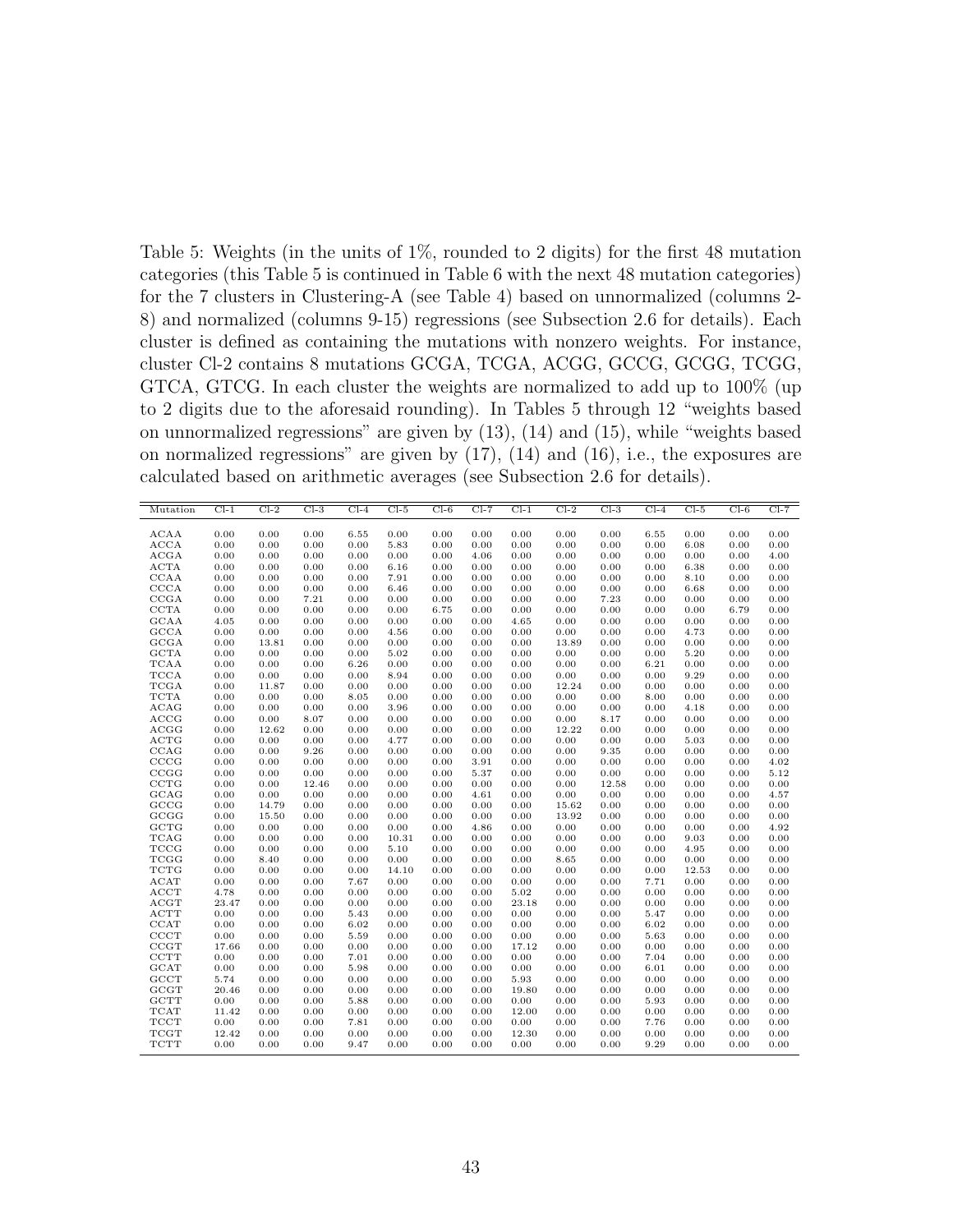| Mutation     | $Cl-1$       | $Cl-2$       | $Cl-3$       | $\overline{Cl}$ -4 | $\overline{\text{Cl-5}}$ | $Cl-6$       | $CI-7$       | $Cl-1$       | $Cl-2$       | $\overline{\text{Cl-3}}$ | $Cl-4$       | $Cl-5$       | $\overline{\text{Cl-6}}$ | $CI-7$       |
|--------------|--------------|--------------|--------------|--------------------|--------------------------|--------------|--------------|--------------|--------------|--------------------------|--------------|--------------|--------------------------|--------------|
|              |              |              |              |                    |                          |              |              |              |              |                          |              |              |                          |              |
| <b>ATAA</b>  | 0.00         | 0.00         | 0.00         | 0.00               | 4.18                     | 0.00         | 0.00         | 0.00         | 0.00         | 0.00                     | 0.00         | 4.52         | 0.00                     | 0.00         |
| <b>ATCA</b>  | 0.00         | 0.00         | 10.00        | 0.00               | 0.00                     | 0.00         | 0.00         | 0.00         | 0.00         | 10.15                    | 0.00         | 0.00         | 0.00                     | 0.00         |
| ATGA         | 0.00         | 0.00         | 0.00         | 0.00               | 4.02                     | 0.00         | 0.00         | 0.00         | 0.00         | 0.00                     | 0.00         | 4.30         | 0.00                     | 0.00         |
| <b>ATTA</b>  | 0.00         | 0.00         | 0.00         | 0.00               | 0.00                     | 5.54         | 0.00         | 0.00         | 0.00         | 0.00                     | 0.00         | 0.00         | 5.66                     | 0.00         |
| <b>CTAA</b>  | 0.00         | 0.00         | 11.74        | 0.00               | 0.00                     | 0.00         | 0.00         | 0.00         | 0.00         | 11.16                    | 0.00         | 0.00         | 0.00                     | 0.00         |
| <b>CTCA</b>  | 0.00         | 0.00         | 0.00         | 0.00               | 3.79                     | 0.00         | 0.00         | 0.00         | 0.00         | 0.00                     | 0.00         | 3.98         | 0.00                     | 0.00         |
| <b>CTGA</b>  | 0.00         | 0.00         | 0.00         | 0.00               | 4.88                     | 0.00         | 0.00         | 0.00         | 0.00         | 0.00                     | 0.00         | 5.02         | 0.00                     | 0.00         |
| <b>CTTA</b>  | 0.00         | 0.00         | 0.00         | 0.00               | 0.00                     | 4.28         | 0.00         | 0.00         | 0.00         | 0.00                     | 0.00         | 0.00         | 4.33                     | 0.00         |
| <b>GTAA</b>  | 0.00         | 0.00         | 0.00         | 0.00               | 0.00                     | 0.00         | 4.30         | 0.00         | 0.00         | 0.00                     | 0.00         | 0.00         | 0.00                     | 4.35         |
| <b>GTCA</b>  | 0.00         | 15.20        | 0.00         | 0.00               | 0.00                     | 0.00         | 0.00         | 0.00         | 15.36        | 0.00                     | 0.00         | 0.00         | 0.00                     | 0.00         |
| <b>GTGA</b>  | 0.00         | 0.00         | 9.28         | 0.00               | 0.00                     | 0.00         | 0.00         | 0.00         | 0.00         | 9.21                     | 0.00         | 0.00         | 0.00                     | 0.00         |
| <b>GTTA</b>  | 0.00         | 0.00         | 0.00         | 0.00               | 0.00                     | 0.00         | 5.13         | 0.00         | 0.00         | 0.00                     | 0.00         | 0.00         | 0.00                     | 5.19         |
| <b>TTAA</b>  | 0.00         | 0.00         | 0.00         | 0.00               | 0.00                     | 5.13         | 0.00         | 0.00         | 0.00         | 0.00                     | 0.00         | 0.00         | 5.26                     | 0.00         |
| <b>TTCA</b>  | 0.00         | 0.00         | 0.00         | 0.00               | 0.00                     | 0.00         | 6.64         | 0.00         | 0.00         | 0.00                     | 0.00         | 0.00         | 0.00                     | 6.58         |
| <b>TTGA</b>  | 0.00         | 0.00         | 8.84         | 0.00               | 0.00                     | 0.00         | 0.00         | 0.00         | 0.00         | 8.55                     | 0.00         | 0.00         | 0.00                     | 0.00         |
| <b>TTTA</b>  | 0.00         | 0.00         | 0.00         | 0.00               | 0.00                     | 5.27         | 0.00         | 0.00         | 0.00         | 0.00                     | 0.00         | 0.00         | 5.38                     | 0.00         |
| <b>ATAC</b>  | 0.00         | 0.00         | 0.00         | 7.03               | 0.00                     | 0.00         | 0.00         | 0.00         | 0.00         | 0.00                     | 7.06         | 0.00         | 0.00                     | 0.00         |
| <b>ATCC</b>  | 0.00         | 0.00         | 0.00         | 0.00               | 0.00                     | 3.30         | 0.00         | 0.00         | 0.00         | 0.00                     | 0.00         | 0.00         | 3.39                     | 0.00         |
| <b>ATGC</b>  | 0.00         | 0.00         | 0.00         | 4.97               | 0.00                     | 0.00         | 0.00         | 0.00         | 0.00         | 0.00                     | 4.98         | 0.00         | 0.00                     | 0.00         |
| ATTC         | 0.00         | 0.00         | 0.00         | 6.30               | 0.00                     | 0.00         | 0.00         | 0.00         | 0.00         | 0.00                     | 6.34         | 0.00         | 0.00                     | 0.00         |
| <b>CTAC</b>  | 0.00         | 0.00         | 0.00         | 0.00               | 0.00                     | 3.78         | 0.00         | 0.00         | 0.00         | 0.00                     | 0.00         | 0.00         | 3.81                     | 0.00         |
| CTCC         | 0.00         | 0.00         | 0.00         | 0.00               | 0.00                     | 4.30         | 0.00         | 0.00         | 0.00         | 0.00                     | 0.00         | 0.00         | 4.31                     | 0.00         |
| <b>CTGC</b>  | 0.00         | 0.00         | 0.00         | 0.00               | 0.00                     | 5.37         | 0.00         | 0.00         | 0.00         | 0.00                     | 0.00         | 0.00         | 5.41                     | 0.00         |
| <b>CTTC</b>  | 0.00         | 0.00         | 0.00         | 0.00               | 0.00                     | 7.14         | 0.00         | 0.00         | 0.00         | 0.00                     | 0.00         | 0.00         | 6.92                     | 0.00         |
| <b>GTAC</b>  | 0.00         | 0.00         | 0.00         | 0.00               | 0.00                     | 4.84         | 0.00         | 0.00         | 0.00         | 0.00                     | 0.00         | 0.00         | 4.96                     | 0.00         |
| GTCC         | 0.00         | 0.00         | 11.51        | 0.00               | 0.00                     | 0.00         | 0.00         | 0.00         | 0.00         | 11.78                    | 0.00         | 0.00         | 0.00                     | 0.00         |
| GTGC         | 0.00         | 0.00         | 0.00         | 0.00               | 0.00                     | 4.32         | 0.00         | 0.00         | 0.00         | 0.00                     | 0.00         | 0.00         | 4.43                     | 0.00         |
| <b>GTTC</b>  | 0.00         | 0.00         | 0.00         | 0.00               | 0.00                     | 5.05         | 0.00         | 0.00         | 0.00         | 0.00                     | 0.00         | 0.00         | 5.23                     | 0.00         |
| <b>TTAC</b>  | 0.00         | 0.00         | 0.00         | 0.00               | 0.00                     | 4.97         | 0.00         | 0.00         | 0.00         | 0.00                     | 0.00         | 0.00         | 5.10                     | 0.00         |
| <b>TTCC</b>  | 0.00         | 0.00         | 0.00         | 0.00               | 0.00                     | 4.69         | 0.00         | 0.00         | 0.00         | 0.00                     | 0.00         | 0.00         | 4.79                     | 0.00         |
| <b>TTGC</b>  | 0.00         | 0.00         | 11.62        | 0.00               | 0.00                     | 0.00         | 0.00         | 0.00         | 0.00         | 11.82                    | 0.00         | 0.00         | 0.00                     | 0.00         |
| <b>TTTC</b>  | 0.00         | 0.00         | 0.00         | 0.00               | 0.00                     | 7.29         | 0.00         | 0.00         | 0.00         | 0.00                     | 0.00         | 0.00         | 7.28                     | 0.00         |
| ATAG         | 0.00         | 0.00         | 0.00         | 0.00               | 0.00                     | 0.00         | 3.98         | 0.00         | 0.00         | 0.00                     | 0.00         | 0.00         | 0.00                     | 4.09         |
| ATCG         | 0.00         | 0.00         | 0.00         | 0.00               | 0.00                     | 0.00         | 3.81         | 0.00         | 0.00         | 0.00                     | 0.00         | 0.00         | 0.00                     | 3.70         |
| ATGG<br>ATTG | 0.00<br>0.00 | 0.00<br>0.00 | 0.00<br>0.00 | 0.00<br>0.00       | 0.00<br>0.00             | 0.00<br>0.00 | 3.97<br>7.13 | 0.00<br>0.00 | 0.00<br>0.00 | 0.00<br>0.00             | 0.00<br>0.00 | 0.00<br>0.00 | 0.00<br>0.00             | 3.99<br>7.08 |
| <b>CTAG</b>  | 0.00         | 0.00         | 0.00         | 0.00               | 0.00                     | 0.00         | 3.55         | 0.00         | 0.00         | 0.00                     | 0.00         | 0.00         | 0.00                     | 3.56         |
| <b>CTCG</b>  | 0.00         | 0.00         | 0.00         | 0.00               | 0.00                     | 0.00         | 6.52         | 0.00         | 0.00         | 0.00                     | 0.00         | 0.00         | 0.00                     | 6.31         |
| <b>CTGG</b>  | 0.00         | 0.00         | 0.00         | 0.00               | 0.00                     | 0.00         | 3.67         | 0.00         | 0.00         | 0.00                     | 0.00         | 0.00         | 0.00                     | 3.83         |
| <b>CTTG</b>  | 0.00         | 0.00         | 0.00         | 0.00               | 0.00                     | 9.67         | 0.00         | 0.00         | 0.00         | 0.00                     | 0.00         | 0.00         | 8.89                     | 0.00         |
| <b>GTAG</b>  | 0.00         | 0.00         | 0.00         | 0.00               | 0.00                     | 0.00         | 3.58         | 0.00         | 0.00         | 0.00                     | 0.00         | 0.00         | 0.00                     | 3.49         |
| GTCG         | 0.00         | 7.80         | 0.00         | 0.00               | 0.00                     | 0.00         | 0.00         | 0.00         | 8.11         | 0.00                     | 0.00         | 0.00         | 0.00                     | 0.00         |
| GTGG         | 0.00         | 0.00         | 0.00         | 0.00               | 0.00                     | 0.00         | 3.82         | 0.00         | 0.00         | 0.00                     | 0.00         | 0.00         | 0.00                     | 3.98         |
| <b>GTTG</b>  | 0.00         | 0.00         | 0.00         | 0.00               | 0.00                     | 0.00         | 7.02         | 0.00         | 0.00         | 0.00                     | 0.00         | 0.00         | 0.00                     | 6.97         |
| <b>TTAG</b>  | 0.00         | 0.00         | 0.00         | 0.00               | 0.00                     | 0.00         | 4.24         | 0.00         | 0.00         | 0.00                     | 0.00         | 0.00         | 0.00                     | 4.43         |
| <b>TTCG</b>  | 0.00         | 0.00         | 0.00         | 0.00               | 0.00                     | 0.00         | 3.73         | 0.00         | 0.00         | 0.00                     | 0.00         | 0.00         | 0.00                     | 3.75         |
| <b>TTGG</b>  | 0.00         | 0.00         | 0.00         | 0.00               | 0.00                     | 0.00         | 6.10         | 0.00         | 0.00         | 0.00                     | 0.00         | 0.00         | 0.00                     | 6.06         |
| <b>TTTG</b>  | 0.00         | 0.00         | 0.00         | 0.00               | 0.00                     | 8.31         | 0.00         | 0.00         | 0.00         | 0.00                     | 0.00         | 0.00         | 8.05                     | 0.00         |
|              |              |              |              |                    |                          |              |              |              |              |                          |              |              |                          |              |

Table 6: Table 5 continued: weights for the next 48 mutation categories.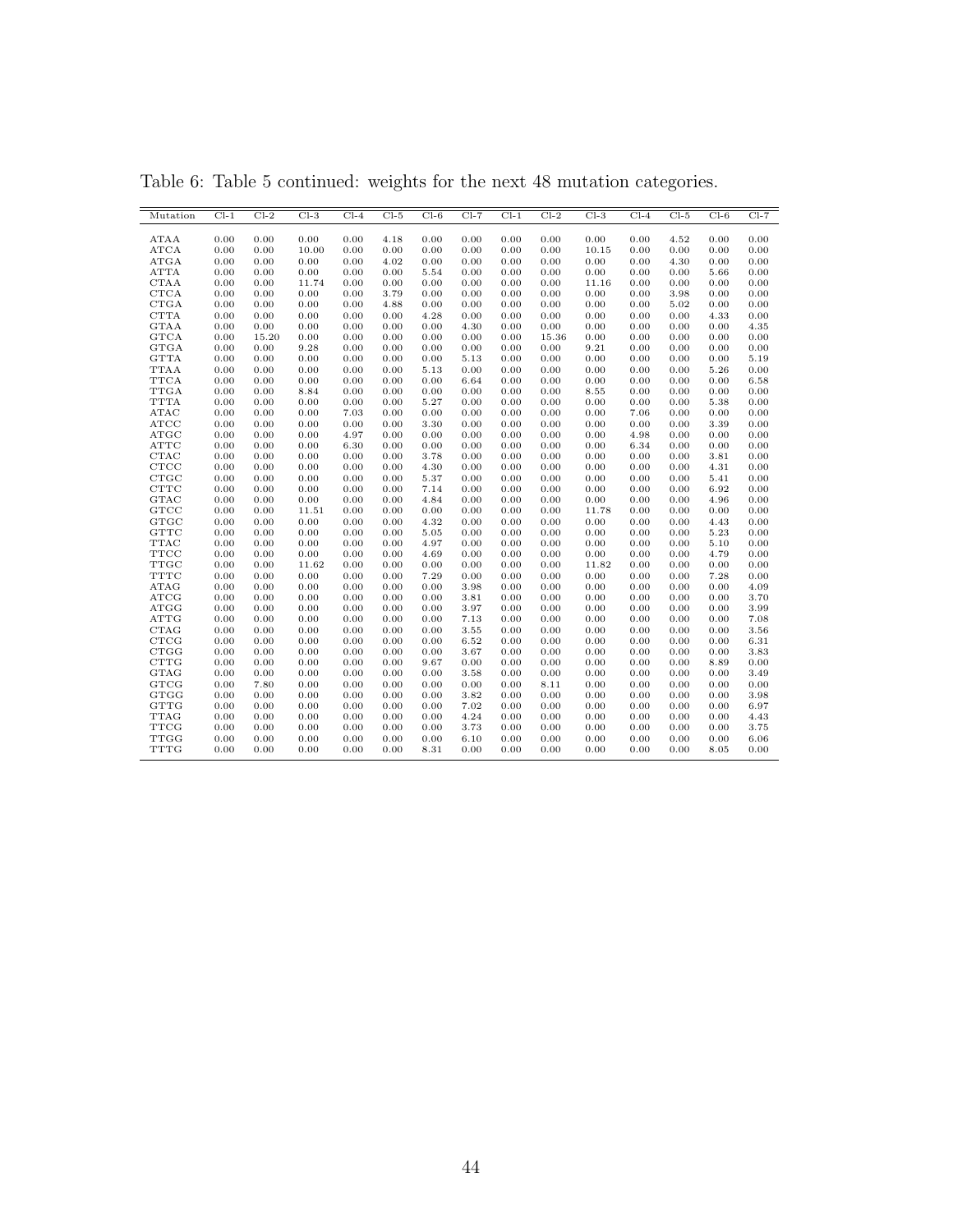| Mutation       | $Cl-1$       | $Cl-2$       | $Cl-3$       | $Cl-4$        | $Cl-5$       | $Cl-6$       | $Cl-7$       | $Cl-1$       | $Cl-2$       | $Cl-3$       | $Cl-4$        | $Cl-5$       | $Cl-6$       | $Cl-7$       |
|----------------|--------------|--------------|--------------|---------------|--------------|--------------|--------------|--------------|--------------|--------------|---------------|--------------|--------------|--------------|
|                |              |              |              |               |              |              |              |              |              |              |               |              |              |              |
| ACAA           | 0.00         | 0.00         | 0.00         | 0.00          | 6.55         | 0.00         | 0.00         | 0.00         | 0.00         | 0.00         | 0.00          | 6.55         | 0.00         | 0.00         |
| ACCA           | 0.00         | 0.00         | 0.00         | 6.66          | 0.00         | 0.00         | 0.00         | 0.00         | 0.00         | 0.00         | 7.03          | 0.00         | 0.00         | 0.00         |
| ACGA           | 0.00         | 0.00         | 0.00         | 0.00          | 0.00         | 0.00         | 3.07         | 0.00         | 0.00         | 0.00         | 0.00          | 0.00         | 0.00         | 2.91         |
| ACTA           | 0.00         | 0.00         | 0.00         | 6.99          | 0.00         | 0.00         | 0.00         | 0.00         | 0.00         | 0.00         | 7.33          | 0.00         | 0.00         | 0.00         |
| <b>CCAA</b>    | 0.00         | 0.00         | 0.00         | 9.30          | 0.00         | 0.00         | 0.00         | 0.00         | 0.00         | 0.00         | 9.73          | 0.00         | 0.00         | 0.00         |
| CCCA           | 0.00         | 0.00         | 0.00         | 7.52          | 0.00         | 0.00         | 0.00         | 0.00         | 0.00         | 0.00         | 7.93          | 0.00         | 0.00         | 0.00         |
| CCGA           | 0.00         | 0.00         | 0.00         | 0.00          | 0.00         | 0.00         | 2.41         | 0.00         | 0.00         | 0.00         | 0.00          | 0.00         | 0.00         | 2.51         |
| <b>CCTA</b>    | 0.00         | 0.00         | 0.00         | 8.69          | 0.00         | 0.00         | 0.00         | 0.00         | 0.00         | 0.00         | 9.10          | 0.00         | 0.00         | 0.00         |
| <b>GCAA</b>    | 0.00         | 4.05         | 0.00         | 0.00          | 0.00         | 0.00         | 0.00         | 0.00         | 4.65         | 0.00         | 0.00          | 0.00         | 0.00         | 0.00         |
| GCCA           | 0.00         | 0.00         | 0.00         | 5.20          | 0.00         | 0.00         | 0.00         | 0.00         | 0.00         | 0.00         | 5.46          | 0.00         | 0.00         | 0.00         |
| <b>GCGA</b>    | 0.00         | 0.00         | 13.81        | 0.00          | 0.00         | 0.00         | 0.00         | 0.00         | 0.00         | 13.89        | 0.00          | 0.00         | 0.00         | 0.00         |
| <b>GCTA</b>    | 0.00         | 0.00         | 0.00         | 5.70          | 0.00         | 0.00         | 0.00         | 0.00         | 0.00         | 0.00         | 5.97          | 0.00         | 0.00         | 0.00         |
| <b>TCAA</b>    | 0.00         | 0.00         | 0.00         | 0.00          | 6.26         | 0.00         | 0.00         | 0.00         | 0.00         | 0.00         | 0.00          | 6.21         | 0.00         | 0.00         |
| <b>TCCA</b>    | 0.00         | 0.00         | 0.00         | 9.80          | 0.00         | 0.00         | 0.00         | 0.00         | 0.00         | 0.00         | 10.21         | 0.00         | 0.00         | 0.00         |
| <b>TCGA</b>    | 0.00         | 0.00         | 11.87        | 0.00          | 0.00         | 0.00         | 0.00         | 0.00         | 0.00         | 12.24        | 0.00          | 0.00         | 0.00         | 0.00         |
| <b>TCTA</b>    | 0.00         | 0.00         | 0.00         | 0.00          | 8.05         | 0.00         | 0.00         | 0.00         | 0.00         | 0.00         | 0.00          | 8.00         | 0.00         | 0.00         |
| ACAG           | 13.14        | 0.00         | 0.00         | 0.00          | 0.00         | 0.00         | 0.00         | 13.38        | 0.00         | 0.00         | 0.00          | 0.00         | 0.00         | 0.00         |
| ACCG           | 0.00         | 0.00         | 0.00         | 0.00          | 0.00         | 0.00         | 2.76         | 0.00         | 0.00         | 0.00         | 0.00          | 0.00         | 0.00         | 2.91         |
| ACGG           | 0.00         | 0.00         | 12.62        | 0.00          | 0.00         | 0.00         | 0.00         | 0.00         | 0.00         | 12.22        | 0.00          | 0.00         | 0.00         | 0.00         |
| ACTG           | 17.06        | 0.00         | 0.00         | 0.00          | 0.00         | 0.00         | 0.00         | 17.11        | 0.00         | 0.00         | 0.00          | 0.00         | 0.00         | 0.00         |
| $_{\rm C CAG}$ | 0.00         | 0.00         | 0.00         | 0.00          | 0.00         | 0.00         | 3.16         | 0.00         | 0.00         | 0.00         | 0.00          | 0.00         | 0.00         | 3.32         |
| CCCG           | 0.00         | 0.00         | 0.00         | 0.00          | 0.00         | 0.00         | 3.22         | 0.00         | 0.00         | 0.00         | 0.00          | 0.00         | 0.00         | 3.24         |
| CCGG           | 0.00         | 0.00         | 0.00         | 0.00          | 0.00         | 0.00         | 3.64         | 0.00         | 0.00         | 0.00         | 0.00          | 0.00         | 0.00         | 3.27         |
| <b>CCTG</b>    | 0.00         | 0.00         | 0.00         | 0.00          | 0.00         | 0.00         | 4.32         | 0.00         | 0.00         | 0.00         | 0.00          | 0.00         | 0.00         | 4.51         |
| GCAG           | 0.00         | 0.00         | 0.00         | 0.00          | 0.00         | 0.00         | 3.48         | 0.00         | 0.00         | 0.00         | 0.00          | 0.00         | 0.00         | 3.34         |
| GCCG           | 0.00         | 0.00         | 14.79        | 0.00          | 0.00         | 0.00         | 0.00         | 0.00         | 0.00         | 15.62        | 0.00          | 0.00         | 0.00         | 0.00         |
| GCGG           | 0.00         | 0.00         | 15.50        | 0.00          | 0.00         | 0.00         | 0.00         | 0.00         | 0.00         | 13.92        | 0.00          | 0.00         | 0.00         | 0.00         |
| GCTG           | 0.00         | 0.00         | 0.00         | 0.00          | 0.00         | 0.00         | 3.82         | 0.00         | 0.00         | 0.00         | 0.00          | 0.00         | 0.00         | 3.78         |
| TCAG           | 0.00         | 0.00         | 0.00         | 12.20         | 0.00         | 0.00         | 0.00         | 0.00         | 0.00         | 0.00         | 10.90         | 0.00         | 0.00         | 0.00         |
| <b>TCCG</b>    | 0.00         | 0.00         | 0.00         | 5.76          | 0.00         | 0.00         | 0.00         | 0.00         | 0.00         | 0.00         | 5.60          | 0.00         | 0.00         | 0.00         |
| TCGG<br>TCTG   | 0.00<br>0.00 | 0.00<br>0.00 | 8.40<br>0.00 | 0.00<br>16.63 | 0.00         | 0.00<br>0.00 | 0.00<br>0.00 | 0.00<br>0.00 | 0.00         | 8.65<br>0.00 | 0.00<br>15.02 | 0.00<br>0.00 | 0.00<br>0.00 | 0.00<br>0.00 |
| ACAT           | 0.00         | 0.00         | 0.00         | 0.00          | 0.00<br>7.67 | 0.00         |              | 0.00         | 0.00         | 0.00         | 0.00          | 7.71         | 0.00         | 0.00         |
| ACCT           | 0.00         | 4.78         | 0.00         | 0.00          | 0.00         | 0.00         | 0.00<br>0.00 | 0.00         | 0.00<br>5.02 | 0.00         | 0.00          | 0.00         | 0.00         | 0.00         |
| ACGT           | 0.00         | 23.47        | 0.00         | 0.00          | 0.00         | 0.00         | 0.00         | 0.00         | 23.18        | 0.00         | 0.00          | 0.00         | 0.00         | 0.00         |
| <b>ACTT</b>    | 0.00         | 0.00         | 0.00         | 0.00          | 5.43         | 0.00         | 0.00         | 0.00         | 0.00         | 0.00         | 0.00          | 5.47         | 0.00         | 0.00         |
| CCAT           | 0.00         | 0.00         | 0.00         | 0.00          | 6.02         | 0.00         | 0.00         | 0.00         | 0.00         | 0.00         | 0.00          | 6.02         | 0.00         | 0.00         |
| CCCT           | 0.00         | 0.00         | 0.00         | 0.00          | 5.59         | 0.00         | 0.00         | 0.00         | 0.00         | 0.00         | 0.00          | 5.63         | 0.00         | 0.00         |
| CCGT           | 0.00         | 17.66        | 0.00         | 0.00          | 0.00         | 0.00         | 0.00         | 0.00         | 17.12        | 0.00         | 0.00          | 0.00         | 0.00         | 0.00         |
| <b>CCTT</b>    | 0.00         | 0.00         | 0.00         | 0.00          | 7.01         | 0.00         | 0.00         | 0.00         | 0.00         | 0.00         | 0.00          | 7.04         | 0.00         | 0.00         |
| GCAT           | 0.00         | 0.00         | 0.00         | 0.00          | 5.98         | 0.00         | 0.00         | 0.00         | 0.00         | 0.00         | 0.00          | 6.01         | 0.00         | 0.00         |
| <b>GCCT</b>    | 0.00         | 5.74         | 0.00         | 0.00          | 0.00         | 0.00         | 0.00         | 0.00         | 5.93         | 0.00         | 0.00          | 0.00         | 0.00         | 0.00         |
| GCGT           | 0.00         | 20.46        | 0.00         | 0.00          | 0.00         | 0.00         | 0.00         | 0.00         | 19.80        | 0.00         | 0.00          | 0.00         | 0.00         | 0.00         |
| <b>GCTT</b>    | 0.00         | 0.00         | 0.00         | 0.00          | 5.88         | 0.00         | 0.00         | 0.00         | 0.00         | 0.00         | 0.00          | 5.93         | 0.00         | 0.00         |
| <b>TCAT</b>    | 0.00         | 11.42        | 0.00         | 0.00          | 0.00         | 0.00         | 0.00         | 0.00         | 12.00        | 0.00         | 0.00          | 0.00         | 0.00         | 0.00         |
| <b>TCCT</b>    | 0.00         | 0.00         | 0.00         | 0.00          | 7.81         | 0.00         | 0.00         | 0.00         | 0.00         | 0.00         | 0.00          | 7.76         | 0.00         | 0.00         |
| TCGT           | 0.00         | 12.42        | 0.00         | 0.00          | 0.00         | 0.00         | 0.00         | 0.00         | 12.30        | 0.00         | 0.00          | 0.00         | 0.00         | 0.00         |
| <b>TCTT</b>    | 0.00         | 0.00         | 0.00         | 0.00          | 9.47         | 0.00         | 0.00         | 0.00         | 0.00         | 0.00         | 0.00          | 9.29         | 0.00         | 0.00         |
|                |              |              |              |               |              |              |              |              |              |              |               |              |              |              |

Table 7: Weights for the first 48 mutation categories for the 7 clusters in Clustering-B (see Table 4). The conventions are the same as in Table 5.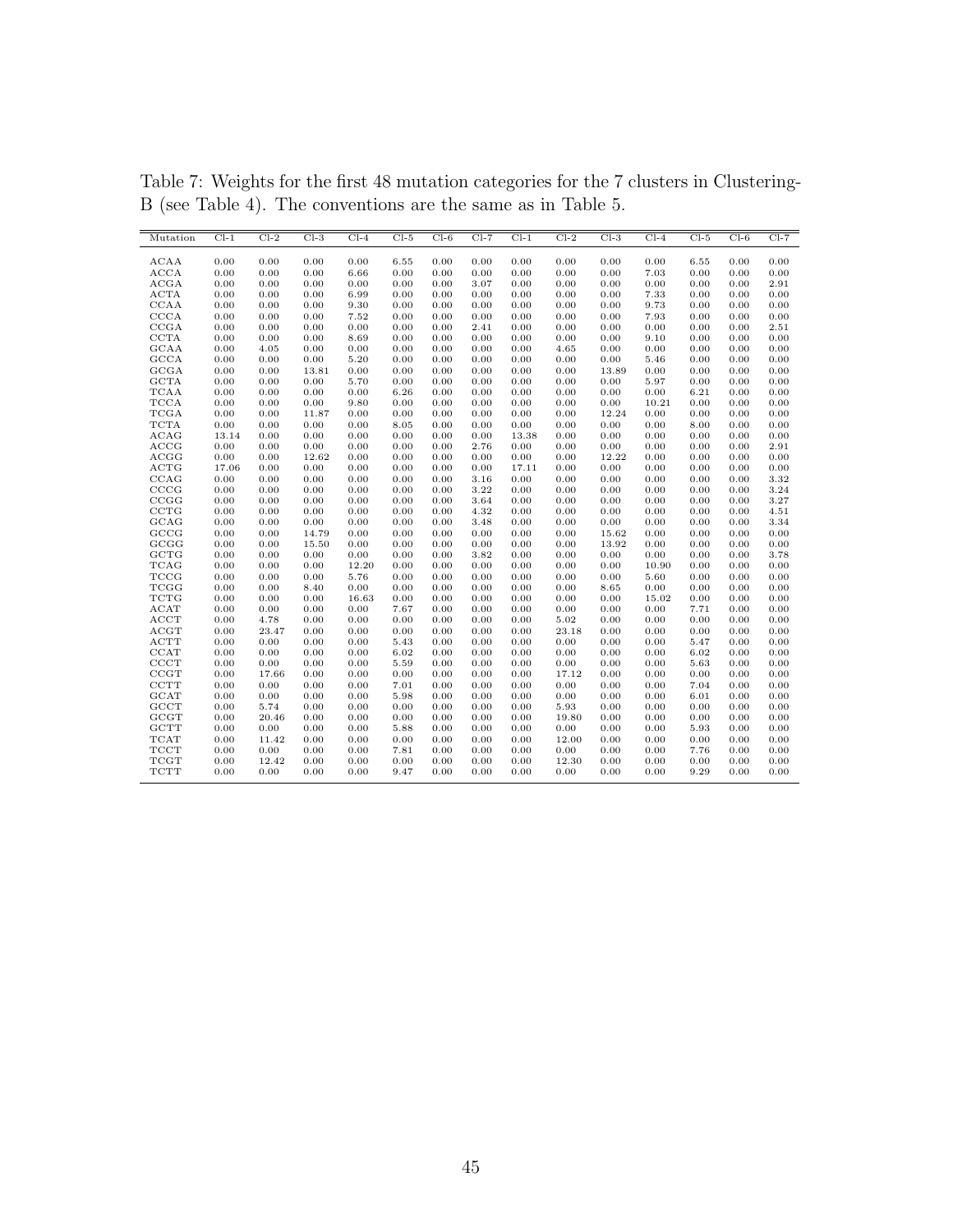| Mutation                   | $Cl-1$       | $Cl-2$       | $Cl-3$       | $Cl-4$       | $Cl-5$       | $Cl-6$       | $Cl-7$       | $\overline{\text{Cl-1}}$ | $Cl-2$       | $Cl-3$       | $\overline{\text{Cl-4}}$ | $Cl-5$       | $Cl-6$       | $Cl-7$       |
|----------------------------|--------------|--------------|--------------|--------------|--------------|--------------|--------------|--------------------------|--------------|--------------|--------------------------|--------------|--------------|--------------|
|                            |              |              |              |              |              |              |              |                          |              |              |                          |              |              |              |
| <b>ATAA</b>                | 14.61        | 0.00         | 0.00         | 0.00         | 0.00         | 0.00         | 0.00         | 14.91                    | 0.00         | 0.00         | 0.00                     | 0.00         | 0.00         | 0.00         |
| ATCA                       | 0.00         | 0.00         | 0.00         | 0.00         | 0.00         | 0.00         | 3.46         | 0.00                     | 0.00         | 0.00         | 0.00                     | 0.00         | 0.00         | 3.65         |
| ATGA                       | 13.85        | 0.00         | 0.00         | 0.00         | 0.00         | 0.00         | 0.00         | 14.13                    | 0.00         | 0.00         | 0.00                     | 0.00         | 0.00         | 0.00         |
| <b>ATTA</b>                | 0.00         | 0.00         | 0.00         | 0.00         | 0.00         | 5.95         | 0.00         | 0.00                     | 0.00         | 0.00         | 0.00                     | 0.00         | 6.08         | 0.00         |
| <b>CTAA</b>                | 0.00         | 0.00         | 0.00         | 0.00         | 0.00         | 0.00         | 3.93         | 0.00                     | 0.00         | 0.00         | 0.00                     | 0.00         | 0.00         | 4.01         |
| <b>CTCA</b>                | 12.75        | 0.00         | 0.00         | 0.00         | 0.00         | 0.00         | 0.00         | 12.93                    | 0.00         | 0.00         | 0.00                     | 0.00         | 0.00         | 0.00         |
| <b>CTGA</b>                | 0.00         | 0.00         | 0.00         | 5.54         | 0.00         | 0.00         | 0.00         | 0.00                     | 0.00         | 0.00         | 5.73                     | 0.00         | 0.00         | 0.00         |
| <b>CTTA</b>                | 0.00         | 0.00         | 0.00         | 0.00         | 0.00         | 4.55         | 0.00         | 0.00                     | 0.00         | 0.00         | 0.00                     | 0.00         | 4.62         | 0.00         |
| <b>GTAA</b>                | 0.00         | 0.00         | 0.00         | 0.00         | 0.00         | 0.00         | 3.44         | 0.00                     | 0.00         | 0.00         | 0.00                     | 0.00         | 0.00         | 3.36         |
| <b>GTCA</b>                | 0.00         | 0.00         | 15.20        | 0.00         | 0.00         | 0.00         | 0.00         | 0.00                     | 0.00         | 15.36        | 0.00                     | 0.00         | 0.00         | 0.00         |
| <b>GTGA</b>                | 0.00         | 0.00         | 0.00         | 0.00         | 0.00         | 0.00         | 3.13         | 0.00                     | 0.00         | 0.00         | 0.00                     | 0.00         | 0.00         | 3.26         |
| <b>GTTA</b>                | 0.00         | 0.00         | 0.00         | 0.00         | 0.00         | 0.00         | 4.04         | 0.00                     | 0.00         | 0.00         | 0.00                     | 0.00         | 0.00         | 4.00         |
| <b>TTAA</b>                | 0.00         | 0.00         | 0.00         | 0.00         | 0.00         | 5.49         | 0.00         | 0.00                     | 0.00         | 0.00         | 0.00                     | 0.00         | 5.64         | 0.00         |
| <b>TTCA</b>                | 0.00         | 0.00         | 0.00         | 0.00         | 0.00         | 0.00         | 4.99         | 0.00                     | 0.00         | 0.00         | 0.00                     | 0.00         | 0.00         | 4.77         |
| <b>TTGA</b>                | 0.00         | 0.00         | 0.00         | 0.00         | 0.00         | 0.00         | 2.94         | 0.00                     | 0.00         | 0.00         | 0.00                     | 0.00         | 0.00         | 3.05         |
| <b>TTTA</b>                | 0.00         | 0.00         | 0.00         | 0.00         | 0.00         | 5.65         | 0.00         | 0.00                     | 0.00         | 0.00         | 0.00                     | 0.00         | 5.77         | 0.00         |
| <b>ATAC</b>                | 0.00         | 0.00         | 0.00         | 0.00         | 7.03         | 0.00         | 0.00         | 0.00                     | 0.00         | 0.00         | 0.00                     | 7.06         | 0.00         | 0.00         |
| ATCC                       | 0.00         | 0.00         | 0.00         | 0.00         | 0.00         | 3.53         | 0.00         | 0.00                     | 0.00         | 0.00         | 0.00                     | 0.00         | 3.64         | 0.00         |
| <b>ATGC</b>                | 0.00         | 0.00         | 0.00         | 0.00         | 4.97         | 0.00         | 0.00         | 0.00                     | 0.00         | 0.00         | 0.00                     | 4.98         | 0.00         | 0.00         |
| ATTC                       | 0.00         | 0.00         | 0.00         | 0.00         | 6.30         | 0.00         | 0.00         | 0.00                     | 0.00         | 0.00         | 0.00                     | 6.34         | 0.00         | 0.00         |
| <b>CTAC</b>                | 0.00         | 0.00         | 0.00         | 0.00         | 0.00         | 4.03         | 0.00         | 0.00                     | 0.00         | 0.00         | 0.00                     | 0.00         | 4.08         | 0.00         |
| <b>CTCC</b>                | 0.00         | 0.00         | 0.00         | 0.00         | 0.00         | 4.59         | 0.00         | 0.00                     | 0.00         | 0.00         | 0.00                     | 0.00         | 4.61         | 0.00         |
| CTGC                       | 0.00         | 0.00         | 0.00         | 0.00         | 0.00         | 5.75         | 0.00         | 0.00                     | 0.00         | 0.00         | 0.00                     | 0.00         | 5.79         | 0.00         |
| <b>CTTC</b>                | 0.00         | 0.00         | 0.00         | 0.00         | 0.00         | 7.65         | 0.00         | 0.00                     | 0.00         | 0.00         | 0.00                     | 0.00         | 7.41         | 0.00         |
| GTAC                       | 0.00         | 0.00         | 0.00         | 0.00         | 0.00         | 5.18         | 0.00         | 0.00                     | 0.00         | 0.00         | 0.00                     | 0.00         | 5.32         | 0.00         |
| <b>GTCC</b>                | 0.00         | 0.00         | 0.00         | 0.00         | 0.00         | 0.00         | 4.18         | 0.00                     | 0.00         | 0.00         | 0.00                     | 0.00         | 0.00         | 4.36         |
| GTGC                       | 0.00         | 0.00         | 0.00         | 0.00         | 0.00         | 4.63         | 0.00         | 0.00                     | 0.00         | 0.00         | 0.00                     | 0.00         | 4.76         | 0.00         |
| <b>GTTC</b>                | 0.00         | 0.00         | 0.00         | 0.00         | 0.00         | 5.42         | 0.00         | 0.00                     | 0.00         | 0.00         | 0.00                     | 0.00         | 5.62         | 0.00         |
| <b>TTAC</b>                | 0.00         | 0.00         | 0.00         | 0.00         | 0.00         | 5.32         | 0.00         | 0.00                     | 0.00         | 0.00         | 0.00                     | 0.00         | 5.47         | 0.00         |
| <b>TTCC</b><br><b>TTGC</b> | 0.00<br>0.00 | 0.00<br>0.00 | 0.00         | 0.00<br>0.00 | 0.00         | 5.05<br>0.00 | 0.00         | 0.00<br>0.00             | 0.00<br>0.00 | 0.00         | 0.00<br>0.00             | 0.00         | 5.16<br>0.00 | 0.00         |
| <b>TTTC</b>                | 0.00         | 0.00         | 0.00<br>0.00 | 0.00         | 0.00<br>0.00 | 7.82         | 3.98         | 0.00                     | 0.00         | 0.00<br>0.00 | 0.00                     | 0.00<br>0.00 | 7.82         | 4.20<br>0.00 |
| <b>ATAG</b>                | 0.00         | 0.00         | 0.00         | 0.00         |              | 0.00         | 0.00<br>3.18 | 0.00                     | 0.00         |              | 0.00                     | 0.00         | 0.00         | 3.24         |
| ATCG                       | 0.00         | 0.00         | 0.00         |              | 0.00<br>0.00 |              | 2.70         |                          | 0.00         | 0.00<br>0.00 | 0.00                     | 0.00         |              | 2.52         |
| ATGG                       | 0.00         | 0.00         | 0.00         | 0.00<br>0.00 | 0.00         | 0.00<br>0.00 | 3.09         | 0.00<br>0.00             | 0.00         | 0.00         | 0.00                     | 0.00         | 0.00         | 3.04         |
| <b>ATTG</b>                | 14.44        | 0.00         | 0.00         | 0.00         | 0.00         | 0.00         | 0.00         | 14.09                    | 0.00         | 0.00         | 0.00                     | 0.00         | 0.00<br>0.00 | 0.00         |
| <b>CTAG</b>                | 0.00         | 0.00         | 0.00         | 0.00         | 0.00         | 0.00         | 2.68         | 0.00                     | 0.00         | 0.00         | 0.00                     | 0.00         | 0.00         | 2.66         |
| <b>CTCG</b>                | 0.00         | 0.00         | 0.00         | 0.00         | 0.00         | 0.00         | 4.59         | 0.00                     | 0.00         | 0.00         | 0.00                     | 0.00         | 0.00         | 4.30         |
| CTGG                       | 0.00         | 0.00         | 0.00         | 0.00         | 0.00         | 0.00         | 3.07         | 0.00                     | 0.00         | 0.00         | 0.00                     | 0.00         | 0.00         | 3.19         |
| <b>CTTG</b>                | 0.00         | 0.00         | 0.00         | 0.00         | 0.00         | 10.44        | 0.00         | 0.00                     | 0.00         | 0.00         | 0.00                     | 0.00         | 9.55         | 0.00         |
| GTAG                       | 0.00         | 0.00         | 0.00         | 0.00         | 0.00         | 0.00         | 2.52         | 0.00                     | 0.00         | 0.00         | 0.00                     | 0.00         | 0.00         | 2.36         |
| <b>GTCG</b>                | 0.00         | 0.00         | 7.80         | 0.00         | 0.00         | 0.00         | 0.00         | 0.00                     | 0.00         | 8.11         | 0.00                     | 0.00         | 0.00         | 0.00         |
| <b>GTGG</b>                | 0.00         | 0.00         | 0.00         | 0.00         | 0.00         | 0.00         | 3.18         | 0.00                     | 0.00         | 0.00         | 0.00                     | 0.00         | 0.00         | 3.25         |
| <b>GTTG</b>                | 14.14        | 0.00         | 0.00         | 0.00         | 0.00         | 0.00         | 0.00         | 13.44                    | 0.00         | 0.00         | 0.00                     | 0.00         | 0.00         | 0.00         |
| <b>TTAG</b>                | 0.00         | 0.00         | 0.00         | 0.00         | 0.00         | 0.00         | 3.48         | 0.00                     | 0.00         | 0.00         | 0.00                     | 0.00         | 0.00         | 3.62         |
| <b>TTCG</b>                | 0.00         | 0.00         | 0.00         | 0.00         | 0.00         | 0.00         | 2.91         | 0.00                     | 0.00         | 0.00         | 0.00                     | 0.00         | 0.00         | 2.87         |
| <b>TTGG</b>                | 0.00         | 0.00         | 0.00         | 0.00         | 0.00         | 0.00         | 4.62         | 0.00                     | 0.00         | 0.00         | 0.00                     | 0.00         | 0.00         | 4.49         |
| TTTG                       | 0.00         | 0.00         | 0.00         | 0.00         | 0.00         | 8.95         | 0.00         | 0.00                     | 0.00         | 0.00         | 0.00                     | 0.00         | 8.65         | 0.00         |
|                            |              |              |              |              |              |              |              |                          |              |              |                          |              |              |              |

Table 8: Table 7 continued: weights for the next 48 mutation categories.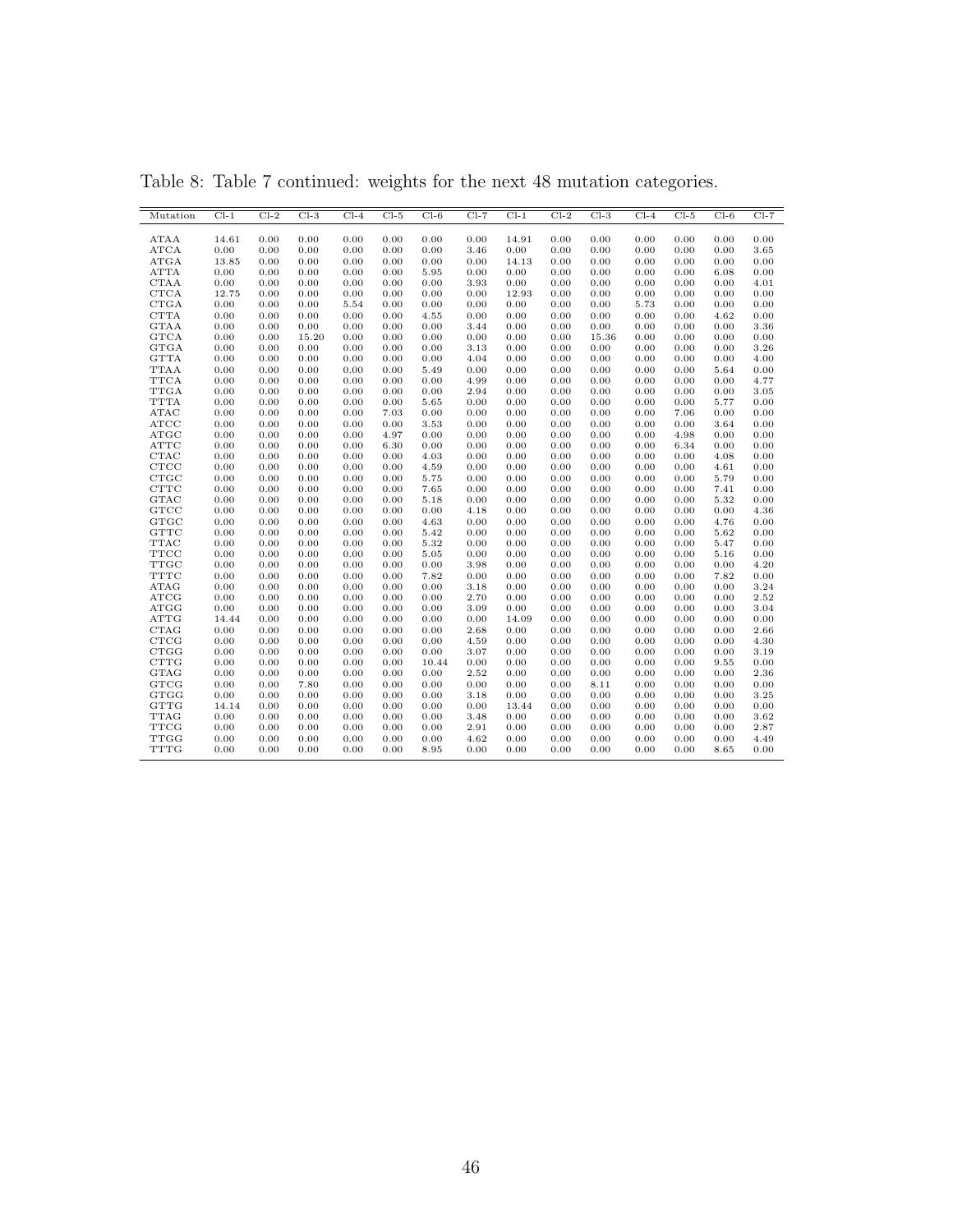| Mutation           | $Cl-1$       | $Cl-2$ | $Cl-3$ | $Cl-4$ | $Cl-5$       | $Cl-6$       | $Cl-7$ | $Cl-1$       | $Cl-2$ | $Cl-3$       | $Cl-4$       | $Cl-5$ | $Cl-6$ | $Cl-7$       |
|--------------------|--------------|--------|--------|--------|--------------|--------------|--------|--------------|--------|--------------|--------------|--------|--------|--------------|
|                    |              |        |        |        |              |              |        |              |        |              |              |        |        |              |
| ACAA               | 0.00         | 0.00   | 0.00   | 6.55   | 0.00         | 0.00         | 0.00   | 0.00         | 0.00   | 0.00         | 6.55         | 0.00   | 0.00   | 0.00         |
| ACCA               | 0.00         | 0.00   | 0.00   | 0.00   | 5.83         | 0.00         | 0.00   | 0.00         | 0.00   | 0.00         | 0.00         | 6.08   | 0.00   | 0.00         |
| ACGA               | 0.00         | 0.00   | 0.00   | 0.00   | 0.00         | 0.00         | 4.06   | 0.00         | 0.00   | 0.00         | 0.00         | 0.00   | 0.00   | 4.00         |
| ACTA               | 0.00         | 0.00   | 0.00   | 0.00   | 6.16         | 0.00         | 0.00   | 0.00         | 0.00   | 0.00         | 0.00         | 6.38   | 0.00   | 0.00         |
| <b>CCAA</b>        | 0.00         | 0.00   | 0.00   | 0.00   | 7.91         | 0.00         | 0.00   | 0.00         | 0.00   | 0.00         | 0.00         | 8.10   | 0.00   | 0.00         |
| CCCA               | 0.00         | 0.00   | 0.00   | 0.00   | 6.46         | 0.00         | 0.00   | 0.00         | 0.00   | 0.00         | 0.00         | 6.68   | 0.00   | 0.00         |
| CCGA               | 0.00         | 0.00   | 6.40   | 0.00   | 0.00         | 0.00         | 0.00   | 0.00         | 0.00   | 6.40         | 0.00         | 0.00   | 0.00   | 0.00         |
| <b>CCTA</b>        | 0.00         | 0.00   | 0.00   | 0.00   | 0.00         | 6.97         | 0.00   | 0.00         | 0.00   | 0.00         | 0.00         | 0.00   | 7.02   | 0.00         |
| GCAA               | 4.05         | 0.00   | 0.00   | 0.00   | 0.00         | 0.00         | 0.00   | 4.65         | 0.00   | 0.00         | 0.00         | 0.00   | 0.00   | 0.00         |
| GCCA               | 0.00         | 0.00   | 0.00   | 0.00   | 4.56         | 0.00         | 0.00   | 0.00         | 0.00   | 0.00         | 0.00         | 4.73   | 0.00   | 0.00         |
| <b>GCGA</b>        | 0.00         | 13.81  | 0.00   | 0.00   | 0.00         | 0.00         | 0.00   | 0.00         | 13.89  | 0.00         | 0.00         | 0.00   | 0.00   | 0.00         |
| <b>GCTA</b>        | 0.00         | 0.00   | 0.00   | 0.00   | 5.02         | 0.00         | 0.00   | 0.00         | 0.00   | 0.00         | 0.00         | 5.20   | 0.00   | 0.00         |
| <b>TCAA</b>        | 0.00         | 0.00   | 0.00   | 6.26   | 0.00         | 0.00         | 0.00   | 0.00         | 0.00   | 0.00         | 6.21         | 0.00   | 0.00   | 0.00         |
| TCCA               | 0.00         | 0.00   | 0.00   | 0.00   | 8.94         | 0.00         | 0.00   | 0.00         | 0.00   | 0.00         | 0.00         | 9.29   | 0.00   | 0.00         |
| TCGA               | 0.00         | 11.87  | 0.00   | 0.00   | 0.00         | 0.00         | 0.00   | 0.00         | 12.24  | 0.00         | 0.00         | 0.00   | 0.00   | 0.00         |
| <b>TCTA</b>        | 0.00         | 0.00   | 0.00   | 8.05   | 0.00         | 0.00         | 0.00   | 0.00         | 0.00   | 0.00         | 8.00         | 0.00   | 0.00   | 0.00         |
| ACAG               | 0.00         | 0.00   | 0.00   | 0.00   | 3.96         | 0.00         | 0.00   | 0.00         | 0.00   | 0.00         | 0.00         | 4.18   | 0.00   | 0.00         |
| ACCG               | 0.00         | 0.00   | 7.23   | 0.00   | 0.00         | 0.00         | 0.00   | 0.00         | 0.00   | 7.29         | 0.00         | 0.00   | 0.00   | 0.00         |
| ACGG               | 0.00         | 12.62  | 0.00   | 0.00   | 0.00         | 0.00         | 0.00   | 0.00         | 12.22  | 0.00         | 0.00         | 0.00   | 0.00   | 0.00         |
| ACTG               | 0.00         | 0.00   | 0.00   | 0.00   | 4.77         | 0.00         | 0.00   | 0.00         | 0.00   | 0.00         | 0.00         | 5.03   | 0.00   | 0.00         |
| CCAG               | 0.00         | 0.00   | 8.26   | 0.00   | 0.00         | 0.00         | 0.00   | 0.00         | 0.00   | 8.31         | 0.00         | 0.00   | 0.00   | 0.00         |
| CCCG               | 0.00         | 0.00   | 0.00   | 0.00   | 0.00         | 0.00         | 3.91   | 0.00         | 0.00   | 0.00         | 0.00         | 0.00   | 0.00   | 4.02         |
| CCGG               | 0.00         | 0.00   | 0.00   | 0.00   | 0.00         | 0.00         | 5.37   | 0.00         | 0.00   | 0.00         | 0.00         | 0.00   | 0.00   | 5.12         |
| CCTG               | 0.00         | 0.00   | 11.12  | 0.00   | 0.00         | 0.00         | 0.00   | 0.00         | 0.00   | 11.19        | 0.00         | 0.00   | 0.00   | 0.00         |
| GCAG               | 0.00         | 0.00   | 0.00   | 0.00   | 0.00         | 0.00         | 4.61   | 0.00         | 0.00   | 0.00         | 0.00         | 0.00   | 0.00   | 4.57         |
| GCCG               | 0.00         | 14.79  | 0.00   | 0.00   | 0.00         | 0.00         | 0.00   | 0.00         | 15.62  | 0.00         | 0.00         | 0.00   | 0.00   | 0.00         |
| GCGG               | 0.00         | 15.50  | 0.00   | 0.00   | 0.00         | 0.00         | 0.00   | 0.00         | 13.92  | 0.00         | 0.00         | 0.00   | 0.00   | 0.00         |
| GCTG               | 0.00         | 0.00   | 0.00   | 0.00   | 0.00         | 0.00         | 4.86   | 0.00         | 0.00   | 0.00         | 0.00         | 0.00   | 0.00   | 4.92         |
| TCAG               | 0.00         | 0.00   | 0.00   | 0.00   | 10.31        | 0.00         | 0.00   | 0.00         | 0.00   | 0.00         | 0.00         | 9.03   | 0.00   | 0.00         |
| TCCG               | 0.00         | 0.00   | 0.00   | 0.00   | 5.10         | 0.00         | 0.00   | 0.00         | 0.00   | 0.00         | 0.00         | 4.95   | 0.00   | 0.00         |
| TCGG               | 0.00         | 8.40   | 0.00   | 0.00   | 0.00         | 0.00         | 0.00   | 0.00         | 8.65   | 0.00         | 0.00         | 0.00   | 0.00   | 0.00         |
| TCTG               | 0.00         | 0.00   | 0.00   | 0.00   | 14.10        | 0.00         | 0.00   | 0.00         | 0.00   | 0.00         | 0.00         | 12.53  | 0.00   | 0.00         |
| ACAT               | 0.00         | 0.00   | 0.00   | 7.67   | 0.00         | 0.00         | 0.00   | 0.00         | 0.00   | 0.00         | 7.71         | 0.00   | 0.00   | 0.00         |
| $_{\mathrm{ACCT}}$ | 4.78         | 0.00   | 0.00   | 0.00   | 0.00         | 0.00         | 0.00   | 5.02         | 0.00   | 0.00         | 0.00         | 0.00   | 0.00   | 0.00         |
| ACGT               | 23.47        | 0.00   | 0.00   | 0.00   | 0.00         | 0.00         | 0.00   | 23.18        | 0.00   | 0.00         | 0.00         | 0.00   | 0.00   | 0.00         |
| <b>ACTT</b>        | 0.00         | 0.00   | 0.00   | 5.43   | 0.00         | 0.00         | 0.00   | 0.00         | 0.00   | 0.00         | 5.47         | 0.00   | 0.00   | 0.00         |
| <b>CCAT</b>        | 0.00         | 0.00   | 0.00   | 6.02   | 0.00         | 0.00         | 0.00   | 0.00         | 0.00   | 0.00         | 6.02         | 0.00   | 0.00   | 0.00         |
| CCCT               | 0.00         | 0.00   | 0.00   | 5.59   | 0.00         | 0.00         | 0.00   | 0.00         | 0.00   | 0.00         | 5.63         | 0.00   | 0.00   | 0.00         |
| CCGT               | 17.66        | 0.00   | 0.00   | 0.00   | 0.00         | 0.00         | 0.00   | 17.12        | 0.00   | 0.00         | 0.00         | 0.00   | 0.00   | 0.00         |
| <b>CCTT</b>        | 0.00         | 0.00   | 0.00   | 7.01   | 0.00         | 0.00         | 0.00   | 0.00         | 0.00   | 0.00         | 7.04         | 0.00   | 0.00   | 0.00         |
| <b>GCAT</b>        |              | 0.00   | 0.00   | 5.98   |              |              | 0.00   |              |        |              |              | 0.00   | 0.00   |              |
| <b>GCCT</b>        | 0.00<br>5.74 | 0.00   | 0.00   | 0.00   | 0.00<br>0.00 | 0.00<br>0.00 | 0.00   | 0.00<br>5.93 | 0.00   | 0.00<br>0.00 | 6.01<br>0.00 | 0.00   | 0.00   | 0.00<br>0.00 |
|                    |              |        |        |        |              |              |        |              | 0.00   |              |              |        |        |              |
| <b>GCGT</b>        | 20.46        | 0.00   | 0.00   | 0.00   | 0.00         | 0.00         | 0.00   | 19.80        | 0.00   | 0.00         | 0.00         | 0.00   | 0.00   | 0.00         |
| GCTT               | 0.00         | 0.00   | 0.00   | 5.88   | 0.00         | 0.00         | 0.00   | 0.00         | 0.00   | 0.00         | 5.93         | 0.00   | 0.00   | 0.00         |
| <b>TCAT</b>        | 11.42        | 0.00   | 0.00   | 0.00   | 0.00         | 0.00         | 0.00   | 12.00        | 0.00   | 0.00         | 0.00         | 0.00   | 0.00   | 0.00         |
| <b>TCCT</b>        | 0.00         | 0.00   | 0.00   | 7.81   | 0.00         | 0.00         | 0.00   | 0.00         | 0.00   | 0.00         | 7.76         | 0.00   | 0.00   | 0.00         |
| TCGT               | 12.42        | 0.00   | 0.00   | 0.00   | 0.00         | 0.00         | 0.00   | 12.30        | 0.00   | 0.00         | 0.00         | 0.00   | 0.00   | 0.00         |
| <b>TCTT</b>        | 0.00         | 0.00   | 0.00   | 9.47   | 0.00         | 0.00         | 0.00   | 0.00         | 0.00   | 0.00         | 9.29         | 0.00   | 0.00   | 0.00         |

Table 9: Weights for the first 48 mutation categories for the 7 clusters in Clustering-C (see Table 4). The conventions are the same as in Table 5.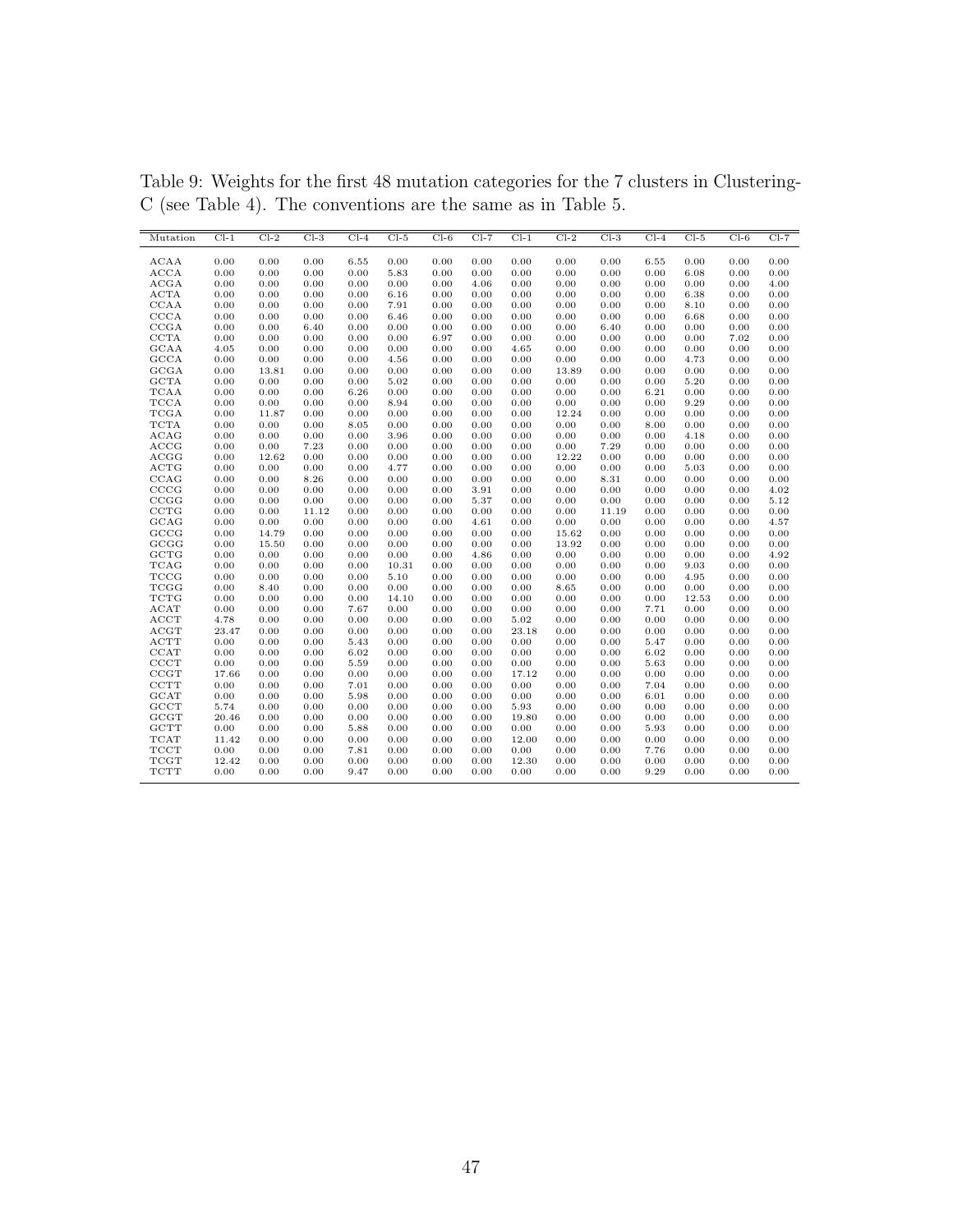| Mutation                   | $Cl-1$       | $\overline{\text{Cl-2}}$ | $Cl-3$       | $Cl-4$       | $Cl-5$       | $Cl-6$       | $Cl-7$       | $Cl-1$       | $Cl-2$       | $\overline{\text{Cl-3}}$ | $Cl-4$       | $Cl-5$       | $Cl-6$       | $Cl-7$       |
|----------------------------|--------------|--------------------------|--------------|--------------|--------------|--------------|--------------|--------------|--------------|--------------------------|--------------|--------------|--------------|--------------|
|                            |              |                          |              |              |              |              |              |              |              |                          |              |              |              |              |
| <b>ATAA</b>                | 0.00         | 0.00                     | 0.00         | 0.00         | 4.18         | 0.00         | 0.00         | 0.00         | 0.00         | 0.00                     | 0.00         | 4.52         | 0.00         | 0.00         |
| <b>ATCA</b>                | 0.00         | 0.00                     | 8.99         | 0.00         | 0.00         | 0.00         | 0.00         | 0.00         | 0.00         | 9.10                     | 0.00         | 0.00         | 0.00         | 0.00         |
| ATGA                       | 0.00         | 0.00                     | 0.00         | 0.00         | 4.02         | 0.00         | 0.00         | 0.00         | 0.00         | 0.00                     | 0.00         | 4.30         | 0.00         | 0.00         |
| <b>ATTA</b>                | 0.00         | 0.00                     | 0.00         | 0.00         | 0.00         | 5.72         | 0.00         | 0.00         | 0.00         | 0.00                     | 0.00         | 0.00         | 5.85         | 0.00         |
| <b>CTAA</b>                | 0.00         | 0.00                     | 10.32        | 0.00         | 0.00         | 0.00         | 0.00         | 0.00         | 0.00         | 9.83<br>0.00             | 0.00         | 0.00         | 0.00         | 0.00         |
| <b>CTCA</b>                | 0.00         | 0.00                     | 0.00         | 0.00         | 3.79         | 0.00         | 0.00         | 0.00         | 0.00         |                          | 0.00         | 3.98         | 0.00         | 0.00         |
| <b>CTGA</b><br><b>CTTA</b> | 0.00<br>0.00 | 0.00<br>0.00             | 0.00<br>0.00 | 0.00<br>0.00 | 4.88<br>0.00 | 0.00<br>4.42 | 0.00<br>0.00 | 0.00<br>0.00 | 0.00<br>0.00 | 0.00<br>0.00             | 0.00<br>0.00 | 5.02<br>0.00 | 0.00<br>4.47 | 0.00<br>0.00 |
| <b>GTAA</b>                | 0.00         | 0.00                     | 0.00         | 0.00         | 0.00         | 0.00         | 4.30         | 0.00         | 0.00         | 0.00                     | 0.00         | 0.00         | 0.00         | 4.35         |
| <b>GTCA</b>                | 0.00         | 15.20                    | 0.00         | 0.00         | 0.00         | 0.00         | 0.00         | 0.00         | 15.36        | 0.00                     | 0.00         | 0.00         | 0.00         | 0.00         |
| <b>GTGA</b>                | 0.00         | 0.00                     | 8.23         | 0.00         | 0.00         | 0.00         | 0.00         | 0.00         | 0.00         | 8.16                     | 0.00         | 0.00         | 0.00         | 0.00         |
| <b>GTTA</b>                | 0.00         | 0.00                     | 0.00         | 0.00         | 0.00         | 0.00         | 5.13         | 0.00         | 0.00         | 0.00                     | 0.00         | 0.00         | 0.00         | 5.19         |
| <b>TTAA</b>                | 0.00         | 0.00                     | 0.00         | 0.00         | 0.00         | 5.30         | 0.00         | 0.00         | 0.00         | 0.00                     | 0.00         | 0.00         | 5.43         | 0.00         |
| <b>TTCA</b>                | 0.00         | 0.00                     | 0.00         | 0.00         | 0.00         | 0.00         | 6.64         | 0.00         | 0.00         | 0.00                     | 0.00         | 0.00         | 0.00         | 6.58         |
| <b>TTGA</b>                | 0.00         | 0.00                     | 7.82         | 0.00         | 0.00         | 0.00         | 0.00         | 0.00         | 0.00         | 7.57                     | 0.00         | 0.00         | 0.00         | 0.00         |
| <b>TTTA</b>                | 0.00         | 0.00                     | 0.00         | 0.00         | 0.00         | 5.44         | 0.00         | 0.00         | 0.00         | 0.00                     | 0.00         | 0.00         | 5.55         | 0.00         |
| <b>ATAC</b>                | 0.00         | 0.00                     | 0.00         | 7.03         | 0.00         | 0.00         | 0.00         | 0.00         | 0.00         | 0.00                     | 7.06         | 0.00         | 0.00         | 0.00         |
| <b>ATCC</b>                | 0.00         | 0.00                     | 10.75        | 0.00         | 0.00         | 0.00         | 0.00         | 0.00         | 0.00         | 10.92                    | 0.00         | 0.00         | 0.00         | 0.00         |
| ATGC                       | 0.00         | 0.00                     | 0.00         | 4.97         | 0.00         | 0.00         | 0.00         | 0.00         | 0.00         | 0.00                     | 4.98         | 0.00         | 0.00         | 0.00         |
| <b>ATTC</b>                | 0.00         | 0.00                     | 0.00         | 6.30         | 0.00         | 0.00         | 0.00         | 0.00         | 0.00         | 0.00                     | 6.34         | 0.00         | 0.00         | 0.00         |
| <b>CTAC</b>                | 0.00         | 0.00                     | 0.00         | 0.00         | 0.00         | 3.91         | 0.00         | 0.00         | 0.00         | 0.00                     | 0.00         | 0.00         | 3.94         | 0.00         |
| <b>CTCC</b>                | 0.00         | 0.00                     | 0.00         | 0.00         | 0.00         | 4.44         | 0.00         | 0.00         | 0.00         | 0.00                     | 0.00         | 0.00         | 4.45         | 0.00         |
| <b>CTGC</b>                | 0.00         | 0.00                     | 0.00         | 0.00         | 0.00         | 5.56         | 0.00         | 0.00         | 0.00         | 0.00                     | 0.00         | 0.00         | 5.61         | 0.00         |
| <b>CTTC</b>                | 0.00         | 0.00                     | 0.00         | 0.00         | 0.00         | 7.39         | 0.00         | 0.00         | 0.00         | 0.00                     | 0.00         | 0.00         | 7.16         | 0.00         |
| <b>GTAC</b>                | 0.00         | 0.00                     | 0.00         | 0.00         | 0.00         | 5.00         | 0.00         | 0.00         | 0.00         | 0.00                     | 0.00         | 0.00         | 5.14         | 0.00         |
| <b>GTCC</b>                | 0.00         | 0.00                     | 10.41        | 0.00         | 0.00         | 0.00         | 0.00         | 0.00         | 0.00         | 10.61                    | 0.00         | 0.00         | 0.00         | 0.00         |
| GTGC                       | 0.00         | 0.00                     | 0.00         | 0.00         | 0.00         | 4.47         | 0.00         | 0.00         | 0.00         | 0.00                     | 0.00         | 0.00         | 4.59         | 0.00         |
| <b>GTTC</b>                | 0.00         | 0.00                     | 0.00         | 0.00         | 0.00         | 5.21         | 0.00         | 0.00         | 0.00         | 0.00                     | 0.00         | 0.00         | 5.40         | 0.00         |
| <b>TTAC</b>                | 0.00         | 0.00                     | 0.00         | 0.00         | 0.00         | 5.13         | 0.00         | 0.00         | 0.00         | 0.00                     | 0.00         | 0.00         | 5.26         | 0.00         |
| <b>TTCC</b>                | 0.00         | 0.00                     | 0.00         | 0.00         | 0.00         | 4.84         | 0.00         | 0.00         | 0.00         | 0.00                     | 0.00         | 0.00         | 4.96         | 0.00         |
| <b>TTGC</b>                | 0.00         | 0.00                     | 10.48        | 0.00         | 0.00         | 0.00         | 0.00         | 0.00         | 0.00         | 10.62                    | 0.00         | 0.00         | 0.00         | 0.00         |
| <b>TTTC</b>                | 0.00         | 0.00                     | 0.00         | 0.00         | 0.00         | 7.53         | 0.00         | 0.00         | 0.00         | 0.00                     | 0.00         | 0.00         | 7.52         | 0.00         |
| ATAG                       | 0.00         | 0.00                     | 0.00         | 0.00         | 0.00         | 0.00         | 3.98         | 0.00         | 0.00         | 0.00                     | 0.00         | 0.00         | 0.00         | 4.09         |
| ATCG                       | 0.00         | 0.00                     | 0.00         | 0.00         | 0.00         | 0.00         | 3.81         | 0.00         | 0.00         | 0.00                     | 0.00         | 0.00         | 0.00         | 3.70         |
| ATGG                       | 0.00         | 0.00                     | 0.00         | 0.00         | 0.00         | 0.00         | 3.97         | 0.00         | 0.00         | 0.00                     | 0.00         | 0.00         | 0.00         | 3.99         |
| <b>ATTG</b>                | 0.00         | 0.00                     | 0.00         | 0.00         | 0.00         | 0.00         | 7.13         | 0.00         | 0.00         | 0.00                     | 0.00         | 0.00         | 0.00         | 7.08         |
| <b>CTAG</b>                | 0.00         | 0.00                     | 0.00         | 0.00         | 0.00         | 0.00         | 3.55         | 0.00         | 0.00         | 0.00                     | 0.00         | 0.00         | 0.00         | 3.56         |
| <b>CTCG</b>                | 0.00         | 0.00                     | 0.00         | 0.00         | 0.00         | 0.00         | 6.52         | 0.00         | 0.00         | 0.00                     | 0.00         | 0.00         | 0.00         | 6.31         |
| CTGG                       | 0.00         | 0.00                     | 0.00         | 0.00         | 0.00         | 0.00         | 3.67         | 0.00         | 0.00         | 0.00                     | 0.00         | 0.00         | 0.00         | 3.83         |
| <b>CTTG</b>                | 0.00         | 0.00                     | 0.00         | 0.00         | 0.00         | 10.06        | 0.00         | 0.00         | 0.00         | 0.00                     | 0.00         | 0.00         | 9.27         | 0.00         |
| <b>GTAG</b>                | 0.00         | 0.00                     | 0.00         | 0.00         | 0.00         | 0.00         | 3.58         | 0.00         | 0.00         | 0.00                     | 0.00         | 0.00         | 0.00         | 3.49         |
| GTCG<br><b>GTGG</b>        | 0.00<br>0.00 | 7.80<br>0.00             | 0.00<br>0.00 | 0.00<br>0.00 | 0.00<br>0.00 | 0.00<br>0.00 | 0.00<br>3.82 | 0.00<br>0.00 | 8.11<br>0.00 | 0.00<br>0.00             | 0.00<br>0.00 | 0.00<br>0.00 | 0.00<br>0.00 | 0.00<br>3.98 |
| <b>GTTG</b>                |              |                          |              |              |              |              |              |              |              |                          |              |              |              |              |
| <b>TTAG</b>                | 0.00<br>0.00 | 0.00<br>0.00             | 0.00<br>0.00 | 0.00<br>0.00 | 0.00<br>0.00 | 0.00<br>0.00 | 7.02<br>4.24 | 0.00<br>0.00 | 0.00<br>0.00 | 0.00<br>0.00             | 0.00<br>0.00 | 0.00<br>0.00 | 0.00<br>0.00 | 6.97<br>4.43 |
| <b>TTCG</b>                | 0.00         | 0.00                     | 0.00         | 0.00         | 0.00         | 0.00         | 3.73         | 0.00         | 0.00         | 0.00                     | 0.00         | 0.00         | 0.00         | 3.75         |
| <b>TTGG</b>                | 0.00         | 0.00                     | 0.00         | 0.00         | 0.00         | 0.00         | 6.10         | 0.00         | 0.00         | 0.00                     | 0.00         | 0.00         | 0.00         | 6.06         |
| <b>TTTG</b>                | 0.00         | 0.00                     | 0.00         | 0.00         | 0.00         | 8.61         | 0.00         | 0.00         | 0.00         | 0.00                     | 0.00         | 0.00         | 8.36         | 0.00         |
|                            |              |                          |              |              |              |              |              |              |              |                          |              |              |              |              |

Table 10: Table 9 continued: weights for the next 48 mutation categories.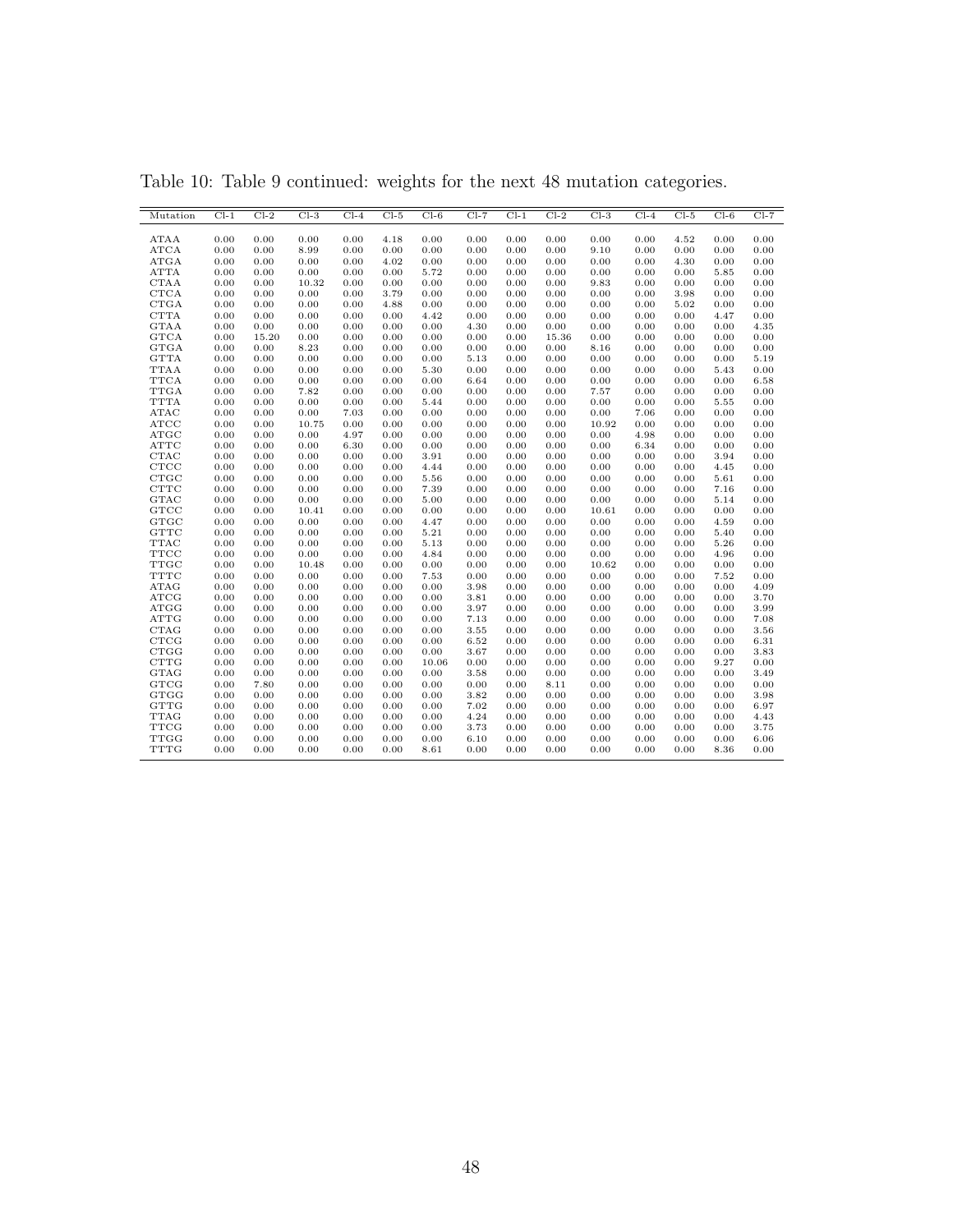| Mutation                   | $Cl-1$       | $Cl-2$       | $Cl-3$       | $Cl-4$        | $Cl-5$       | $Cl-6$       | $Cl-1$       | $Cl-2$       | $Cl-3$       | $Cl-4$        | $Cl-5$       | $Cl-6$       |
|----------------------------|--------------|--------------|--------------|---------------|--------------|--------------|--------------|--------------|--------------|---------------|--------------|--------------|
|                            |              |              |              |               |              |              |              |              |              |               |              |              |
| ACAA                       | 0.00         | 0.00         | 6.55         | 0.00          | 0.00         | 0.00         | 0.00         | 0.00         | 6.55         | 0.00          | 0.00         | 0.00         |
| ACCA                       | 0.00         | 0.00         | 0.00         | 5.83          | 0.00         | 0.00         | 0.00         | 0.00         | 0.00         | 6.08          | 0.00         | 0.00         |
| ACGA                       | 0.00         | 0.00         | 0.00         | 0.00          | 0.00         | 2.75         | 0.00         | 0.00         | 0.00         | 0.00          | 0.00         | 2.63         |
| ACTA                       | 0.00         | 0.00         | 0.00         | 6.16          | 0.00         | 0.00         | 0.00         | 0.00         | 0.00         | 6.38          | 0.00         | 0.00         |
| <b>CCAA</b>                | 0.00         | 0.00         | 0.00         | 7.91          | 0.00         | 0.00         | 0.00         | 0.00         | 0.00         | 8.10          | 0.00         | 0.00         |
| CCCA                       | 0.00         | 0.00         | 0.00         | 6.46          | 0.00         | 0.00         | 0.00         | 0.00         | 0.00         | 6.68          | 0.00         | 0.00         |
| CCGA                       | 0.00         | 0.00         | 0.00         | 0.00          | 0.00         | 2.13         | 0.00         | 0.00         | 0.00         | 0.00          | 0.00         | 2.25         |
| CCTA                       | 0.00         | 0.00         | 0.00         | 0.00          | 6.75         | 0.00         | 0.00         | 0.00         | 0.00         | 0.00          | 6.79         | 0.00         |
| GCAA                       | 4.05         | 0.00         | 0.00         | 0.00          | 0.00         | 0.00         | 4.65         | 0.00         | 0.00         | 0.00          | 0.00         | 0.00         |
| GCCA                       | 0.00         | 0.00         | 0.00         | 4.56          | 0.00         | 0.00         | 0.00         | 0.00         | 0.00         | 4.73          | 0.00         | 0.00         |
| <b>GCGA</b>                | 0.00         | 13.81        | 0.00         | 0.00          | 0.00         | 0.00         | 0.00         | 13.89        | 0.00         | 0.00          | 0.00         | 0.00         |
| <b>GCTA</b>                | 0.00         | 0.00         | 0.00         | 5.02          | 0.00         | 0.00         | 0.00         | 0.00         | 0.00         | 5.20          | 0.00         | 0.00         |
| <b>TCAA</b>                | 0.00         | 0.00         | 6.26         | 0.00          | 0.00         | 0.00         | 0.00         | 0.00         | 6.21         | 0.00          | 0.00         | 0.00         |
| <b>TCCA</b>                | 0.00         | 0.00         | 0.00         | 8.94          | 0.00         | 0.00         | 0.00         | 0.00         | 0.00         | 9.29          | 0.00         | 0.00         |
| <b>TCGA</b>                | 0.00         | 11.87        | 0.00         | 0.00          | 0.00         | 0.00         | 0.00         | 12.24        | 0.00         | 0.00          | 0.00         | 0.00         |
| <b>TCTA</b>                | 0.00         | 0.00         | 8.05         | 0.00          | 0.00         | 0.00         | 0.00         | 0.00         | 8.00         | 0.00          | 0.00         | 0.00         |
| ACAG                       | 0.00         | 0.00         | 0.00         | 3.96          | 0.00         | 0.00         | 0.00         | 0.00         | 0.00         | 4.18          | 0.00         | 0.00         |
| ACCG                       | 0.00         | 0.00         | 0.00         | 0.00          | 0.00         | 2.46         | 0.00         | 0.00         | 0.00         | 0.00          | 0.00         | 2.61         |
| ACGG                       | 0.00         | 12.62        | 0.00         | 0.00          | 0.00         | 0.00         | 0.00         | 12.22        | 0.00         | 0.00          | 0.00         | 0.00         |
| ACTG                       | 0.00         | 0.00         | 0.00         | 4.77          | 0.00         | 0.00         | 0.00         | 0.00         | 0.00         | 5.03          | 0.00         | 0.00         |
| CCAG                       | 0.00         | 0.00         | 0.00         | 0.00          | 0.00         | 2.81         | 0.00         | 0.00         | 0.00         | 0.00          | 0.00         | 2.98         |
| CCCG                       | 0.00         | 0.00         | 0.00         | 0.00          | 0.00         | 2.88         | 0.00         | 0.00         | 0.00         | 0.00          | 0.00         | 2.92         |
| CCGG                       | 0.00         | 0.00         | 0.00         | 0.00          | 0.00         | 3.29         | 0.00         | 0.00         | 0.00         | 0.00          | 0.00         | 2.97         |
| <b>CCTG</b>                | 0.00         | 0.00         | 0.00         | 0.00          | 0.00         | 3.84         | 0.00         | 0.00         | 0.00         | 0.00          | 0.00         | 4.05         |
| GCAG                       | 0.00         | 0.00         | 0.00         | 0.00          | 0.00         | 3.13         | 0.00         | 0.00         | 0.00         | 0.00          | 0.00         | 3.02         |
| GCCG                       | 0.00         | 14.79        | 0.00         | 0.00          | 0.00         | 0.00         | 0.00         | 15.62        | 0.00         | 0.00          | 0.00         | 0.00         |
| GCGG                       | 0.00         | 15.50        | 0.00         | 0.00          | 0.00         | 0.00         | 0.00         | 13.92        | 0.00         | 0.00          | 0.00         | 0.00<br>3.42 |
| <b>GCTG</b><br><b>TCAG</b> | 0.00<br>0.00 | 0.00<br>0.00 | 0.00         | 0.00          | 0.00         | 3.44         | 0.00<br>0.00 | 0.00<br>0.00 | 0.00<br>0.00 | 0.00          | 0.00         | 0.00         |
| <b>TCCG</b>                | 0.00         | 0.00         | 0.00<br>0.00 | 10.31<br>5.10 | 0.00<br>0.00 | 0.00<br>0.00 | 0.00         | 0.00         | 0.00         | 9.03<br>4.95  | 0.00<br>0.00 | 0.00         |
|                            |              |              |              |               |              |              |              |              |              |               |              |              |
| TCGG<br><b>TCTG</b>        | 0.00<br>0.00 | 8.40<br>0.00 | 0.00<br>0.00 | 0.00<br>14.10 | 0.00<br>0.00 | 0.00<br>0.00 | 0.00<br>0.00 | 8.65<br>0.00 | 0.00<br>0.00 | 0.00<br>12.53 | 0.00<br>0.00 | 0.00<br>0.00 |
| ACAT                       | 0.00         | 0.00         | 7.67         | 0.00          | 0.00         | 0.00         | 0.00         | 0.00         | 7.71         | 0.00          | 0.00         | 0.00         |
| ACCT                       | 4.78         | 0.00         | 0.00         | 0.00          | 0.00         | 0.00         | 5.02         | 0.00         | 0.00         | 0.00          | 0.00         | 0.00         |
| ACGT                       | 23.47        | 0.00         | 0.00         | 0.00          | 0.00         | 0.00         | 23.18        | 0.00         | 0.00         | 0.00          | 0.00         | 0.00         |
| <b>ACTT</b>                | 0.00         | 0.00         | 5.43         | 0.00          | 0.00         | 0.00         | 0.00         | 0.00         | 5.47         | 0.00          | 0.00         | 0.00         |
| $_{\rm CCAT}$              | 0.00         | 0.00         | 6.02         | 0.00          | 0.00         | 0.00         | 0.00         | 0.00         | 6.02         | 0.00          | 0.00         | 0.00         |
| CCCT                       | 0.00         | 0.00         | 5.59         | 0.00          | 0.00         | 0.00         | 0.00         | 0.00         | 5.63         | 0.00          | 0.00         | 0.00         |
| CCGT                       | 17.66        | 0.00         | 0.00         | 0.00          | 0.00         | 0.00         | 17.12        | 0.00         | 0.00         | 0.00          | 0.00         | 0.00         |
| <b>CCTT</b>                | 0.00         | 0.00         | 7.01         | 0.00          | 0.00         | 0.00         | 0.00         | 0.00         | 7.04         | 0.00          | 0.00         | 0.00         |
| GCAT                       | 0.00         | 0.00         | 5.98         | 0.00          | 0.00         | 0.00         | 0.00         | 0.00         | 6.01         | 0.00          | 0.00         | 0.00         |
| <b>GCCT</b>                | 5.74         | 0.00         | 0.00         | 0.00          | 0.00         | 0.00         | 5.93         | 0.00         | 0.00         | 0.00          | 0.00         | 0.00         |
| GCGT                       | 20.46        | 0.00         | 0.00         | 0.00          | 0.00         | 0.00         | 19.80        | 0.00         | 0.00         | 0.00          | 0.00         | 0.00         |
| <b>GCTT</b>                | 0.00         | 0.00         | 5.88         | 0.00          | 0.00         | 0.00         | 0.00         | 0.00         | 5.93         | 0.00          | 0.00         | 0.00         |
| <b>TCAT</b>                | 11.42        | 0.00         | 0.00         | 0.00          | 0.00         | 0.00         | 12.00        | 0.00         | 0.00         | 0.00          | 0.00         | 0.00         |
| <b>TCCT</b>                | 0.00         | 0.00         | 7.81         | 0.00          | 0.00         | 0.00         | 0.00         | 0.00         | 7.76         | 0.00          | 0.00         | 0.00         |
| <b>TCGT</b>                | 12.42        | 0.00         | 0.00         | 0.00          | 0.00         | 0.00         | 12.30        | 0.00         | 0.00         | 0.00          | 0.00         | 0.00         |
| <b>TCTT</b>                | 0.00         | 0.00         | 9.47         | 0.00          | 0.00         | 0.00         | 0.00         | 0.00         | 9.29         | 0.00          | 0.00         | 0.00         |
|                            |              |              |              |               |              |              |              |              |              |               |              |              |

Table 11: Weights for the first 48 mutation categories for the 6 clusters in Clustering-D (see Table 4). The conventions are the same as in Table 5.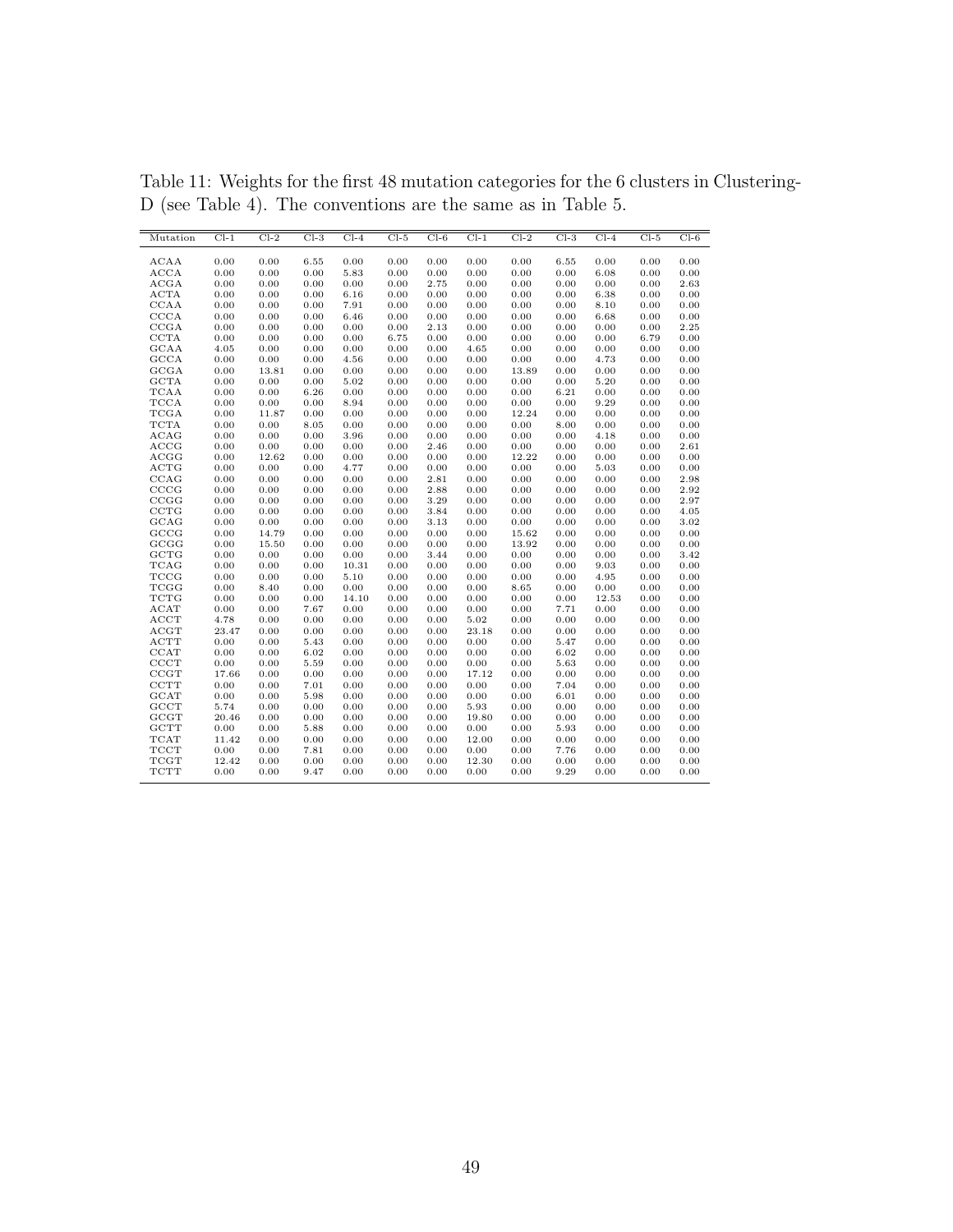| <b>ATAA</b><br>0.00<br>0.00<br>0.00<br>4.18<br>0.00<br>0.00<br>0.00<br>0.00<br>0.00<br>4.52<br>0.00<br>0.00<br>0.00<br>0.00<br>3.29<br><b>ATCA</b><br>0.00<br>0.00<br>0.00<br>3.11<br>0.00<br>0.00<br>0.00<br>0.00<br>0.00<br>0.00<br>ATGA<br>0.00<br>0.00<br>4.02<br>0.00<br>0.00<br>0.00<br>0.00<br>0.00<br>4.30<br>0.00<br>0.00<br><b>ATTA</b><br>0.00<br>0.00<br>0.00<br>0.00<br>0.00<br>0.00<br>0.00<br>0.00<br>5.54<br>0.00<br>0.00<br>5.66<br><b>CTAA</b><br>0.00<br>0.00<br>0.00<br>0.00<br>3.49<br>0.00<br>0.00<br>0.00<br>0.00<br>3.60<br>0.00<br>0.00<br><b>CTCA</b><br>0.00<br>0.00<br>0.00<br>3.79<br>0.00<br>0.00<br>0.00<br>0.00<br>0.00<br>3.98<br>0.00<br>0.00<br><b>CTGA</b><br>0.00<br>0.00<br>0.00<br>0.00<br>0.00<br>5.02<br>4.88<br>0.00<br>0.00<br>0.00<br>0.00<br>0.00<br><b>CTTA</b><br>0.00<br>0.00<br>0.00<br>0.00<br>0.00<br>0.00<br>0.00<br>4.33<br>0.00<br>0.00<br>4.28<br>0.00<br><b>GTAA</b><br>0.00<br>0.00<br>0.00<br>0.00<br>0.00<br>3.09<br>0.00<br>0.00<br>0.00<br>0.00<br>0.00<br>3.04<br><b>GTCA</b><br>0.00<br>15.20<br>0.00<br>0.00<br>0.00<br>0.00<br>0.00<br>0.00<br>0.00<br>0.00<br>15.36<br>0.00<br><b>GTGA</b><br>2.79<br>0.00<br>0.00<br>0.00<br>0.00<br>0.00<br>0.00<br>0.00<br>0.00<br>0.00<br>0.00<br>2.93<br><b>GTTA</b><br>0.00<br>0.00<br>0.00<br>0.00<br>0.00<br>0.00<br>3.65<br>0.00<br>0.00<br>0.00<br>0.00<br>3.63<br><b>TTAA</b><br>0.00<br>0.00<br>0.00<br>5.26<br>0.00<br>0.00<br>0.00<br>5.13<br>0.00<br>0.00<br>0.00<br>0.00<br><b>TTCA</b><br>0.00<br>0.00<br>0.00<br>4.50<br>0.00<br>0.00<br>0.00<br>0.00<br>0.00<br>0.00<br>0.00<br>4.33<br><b>TTGA</b><br>0.00<br>0.00<br>0.00<br>0.00<br>0.00<br>2.63<br>0.00<br>0.00<br>0.00<br>0.00<br>0.00<br>2.74<br><b>TTTA</b><br>0.00<br>0.00<br>0.00<br>0.00<br>0.00<br>0.00<br>0.00<br>5.27<br>0.00<br>0.00<br>0.00<br>5.38<br><b>ATAC</b><br>0.00<br>0.00<br>7.03<br>0.00<br>0.00<br>0.00<br>0.00<br>0.00<br>7.06<br>0.00<br>0.00<br>0.00<br>ATCC<br>0.00<br>0.00<br>0.00<br>0.00<br>3.30<br>0.00<br>0.00<br>0.00<br>0.00<br>0.00<br>3.39<br>0.00<br>ATGC<br>0.00<br>0.00<br>4.97<br>0.00<br>0.00<br>0.00<br>0.00<br>4.98<br>0.00<br>0.00<br>0.00<br>0.00<br><b>ATTC</b><br>0.00<br>0.00<br>6.30<br>0.00<br>0.00<br>0.00<br>0.00<br>0.00<br>0.00<br>0.00<br>6.34<br>0.00<br><b>CTAC</b><br>0.00<br>0.00<br>0.00<br>0.00<br>0.00<br>0.00<br>0.00<br>0.00<br>0.00<br>3.81<br>0.00<br>3.78<br>0.00<br>0.00<br>CTCC<br>0.00<br>0.00<br>0.00<br>4.30<br>0.00<br>0.00<br>0.00<br>0.00<br>4.31<br>0.00<br>0.00<br>0.00<br>0.00<br><b>CTGC</b><br>0.00<br>0.00<br>5.37<br>0.00<br>0.00<br>0.00<br>0.00<br>5.41<br>0.00<br><b>CTTC</b><br>0.00<br>0.00<br>0.00<br>0.00<br>7.14<br>0.00<br>0.00<br>0.00<br>0.00<br>6.92<br>0.00<br>0.00<br><b>GTAC</b><br>0.00<br>0.00<br>0.00<br>0.00<br>4.84<br>0.00<br>0.00<br>0.00<br>0.00<br>4.96<br>0.00<br>0.00<br><b>GTCC</b><br>0.00<br>0.00<br>0.00<br>0.00<br>0.00<br>3.81<br>0.00<br>0.00<br>0.00<br>0.00<br>0.00<br>3.95<br><b>GTGC</b><br>0.00<br>0.00<br>0.00<br>0.00<br>4.32<br>0.00<br>0.00<br>0.00<br>0.00<br>0.00<br>4.43<br>0.00<br><b>GTTC</b><br>0.00<br>0.00<br>0.00<br>0.00<br>5.05<br>0.00<br>0.00<br>0.00<br>0.00<br>0.00<br>5.23<br>0.00<br><b>TTAC</b><br>0.00<br>0.00<br>0.00<br>0.00<br>4.97<br>0.00<br>0.00<br>0.00<br>0.00<br>0.00<br>5.10<br>0.00<br>0.00<br>0.00<br>0.00<br>0.00<br>0.00<br><b>TTCC</b><br>0.00<br>4.69<br>0.00<br>0.00<br>0.00<br>4.79<br>0.00<br><b>TTGC</b><br>0.00<br>0.00<br>0.00<br>0.00<br>0.00<br>3.61<br>0.00<br>0.00<br>0.00<br>0.00<br>0.00<br>3.80<br><b>TTTC</b><br>0.00<br>0.00<br>0.00<br>0.00<br>7.29<br>0.00<br>0.00<br>0.00<br>7.28<br>0.00<br>0.00<br>0.00<br>ATAG<br>0.00<br>0.00<br>0.00<br>0.00<br>0.00<br>2.91<br>0.00<br>0.00<br>0.00<br>0.00<br>0.00<br>2.95<br>0.00<br>0.00<br>0.00<br>ATCG<br>0.00<br>0.00<br>0.00<br>2.46<br>0.00<br>0.00<br>0.00<br>0.00<br>2.30<br>0.00<br>0.00<br>0.00<br>2.80<br>0.00<br>0.00<br>ATGG<br>0.00<br>0.00<br>0.00<br>0.00<br>0.00<br>2.76<br><b>ATTG</b><br>0.00<br>0.00<br>0.00<br>4.93<br>0.00<br>0.00<br>0.00<br>0.00<br>0.00<br>0.00<br>0.00<br>4.79<br><b>CTAG</b><br>0.00<br>0.00<br>0.00<br>0.00<br>0.00<br>2.47<br>0.00<br>0.00<br>0.00<br>0.00<br>0.00<br>2.43<br>4.21<br><b>CTCG</b><br>0.00<br>0.00<br>0.00<br>0.00<br>0.00<br>0.00<br>0.00<br>0.00<br>0.00<br>0.00<br>3.93<br>2.80<br>0.00<br><b>CTGG</b><br>0.00<br>0.00<br>0.00<br>0.00<br>0.00<br>0.00<br>0.00<br>0.00<br>0.00<br>2.90<br><b>CTTG</b><br>0.00<br>0.00<br>0.00<br>0.00<br>0.00<br>9.67<br>0.00<br>0.00<br>0.00<br>0.00<br>8.89<br>0.00<br><b>GTAG</b><br>0.00<br>0.00<br>0.00<br>2.30<br>0.00<br>0.00<br>0.00<br>0.00<br>0.00<br>0.00<br>0.00<br>2.16<br><b>GTCG</b><br>0.00<br>7.80<br>0.00<br>0.00<br>0.00<br>0.00<br>0.00<br>0.00<br>8.11<br>0.00<br>0.00<br>0.00<br>0.00<br>0.00<br>0.00<br>2.85<br>0.00<br>2.93<br>GTGG<br>0.00<br>0.00<br>0.00<br>0.00<br>0.00<br>0.00<br>0.00<br>0.00<br>0.00<br>4.83<br>0.00<br>4.73<br><b>GTTG</b><br>0.00<br>0.00<br>0.00<br>0.00<br>0.00<br>0.00<br>3.20<br><b>TTAG</b><br>0.00<br>0.00<br>0.00<br>0.00<br>0.00<br>0.00<br>0.00<br>0.00<br>0.00<br>0.00<br>3.30<br><b>TTCG</b><br>0.00<br>2.64<br>2.60<br>0.00<br>0.00<br>0.00<br>0.00<br>0.00<br>0.00<br>0.00<br>0.00<br>0.00<br><b>TTGG</b><br>0.00<br>0.00<br>0.00<br>4.20<br>0.00<br>0.00<br>4.08<br>0.00<br>0.00<br>0.00<br>0.00<br>0.00<br><b>TTTG</b><br>0.00<br>0.00<br>0.00<br>8.31<br>0.00<br>0.00<br>0.00<br>0.00<br>8.05<br>0.00<br>0.00<br>0.00 | Mutation | $Cl-1$ | $\overline{\text{Cl-2}}$ | $Cl-3$ | $Cl-4$ | $Cl-5$ | $Cl-6$ | $Cl-1$ | $Cl-2$ | $Cl-3$ | $Cl-4$ | $Cl-5$ | $Cl-6$ |
|----------------------------------------------------------------------------------------------------------------------------------------------------------------------------------------------------------------------------------------------------------------------------------------------------------------------------------------------------------------------------------------------------------------------------------------------------------------------------------------------------------------------------------------------------------------------------------------------------------------------------------------------------------------------------------------------------------------------------------------------------------------------------------------------------------------------------------------------------------------------------------------------------------------------------------------------------------------------------------------------------------------------------------------------------------------------------------------------------------------------------------------------------------------------------------------------------------------------------------------------------------------------------------------------------------------------------------------------------------------------------------------------------------------------------------------------------------------------------------------------------------------------------------------------------------------------------------------------------------------------------------------------------------------------------------------------------------------------------------------------------------------------------------------------------------------------------------------------------------------------------------------------------------------------------------------------------------------------------------------------------------------------------------------------------------------------------------------------------------------------------------------------------------------------------------------------------------------------------------------------------------------------------------------------------------------------------------------------------------------------------------------------------------------------------------------------------------------------------------------------------------------------------------------------------------------------------------------------------------------------------------------------------------------------------------------------------------------------------------------------------------------------------------------------------------------------------------------------------------------------------------------------------------------------------------------------------------------------------------------------------------------------------------------------------------------------------------------------------------------------------------------------------------------------------------------------------------------------------------------------------------------------------------------------------------------------------------------------------------------------------------------------------------------------------------------------------------------------------------------------------------------------------------------------------------------------------------------------------------------------------------------------------------------------------------------------------------------------------------------------------------------------------------------------------------------------------------------------------------------------------------------------------------------------------------------------------------------------------------------------------------------------------------------------------------------------------------------------------------------------------------------------------------------------------------------------------------------------------------------------------------------------------------------------------------------------------------------------------------------------------------------------------------------------------------------------------------------------------------------------------------------------------------------------------------------------------------------------------------------------------------------------------------------------------------------------------------------------------------------------------------------------------------------------------------------------------------------------------------------------------------------------------------------------------------------------------------------------------------------------------------------------------------------------------------------------------------------------------------------------------------------------------------------------------------------------------------------------------------------------------------------------------------------------------------------------------------------------------------------------------------------------------------------------------------------------------------------------------------------|----------|--------|--------------------------|--------|--------|--------|--------|--------|--------|--------|--------|--------|--------|
|                                                                                                                                                                                                                                                                                                                                                                                                                                                                                                                                                                                                                                                                                                                                                                                                                                                                                                                                                                                                                                                                                                                                                                                                                                                                                                                                                                                                                                                                                                                                                                                                                                                                                                                                                                                                                                                                                                                                                                                                                                                                                                                                                                                                                                                                                                                                                                                                                                                                                                                                                                                                                                                                                                                                                                                                                                                                                                                                                                                                                                                                                                                                                                                                                                                                                                                                                                                                                                                                                                                                                                                                                                                                                                                                                                                                                                                                                                                                                                                                                                                                                                                                                                                                                                                                                                                                                                                                                                                                                                                                                                                                                                                                                                                                                                                                                                                                                                                                                                                                                                                                                                                                                                                                                                                                                                                                                                                                                                                                                        |          |        |                          |        |        |        |        |        |        |        |        |        |        |
|                                                                                                                                                                                                                                                                                                                                                                                                                                                                                                                                                                                                                                                                                                                                                                                                                                                                                                                                                                                                                                                                                                                                                                                                                                                                                                                                                                                                                                                                                                                                                                                                                                                                                                                                                                                                                                                                                                                                                                                                                                                                                                                                                                                                                                                                                                                                                                                                                                                                                                                                                                                                                                                                                                                                                                                                                                                                                                                                                                                                                                                                                                                                                                                                                                                                                                                                                                                                                                                                                                                                                                                                                                                                                                                                                                                                                                                                                                                                                                                                                                                                                                                                                                                                                                                                                                                                                                                                                                                                                                                                                                                                                                                                                                                                                                                                                                                                                                                                                                                                                                                                                                                                                                                                                                                                                                                                                                                                                                                                                        |          |        |                          |        |        |        |        |        |        |        |        |        |        |
|                                                                                                                                                                                                                                                                                                                                                                                                                                                                                                                                                                                                                                                                                                                                                                                                                                                                                                                                                                                                                                                                                                                                                                                                                                                                                                                                                                                                                                                                                                                                                                                                                                                                                                                                                                                                                                                                                                                                                                                                                                                                                                                                                                                                                                                                                                                                                                                                                                                                                                                                                                                                                                                                                                                                                                                                                                                                                                                                                                                                                                                                                                                                                                                                                                                                                                                                                                                                                                                                                                                                                                                                                                                                                                                                                                                                                                                                                                                                                                                                                                                                                                                                                                                                                                                                                                                                                                                                                                                                                                                                                                                                                                                                                                                                                                                                                                                                                                                                                                                                                                                                                                                                                                                                                                                                                                                                                                                                                                                                                        |          |        |                          |        |        |        |        |        |        |        |        |        |        |
|                                                                                                                                                                                                                                                                                                                                                                                                                                                                                                                                                                                                                                                                                                                                                                                                                                                                                                                                                                                                                                                                                                                                                                                                                                                                                                                                                                                                                                                                                                                                                                                                                                                                                                                                                                                                                                                                                                                                                                                                                                                                                                                                                                                                                                                                                                                                                                                                                                                                                                                                                                                                                                                                                                                                                                                                                                                                                                                                                                                                                                                                                                                                                                                                                                                                                                                                                                                                                                                                                                                                                                                                                                                                                                                                                                                                                                                                                                                                                                                                                                                                                                                                                                                                                                                                                                                                                                                                                                                                                                                                                                                                                                                                                                                                                                                                                                                                                                                                                                                                                                                                                                                                                                                                                                                                                                                                                                                                                                                                                        |          |        |                          |        |        |        |        |        |        |        |        |        |        |
|                                                                                                                                                                                                                                                                                                                                                                                                                                                                                                                                                                                                                                                                                                                                                                                                                                                                                                                                                                                                                                                                                                                                                                                                                                                                                                                                                                                                                                                                                                                                                                                                                                                                                                                                                                                                                                                                                                                                                                                                                                                                                                                                                                                                                                                                                                                                                                                                                                                                                                                                                                                                                                                                                                                                                                                                                                                                                                                                                                                                                                                                                                                                                                                                                                                                                                                                                                                                                                                                                                                                                                                                                                                                                                                                                                                                                                                                                                                                                                                                                                                                                                                                                                                                                                                                                                                                                                                                                                                                                                                                                                                                                                                                                                                                                                                                                                                                                                                                                                                                                                                                                                                                                                                                                                                                                                                                                                                                                                                                                        |          |        |                          |        |        |        |        |        |        |        |        |        |        |
|                                                                                                                                                                                                                                                                                                                                                                                                                                                                                                                                                                                                                                                                                                                                                                                                                                                                                                                                                                                                                                                                                                                                                                                                                                                                                                                                                                                                                                                                                                                                                                                                                                                                                                                                                                                                                                                                                                                                                                                                                                                                                                                                                                                                                                                                                                                                                                                                                                                                                                                                                                                                                                                                                                                                                                                                                                                                                                                                                                                                                                                                                                                                                                                                                                                                                                                                                                                                                                                                                                                                                                                                                                                                                                                                                                                                                                                                                                                                                                                                                                                                                                                                                                                                                                                                                                                                                                                                                                                                                                                                                                                                                                                                                                                                                                                                                                                                                                                                                                                                                                                                                                                                                                                                                                                                                                                                                                                                                                                                                        |          |        |                          |        |        |        |        |        |        |        |        |        |        |
|                                                                                                                                                                                                                                                                                                                                                                                                                                                                                                                                                                                                                                                                                                                                                                                                                                                                                                                                                                                                                                                                                                                                                                                                                                                                                                                                                                                                                                                                                                                                                                                                                                                                                                                                                                                                                                                                                                                                                                                                                                                                                                                                                                                                                                                                                                                                                                                                                                                                                                                                                                                                                                                                                                                                                                                                                                                                                                                                                                                                                                                                                                                                                                                                                                                                                                                                                                                                                                                                                                                                                                                                                                                                                                                                                                                                                                                                                                                                                                                                                                                                                                                                                                                                                                                                                                                                                                                                                                                                                                                                                                                                                                                                                                                                                                                                                                                                                                                                                                                                                                                                                                                                                                                                                                                                                                                                                                                                                                                                                        |          |        |                          |        |        |        |        |        |        |        |        |        |        |
|                                                                                                                                                                                                                                                                                                                                                                                                                                                                                                                                                                                                                                                                                                                                                                                                                                                                                                                                                                                                                                                                                                                                                                                                                                                                                                                                                                                                                                                                                                                                                                                                                                                                                                                                                                                                                                                                                                                                                                                                                                                                                                                                                                                                                                                                                                                                                                                                                                                                                                                                                                                                                                                                                                                                                                                                                                                                                                                                                                                                                                                                                                                                                                                                                                                                                                                                                                                                                                                                                                                                                                                                                                                                                                                                                                                                                                                                                                                                                                                                                                                                                                                                                                                                                                                                                                                                                                                                                                                                                                                                                                                                                                                                                                                                                                                                                                                                                                                                                                                                                                                                                                                                                                                                                                                                                                                                                                                                                                                                                        |          |        |                          |        |        |        |        |        |        |        |        |        |        |
|                                                                                                                                                                                                                                                                                                                                                                                                                                                                                                                                                                                                                                                                                                                                                                                                                                                                                                                                                                                                                                                                                                                                                                                                                                                                                                                                                                                                                                                                                                                                                                                                                                                                                                                                                                                                                                                                                                                                                                                                                                                                                                                                                                                                                                                                                                                                                                                                                                                                                                                                                                                                                                                                                                                                                                                                                                                                                                                                                                                                                                                                                                                                                                                                                                                                                                                                                                                                                                                                                                                                                                                                                                                                                                                                                                                                                                                                                                                                                                                                                                                                                                                                                                                                                                                                                                                                                                                                                                                                                                                                                                                                                                                                                                                                                                                                                                                                                                                                                                                                                                                                                                                                                                                                                                                                                                                                                                                                                                                                                        |          |        |                          |        |        |        |        |        |        |        |        |        |        |
|                                                                                                                                                                                                                                                                                                                                                                                                                                                                                                                                                                                                                                                                                                                                                                                                                                                                                                                                                                                                                                                                                                                                                                                                                                                                                                                                                                                                                                                                                                                                                                                                                                                                                                                                                                                                                                                                                                                                                                                                                                                                                                                                                                                                                                                                                                                                                                                                                                                                                                                                                                                                                                                                                                                                                                                                                                                                                                                                                                                                                                                                                                                                                                                                                                                                                                                                                                                                                                                                                                                                                                                                                                                                                                                                                                                                                                                                                                                                                                                                                                                                                                                                                                                                                                                                                                                                                                                                                                                                                                                                                                                                                                                                                                                                                                                                                                                                                                                                                                                                                                                                                                                                                                                                                                                                                                                                                                                                                                                                                        |          |        |                          |        |        |        |        |        |        |        |        |        |        |
|                                                                                                                                                                                                                                                                                                                                                                                                                                                                                                                                                                                                                                                                                                                                                                                                                                                                                                                                                                                                                                                                                                                                                                                                                                                                                                                                                                                                                                                                                                                                                                                                                                                                                                                                                                                                                                                                                                                                                                                                                                                                                                                                                                                                                                                                                                                                                                                                                                                                                                                                                                                                                                                                                                                                                                                                                                                                                                                                                                                                                                                                                                                                                                                                                                                                                                                                                                                                                                                                                                                                                                                                                                                                                                                                                                                                                                                                                                                                                                                                                                                                                                                                                                                                                                                                                                                                                                                                                                                                                                                                                                                                                                                                                                                                                                                                                                                                                                                                                                                                                                                                                                                                                                                                                                                                                                                                                                                                                                                                                        |          |        |                          |        |        |        |        |        |        |        |        |        |        |
|                                                                                                                                                                                                                                                                                                                                                                                                                                                                                                                                                                                                                                                                                                                                                                                                                                                                                                                                                                                                                                                                                                                                                                                                                                                                                                                                                                                                                                                                                                                                                                                                                                                                                                                                                                                                                                                                                                                                                                                                                                                                                                                                                                                                                                                                                                                                                                                                                                                                                                                                                                                                                                                                                                                                                                                                                                                                                                                                                                                                                                                                                                                                                                                                                                                                                                                                                                                                                                                                                                                                                                                                                                                                                                                                                                                                                                                                                                                                                                                                                                                                                                                                                                                                                                                                                                                                                                                                                                                                                                                                                                                                                                                                                                                                                                                                                                                                                                                                                                                                                                                                                                                                                                                                                                                                                                                                                                                                                                                                                        |          |        |                          |        |        |        |        |        |        |        |        |        |        |
|                                                                                                                                                                                                                                                                                                                                                                                                                                                                                                                                                                                                                                                                                                                                                                                                                                                                                                                                                                                                                                                                                                                                                                                                                                                                                                                                                                                                                                                                                                                                                                                                                                                                                                                                                                                                                                                                                                                                                                                                                                                                                                                                                                                                                                                                                                                                                                                                                                                                                                                                                                                                                                                                                                                                                                                                                                                                                                                                                                                                                                                                                                                                                                                                                                                                                                                                                                                                                                                                                                                                                                                                                                                                                                                                                                                                                                                                                                                                                                                                                                                                                                                                                                                                                                                                                                                                                                                                                                                                                                                                                                                                                                                                                                                                                                                                                                                                                                                                                                                                                                                                                                                                                                                                                                                                                                                                                                                                                                                                                        |          |        |                          |        |        |        |        |        |        |        |        |        |        |
|                                                                                                                                                                                                                                                                                                                                                                                                                                                                                                                                                                                                                                                                                                                                                                                                                                                                                                                                                                                                                                                                                                                                                                                                                                                                                                                                                                                                                                                                                                                                                                                                                                                                                                                                                                                                                                                                                                                                                                                                                                                                                                                                                                                                                                                                                                                                                                                                                                                                                                                                                                                                                                                                                                                                                                                                                                                                                                                                                                                                                                                                                                                                                                                                                                                                                                                                                                                                                                                                                                                                                                                                                                                                                                                                                                                                                                                                                                                                                                                                                                                                                                                                                                                                                                                                                                                                                                                                                                                                                                                                                                                                                                                                                                                                                                                                                                                                                                                                                                                                                                                                                                                                                                                                                                                                                                                                                                                                                                                                                        |          |        |                          |        |        |        |        |        |        |        |        |        |        |
|                                                                                                                                                                                                                                                                                                                                                                                                                                                                                                                                                                                                                                                                                                                                                                                                                                                                                                                                                                                                                                                                                                                                                                                                                                                                                                                                                                                                                                                                                                                                                                                                                                                                                                                                                                                                                                                                                                                                                                                                                                                                                                                                                                                                                                                                                                                                                                                                                                                                                                                                                                                                                                                                                                                                                                                                                                                                                                                                                                                                                                                                                                                                                                                                                                                                                                                                                                                                                                                                                                                                                                                                                                                                                                                                                                                                                                                                                                                                                                                                                                                                                                                                                                                                                                                                                                                                                                                                                                                                                                                                                                                                                                                                                                                                                                                                                                                                                                                                                                                                                                                                                                                                                                                                                                                                                                                                                                                                                                                                                        |          |        |                          |        |        |        |        |        |        |        |        |        |        |
|                                                                                                                                                                                                                                                                                                                                                                                                                                                                                                                                                                                                                                                                                                                                                                                                                                                                                                                                                                                                                                                                                                                                                                                                                                                                                                                                                                                                                                                                                                                                                                                                                                                                                                                                                                                                                                                                                                                                                                                                                                                                                                                                                                                                                                                                                                                                                                                                                                                                                                                                                                                                                                                                                                                                                                                                                                                                                                                                                                                                                                                                                                                                                                                                                                                                                                                                                                                                                                                                                                                                                                                                                                                                                                                                                                                                                                                                                                                                                                                                                                                                                                                                                                                                                                                                                                                                                                                                                                                                                                                                                                                                                                                                                                                                                                                                                                                                                                                                                                                                                                                                                                                                                                                                                                                                                                                                                                                                                                                                                        |          |        |                          |        |        |        |        |        |        |        |        |        |        |
|                                                                                                                                                                                                                                                                                                                                                                                                                                                                                                                                                                                                                                                                                                                                                                                                                                                                                                                                                                                                                                                                                                                                                                                                                                                                                                                                                                                                                                                                                                                                                                                                                                                                                                                                                                                                                                                                                                                                                                                                                                                                                                                                                                                                                                                                                                                                                                                                                                                                                                                                                                                                                                                                                                                                                                                                                                                                                                                                                                                                                                                                                                                                                                                                                                                                                                                                                                                                                                                                                                                                                                                                                                                                                                                                                                                                                                                                                                                                                                                                                                                                                                                                                                                                                                                                                                                                                                                                                                                                                                                                                                                                                                                                                                                                                                                                                                                                                                                                                                                                                                                                                                                                                                                                                                                                                                                                                                                                                                                                                        |          |        |                          |        |        |        |        |        |        |        |        |        |        |
|                                                                                                                                                                                                                                                                                                                                                                                                                                                                                                                                                                                                                                                                                                                                                                                                                                                                                                                                                                                                                                                                                                                                                                                                                                                                                                                                                                                                                                                                                                                                                                                                                                                                                                                                                                                                                                                                                                                                                                                                                                                                                                                                                                                                                                                                                                                                                                                                                                                                                                                                                                                                                                                                                                                                                                                                                                                                                                                                                                                                                                                                                                                                                                                                                                                                                                                                                                                                                                                                                                                                                                                                                                                                                                                                                                                                                                                                                                                                                                                                                                                                                                                                                                                                                                                                                                                                                                                                                                                                                                                                                                                                                                                                                                                                                                                                                                                                                                                                                                                                                                                                                                                                                                                                                                                                                                                                                                                                                                                                                        |          |        |                          |        |        |        |        |        |        |        |        |        |        |
|                                                                                                                                                                                                                                                                                                                                                                                                                                                                                                                                                                                                                                                                                                                                                                                                                                                                                                                                                                                                                                                                                                                                                                                                                                                                                                                                                                                                                                                                                                                                                                                                                                                                                                                                                                                                                                                                                                                                                                                                                                                                                                                                                                                                                                                                                                                                                                                                                                                                                                                                                                                                                                                                                                                                                                                                                                                                                                                                                                                                                                                                                                                                                                                                                                                                                                                                                                                                                                                                                                                                                                                                                                                                                                                                                                                                                                                                                                                                                                                                                                                                                                                                                                                                                                                                                                                                                                                                                                                                                                                                                                                                                                                                                                                                                                                                                                                                                                                                                                                                                                                                                                                                                                                                                                                                                                                                                                                                                                                                                        |          |        |                          |        |        |        |        |        |        |        |        |        |        |
|                                                                                                                                                                                                                                                                                                                                                                                                                                                                                                                                                                                                                                                                                                                                                                                                                                                                                                                                                                                                                                                                                                                                                                                                                                                                                                                                                                                                                                                                                                                                                                                                                                                                                                                                                                                                                                                                                                                                                                                                                                                                                                                                                                                                                                                                                                                                                                                                                                                                                                                                                                                                                                                                                                                                                                                                                                                                                                                                                                                                                                                                                                                                                                                                                                                                                                                                                                                                                                                                                                                                                                                                                                                                                                                                                                                                                                                                                                                                                                                                                                                                                                                                                                                                                                                                                                                                                                                                                                                                                                                                                                                                                                                                                                                                                                                                                                                                                                                                                                                                                                                                                                                                                                                                                                                                                                                                                                                                                                                                                        |          |        |                          |        |        |        |        |        |        |        |        |        |        |
|                                                                                                                                                                                                                                                                                                                                                                                                                                                                                                                                                                                                                                                                                                                                                                                                                                                                                                                                                                                                                                                                                                                                                                                                                                                                                                                                                                                                                                                                                                                                                                                                                                                                                                                                                                                                                                                                                                                                                                                                                                                                                                                                                                                                                                                                                                                                                                                                                                                                                                                                                                                                                                                                                                                                                                                                                                                                                                                                                                                                                                                                                                                                                                                                                                                                                                                                                                                                                                                                                                                                                                                                                                                                                                                                                                                                                                                                                                                                                                                                                                                                                                                                                                                                                                                                                                                                                                                                                                                                                                                                                                                                                                                                                                                                                                                                                                                                                                                                                                                                                                                                                                                                                                                                                                                                                                                                                                                                                                                                                        |          |        |                          |        |        |        |        |        |        |        |        |        |        |
|                                                                                                                                                                                                                                                                                                                                                                                                                                                                                                                                                                                                                                                                                                                                                                                                                                                                                                                                                                                                                                                                                                                                                                                                                                                                                                                                                                                                                                                                                                                                                                                                                                                                                                                                                                                                                                                                                                                                                                                                                                                                                                                                                                                                                                                                                                                                                                                                                                                                                                                                                                                                                                                                                                                                                                                                                                                                                                                                                                                                                                                                                                                                                                                                                                                                                                                                                                                                                                                                                                                                                                                                                                                                                                                                                                                                                                                                                                                                                                                                                                                                                                                                                                                                                                                                                                                                                                                                                                                                                                                                                                                                                                                                                                                                                                                                                                                                                                                                                                                                                                                                                                                                                                                                                                                                                                                                                                                                                                                                                        |          |        |                          |        |        |        |        |        |        |        |        |        |        |
|                                                                                                                                                                                                                                                                                                                                                                                                                                                                                                                                                                                                                                                                                                                                                                                                                                                                                                                                                                                                                                                                                                                                                                                                                                                                                                                                                                                                                                                                                                                                                                                                                                                                                                                                                                                                                                                                                                                                                                                                                                                                                                                                                                                                                                                                                                                                                                                                                                                                                                                                                                                                                                                                                                                                                                                                                                                                                                                                                                                                                                                                                                                                                                                                                                                                                                                                                                                                                                                                                                                                                                                                                                                                                                                                                                                                                                                                                                                                                                                                                                                                                                                                                                                                                                                                                                                                                                                                                                                                                                                                                                                                                                                                                                                                                                                                                                                                                                                                                                                                                                                                                                                                                                                                                                                                                                                                                                                                                                                                                        |          |        |                          |        |        |        |        |        |        |        |        |        |        |
|                                                                                                                                                                                                                                                                                                                                                                                                                                                                                                                                                                                                                                                                                                                                                                                                                                                                                                                                                                                                                                                                                                                                                                                                                                                                                                                                                                                                                                                                                                                                                                                                                                                                                                                                                                                                                                                                                                                                                                                                                                                                                                                                                                                                                                                                                                                                                                                                                                                                                                                                                                                                                                                                                                                                                                                                                                                                                                                                                                                                                                                                                                                                                                                                                                                                                                                                                                                                                                                                                                                                                                                                                                                                                                                                                                                                                                                                                                                                                                                                                                                                                                                                                                                                                                                                                                                                                                                                                                                                                                                                                                                                                                                                                                                                                                                                                                                                                                                                                                                                                                                                                                                                                                                                                                                                                                                                                                                                                                                                                        |          |        |                          |        |        |        |        |        |        |        |        |        |        |
|                                                                                                                                                                                                                                                                                                                                                                                                                                                                                                                                                                                                                                                                                                                                                                                                                                                                                                                                                                                                                                                                                                                                                                                                                                                                                                                                                                                                                                                                                                                                                                                                                                                                                                                                                                                                                                                                                                                                                                                                                                                                                                                                                                                                                                                                                                                                                                                                                                                                                                                                                                                                                                                                                                                                                                                                                                                                                                                                                                                                                                                                                                                                                                                                                                                                                                                                                                                                                                                                                                                                                                                                                                                                                                                                                                                                                                                                                                                                                                                                                                                                                                                                                                                                                                                                                                                                                                                                                                                                                                                                                                                                                                                                                                                                                                                                                                                                                                                                                                                                                                                                                                                                                                                                                                                                                                                                                                                                                                                                                        |          |        |                          |        |        |        |        |        |        |        |        |        |        |
|                                                                                                                                                                                                                                                                                                                                                                                                                                                                                                                                                                                                                                                                                                                                                                                                                                                                                                                                                                                                                                                                                                                                                                                                                                                                                                                                                                                                                                                                                                                                                                                                                                                                                                                                                                                                                                                                                                                                                                                                                                                                                                                                                                                                                                                                                                                                                                                                                                                                                                                                                                                                                                                                                                                                                                                                                                                                                                                                                                                                                                                                                                                                                                                                                                                                                                                                                                                                                                                                                                                                                                                                                                                                                                                                                                                                                                                                                                                                                                                                                                                                                                                                                                                                                                                                                                                                                                                                                                                                                                                                                                                                                                                                                                                                                                                                                                                                                                                                                                                                                                                                                                                                                                                                                                                                                                                                                                                                                                                                                        |          |        |                          |        |        |        |        |        |        |        |        |        |        |
|                                                                                                                                                                                                                                                                                                                                                                                                                                                                                                                                                                                                                                                                                                                                                                                                                                                                                                                                                                                                                                                                                                                                                                                                                                                                                                                                                                                                                                                                                                                                                                                                                                                                                                                                                                                                                                                                                                                                                                                                                                                                                                                                                                                                                                                                                                                                                                                                                                                                                                                                                                                                                                                                                                                                                                                                                                                                                                                                                                                                                                                                                                                                                                                                                                                                                                                                                                                                                                                                                                                                                                                                                                                                                                                                                                                                                                                                                                                                                                                                                                                                                                                                                                                                                                                                                                                                                                                                                                                                                                                                                                                                                                                                                                                                                                                                                                                                                                                                                                                                                                                                                                                                                                                                                                                                                                                                                                                                                                                                                        |          |        |                          |        |        |        |        |        |        |        |        |        |        |
|                                                                                                                                                                                                                                                                                                                                                                                                                                                                                                                                                                                                                                                                                                                                                                                                                                                                                                                                                                                                                                                                                                                                                                                                                                                                                                                                                                                                                                                                                                                                                                                                                                                                                                                                                                                                                                                                                                                                                                                                                                                                                                                                                                                                                                                                                                                                                                                                                                                                                                                                                                                                                                                                                                                                                                                                                                                                                                                                                                                                                                                                                                                                                                                                                                                                                                                                                                                                                                                                                                                                                                                                                                                                                                                                                                                                                                                                                                                                                                                                                                                                                                                                                                                                                                                                                                                                                                                                                                                                                                                                                                                                                                                                                                                                                                                                                                                                                                                                                                                                                                                                                                                                                                                                                                                                                                                                                                                                                                                                                        |          |        |                          |        |        |        |        |        |        |        |        |        |        |
|                                                                                                                                                                                                                                                                                                                                                                                                                                                                                                                                                                                                                                                                                                                                                                                                                                                                                                                                                                                                                                                                                                                                                                                                                                                                                                                                                                                                                                                                                                                                                                                                                                                                                                                                                                                                                                                                                                                                                                                                                                                                                                                                                                                                                                                                                                                                                                                                                                                                                                                                                                                                                                                                                                                                                                                                                                                                                                                                                                                                                                                                                                                                                                                                                                                                                                                                                                                                                                                                                                                                                                                                                                                                                                                                                                                                                                                                                                                                                                                                                                                                                                                                                                                                                                                                                                                                                                                                                                                                                                                                                                                                                                                                                                                                                                                                                                                                                                                                                                                                                                                                                                                                                                                                                                                                                                                                                                                                                                                                                        |          |        |                          |        |        |        |        |        |        |        |        |        |        |
|                                                                                                                                                                                                                                                                                                                                                                                                                                                                                                                                                                                                                                                                                                                                                                                                                                                                                                                                                                                                                                                                                                                                                                                                                                                                                                                                                                                                                                                                                                                                                                                                                                                                                                                                                                                                                                                                                                                                                                                                                                                                                                                                                                                                                                                                                                                                                                                                                                                                                                                                                                                                                                                                                                                                                                                                                                                                                                                                                                                                                                                                                                                                                                                                                                                                                                                                                                                                                                                                                                                                                                                                                                                                                                                                                                                                                                                                                                                                                                                                                                                                                                                                                                                                                                                                                                                                                                                                                                                                                                                                                                                                                                                                                                                                                                                                                                                                                                                                                                                                                                                                                                                                                                                                                                                                                                                                                                                                                                                                                        |          |        |                          |        |        |        |        |        |        |        |        |        |        |
|                                                                                                                                                                                                                                                                                                                                                                                                                                                                                                                                                                                                                                                                                                                                                                                                                                                                                                                                                                                                                                                                                                                                                                                                                                                                                                                                                                                                                                                                                                                                                                                                                                                                                                                                                                                                                                                                                                                                                                                                                                                                                                                                                                                                                                                                                                                                                                                                                                                                                                                                                                                                                                                                                                                                                                                                                                                                                                                                                                                                                                                                                                                                                                                                                                                                                                                                                                                                                                                                                                                                                                                                                                                                                                                                                                                                                                                                                                                                                                                                                                                                                                                                                                                                                                                                                                                                                                                                                                                                                                                                                                                                                                                                                                                                                                                                                                                                                                                                                                                                                                                                                                                                                                                                                                                                                                                                                                                                                                                                                        |          |        |                          |        |        |        |        |        |        |        |        |        |        |
|                                                                                                                                                                                                                                                                                                                                                                                                                                                                                                                                                                                                                                                                                                                                                                                                                                                                                                                                                                                                                                                                                                                                                                                                                                                                                                                                                                                                                                                                                                                                                                                                                                                                                                                                                                                                                                                                                                                                                                                                                                                                                                                                                                                                                                                                                                                                                                                                                                                                                                                                                                                                                                                                                                                                                                                                                                                                                                                                                                                                                                                                                                                                                                                                                                                                                                                                                                                                                                                                                                                                                                                                                                                                                                                                                                                                                                                                                                                                                                                                                                                                                                                                                                                                                                                                                                                                                                                                                                                                                                                                                                                                                                                                                                                                                                                                                                                                                                                                                                                                                                                                                                                                                                                                                                                                                                                                                                                                                                                                                        |          |        |                          |        |        |        |        |        |        |        |        |        |        |
|                                                                                                                                                                                                                                                                                                                                                                                                                                                                                                                                                                                                                                                                                                                                                                                                                                                                                                                                                                                                                                                                                                                                                                                                                                                                                                                                                                                                                                                                                                                                                                                                                                                                                                                                                                                                                                                                                                                                                                                                                                                                                                                                                                                                                                                                                                                                                                                                                                                                                                                                                                                                                                                                                                                                                                                                                                                                                                                                                                                                                                                                                                                                                                                                                                                                                                                                                                                                                                                                                                                                                                                                                                                                                                                                                                                                                                                                                                                                                                                                                                                                                                                                                                                                                                                                                                                                                                                                                                                                                                                                                                                                                                                                                                                                                                                                                                                                                                                                                                                                                                                                                                                                                                                                                                                                                                                                                                                                                                                                                        |          |        |                          |        |        |        |        |        |        |        |        |        |        |
|                                                                                                                                                                                                                                                                                                                                                                                                                                                                                                                                                                                                                                                                                                                                                                                                                                                                                                                                                                                                                                                                                                                                                                                                                                                                                                                                                                                                                                                                                                                                                                                                                                                                                                                                                                                                                                                                                                                                                                                                                                                                                                                                                                                                                                                                                                                                                                                                                                                                                                                                                                                                                                                                                                                                                                                                                                                                                                                                                                                                                                                                                                                                                                                                                                                                                                                                                                                                                                                                                                                                                                                                                                                                                                                                                                                                                                                                                                                                                                                                                                                                                                                                                                                                                                                                                                                                                                                                                                                                                                                                                                                                                                                                                                                                                                                                                                                                                                                                                                                                                                                                                                                                                                                                                                                                                                                                                                                                                                                                                        |          |        |                          |        |        |        |        |        |        |        |        |        |        |
|                                                                                                                                                                                                                                                                                                                                                                                                                                                                                                                                                                                                                                                                                                                                                                                                                                                                                                                                                                                                                                                                                                                                                                                                                                                                                                                                                                                                                                                                                                                                                                                                                                                                                                                                                                                                                                                                                                                                                                                                                                                                                                                                                                                                                                                                                                                                                                                                                                                                                                                                                                                                                                                                                                                                                                                                                                                                                                                                                                                                                                                                                                                                                                                                                                                                                                                                                                                                                                                                                                                                                                                                                                                                                                                                                                                                                                                                                                                                                                                                                                                                                                                                                                                                                                                                                                                                                                                                                                                                                                                                                                                                                                                                                                                                                                                                                                                                                                                                                                                                                                                                                                                                                                                                                                                                                                                                                                                                                                                                                        |          |        |                          |        |        |        |        |        |        |        |        |        |        |
|                                                                                                                                                                                                                                                                                                                                                                                                                                                                                                                                                                                                                                                                                                                                                                                                                                                                                                                                                                                                                                                                                                                                                                                                                                                                                                                                                                                                                                                                                                                                                                                                                                                                                                                                                                                                                                                                                                                                                                                                                                                                                                                                                                                                                                                                                                                                                                                                                                                                                                                                                                                                                                                                                                                                                                                                                                                                                                                                                                                                                                                                                                                                                                                                                                                                                                                                                                                                                                                                                                                                                                                                                                                                                                                                                                                                                                                                                                                                                                                                                                                                                                                                                                                                                                                                                                                                                                                                                                                                                                                                                                                                                                                                                                                                                                                                                                                                                                                                                                                                                                                                                                                                                                                                                                                                                                                                                                                                                                                                                        |          |        |                          |        |        |        |        |        |        |        |        |        |        |
|                                                                                                                                                                                                                                                                                                                                                                                                                                                                                                                                                                                                                                                                                                                                                                                                                                                                                                                                                                                                                                                                                                                                                                                                                                                                                                                                                                                                                                                                                                                                                                                                                                                                                                                                                                                                                                                                                                                                                                                                                                                                                                                                                                                                                                                                                                                                                                                                                                                                                                                                                                                                                                                                                                                                                                                                                                                                                                                                                                                                                                                                                                                                                                                                                                                                                                                                                                                                                                                                                                                                                                                                                                                                                                                                                                                                                                                                                                                                                                                                                                                                                                                                                                                                                                                                                                                                                                                                                                                                                                                                                                                                                                                                                                                                                                                                                                                                                                                                                                                                                                                                                                                                                                                                                                                                                                                                                                                                                                                                                        |          |        |                          |        |        |        |        |        |        |        |        |        |        |
|                                                                                                                                                                                                                                                                                                                                                                                                                                                                                                                                                                                                                                                                                                                                                                                                                                                                                                                                                                                                                                                                                                                                                                                                                                                                                                                                                                                                                                                                                                                                                                                                                                                                                                                                                                                                                                                                                                                                                                                                                                                                                                                                                                                                                                                                                                                                                                                                                                                                                                                                                                                                                                                                                                                                                                                                                                                                                                                                                                                                                                                                                                                                                                                                                                                                                                                                                                                                                                                                                                                                                                                                                                                                                                                                                                                                                                                                                                                                                                                                                                                                                                                                                                                                                                                                                                                                                                                                                                                                                                                                                                                                                                                                                                                                                                                                                                                                                                                                                                                                                                                                                                                                                                                                                                                                                                                                                                                                                                                                                        |          |        |                          |        |        |        |        |        |        |        |        |        |        |
|                                                                                                                                                                                                                                                                                                                                                                                                                                                                                                                                                                                                                                                                                                                                                                                                                                                                                                                                                                                                                                                                                                                                                                                                                                                                                                                                                                                                                                                                                                                                                                                                                                                                                                                                                                                                                                                                                                                                                                                                                                                                                                                                                                                                                                                                                                                                                                                                                                                                                                                                                                                                                                                                                                                                                                                                                                                                                                                                                                                                                                                                                                                                                                                                                                                                                                                                                                                                                                                                                                                                                                                                                                                                                                                                                                                                                                                                                                                                                                                                                                                                                                                                                                                                                                                                                                                                                                                                                                                                                                                                                                                                                                                                                                                                                                                                                                                                                                                                                                                                                                                                                                                                                                                                                                                                                                                                                                                                                                                                                        |          |        |                          |        |        |        |        |        |        |        |        |        |        |
|                                                                                                                                                                                                                                                                                                                                                                                                                                                                                                                                                                                                                                                                                                                                                                                                                                                                                                                                                                                                                                                                                                                                                                                                                                                                                                                                                                                                                                                                                                                                                                                                                                                                                                                                                                                                                                                                                                                                                                                                                                                                                                                                                                                                                                                                                                                                                                                                                                                                                                                                                                                                                                                                                                                                                                                                                                                                                                                                                                                                                                                                                                                                                                                                                                                                                                                                                                                                                                                                                                                                                                                                                                                                                                                                                                                                                                                                                                                                                                                                                                                                                                                                                                                                                                                                                                                                                                                                                                                                                                                                                                                                                                                                                                                                                                                                                                                                                                                                                                                                                                                                                                                                                                                                                                                                                                                                                                                                                                                                                        |          |        |                          |        |        |        |        |        |        |        |        |        |        |
|                                                                                                                                                                                                                                                                                                                                                                                                                                                                                                                                                                                                                                                                                                                                                                                                                                                                                                                                                                                                                                                                                                                                                                                                                                                                                                                                                                                                                                                                                                                                                                                                                                                                                                                                                                                                                                                                                                                                                                                                                                                                                                                                                                                                                                                                                                                                                                                                                                                                                                                                                                                                                                                                                                                                                                                                                                                                                                                                                                                                                                                                                                                                                                                                                                                                                                                                                                                                                                                                                                                                                                                                                                                                                                                                                                                                                                                                                                                                                                                                                                                                                                                                                                                                                                                                                                                                                                                                                                                                                                                                                                                                                                                                                                                                                                                                                                                                                                                                                                                                                                                                                                                                                                                                                                                                                                                                                                                                                                                                                        |          |        |                          |        |        |        |        |        |        |        |        |        |        |
|                                                                                                                                                                                                                                                                                                                                                                                                                                                                                                                                                                                                                                                                                                                                                                                                                                                                                                                                                                                                                                                                                                                                                                                                                                                                                                                                                                                                                                                                                                                                                                                                                                                                                                                                                                                                                                                                                                                                                                                                                                                                                                                                                                                                                                                                                                                                                                                                                                                                                                                                                                                                                                                                                                                                                                                                                                                                                                                                                                                                                                                                                                                                                                                                                                                                                                                                                                                                                                                                                                                                                                                                                                                                                                                                                                                                                                                                                                                                                                                                                                                                                                                                                                                                                                                                                                                                                                                                                                                                                                                                                                                                                                                                                                                                                                                                                                                                                                                                                                                                                                                                                                                                                                                                                                                                                                                                                                                                                                                                                        |          |        |                          |        |        |        |        |        |        |        |        |        |        |
|                                                                                                                                                                                                                                                                                                                                                                                                                                                                                                                                                                                                                                                                                                                                                                                                                                                                                                                                                                                                                                                                                                                                                                                                                                                                                                                                                                                                                                                                                                                                                                                                                                                                                                                                                                                                                                                                                                                                                                                                                                                                                                                                                                                                                                                                                                                                                                                                                                                                                                                                                                                                                                                                                                                                                                                                                                                                                                                                                                                                                                                                                                                                                                                                                                                                                                                                                                                                                                                                                                                                                                                                                                                                                                                                                                                                                                                                                                                                                                                                                                                                                                                                                                                                                                                                                                                                                                                                                                                                                                                                                                                                                                                                                                                                                                                                                                                                                                                                                                                                                                                                                                                                                                                                                                                                                                                                                                                                                                                                                        |          |        |                          |        |        |        |        |        |        |        |        |        |        |
|                                                                                                                                                                                                                                                                                                                                                                                                                                                                                                                                                                                                                                                                                                                                                                                                                                                                                                                                                                                                                                                                                                                                                                                                                                                                                                                                                                                                                                                                                                                                                                                                                                                                                                                                                                                                                                                                                                                                                                                                                                                                                                                                                                                                                                                                                                                                                                                                                                                                                                                                                                                                                                                                                                                                                                                                                                                                                                                                                                                                                                                                                                                                                                                                                                                                                                                                                                                                                                                                                                                                                                                                                                                                                                                                                                                                                                                                                                                                                                                                                                                                                                                                                                                                                                                                                                                                                                                                                                                                                                                                                                                                                                                                                                                                                                                                                                                                                                                                                                                                                                                                                                                                                                                                                                                                                                                                                                                                                                                                                        |          |        |                          |        |        |        |        |        |        |        |        |        |        |
|                                                                                                                                                                                                                                                                                                                                                                                                                                                                                                                                                                                                                                                                                                                                                                                                                                                                                                                                                                                                                                                                                                                                                                                                                                                                                                                                                                                                                                                                                                                                                                                                                                                                                                                                                                                                                                                                                                                                                                                                                                                                                                                                                                                                                                                                                                                                                                                                                                                                                                                                                                                                                                                                                                                                                                                                                                                                                                                                                                                                                                                                                                                                                                                                                                                                                                                                                                                                                                                                                                                                                                                                                                                                                                                                                                                                                                                                                                                                                                                                                                                                                                                                                                                                                                                                                                                                                                                                                                                                                                                                                                                                                                                                                                                                                                                                                                                                                                                                                                                                                                                                                                                                                                                                                                                                                                                                                                                                                                                                                        |          |        |                          |        |        |        |        |        |        |        |        |        |        |
|                                                                                                                                                                                                                                                                                                                                                                                                                                                                                                                                                                                                                                                                                                                                                                                                                                                                                                                                                                                                                                                                                                                                                                                                                                                                                                                                                                                                                                                                                                                                                                                                                                                                                                                                                                                                                                                                                                                                                                                                                                                                                                                                                                                                                                                                                                                                                                                                                                                                                                                                                                                                                                                                                                                                                                                                                                                                                                                                                                                                                                                                                                                                                                                                                                                                                                                                                                                                                                                                                                                                                                                                                                                                                                                                                                                                                                                                                                                                                                                                                                                                                                                                                                                                                                                                                                                                                                                                                                                                                                                                                                                                                                                                                                                                                                                                                                                                                                                                                                                                                                                                                                                                                                                                                                                                                                                                                                                                                                                                                        |          |        |                          |        |        |        |        |        |        |        |        |        |        |
|                                                                                                                                                                                                                                                                                                                                                                                                                                                                                                                                                                                                                                                                                                                                                                                                                                                                                                                                                                                                                                                                                                                                                                                                                                                                                                                                                                                                                                                                                                                                                                                                                                                                                                                                                                                                                                                                                                                                                                                                                                                                                                                                                                                                                                                                                                                                                                                                                                                                                                                                                                                                                                                                                                                                                                                                                                                                                                                                                                                                                                                                                                                                                                                                                                                                                                                                                                                                                                                                                                                                                                                                                                                                                                                                                                                                                                                                                                                                                                                                                                                                                                                                                                                                                                                                                                                                                                                                                                                                                                                                                                                                                                                                                                                                                                                                                                                                                                                                                                                                                                                                                                                                                                                                                                                                                                                                                                                                                                                                                        |          |        |                          |        |        |        |        |        |        |        |        |        |        |
|                                                                                                                                                                                                                                                                                                                                                                                                                                                                                                                                                                                                                                                                                                                                                                                                                                                                                                                                                                                                                                                                                                                                                                                                                                                                                                                                                                                                                                                                                                                                                                                                                                                                                                                                                                                                                                                                                                                                                                                                                                                                                                                                                                                                                                                                                                                                                                                                                                                                                                                                                                                                                                                                                                                                                                                                                                                                                                                                                                                                                                                                                                                                                                                                                                                                                                                                                                                                                                                                                                                                                                                                                                                                                                                                                                                                                                                                                                                                                                                                                                                                                                                                                                                                                                                                                                                                                                                                                                                                                                                                                                                                                                                                                                                                                                                                                                                                                                                                                                                                                                                                                                                                                                                                                                                                                                                                                                                                                                                                                        |          |        |                          |        |        |        |        |        |        |        |        |        |        |
|                                                                                                                                                                                                                                                                                                                                                                                                                                                                                                                                                                                                                                                                                                                                                                                                                                                                                                                                                                                                                                                                                                                                                                                                                                                                                                                                                                                                                                                                                                                                                                                                                                                                                                                                                                                                                                                                                                                                                                                                                                                                                                                                                                                                                                                                                                                                                                                                                                                                                                                                                                                                                                                                                                                                                                                                                                                                                                                                                                                                                                                                                                                                                                                                                                                                                                                                                                                                                                                                                                                                                                                                                                                                                                                                                                                                                                                                                                                                                                                                                                                                                                                                                                                                                                                                                                                                                                                                                                                                                                                                                                                                                                                                                                                                                                                                                                                                                                                                                                                                                                                                                                                                                                                                                                                                                                                                                                                                                                                                                        |          |        |                          |        |        |        |        |        |        |        |        |        |        |

Table 12: Table 11 continued: weights for the next 48 mutation categories.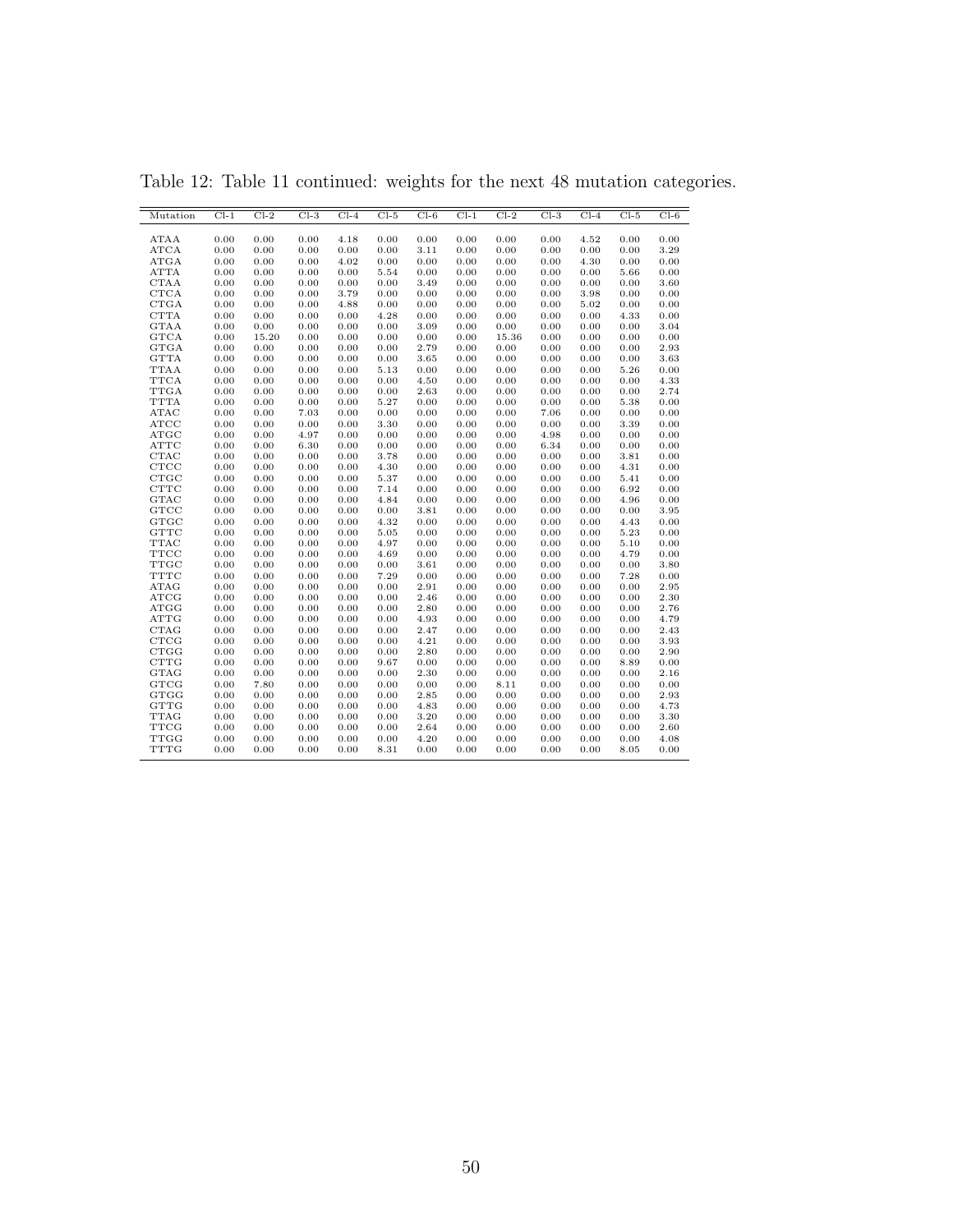Table 13: Weights (in the units of 1%, rounded to 2 digits) for the first 48 mutation categories for the 7 clusters in Clustering-A (see Table 4) based on unnormalized (columns 2-8) and normalized (columns 9-15) regressions with the exposures computed via geometric means (see Subsection 2.6 for details). Here "weights based on unnormalized regressions" are given by (13), (14) and (19), while "weights based on normalized regressions" are given by  $(17)$ ,  $(14)$  and  $(21)$ . Other conventions are the same as in Table 5.

| Mutation    | $Cl-1$ | $\overline{\text{Cl-2}}$ | $Cl-3$ | $Cl-4$ | $Cl-5$ | $Cl-6$ | $Cl-7$ | $Cl-1$ | $Cl-2$ | $Cl-3$ | $Cl-4$ | $Cl-5$ | $Cl-6$ | $Cl-7$ |
|-------------|--------|--------------------------|--------|--------|--------|--------|--------|--------|--------|--------|--------|--------|--------|--------|
|             |        |                          |        |        |        |        |        |        |        |        |        |        |        |        |
| ACAA        | 0.00   | 0.00                     | 0.00   | 6.54   | 0.00   | 0.00   | 0.00   | 0.00   | 0.00   | 0.00   | 6.54   | 0.00   | 0.00   | 0.00   |
| ACCA        | 0.00   | 0.00                     | 0.00   | 0.00   | 6.16   | 0.00   | 0.00   | 0.00   | 0.00   | 0.00   | 0.00   | 6.20   | 0.00   | 0.00   |
| ACGA        | 0.00   | 0.00                     | 0.00   | 0.00   | 0.00   | 0.00   | 4.12   | 0.00   | 0.00   | 0.00   | 0.00   | 0.00   | 0.00   | 4.05   |
| ACTA        | 0.00   | 0.00                     | 0.00   | 0.00   | 6.38   | 0.00   | 0.00   | 0.00   | 0.00   | 0.00   | 0.00   | 6.44   | 0.00   | 0.00   |
| <b>CCAA</b> | 0.00   | 0.00                     | 0.00   | 0.00   | 8.27   | 0.00   | 0.00   | 0.00   | 0.00   | 0.00   | 0.00   | 8.27   | 0.00   | 0.00   |
| <b>CCCA</b> | 0.00   | 0.00                     | 0.00   | 0.00   | 6.73   | 0.00   | 0.00   | 0.00   | 0.00   | 0.00   | 0.00   | 6.77   | 0.00   | 0.00   |
| CCGA        | 0.00   | 0.00                     | 7.32   | 0.00   | 0.00   | 0.00   | 0.00   | 0.00   | 0.00   | 7.24   | 0.00   | 0.00   | 0.00   | 0.00   |
| <b>CCTA</b> | 0.00   | 0.00                     | 0.00   | 0.00   | 0.00   | 6.77   | 0.00   | 0.00   | 0.00   | 0.00   | 0.00   | 0.00   | 6.76   | 0.00   |
| <b>GCAA</b> | 4.31   | 0.00                     | 0.00   | 0.00   | 0.00   | 0.00   | 0.00   | 4.68   | 0.00   | 0.00   | 0.00   | 0.00   | 0.00   | 0.00   |
| <b>GCCA</b> | 0.00   | 0.00                     | 0.00   | 0.00   | 4.70   | 0.00   | 0.00   | 0.00   | 0.00   | 0.00   | 0.00   | 4.75   | 0.00   | 0.00   |
| <b>GCGA</b> | 0.00   | 13.79                    | 0.00   | 0.00   | 0.00   | 0.00   | 0.00   | 0.00   | 13.76  | 0.00   | 0.00   | 0.00   | 0.00   | 0.00   |
| <b>GCTA</b> | 0.00   | 0.00                     | 0.00   | 0.00   | 5.16   | 0.00   | 0.00   | 0.00   | 0.00   | 0.00   | 0.00   | 5.22   | 0.00   | 0.00   |
| <b>TCAA</b> | 0.00   | 0.00                     | 0.00   | 6.22   | 0.00   | 0.00   | 0.00   | 0.00   | 0.00   | 0.00   | 6.20   | 0.00   | 0.00   | 0.00   |
| <b>TCCA</b> | 0.00   | 0.00                     | 0.00   | 0.00   | 8.86   | 0.00   | 0.00   | 0.00   | 0.00   | 0.00   | 0.00   | 9.08   | 0.00   | 0.00   |
| <b>TCGA</b> | 0.00   | 11.96                    | 0.00   | 0.00   | 0.00   | 0.00   | 0.00   | 0.00   | 12.13  | 0.00   | 0.00   | 0.00   | 0.00   | 0.00   |
| <b>TCTA</b> | 0.00   | 0.00                     | 0.00   | 8.04   | 0.00   | 0.00   | 0.00   | 0.00   | 0.00   | 0.00   | 8.01   | 0.00   | 0.00   | 0.00   |
| ACAG        | 0.00   | 0.00                     | 0.00   | 0.00   | 4.08   | 0.00   | 0.00   | 0.00   | 0.00   | 0.00   | 0.00   | 4.16   | 0.00   | 0.00   |
| ACCG        | 0.00   | 0.00                     | 8.12   | 0.00   | 0.00   | 0.00   | 0.00   | 0.00   | 0.00   | 8.17   | 0.00   | 0.00   | 0.00   | 0.00   |
| ACGG        | 0.00   | 12.58                    | 0.00   | 0.00   | 0.00   | 0.00   | 0.00   | 0.00   | 12.32  | 0.00   | 0.00   | 0.00   | 0.00   | 0.00   |
| ACTG        | 0.00   | 0.00                     | 0.00   | 0.00   | 4.73   | 0.00   | 0.00   | 0.00   | 0.00   | 0.00   | 0.00   | 4.88   | 0.00   | 0.00   |
| CCAG        | 0.00   | 0.00                     | 9.34   | 0.00   | 0.00   | 0.00   | 0.00   | 0.00   | 0.00   | 9.36   | 0.00   | 0.00   | 0.00   | 0.00   |
| CCCG        | 0.00   | 0.00                     | 0.00   | 0.00   | 0.00   | 0.00   | 3.97   | 0.00   | 0.00   | 0.00   | 0.00   | 0.00   | 0.00   | 4.04   |
| CCGG        | 0.00   | 0.00                     | 0.00   | 0.00   | 0.00   | 0.00   | 5.47   | 0.00   | 0.00   | 0.00   | 0.00   | 0.00   | 0.00   | 5.24   |
| CCTG        | 0.00   | 0.00                     | 12.56  | 0.00   | 0.00   | 0.00   | 0.00   | 0.00   | 0.00   | 12.61  | 0.00   | 0.00   | 0.00   | 0.00   |
| GCAG        | 0.00   | 0.00                     | 0.00   | 0.00   | 0.00   | 0.00   | 4.68   | 0.00   | 0.00   | 0.00   | 0.00   | 0.00   | 0.00   | 4.63   |
| GCCG        | 0.00   | 14.96                    | 0.00   | 0.00   | 0.00   | 0.00   | 0.00   | 0.00   | 15.53  | 0.00   | 0.00   | 0.00   | 0.00   | 0.00   |
| GCGG        | 0.00   | 15.17                    | 0.00   | 0.00   | 0.00   | 0.00   | 0.00   | 0.00   | 14.18  | 0.00   | 0.00   | 0.00   | 0.00   | 0.00   |
| GCTG        | 0.00   | 0.00                     | 0.00   | 0.00   | 0.00   | 0.00   | 4.92   | 0.00   | 0.00   | 0.00   | 0.00   | 0.00   | 0.00   | 4.94   |
| TCAG        | 0.00   | 0.00                     | 0.00   | 0.00   | 9.40   | 0.00   | 0.00   | 0.00   | 0.00   | 0.00   | 0.00   | 8.99   | 0.00   | 0.00   |
| <b>TCCG</b> | 0.00   | 0.00                     | 0.00   | 0.00   | 4.93   | 0.00   | 0.00   | 0.00   | 0.00   | 0.00   | 0.00   | 4.90   | 0.00   | 0.00   |
| TCGG        | 0.00   | 8.53                     | 0.00   | 0.00   | 0.00   | 0.00   | 0.00   | 0.00   | 8.60   | 0.00   | 0.00   | 0.00   | 0.00   | 0.00   |
| TCTG        | 0.00   | 0.00                     | 0.00   | 0.00   | 13.10  | 0.00   | 0.00   | 0.00   | 0.00   | 0.00   | 0.00   | 12.56  | 0.00   | 0.00   |
| ACAT        | 0.00   | 0.00                     | 0.00   | 7.72   | 0.00   | 0.00   | 0.00   | 0.00   | 0.00   | 0.00   | 7.73   | 0.00   | 0.00   | 0.00   |
| ACCT        | 4.86   | 0.00                     | 0.00   | 0.00   | 0.00   | 0.00   | 0.00   | 5.01   | 0.00   | 0.00   | 0.00   | 0.00   | 0.00   | 0.00   |
| ACGT        | 23.50  | 0.00                     | 0.00   | 0.00   | 0.00   | 0.00   | 0.00   | 23.33  | 0.00   | 0.00   | 0.00   | 0.00   | 0.00   | 0.00   |
| ACTT        | 0.00   | 0.00                     | 0.00   | 5.45   | 0.00   | 0.00   | 0.00   | 0.00   | 0.00   | 0.00   | 5.47   | 0.00   | 0.00   | 0.00   |
| CCAT        | 0.00   | 0.00                     | 0.00   | 6.02   | 0.00   | 0.00   | 0.00   | 0.00   | 0.00   | 0.00   | 6.02   | 0.00   | 0.00   | 0.00   |
| CCCT        | 0.00   | 0.00                     | 0.00   | 5.60   | 0.00   | 0.00   | 0.00   | 0.00   | 0.00   | 0.00   | 5.62   | 0.00   | 0.00   | 0.00   |
| CCGT        | 17.45  | 0.00                     | 0.00   | 0.00   | 0.00   | 0.00   | 0.00   | 17.08  | 0.00   | 0.00   | 0.00   | 0.00   | 0.00   | 0.00   |
| <b>CCTT</b> | 0.00   | 0.00                     | 0.00   | 7.03   | 0.00   | 0.00   | 0.00   | 0.00   | 0.00   | 0.00   | 7.05   | 0.00   | 0.00   | 0.00   |
| GCAT        | 0.00   | 0.00                     | 0.00   | 5.98   | 0.00   | 0.00   | 0.00   | 0.00   | 0.00   | 0.00   | 6.00   | 0.00   | 0.00   | 0.00   |
| <b>GCCT</b> | 5.85   | 0.00                     | 0.00   | 0.00   | 0.00   | 0.00   | 0.00   | 5.97   | 0.00   | 0.00   | 0.00   | 0.00   | 0.00   | 0.00   |
| GCGT        | 20.08  | 0.00                     | 0.00   | 0.00   | 0.00   | 0.00   | 0.00   | 19.63  | 0.00   | 0.00   | 0.00   | 0.00   | 0.00   | 0.00   |
| <b>GCTT</b> | 0.00   | 0.00                     | 0.00   | 5.90   | 0.00   | 0.00   | 0.00   | 0.00   | 0.00   | 0.00   | 5.92   | 0.00   | 0.00   | 0.00   |
| <b>TCAT</b> | 11.55  | 0.00                     | 0.00   | 0.00   | 0.00   | 0.00   | 0.00   | 12.00  | 0.00   | 0.00   | 0.00   | 0.00   | 0.00   | 0.00   |
| <b>TCCT</b> | 0.00   | 0.00                     | 0.00   | 7.77   | 0.00   | 0.00   | 0.00   | 0.00   | 0.00   | 0.00   | 7.75   | 0.00   | 0.00   | 0.00   |
| TCGT        | 12.39  | 0.00                     | 0.00   | 0.00   | 0.00   | 0.00   | 0.00   | 12.30  | 0.00   | 0.00   | 0.00   | 0.00   | 0.00   | 0.00   |
| <b>TCTT</b> | 0.00   | 0.00                     | 0.00   | 9.35   | 0.00   | 0.00   | 0.00   | 0.00   | 0.00   | 0.00   | 9.27   | 0.00   | 0.00   | 0.00   |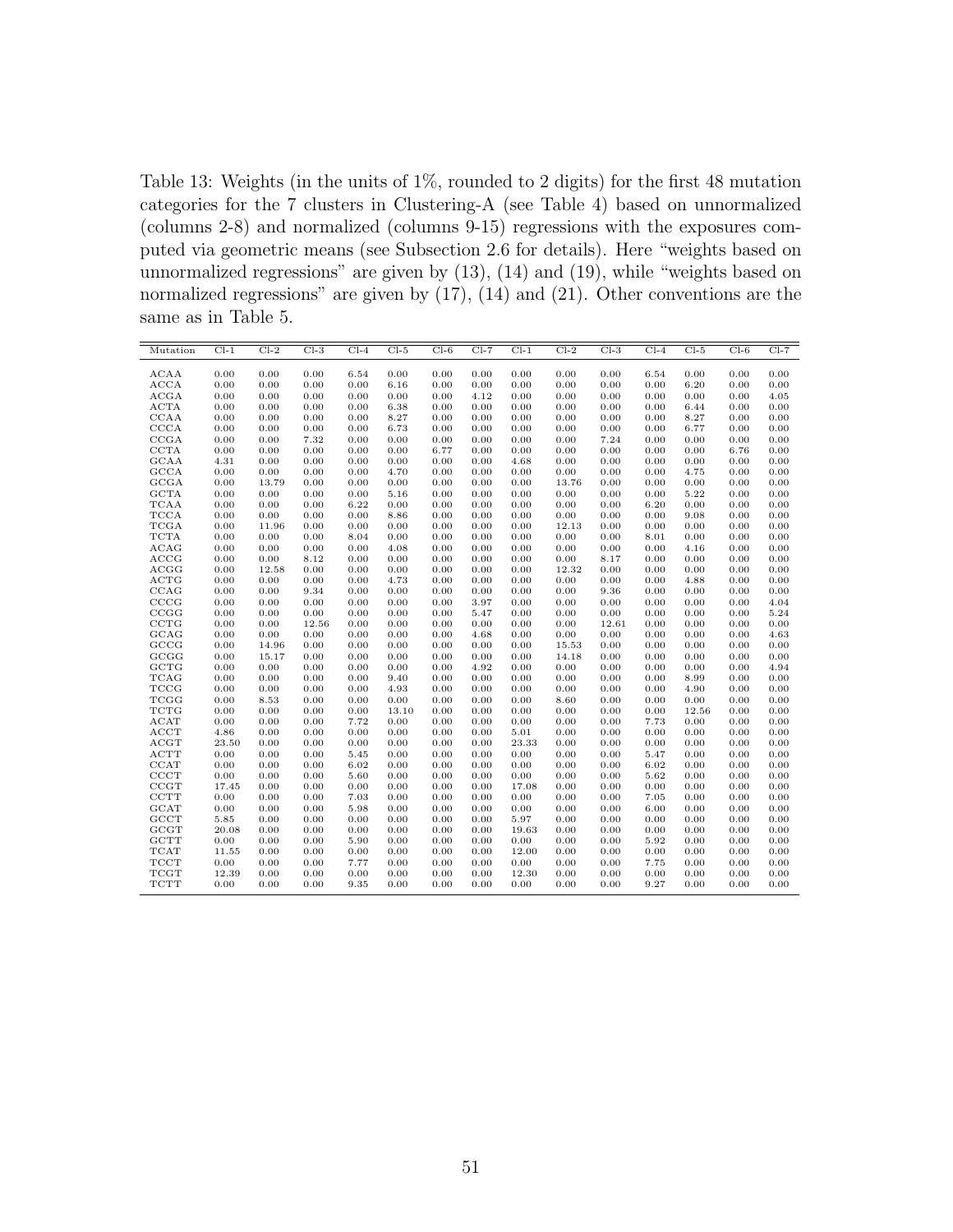| Mutation    | $Cl-1$ | $\overline{\text{Cl-2}}$ | $Cl-3$ | $Cl-4$ | $Cl-5$ | $Cl-6$ | $Cl-7$ | $Cl-1$ | $Cl-2$ | $Cl-3$ | $Cl-4$ | $Cl-5$ | $Cl-6$ | $Cl-7$ |
|-------------|--------|--------------------------|--------|--------|--------|--------|--------|--------|--------|--------|--------|--------|--------|--------|
|             |        |                          |        |        |        |        |        |        |        |        |        |        |        |        |
| <b>ATAA</b> | 0.00   | 0.00                     | 0.00   | 0.00   | 4.41   | 0.00   | 0.00   | 0.00   | 0.00   | 0.00   | 0.00   | 4.51   | 0.00   | 0.00   |
| ATCA        | 0.00   | 0.00                     | 10.06  | 0.00   | 0.00   | 0.00   | 0.00   | 0.00   | 0.00   | 10.15  | 0.00   | 0.00   | 0.00   | 0.00   |
| ATGA        | 0.00   | 0.00                     | 0.00   | 0.00   | 4.15   | 0.00   | 0.00   | 0.00   | 0.00   | 0.00   | 0.00   | 4.25   | 0.00   | 0.00   |
| <b>ATTA</b> | 0.00   | 0.00                     | 0.00   | 0.00   | 0.00   | 5.59   | 0.00   | 0.00   | 0.00   | 0.00   | 0.00   | 0.00   | 5.64   | 0.00   |
| <b>CTAA</b> | 0.00   | 0.00                     | 11.34  | 0.00   | 0.00   | 0.00   | 0.00   | 0.00   | 0.00   | 11.10  | 0.00   | 0.00   | 0.00   | 0.00   |
| CTCA        | 0.00   | 0.00                     | 0.00   | 0.00   | 3.87   | 0.00   | 0.00   | 0.00   | 0.00   | 0.00   | 0.00   | 3.94   | 0.00   | 0.00   |
| <b>CTGA</b> | 0.00   | 0.00                     | 0.00   | 0.00   | 5.08   | 0.00   | 0.00   | 0.00   | 0.00   | 0.00   | 0.00   | 5.07   | 0.00   | 0.00   |
| <b>CTTA</b> | 0.00   | 0.00                     | 0.00   | 0.00   | 0.00   | 4.33   | 0.00   | 0.00   | 0.00   | 0.00   | 0.00   | 0.00   | 4.31   | 0.00   |
| <b>GTAA</b> | 0.00   | 0.00                     | 0.00   | 0.00   | 0.00   | 0.00   | 4.33   | 0.00   | 0.00   | 0.00   | 0.00   | 0.00   | 0.00   | 4.36   |
| <b>GTCA</b> | 0.00   | 15.17                    | 0.00   | 0.00   | 0.00   | 0.00   | 0.00   | 0.00   | 15.40  | 0.00   | 0.00   | 0.00   | 0.00   | 0.00   |
| <b>GTGA</b> | 0.00   | 0.00                     | 9.30   | 0.00   | 0.00   | 0.00   | 0.00   | 0.00   | 0.00   | 9.24   | 0.00   | 0.00   | 0.00   | 0.00   |
| <b>GTTA</b> | 0.00   | 0.00                     | 0.00   | 0.00   | 0.00   | 0.00   | 5.18   | 0.00   | 0.00   | 0.00   | 0.00   | 0.00   | 0.00   | 5.22   |
| <b>TTAA</b> | 0.00   | 0.00                     | 0.00   | 0.00   | 0.00   | 5.21   | 0.00   | 0.00   | 0.00   | 0.00   | 0.00   | 0.00   | 5.21   | 0.00   |
| <b>TTCA</b> | 0.00   | 0.00                     | 0.00   | 0.00   | 0.00   | 0.00   | 6.73   | 0.00   | 0.00   | 0.00   | 0.00   | 0.00   | 0.00   | 6.66   |
| <b>TTGA</b> | 0.00   | 0.00                     | 8.62   | 0.00   | 0.00   | 0.00   | 0.00   | 0.00   | 0.00   | 8.51   | 0.00   | 0.00   | 0.00   | 0.00   |
| <b>TTTA</b> | 0.00   | 0.00                     | 0.00   | 0.00   | 0.00   | 5.36   | 0.00   | 0.00   | 0.00   | 0.00   | 0.00   | 0.00   | 5.35   | 0.00   |
| <b>ATAC</b> | 0.00   | 0.00                     | 0.00   | 7.07   | 0.00   | 0.00   | 0.00   | 0.00   | 0.00   | 0.00   | 7.08   | 0.00   | 0.00   | 0.00   |
| ATCC        | 0.00   | 0.00                     | 0.00   | 0.00   | 0.00   | 3.38   | 0.00   | 0.00   | 0.00   | 0.00   | 0.00   | 0.00   | 3.40   | 0.00   |
| ATGC        | 0.00   | 0.00                     | 0.00   | 4.99   | 0.00   | 0.00   | 0.00   | 0.00   | 0.00   | 0.00   | 4.99   | 0.00   | 0.00   | 0.00   |
| <b>ATTC</b> | 0.00   | 0.00                     | 0.00   | 6.34   | 0.00   | 0.00   | 0.00   | 0.00   | 0.00   | 0.00   | 6.36   | 0.00   | 0.00   | 0.00   |
| <b>CTAC</b> | 0.00   | 0.00                     | 0.00   | 0.00   | 0.00   | 3.82   | 0.00   | 0.00   | 0.00   | 0.00   | 0.00   | 0.00   | 3.81   | 0.00   |
| CTCC        | 0.00   | 0.00                     | 0.00   | 0.00   | 0.00   | 4.31   | 0.00   | 0.00   | 0.00   | 0.00   | 0.00   | 0.00   | 4.32   | 0.00   |
| <b>CTGC</b> | 0.00   | 0.00                     | 0.00   | 0.00   | 0.00   | 5.27   | 0.00   | 0.00   | 0.00   | 0.00   | 0.00   | 0.00   | 5.35   | 0.00   |
| <b>CTTC</b> | 0.00   | 0.00                     | 0.00   | 0.00   | 0.00   | 7.09   | 0.00   | 0.00   | 0.00   | 0.00   | 0.00   | 0.00   | 7.01   | 0.00   |
| <b>GTAC</b> | 0.00   | 0.00                     | 0.00   | 0.00   | 0.00   | 4.82   | 0.00   | 0.00   | 0.00   | 0.00   | 0.00   | 0.00   | 4.90   | 0.00   |
| <b>GTCC</b> | 0.00   | 0.00                     | 11.65  | 0.00   | 0.00   | 0.00   | 0.00   | 0.00   | 0.00   | 11.80  | 0.00   | 0.00   | 0.00   | 0.00   |
| GTGC        | 0.00   | 0.00                     | 0.00   | 0.00   | 0.00   | 4.26   | 0.00   | 0.00   | 0.00   | 0.00   | 0.00   | 0.00   | 4.36   | 0.00   |
| <b>GTTC</b> | 0.00   | 0.00                     | 0.00   | 0.00   | 0.00   | 5.08   | 0.00   | 0.00   | 0.00   | 0.00   | 0.00   | 0.00   | 5.18   | 0.00   |
| <b>TTAC</b> | 0.00   | 0.00                     | 0.00   | 0.00   | 0.00   | 5.06   | 0.00   | 0.00   | 0.00   | 0.00   | 0.00   | 0.00   | 5.09   | 0.00   |
| <b>TTCC</b> | 0.00   | 0.00                     | 0.00   | 0.00   | 0.00   | 4.69   | 0.00   | 0.00   | 0.00   | 0.00   | 0.00   | 0.00   | 4.76   | 0.00   |
| <b>TTGC</b> | 0.00   | 0.00                     | 11.69  | 0.00   | 0.00   | 0.00   | 0.00   | 0.00   | 0.00   | 11.81  | 0.00   | 0.00   | 0.00   | 0.00   |
| <b>TTTC</b> | 0.00   | 0.00                     | 0.00   | 0.00   | 0.00   | 7.37   | 0.00   | 0.00   | 0.00   | 0.00   | 0.00   | 0.00   | 7.31   | 0.00   |
| ATAG        | 0.00   | 0.00                     | 0.00   | 0.00   | 0.00   | 0.00   | 3.94   | 0.00   | 0.00   | 0.00   | 0.00   | 0.00   | 0.00   | 4.03   |
| ATCG        | 0.00   | 0.00                     | 0.00   | 0.00   | 0.00   | 0.00   | 3.83   | 0.00   | 0.00   | 0.00   | 0.00   | 0.00   | 0.00   | 3.74   |
| ATGG        | 0.00   | 0.00                     | 0.00   | 0.00   | 0.00   | 0.00   | 4.00   | 0.00   | 0.00   | 0.00   | 0.00   | 0.00   | 0.00   | 4.01   |
| <b>ATTG</b> | 0.00   | 0.00                     | 0.00   | 0.00   | 0.00   | 0.00   | 6.98   | 0.00   | 0.00   | 0.00   | 0.00   | 0.00   | 0.00   | 7.00   |
| <b>CTAG</b> | 0.00   | 0.00                     | 0.00   | 0.00   | 0.00   | 0.00   | 3.50   | 0.00   | 0.00   | 0.00   | 0.00   | 0.00   | 0.00   | 3.52   |
| <b>CTCG</b> | 0.00   | 0.00                     | 0.00   | 0.00   | 0.00   | 0.00   | 6.53   | 0.00   | 0.00   | 0.00   | 0.00   | 0.00   | 0.00   | 6.37   |
| CTGG        | 0.00   | 0.00                     | 0.00   | 0.00   | 0.00   | 0.00   | 3.63   | 0.00   | 0.00   | 0.00   | 0.00   | 0.00   | 0.00   | 3.76   |
| <b>CTTG</b> | 0.00   | 0.00                     | 0.00   | 0.00   | 0.00   | 9.36   | 0.00   | 0.00   | 0.00   | 0.00   | 0.00   | 0.00   | 9.13   | 0.00   |
| <b>GTAG</b> | 0.00   | 0.00                     | 0.00   | 0.00   | 0.00   | 0.00   | 3.59   | 0.00   | 0.00   | 0.00   | 0.00   | 0.00   | 0.00   | 3.51   |
| <b>GTCG</b> | 0.00   | 7.84                     | 0.00   | 0.00   | 0.00   | 0.00   | 0.00   | 0.00   | 8.08   | 0.00   | 0.00   | 0.00   | 0.00   | 0.00   |
| <b>GTGG</b> | 0.00   | 0.00                     | 0.00   | 0.00   | 0.00   | 0.00   | 3.87   | 0.00   | 0.00   | 0.00   | 0.00   | 0.00   | 0.00   | 3.97   |
| <b>GTTG</b> | 0.00   | 0.00                     | 0.00   | 0.00   | 0.00   | 0.00   | 6.71   | 0.00   | 0.00   | 0.00   | 0.00   | 0.00   | 0.00   | 6.77   |
| <b>TTAG</b> | 0.00   | 0.00                     | 0.00   | 0.00   | 0.00   | 0.00   | 4.17   | 0.00   | 0.00   | 0.00   | 0.00   | 0.00   | 0.00   | 4.32   |
| <b>TTCG</b> | 0.00   | 0.00                     | 0.00   | 0.00   | 0.00   | 0.00   | 3.74   | 0.00   | 0.00   | 0.00   | 0.00   | 0.00   | 0.00   | 3.76   |
| <b>TTGG</b> | 0.00   | 0.00                     | 0.00   | 0.00   | 0.00   | 0.00   | 6.11   | 0.00   | 0.00   | 0.00   | 0.00   | 0.00   | 0.00   | 6.09   |
| <b>TTTG</b> | 0.00   | 0.00                     | 0.00   | 0.00   | 0.00   | 8.22   | 0.00   | 0.00   | 0.00   | 0.00   | 0.00   | 0.00   | 8.12   | 0.00   |

Table 14: Table 13 continued: weights for the next 48 mutation categories.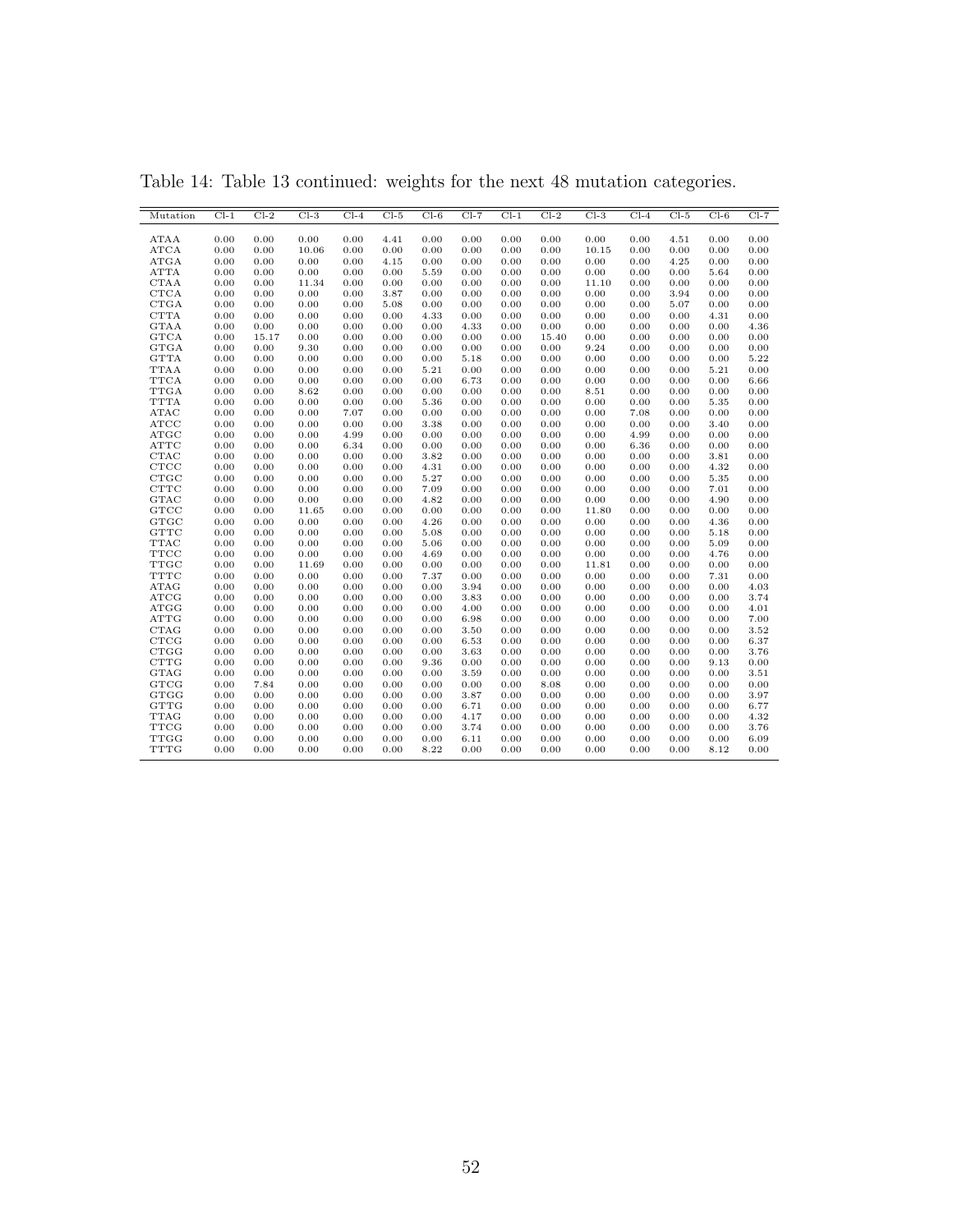Table 15: The within-cluster cross-sectional correlations  $\Theta_{sA}$  (columns 2-8), the overall correlations  $\Xi_s$  (column 11) based on the overall cross-sectional regressions, and multiple  $R^2$  and adjusted  $R^2$  of these regressions (columns 9 and 10). See Subsection 3.3 for details. Cancer types are labeled by X1 through X14 as in Table 2. All quantities are in the units of 1% rounded to 2 digits. The values above 80% are given in bold font.

| Cancer Type    | $Cl-1$   | $Cl-2$  | $Cl-3$ | $Cl-4$   | $Cl-5$  | $Cl-6$  | $Cl-7$   | r.sq  | adj.r.sq | Overall Cor |
|----------------|----------|---------|--------|----------|---------|---------|----------|-------|----------|-------------|
| Χ1             | 57.66    | 31.8    | 75.04  | 88.43    | 81.27   | 84.82   | 41.7     | 89.05 | 88.19    | 83.84       |
| $_{\rm X2}$    | 90.57    | 66.35   | 81.97  | 79.64    | 41.42   | $-2.87$ | 25.43    | 94.77 | 94.35    | 93.82       |
| X3             | 93.29    | $-12.6$ | 39.19  | 12.59    | 68.65   | 17.06   | 68.74    | 93.86 | 93.38    | 94.19       |
| X <sub>4</sub> | 9.88     | 16.97   | 52.94  | 79.11    | 81.85   | 46.74   | 7.34     | 58.18 | 54.9     | 61.53       |
| X5             | 89.52    | 63.31   | 50.79  | 28.58    | 5.12    | 80.88   | 13.66    | 93.26 | 92.73    | 88.62       |
| X6             | 86.53    | 34.07   | 48.92  | 76.77    | 85.01   | 19.59   | 34.54    | 89.57 | 88.75    | 91.28       |
| X7             | 92.78    | 34.69   | 64.65  | 48.79    | 63.79   | 86.55   | 72.56    | 86.72 | 85.67    | 86.04       |
| X8             | $-31.6$  | 39.99   | 65.56  | $-46.21$ | $-6.95$ | $-3.36$ | 61.8     | 69.52 | 67.12    | 41.88       |
| X9             | $-28.63$ | 53.86   | -34.26 | 46.93    | 59.88   | 13.59   | $-12.39$ | 77.76 | 76.02    | 70.18       |
| X10            | 93.97    | 61.59   | 63.06  | 67.15    | 41.13   | 4.11    | 43.87    | 95.17 | 94.79    | 95.47       |
| X11            | 88.16    | 56.6    | 66.76  | 55.12    | 90.27   | 16.33   | 26.3     | 95.02 | 94.63    | 89.62       |
| X12            | 94.75    | 17.48   | 5.1    | 16.5     | 90      | 27.74   | 21.63    | 94.04 | 93.57    | 96.11       |
| X13            | 97.05    | 58.21   | 75.77  | 78.67    | 88.42   | 20.28   | 44.07    | 96.31 | 96.02    | 95.35       |
| X14            | 38.93    | 65.92   | 17.23  | 58.54    | 4.73    | 35.72   | 31.27    | 82.52 | 81.14    | 65.4        |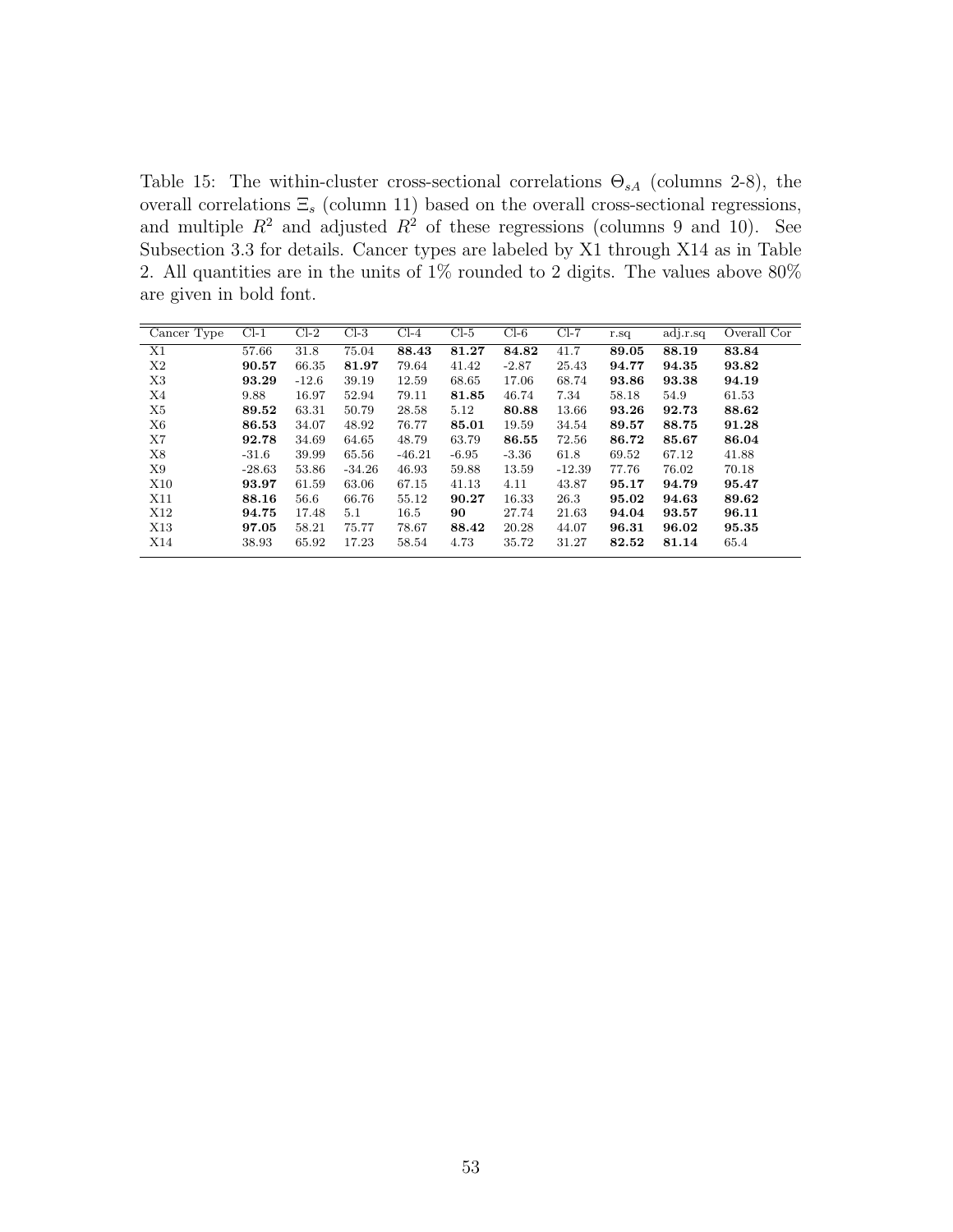Table 16: The within-cluster cross-sectional correlations  $\Delta_{\alpha A}$  between the weights for 7 cancer signatures Sig1 through Sig7 of [Kakushadze and Yu, 2016b] and the weights (using normalized regressions with exposures based on arithmetic averages) for 7 clusters in Clustering A (see Subsection 3.3 for details). All quantities are in the units of 1% rounded to 2 digits. The values above 80% are given in bold font.

| Signature        | $Cl-1$   | $Cl-2$ | $Cl-3$   | $Cl-4$   | $Cl-5$   | $Cl-6$   | $Cl-7$  |
|------------------|----------|--------|----------|----------|----------|----------|---------|
| Sig1             | 92.05    | 10.29  | $-6.42$  | $-8.33$  | 51.12    | 29.06    | 20.61   |
| Sig2             | $-0.37$  | 1.75   | 42.13    | 75.58    | 80.12    | $-27.92$ | $-3.34$ |
| Sig3             | $-51.53$ | 54.4   | $-37.16$ | 28.19    | 32.98    | 12.37    | $-17.7$ |
| Sig4             | 31.56    | 11.97  | 54.43    | 56.83    | $-1.17$  | 84.25    | 60.41   |
| Sig5             | $-42.53$ | 40.31  | 62.96    | $-47.62$ | $-8.34$  | $-8.39$  | 61.61   |
| Sig <sub>6</sub> | 47.79    | 40.62  | 17.8     | 27.45    | $-27.96$ | 16.87    | 16.97   |
| Sig7             | 80.94    | 19.87  | 55.03    | 33.4     | 13.89    | $-29.59$ | 13.93   |
|                  |          |        |          |          |          |          |         |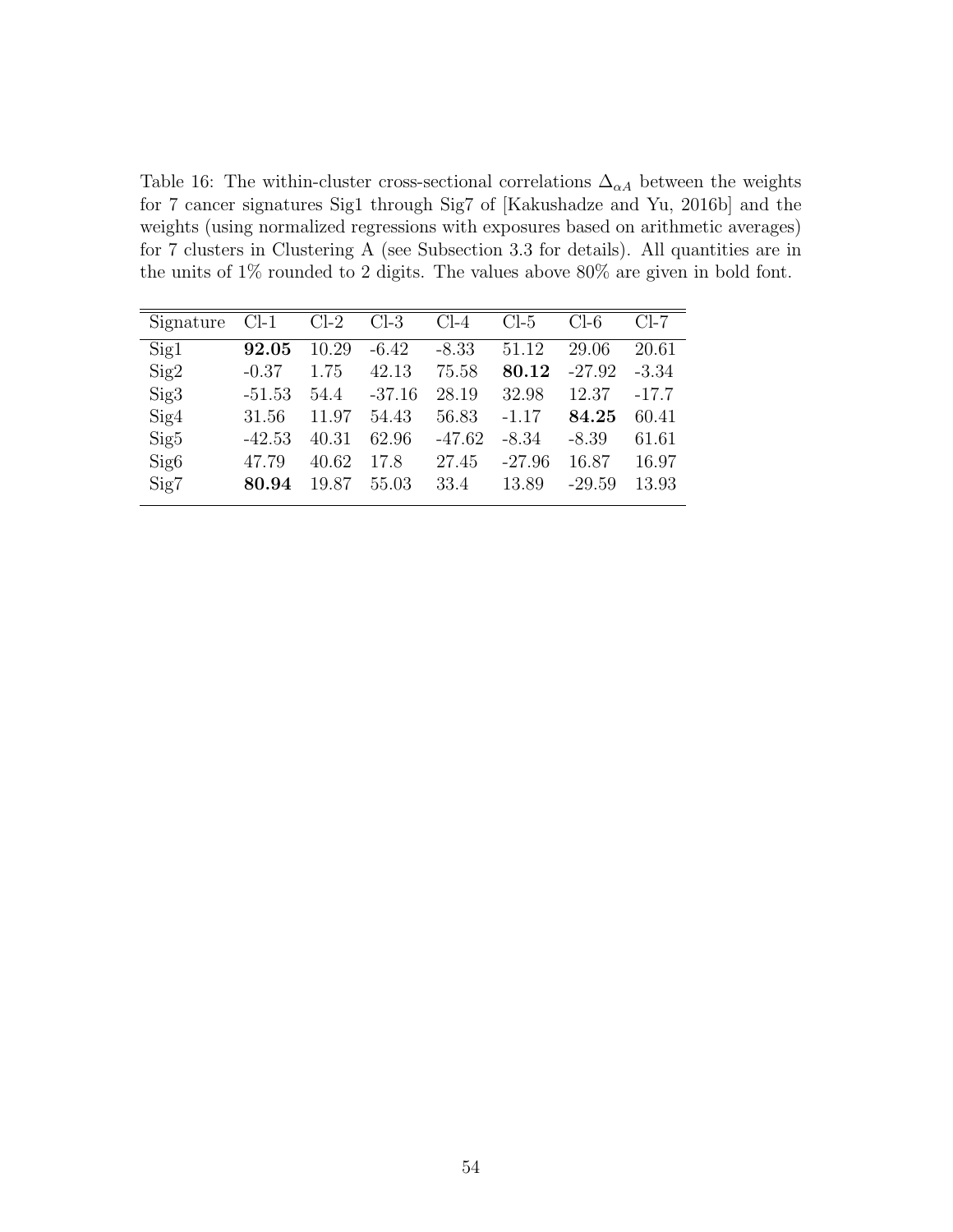

Figure 1: Horizontal axis: serial standard deviation  $\sigma_i'$  for  $N = 96$  mutation categories  $(i = 1, ..., N)$  of cross-sectionally demeaned log-counts  $X'_{is}$  across  $n = 14$ cancer types (for samples aggregated by cancer types, so  $s = 1, \ldots, d, d = n$ ). Vertical axis: density using R function density(). See Subsection 2.4.1 for details.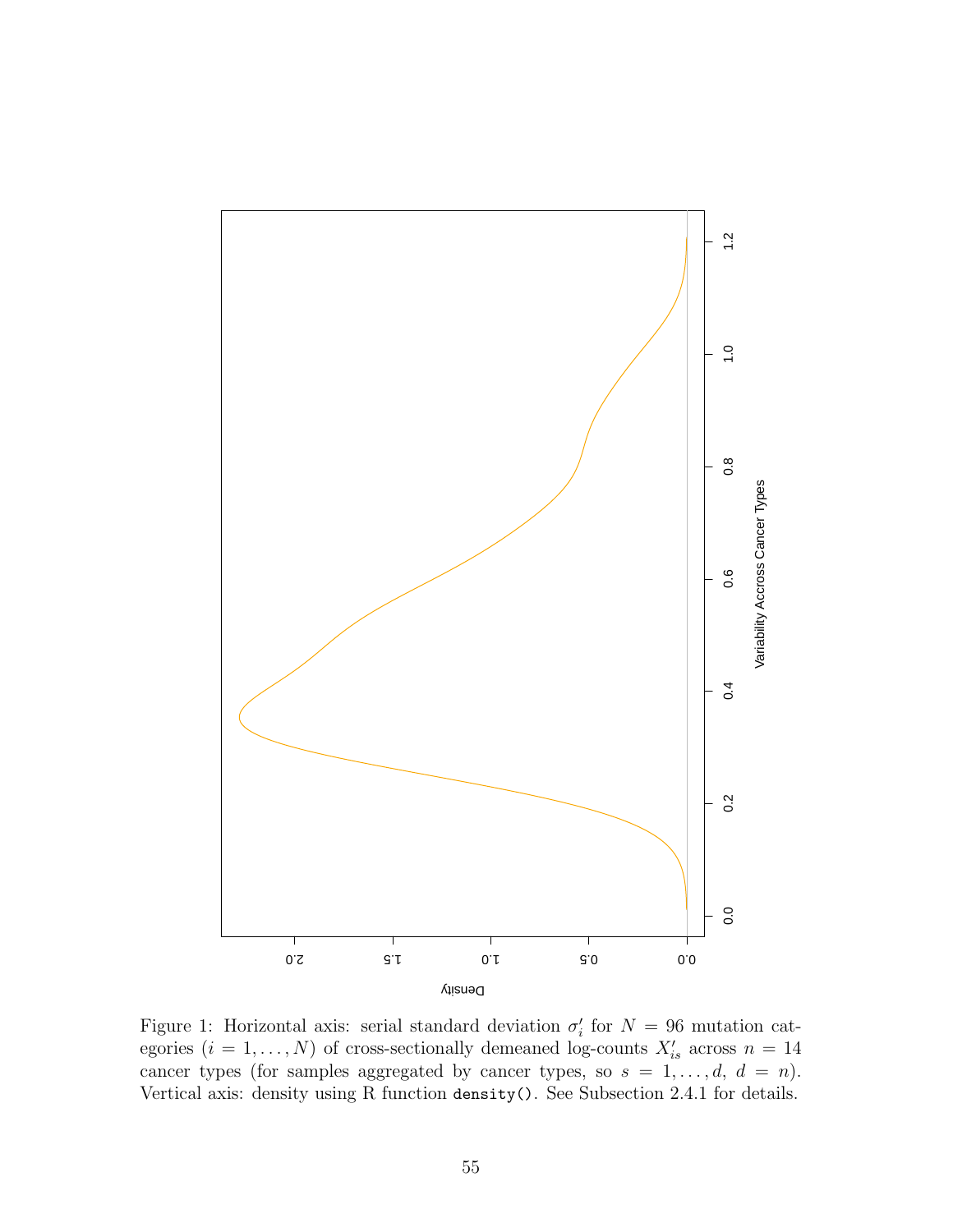

Figure 2: Cluster Cl-1 in Clustering-A with weights based on unnormalized regressions with arithmetic means (see Subsection 2.6). See Tables 4, 5, 6. Here and in all Figures below, for comparison and visualization convenience, we show all 96 channels on the horizontal axis even though the weights are nonzero only for the mutation categories belonging to a given cluster. Thus, in this cluster, only 8 weights are nonzero, to wit, for GCAA, ACCT, ACGT, CCGT, GCCT, GCGT, TCAT, TCGT.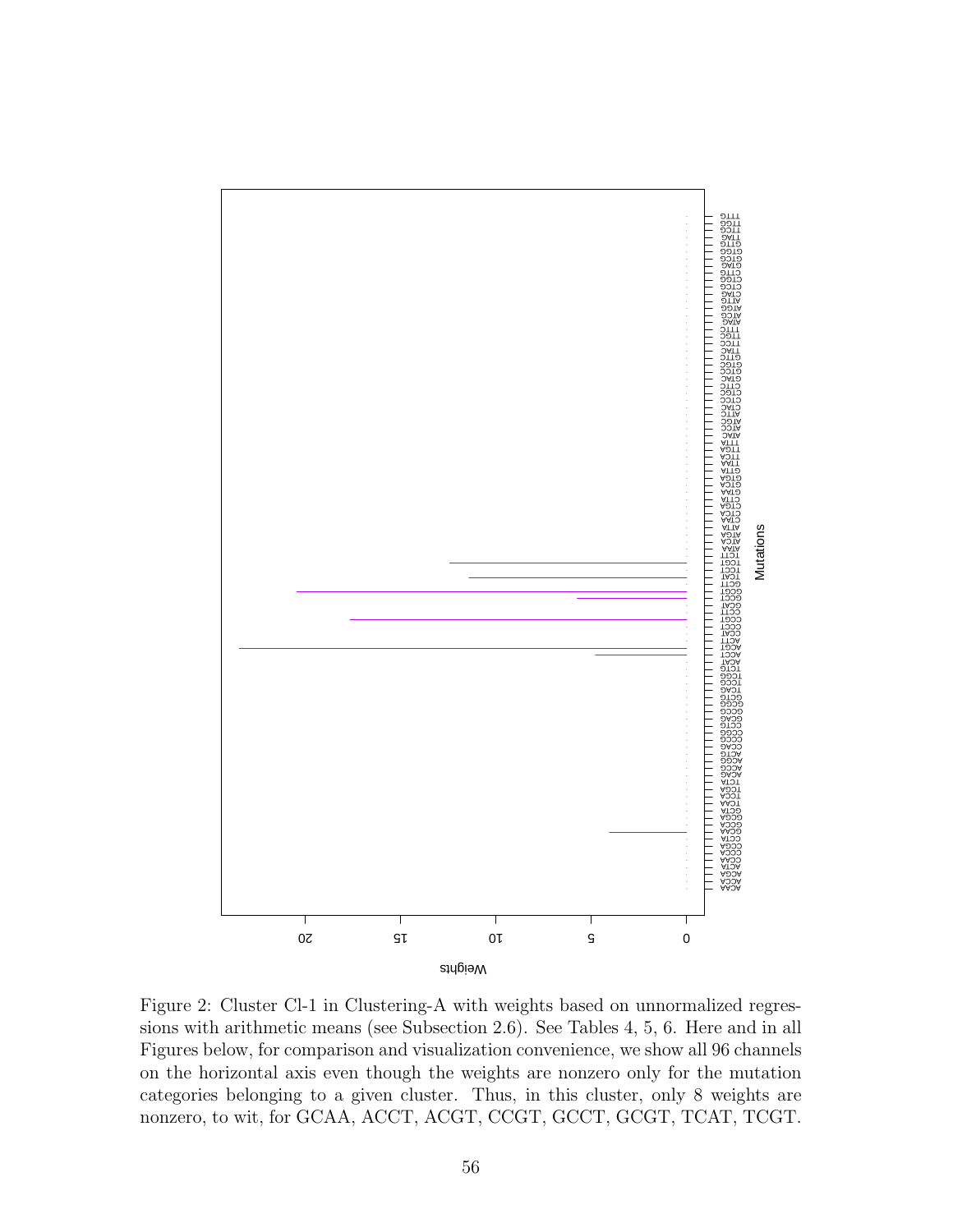

Figure 3: Cluster Cl-1 in Clustering-A with weights based on normalized regressions with arithmetic means (see Subsection 2.6). See Tables 4, 5, 6.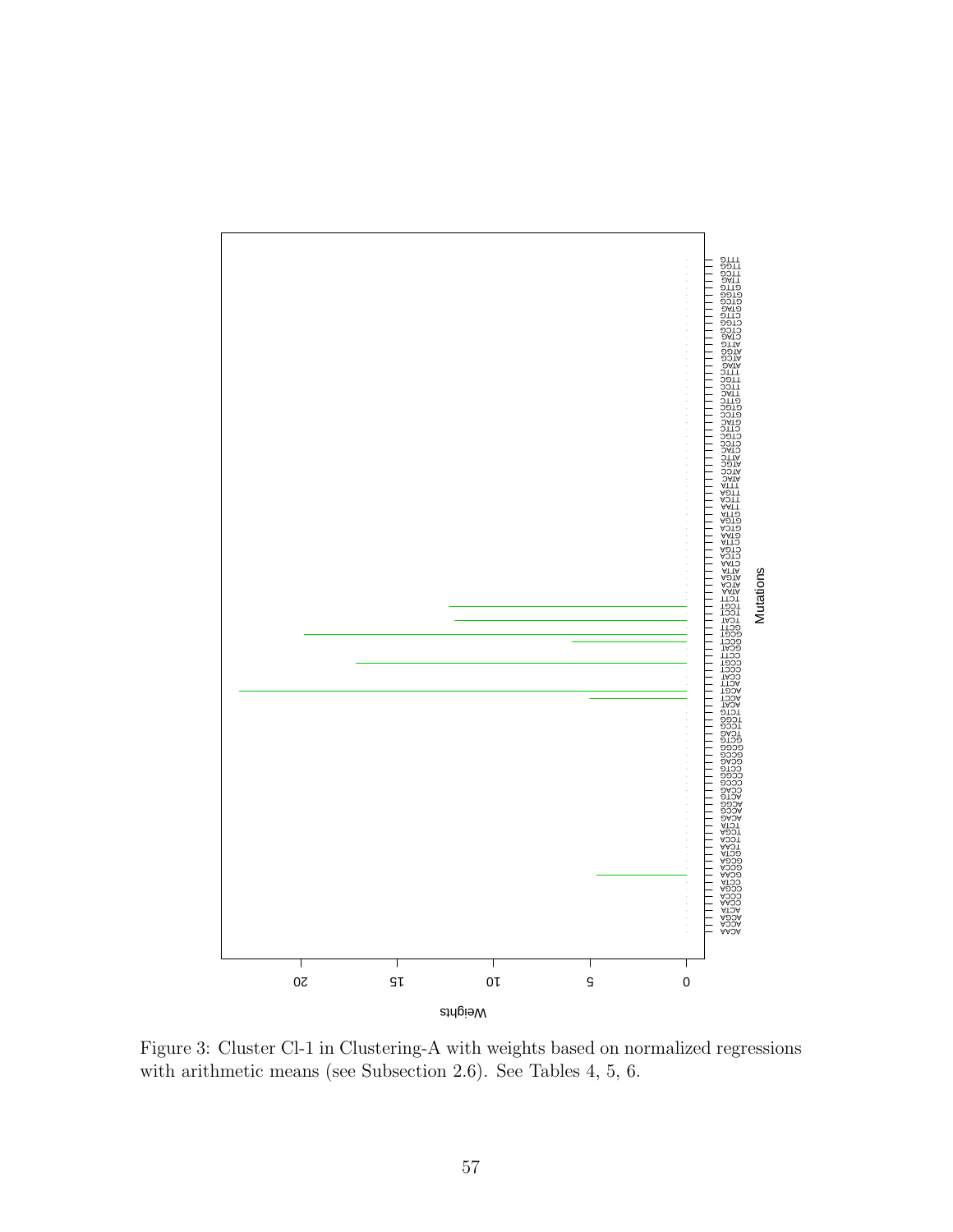

Figure 4: Cluster Cl-2 in Clustering-A with weights based on unnormalized regressions with arithmetic means (see Subsection 2.6). See Tables 4, 5, 6.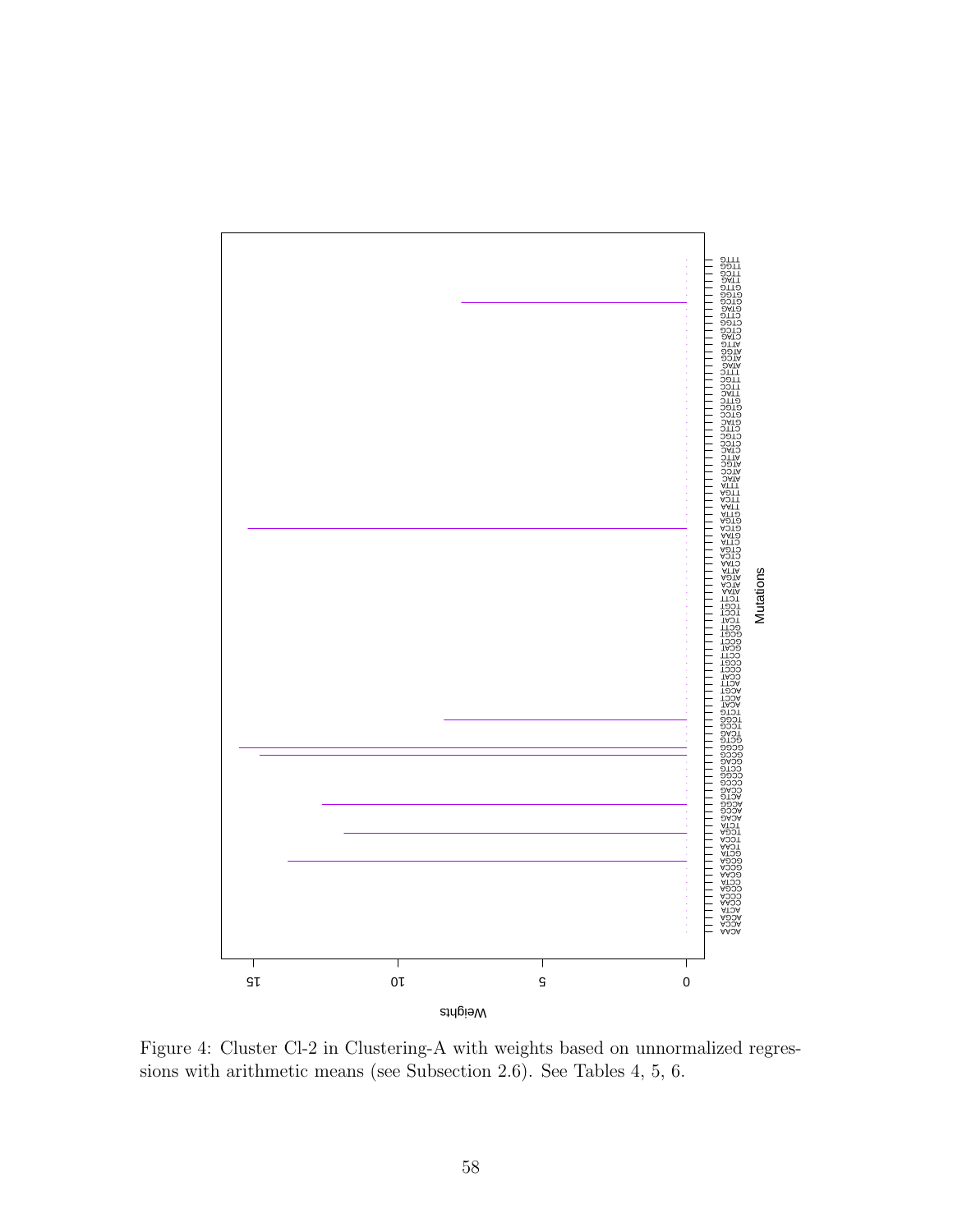

Figure 5: Cluster Cl-2 in Clustering-A with weights based on normalized regressions with arithmetic means (see Subsection 2.6). See Tables 4, 5, 6.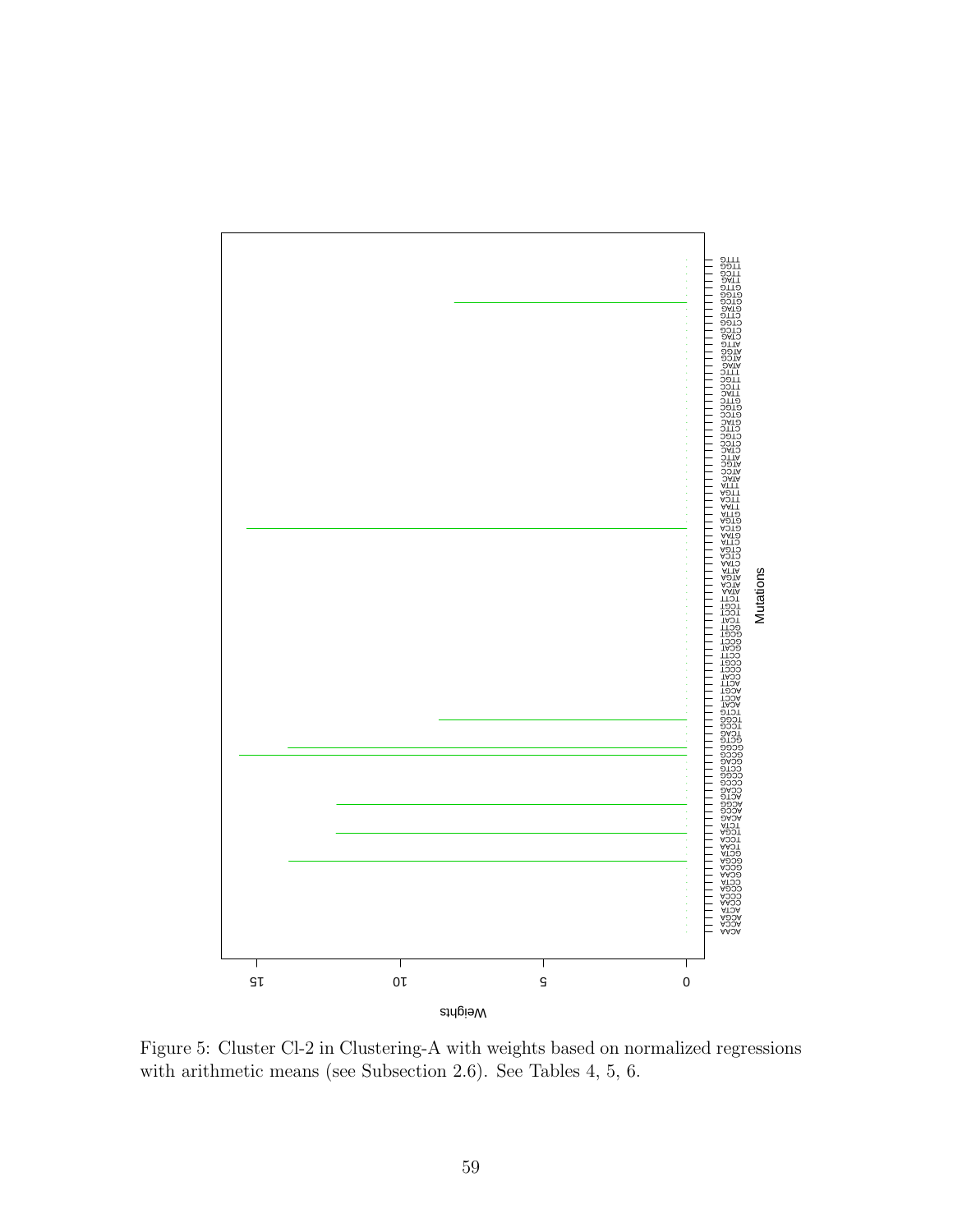

Figure 6: Cluster Cl-3 in Clustering-A with weights based on unnormalized regressions with arithmetic means (see Subsection 2.6). See Tables 4, 5, 6.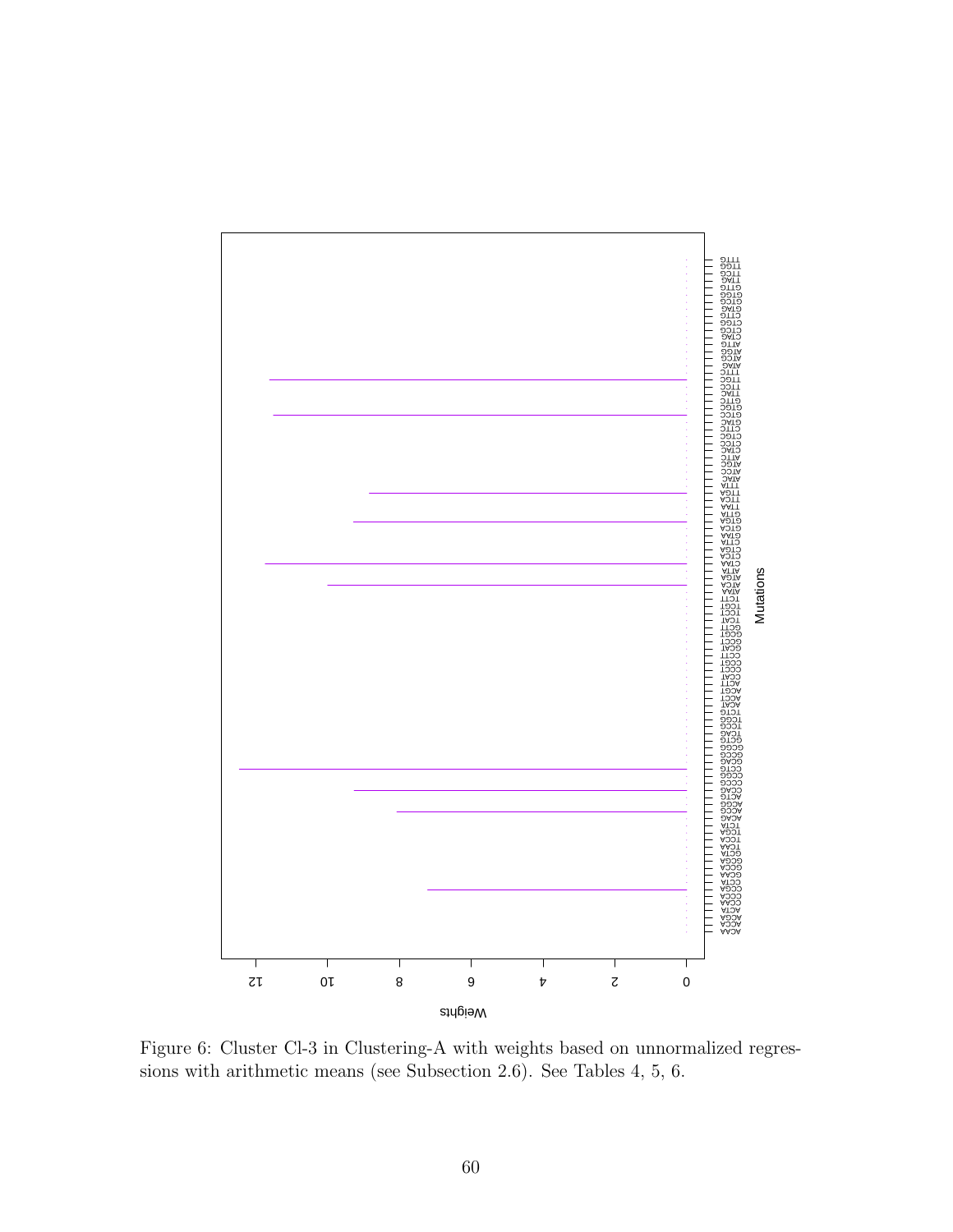

Figure 7: Cluster Cl-3 in Clustering-A with weights based on normalized regressions with arithmetic means (see Subsection 2.6). See Tables 4, 5, 6.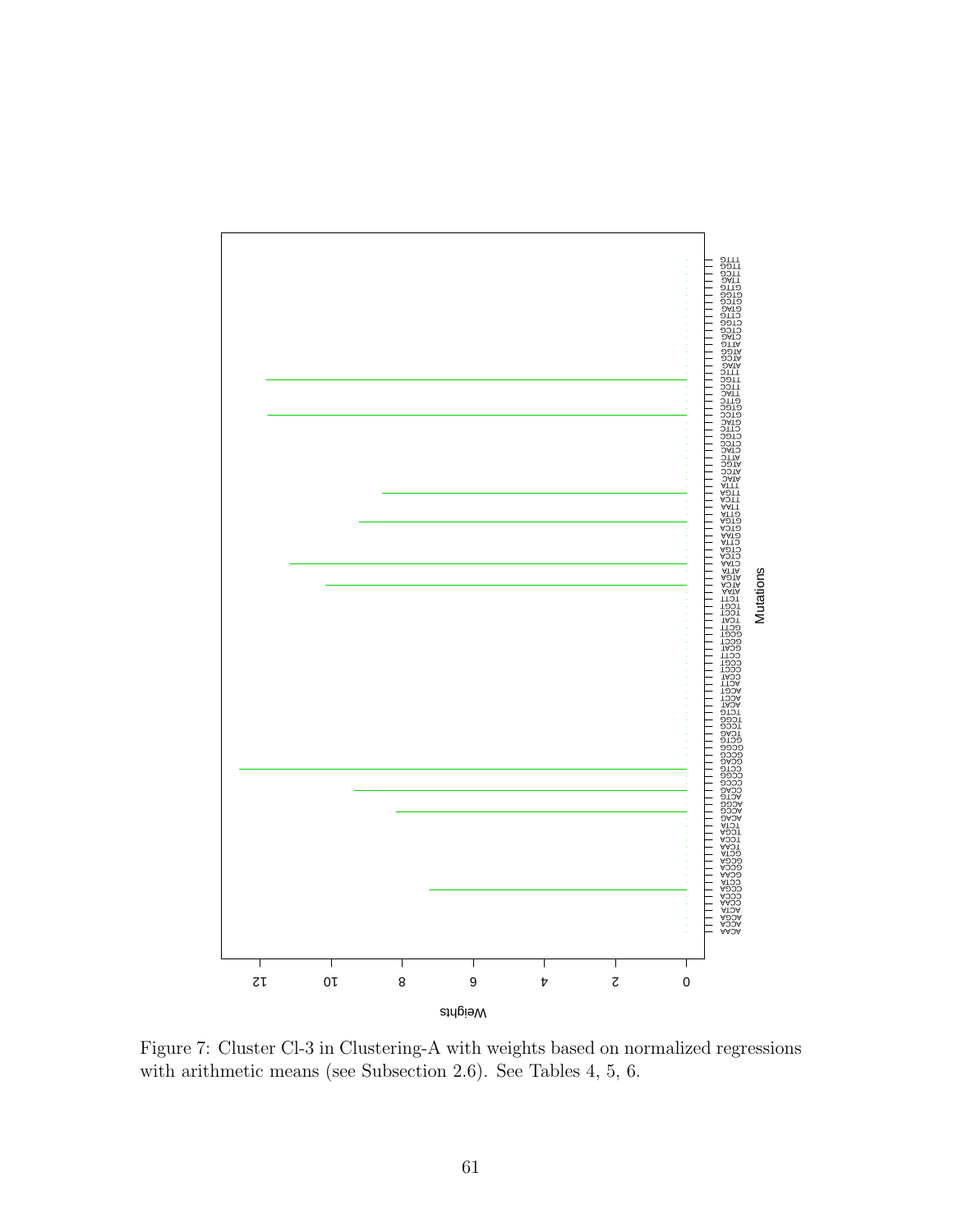

Figure 8: Cluster Cl-4 in Clustering-A with weights based on unnormalized regressions with arithmetic means (see Subsection 2.6). See Tables 4, 5, 6.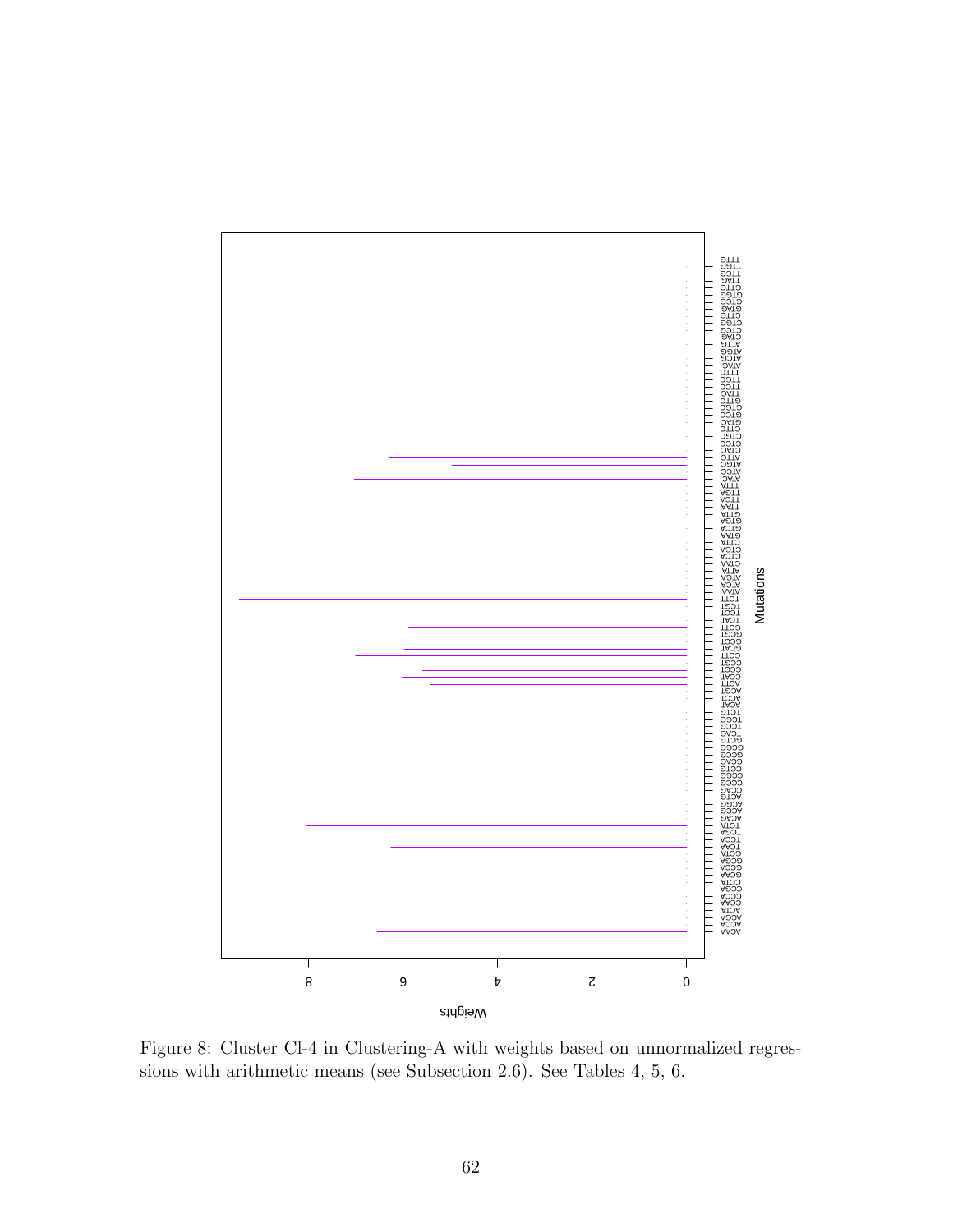

Figure 9: Cluster Cl-4 in Clustering-A with weights based on normalized regressions with arithmetic means (see Subsection 2.6). See Tables 4, 5, 6.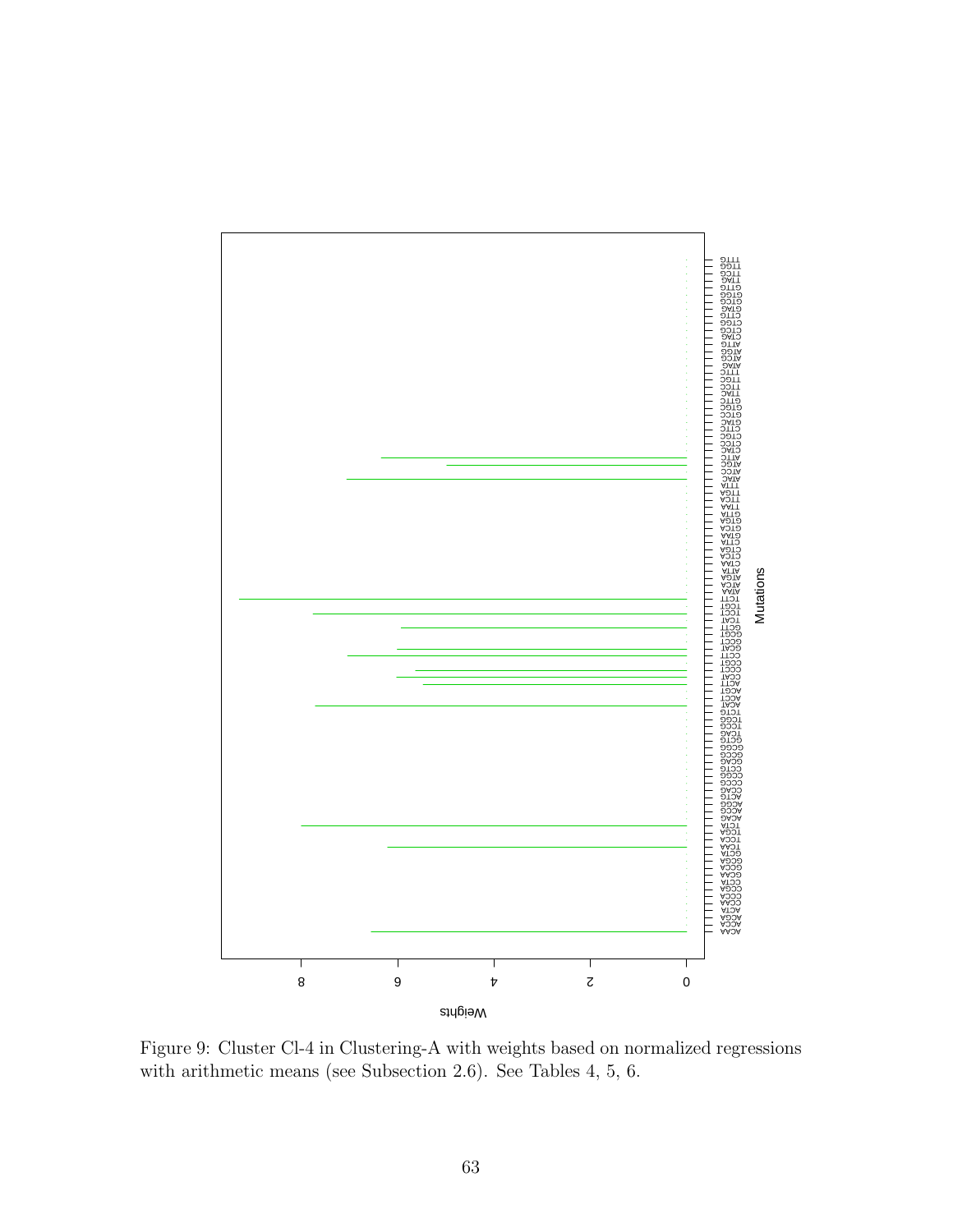

Figure 10: Cluster Cl-5 in Clustering-A with weights based on unnormalized regressions with arithmetic means (see Subsection 2.6). See Tables 4, 5, 6.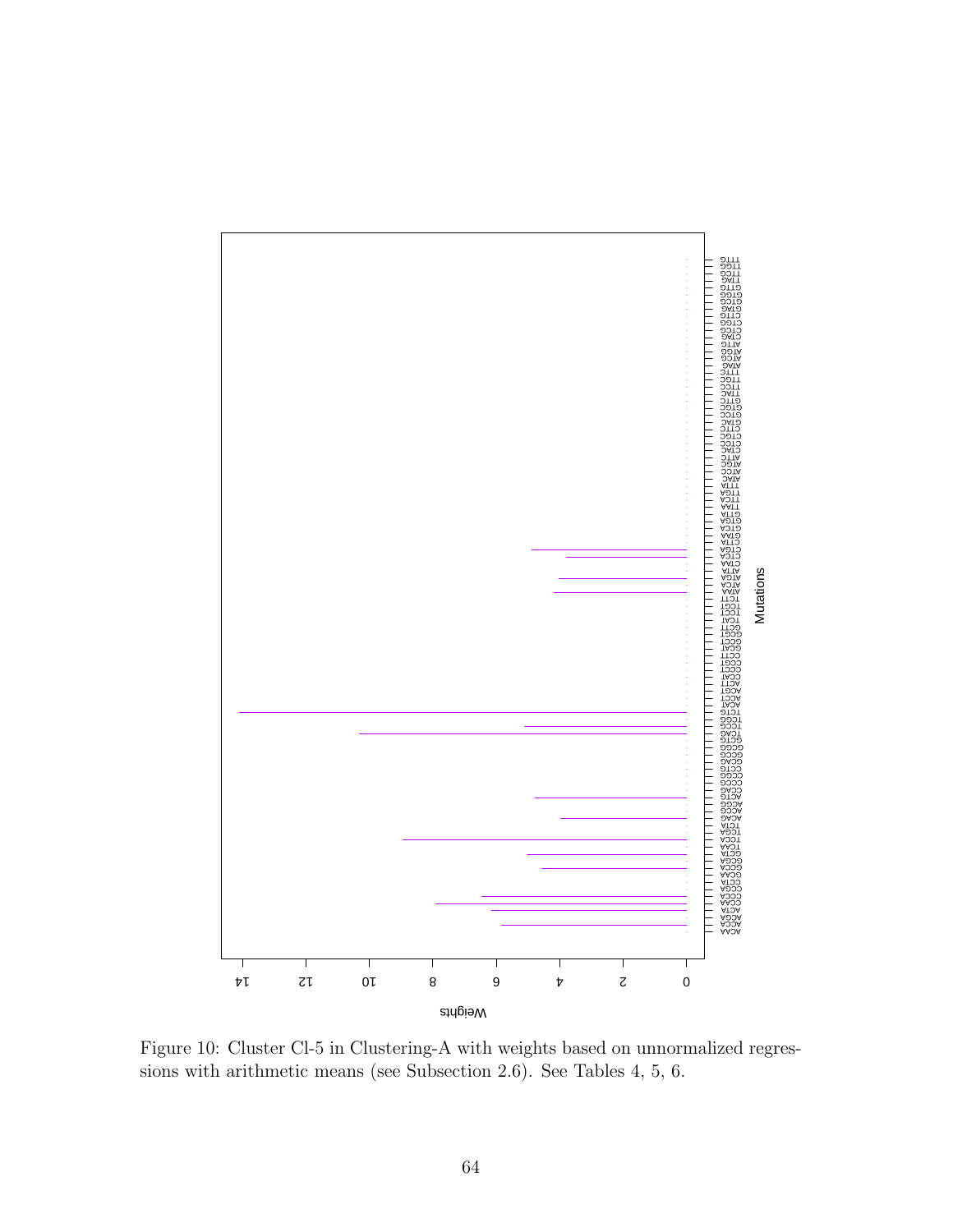

Figure 11: Cluster Cl-5 in Clustering-A with weights based on normalized regressions with arithmetic means (see Subsection 2.6). See Tables 4, 5, 6.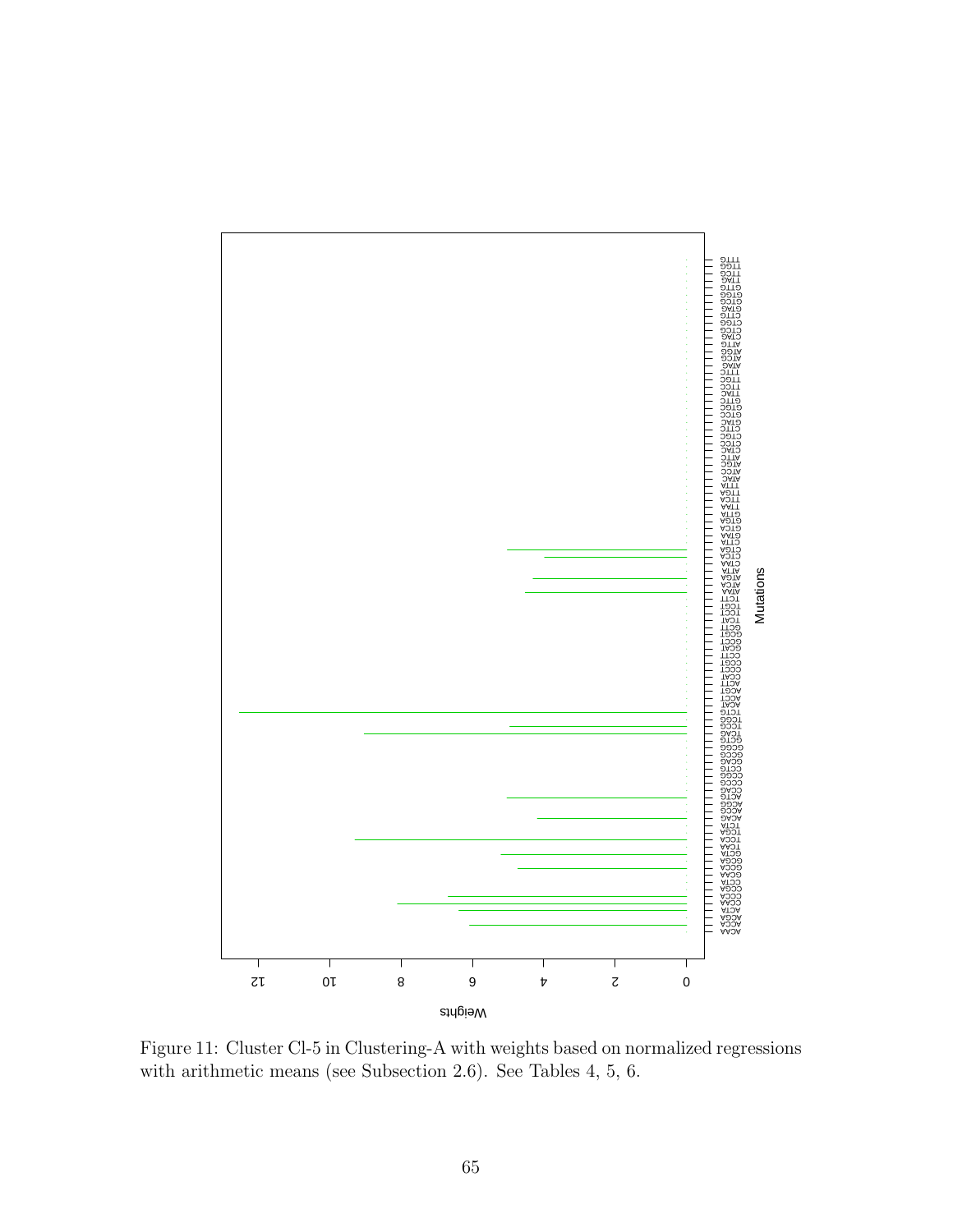

Figure 12: Cluster Cl-6 in Clustering-A with weights based on unnormalized regressions with arithmetic means (see Subsection 2.6). See Tables 4, 5, 6.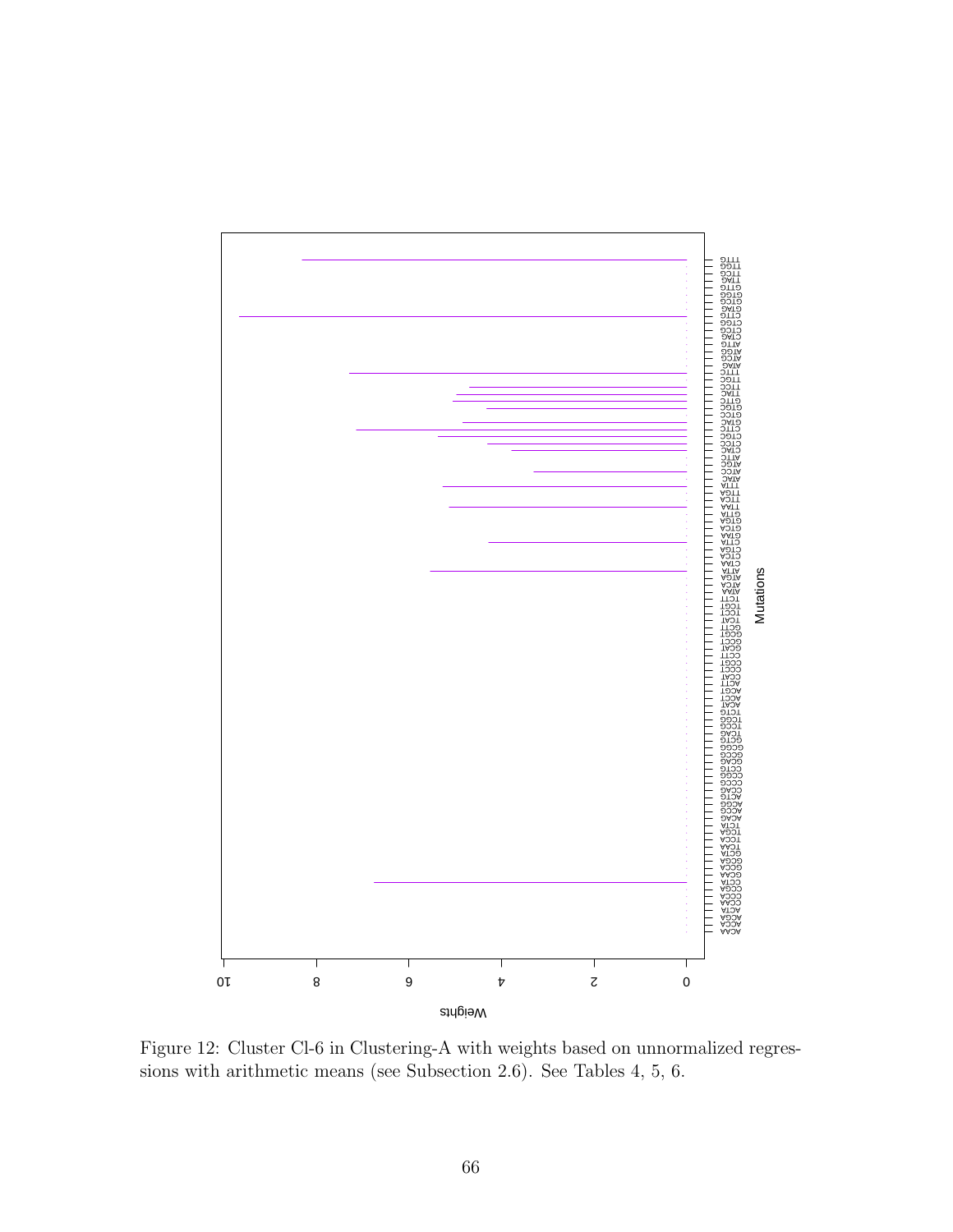

Figure 13: Cluster Cl-6 in Clustering-A with weights based on normalized regressions with arithmetic means (see Subsection 2.6). See Tables 4, 5, 6.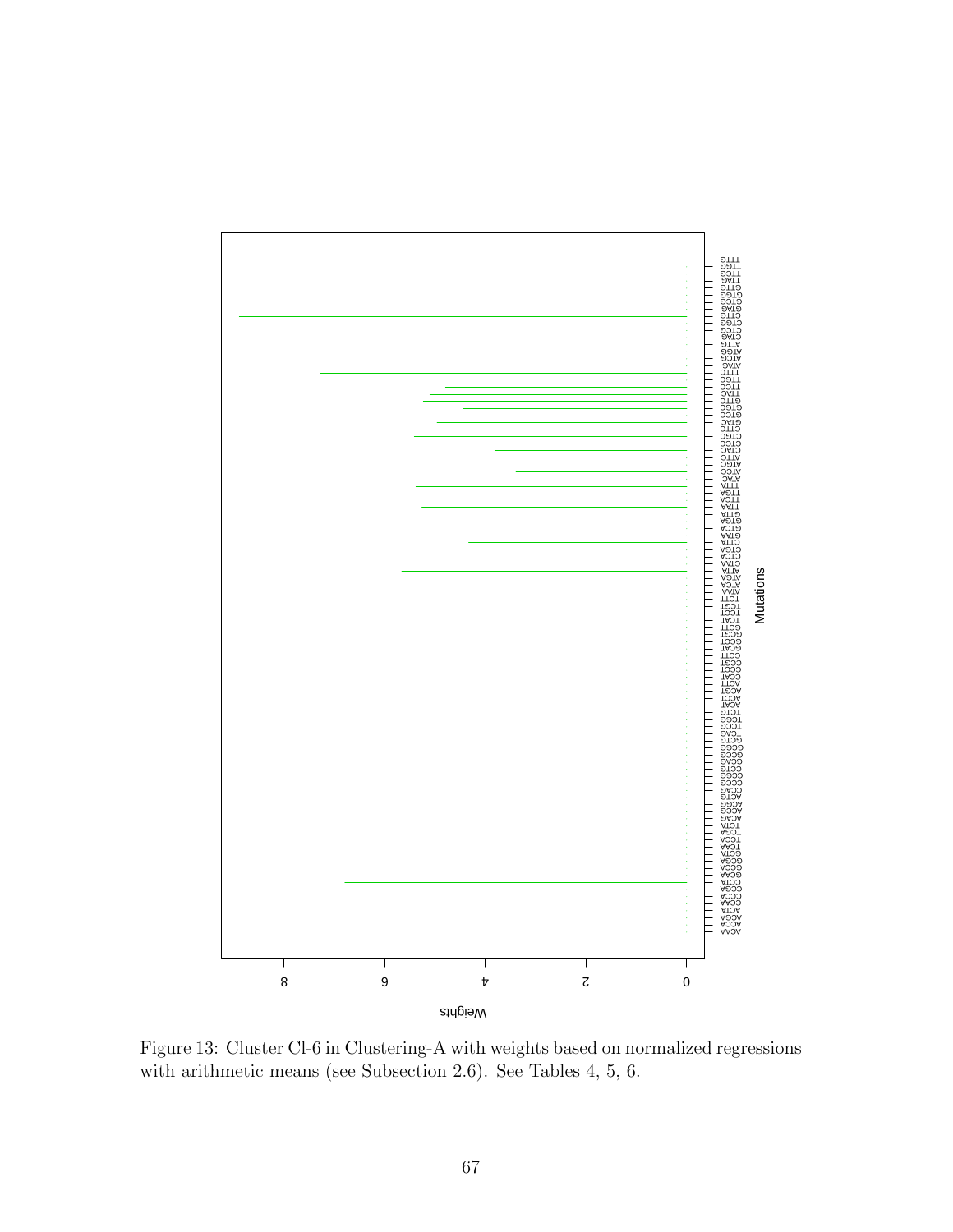

Figure 14: Cluster Cl-7 in Clustering-A with weights based on unnormalized regressions with arithmetic means (see Subsection 2.6). See Tables 4, 5, 6.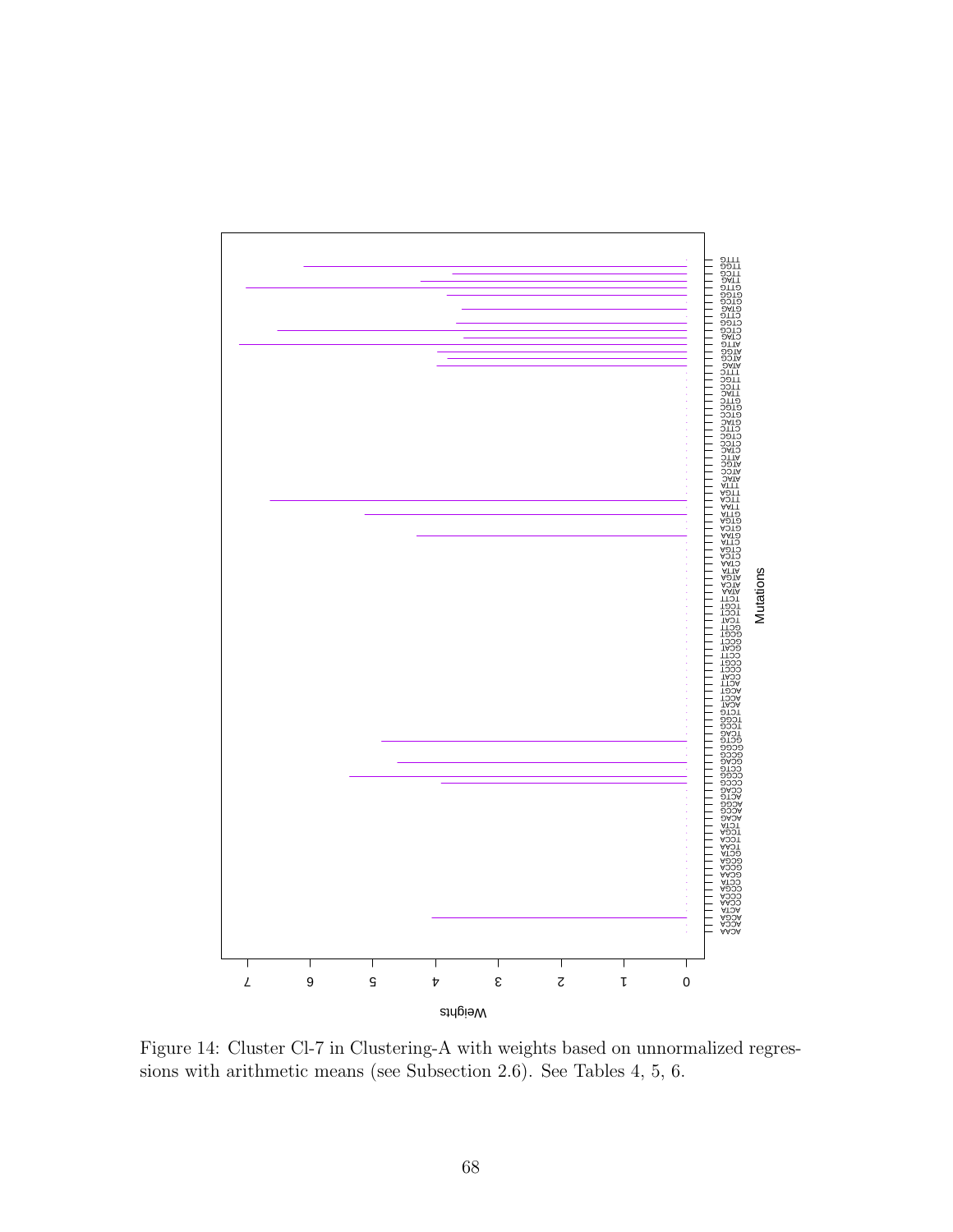

Figure 15: Cluster Cl-7 in Clustering-A with weights based on normalized regressions with arithmetic means (see Subsection 2.6). See Tables 4, 5, 6.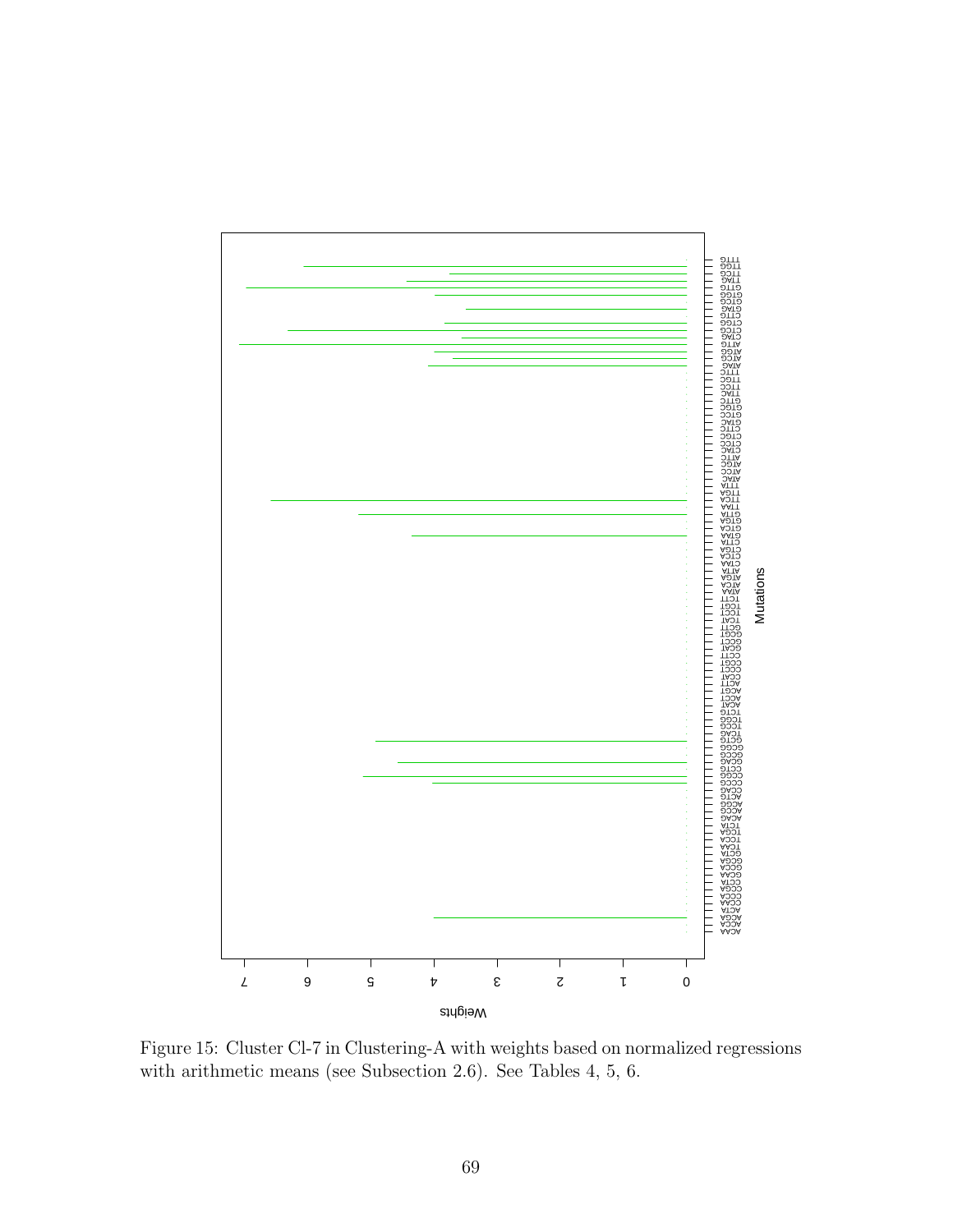

Figure 16: Cluster Cl-1 in Clustering-B with weights based on unnormalized regressions with arithmetic means (see Subsection 2.6). See Tables 4, 7, 8.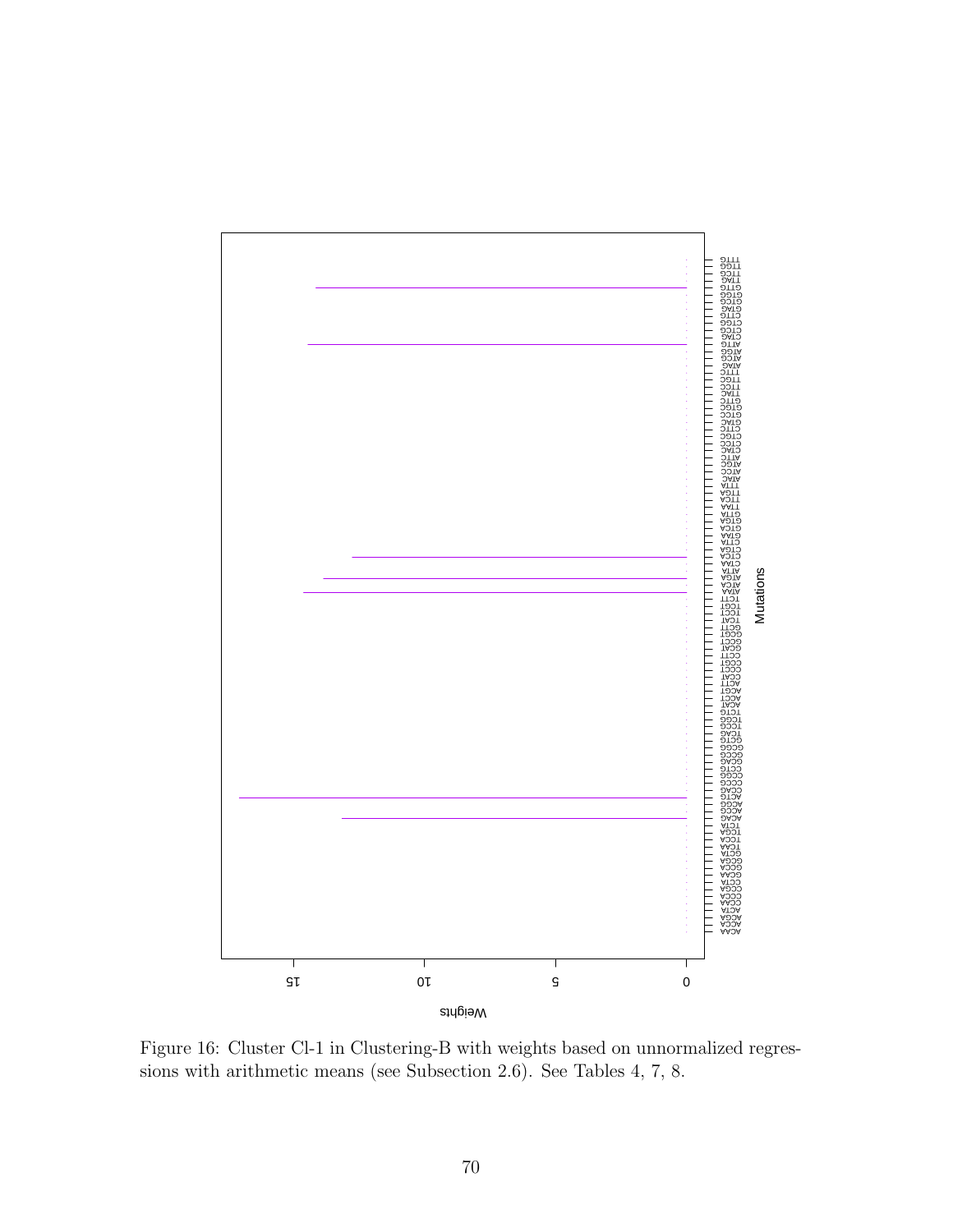

Figure 17: Cluster Cl-1 in Clustering-B with weights based on normalized regressions with arithmetic means (see Subsection 2.6). See Tables 4, 7, 8.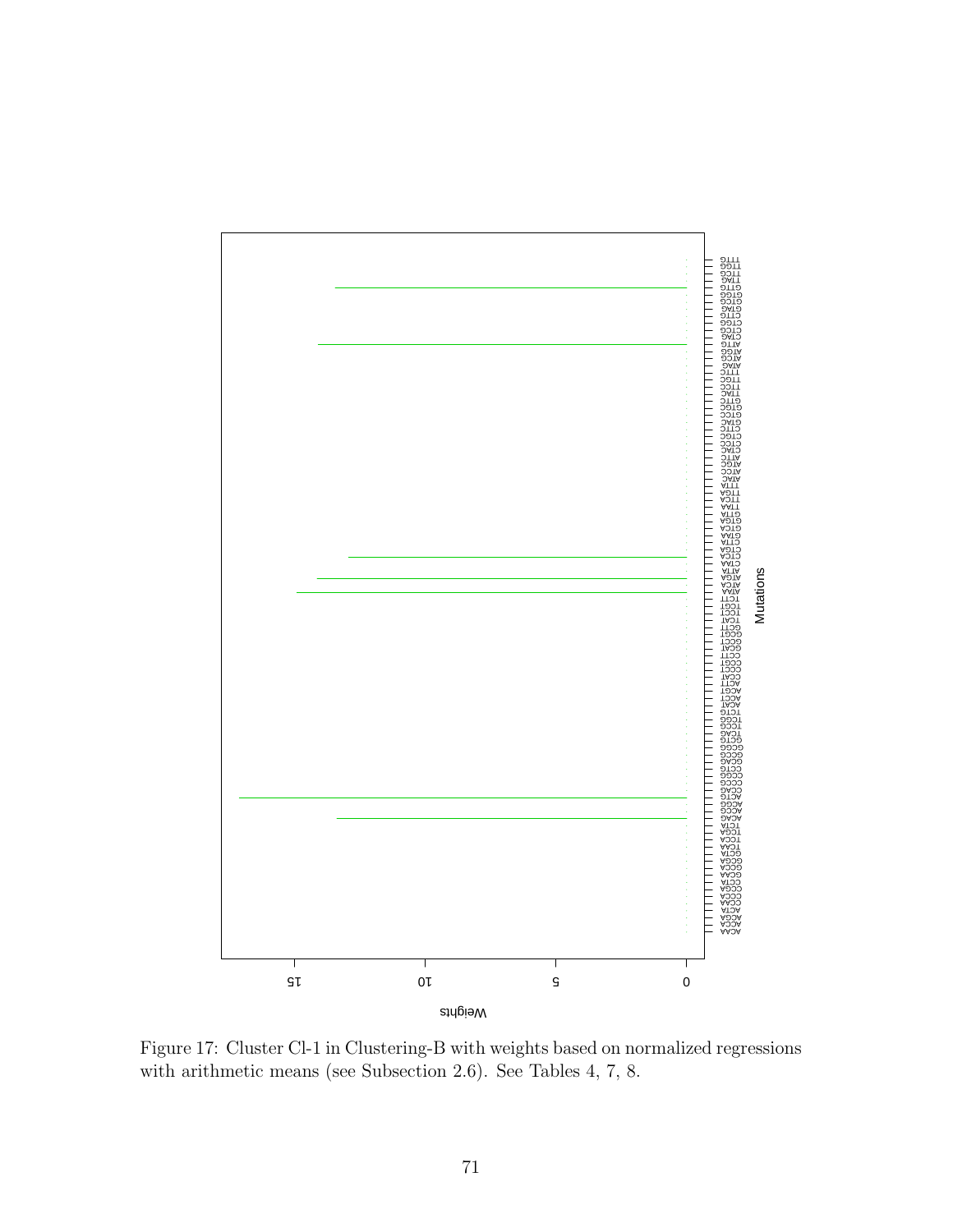

Figure 18: Cluster Cl-2 in Clustering-B with weights based on unnormalized regressions with arithmetic means (see Subsection 2.6). See Tables 4, 7, 8.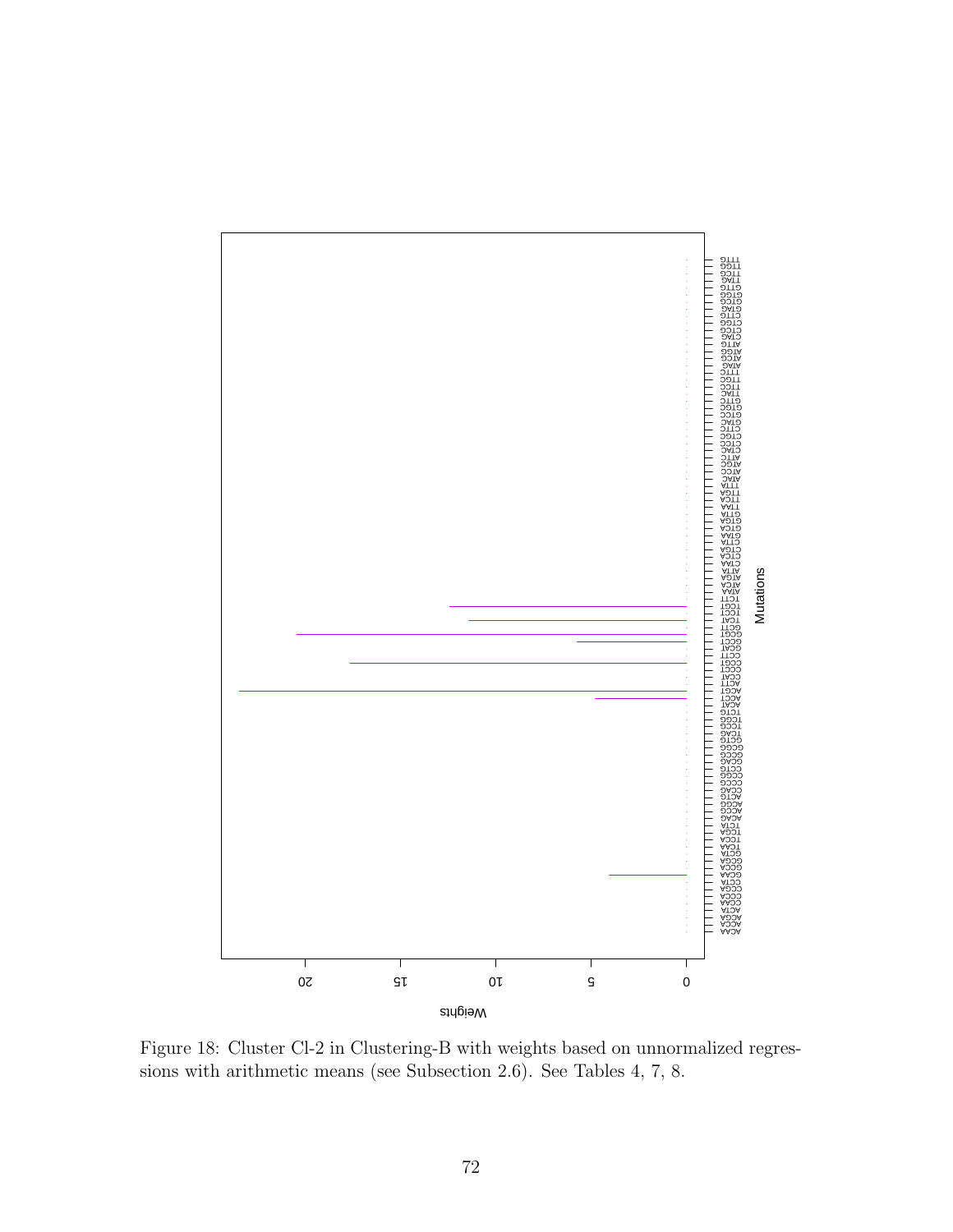

Figure 19: Cluster Cl-2 in Clustering-B with weights based on normalized regressions with arithmetic means (see Subsection 2.6). See Tables 4, 7, 8.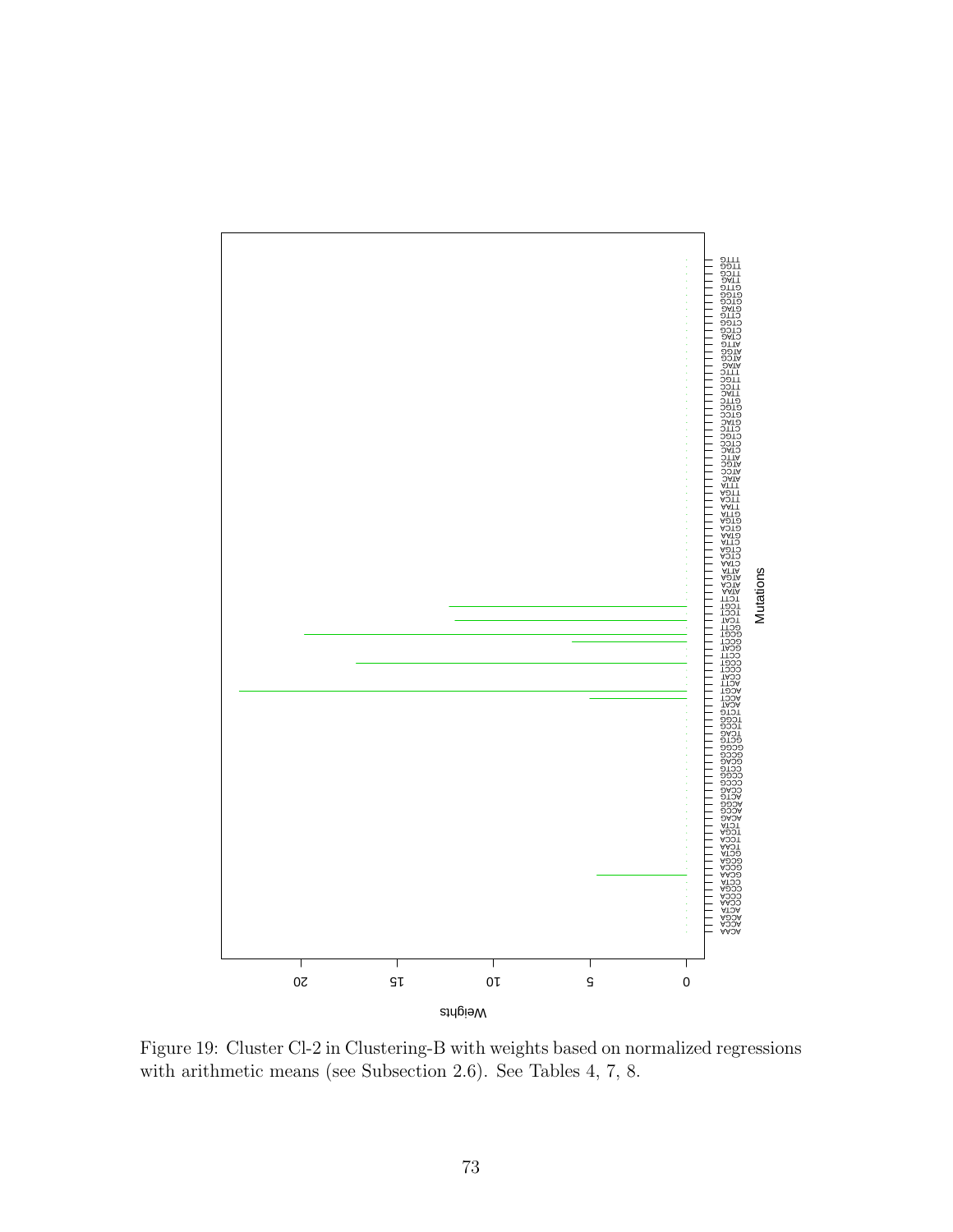

Figure 20: Cluster Cl-3 in Clustering-B with weights based on unnormalized regressions with arithmetic means (see Subsection 2.6). See Tables 4, 7, 8.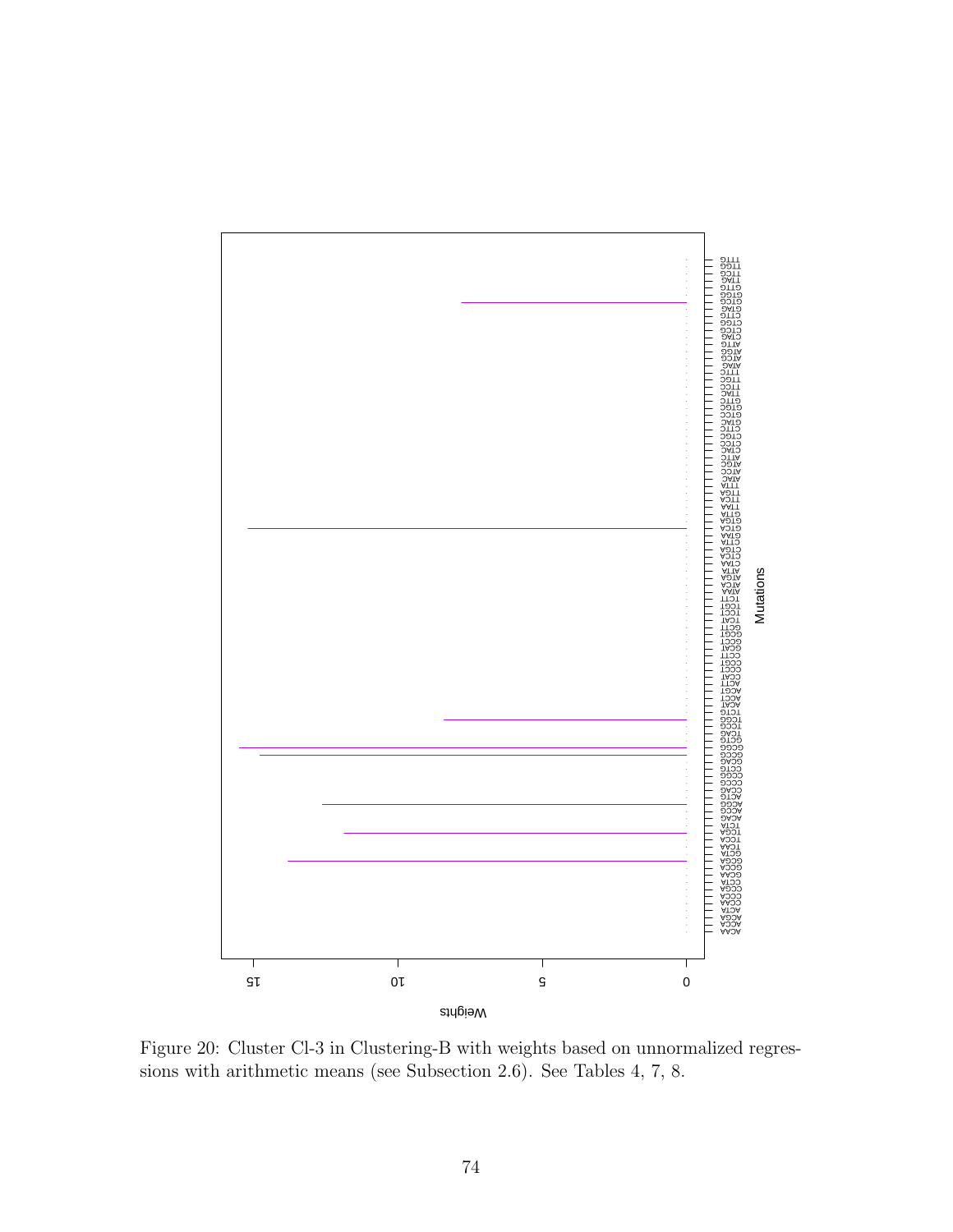

Figure 21: Cluster Cl-3 in Clustering-B with weights based on normalized regressions with arithmetic means (see Subsection 2.6). See Tables 4, 7, 8.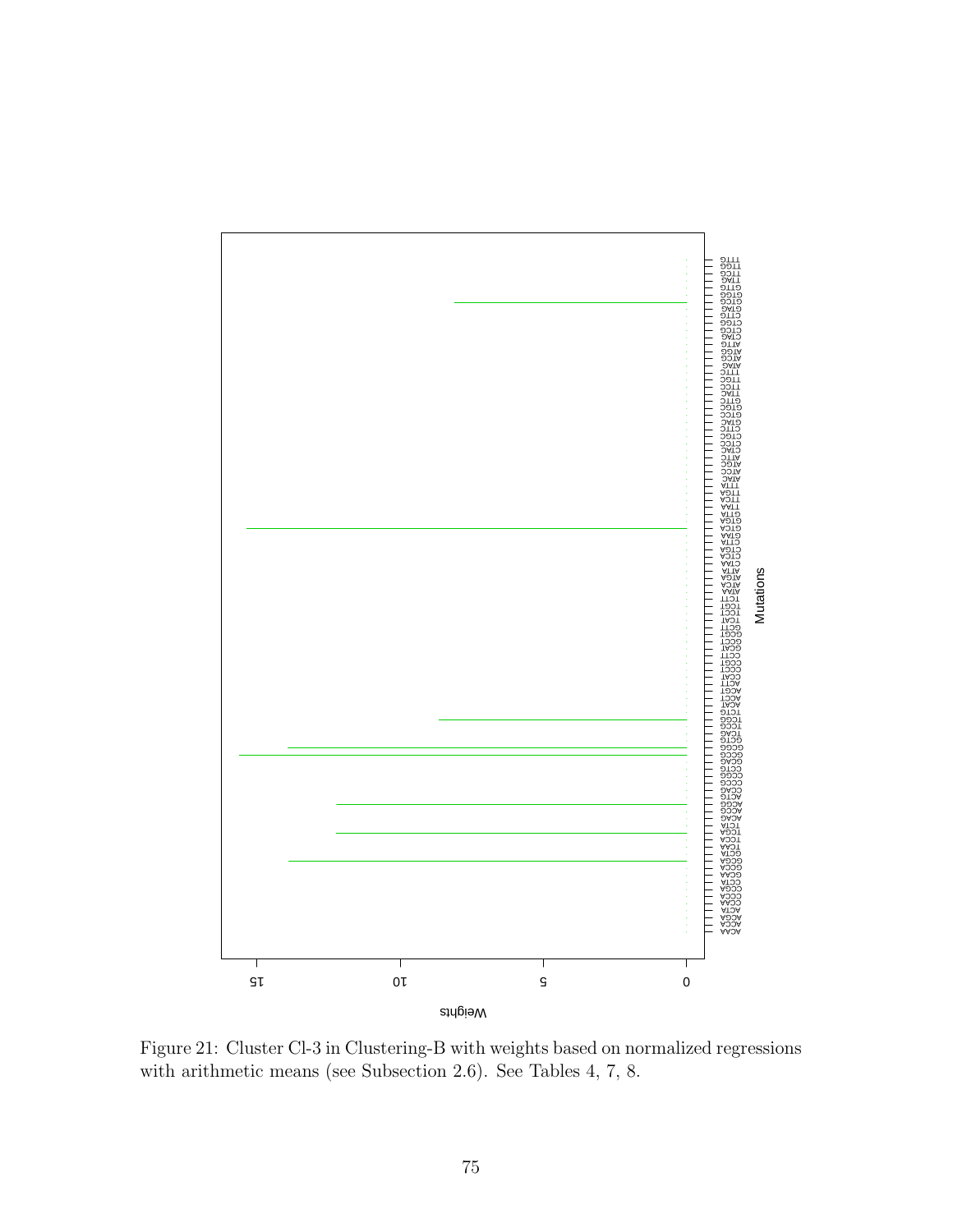

Figure 22: Cluster Cl-4 in Clustering-B with weights based on unnormalized regressions with arithmetic means (see Subsection 2.6). See Tables 4, 7, 8.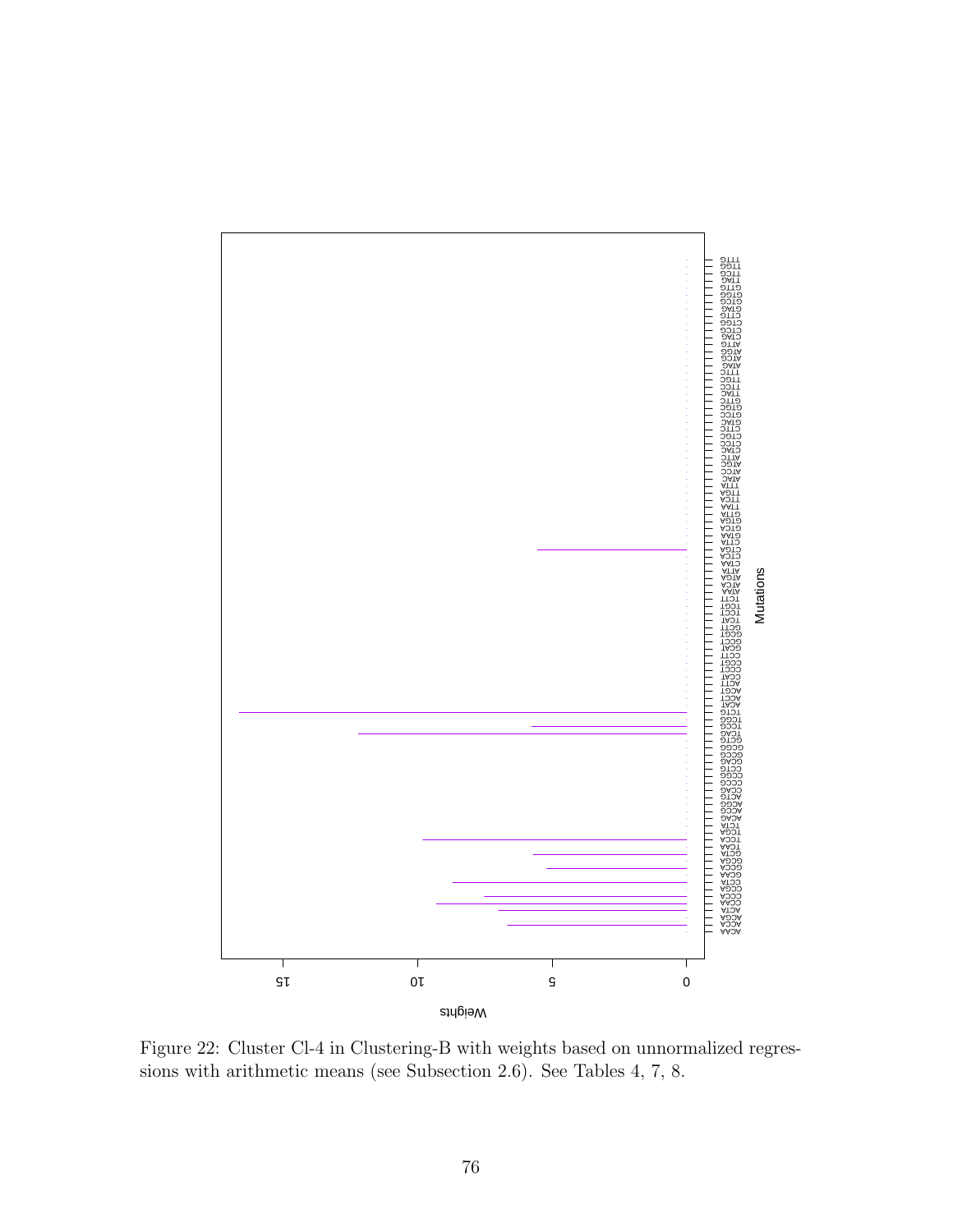

Figure 23: Cluster Cl-4 in Clustering-B with weights based on normalized regressions with arithmetic means (see Subsection 2.6). See Tables 4, 7, 8.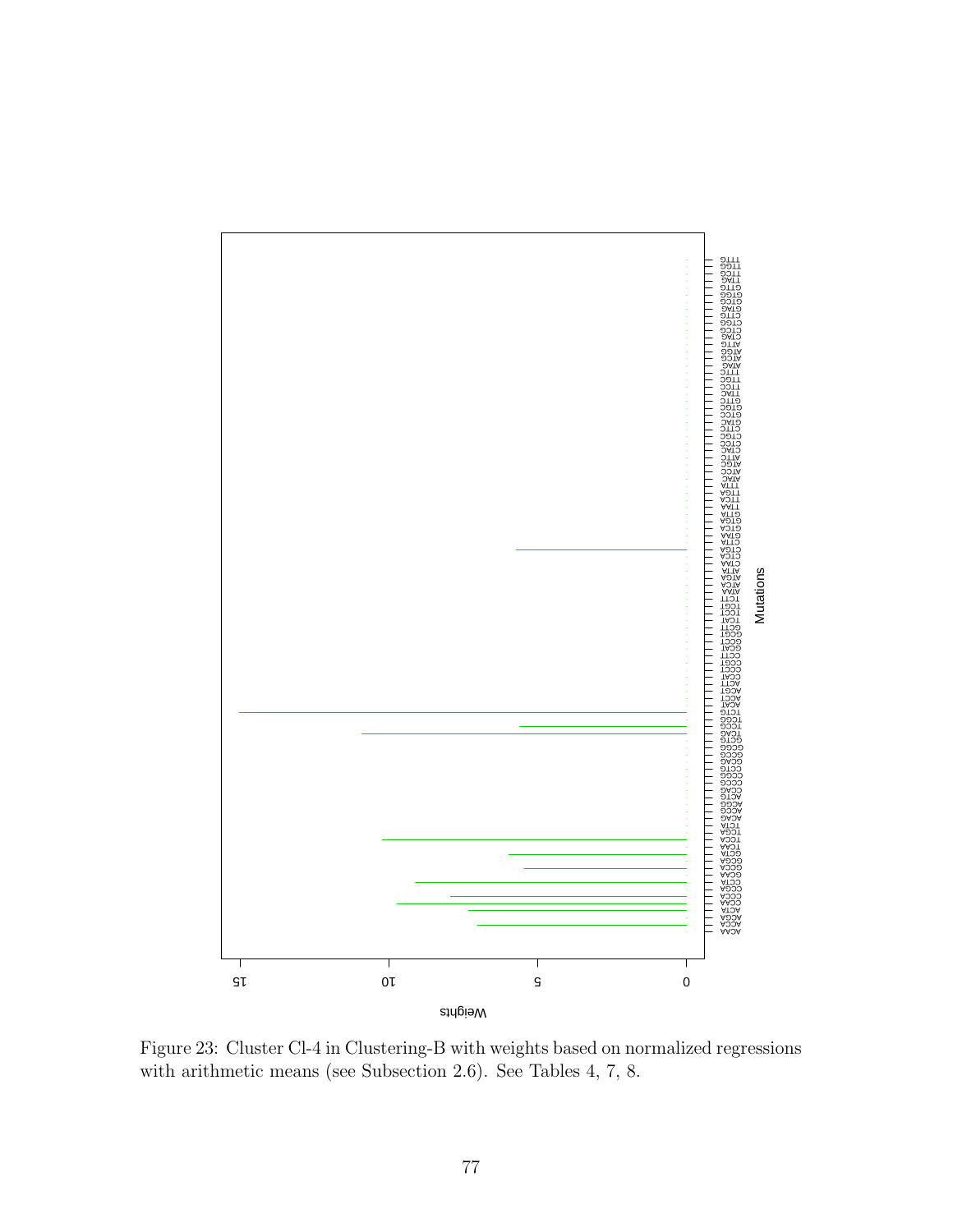

Figure 24: Cluster Cl-5 in Clustering-B with weights based on unnormalized regressions with arithmetic means (see Subsection 2.6). See Tables 4, 7, 8.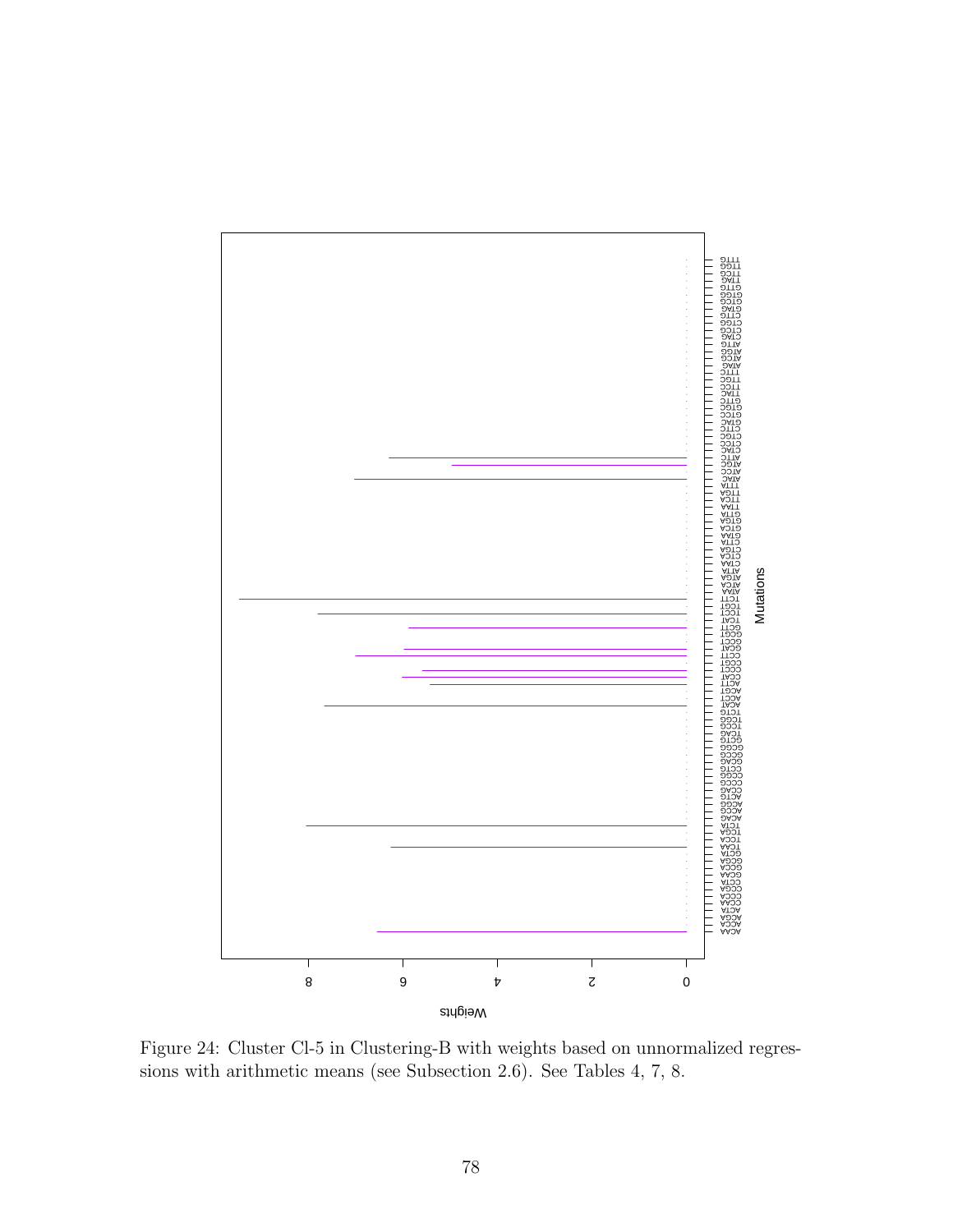

Figure 25: Cluster Cl-5 in Clustering-B with weights based on normalized regressions with arithmetic means (see Subsection 2.6). See Tables 4, 7, 8.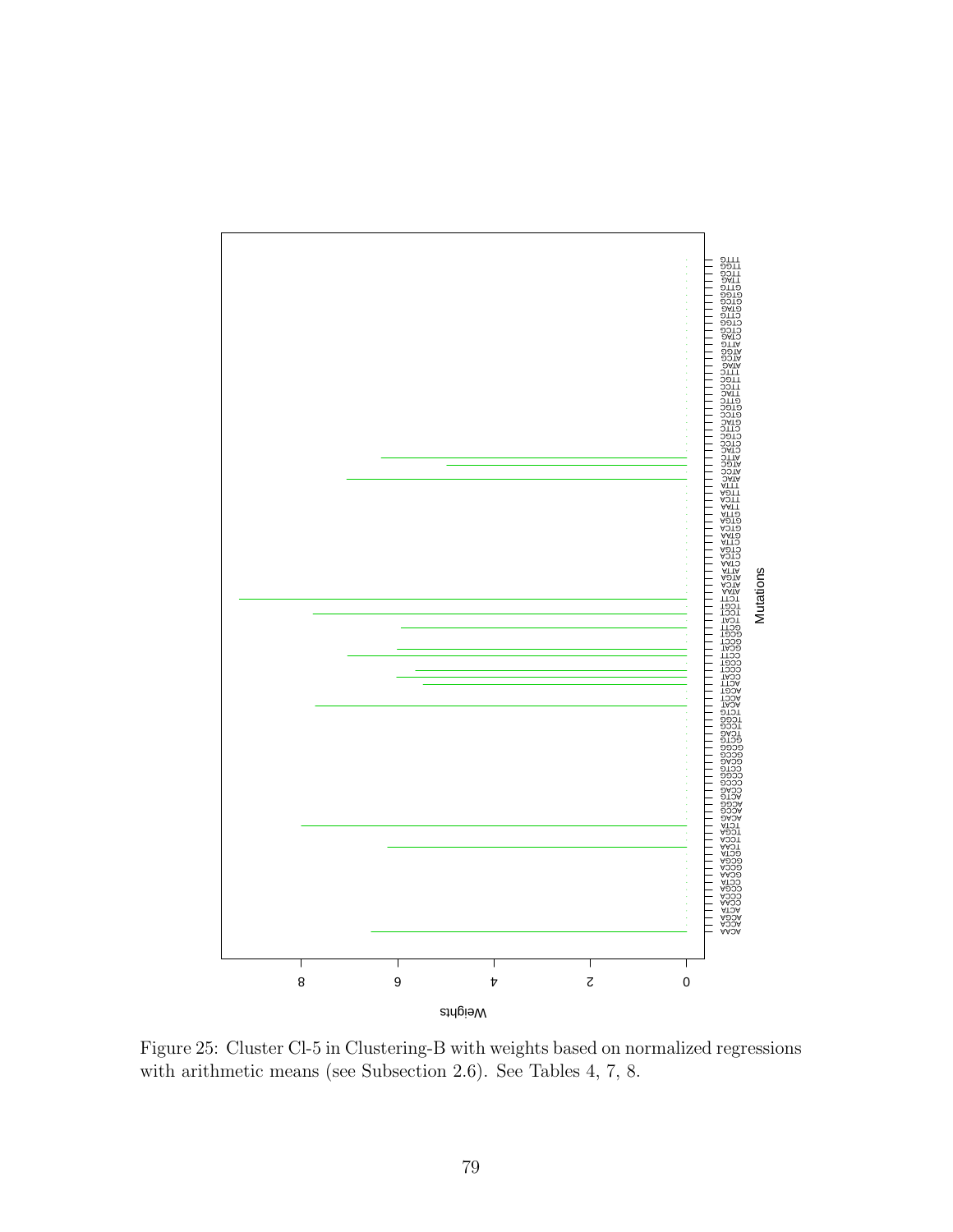

Figure 26: Cluster Cl-6 in Clustering-B with weights based on unnormalized regressions with arithmetic means (see Subsection 2.6). See Tables 4, 7, 8.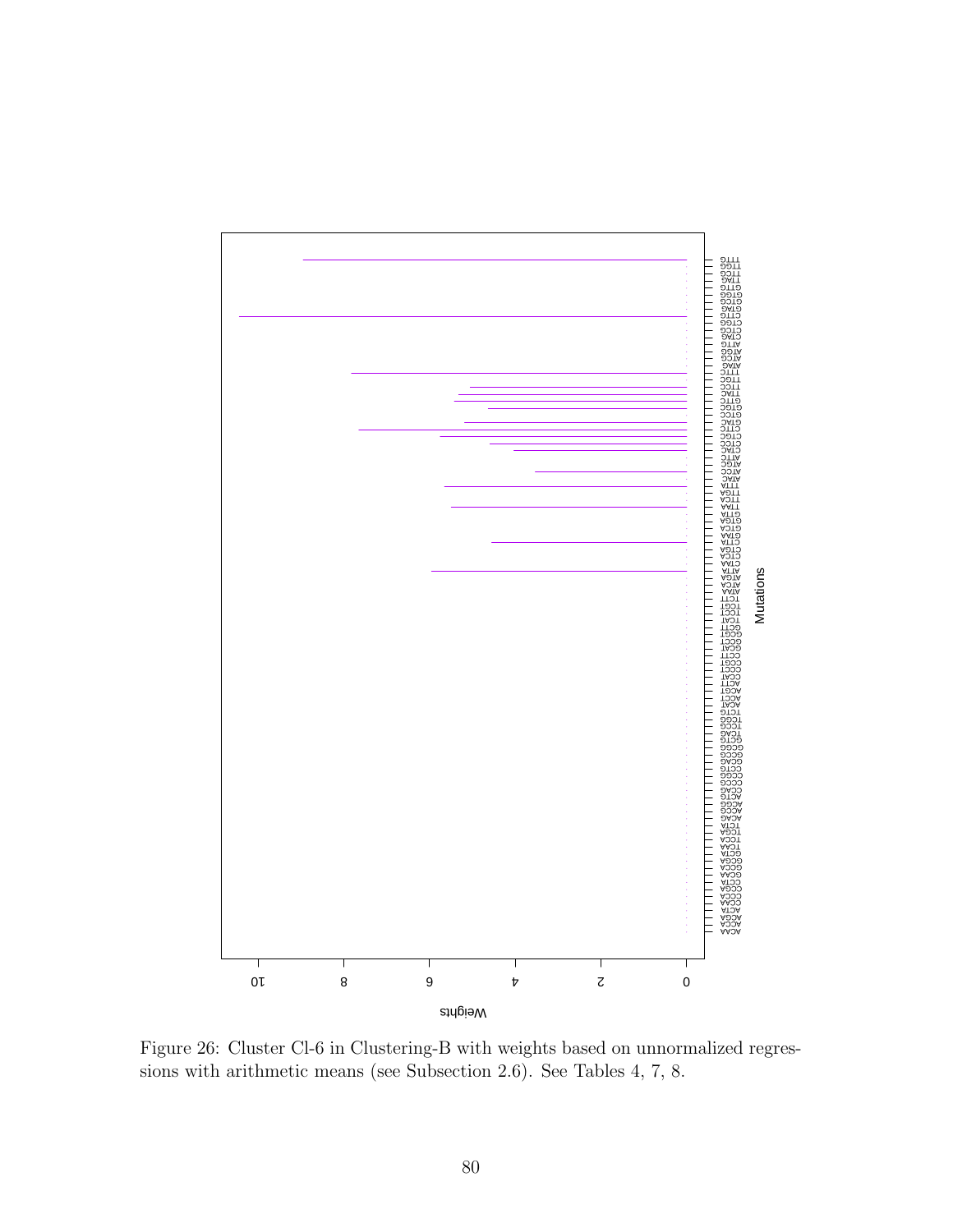

Figure 27: Cluster Cl-6 in Clustering-B with weights based on normalized regressions with arithmetic means (see Subsection 2.6). See Tables 4, 7, 8.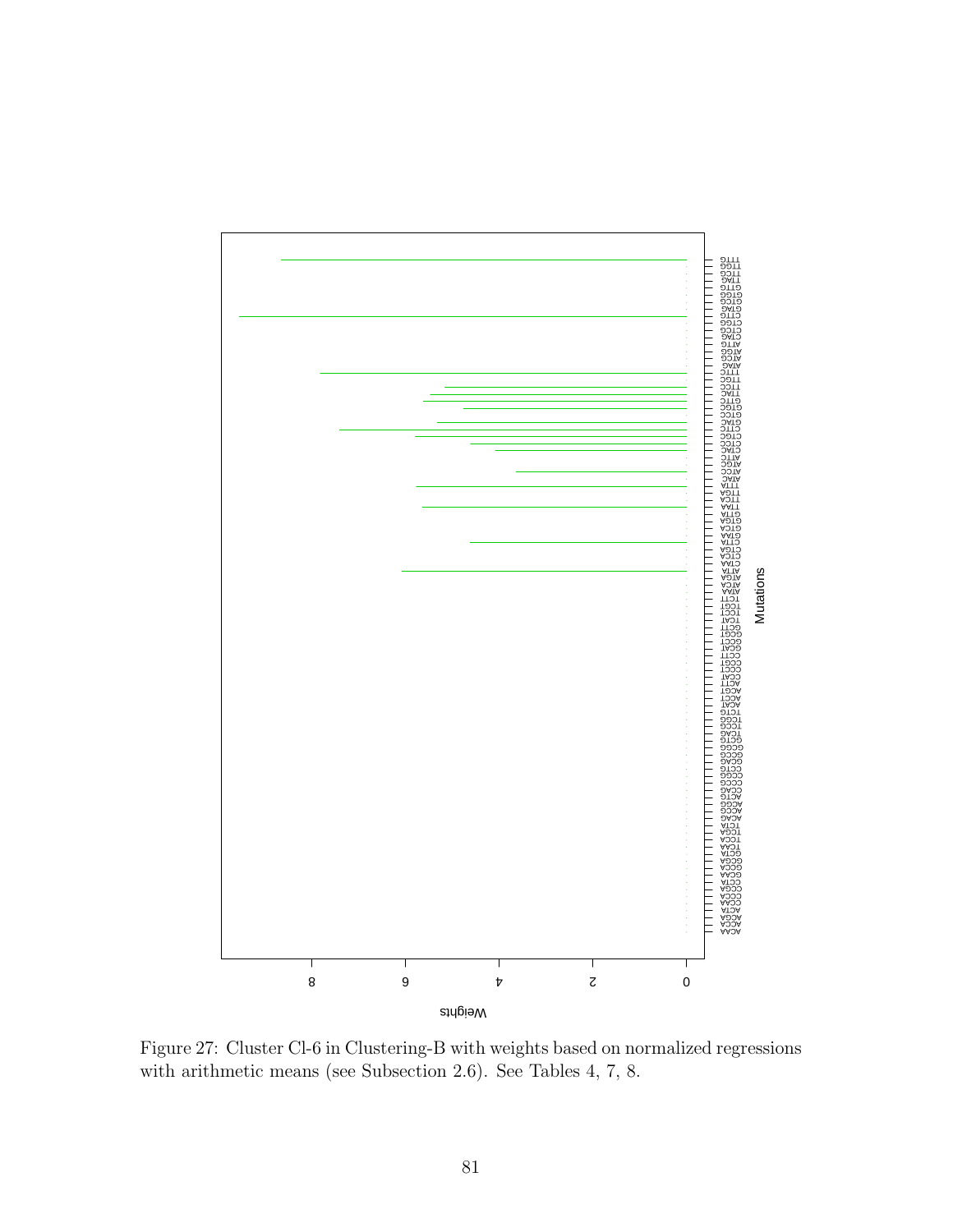

Figure 28: Cluster Cl-7 in Clustering-B with weights based on unnormalized regressions with arithmetic means (see Subsection 2.6). See Tables 4, 7, 8.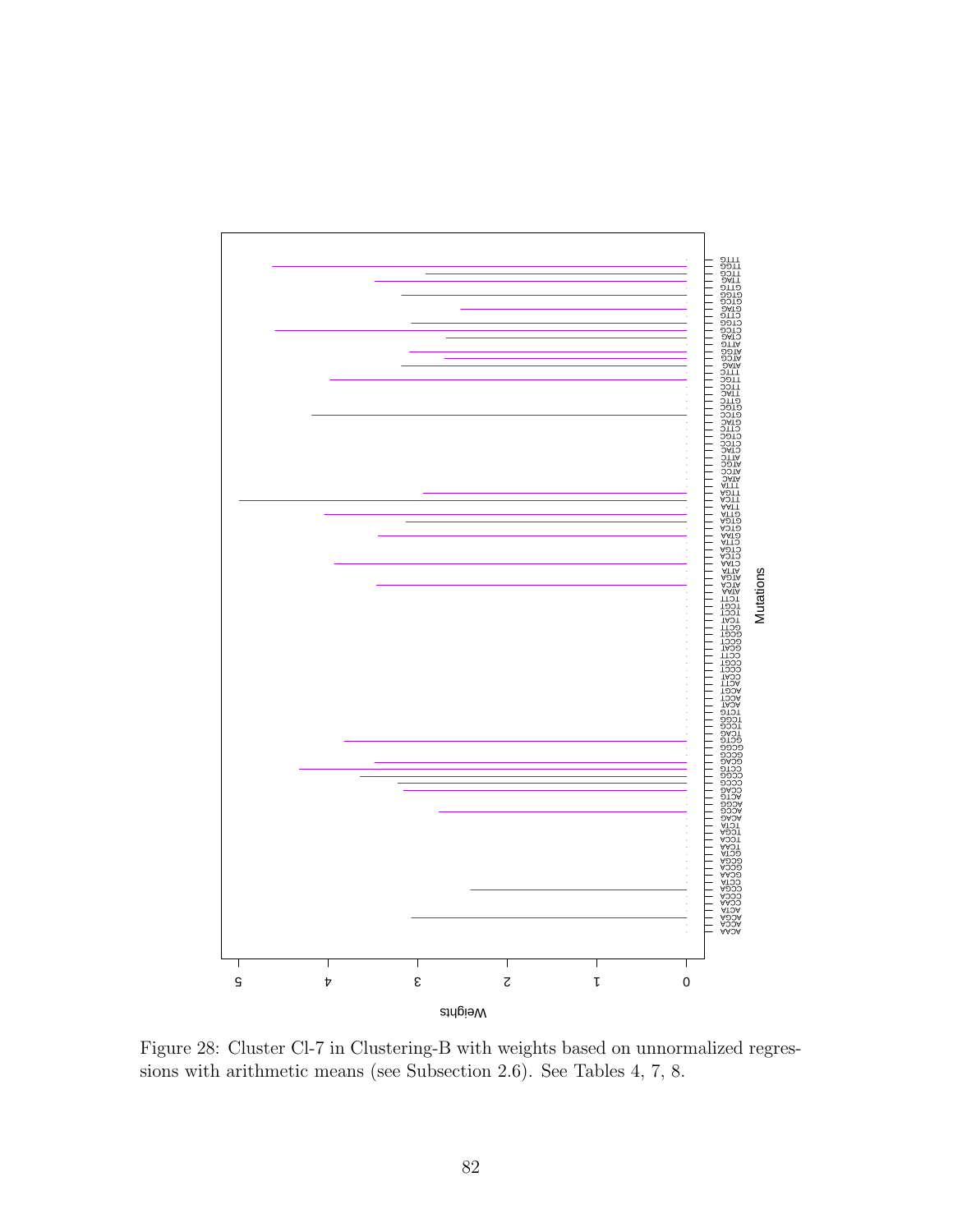

Figure 29: Cluster Cl-7 in Clustering-B with weights based on normalized regressions with arithmetic means (see Subsection 2.6). See Tables 4, 7, 8.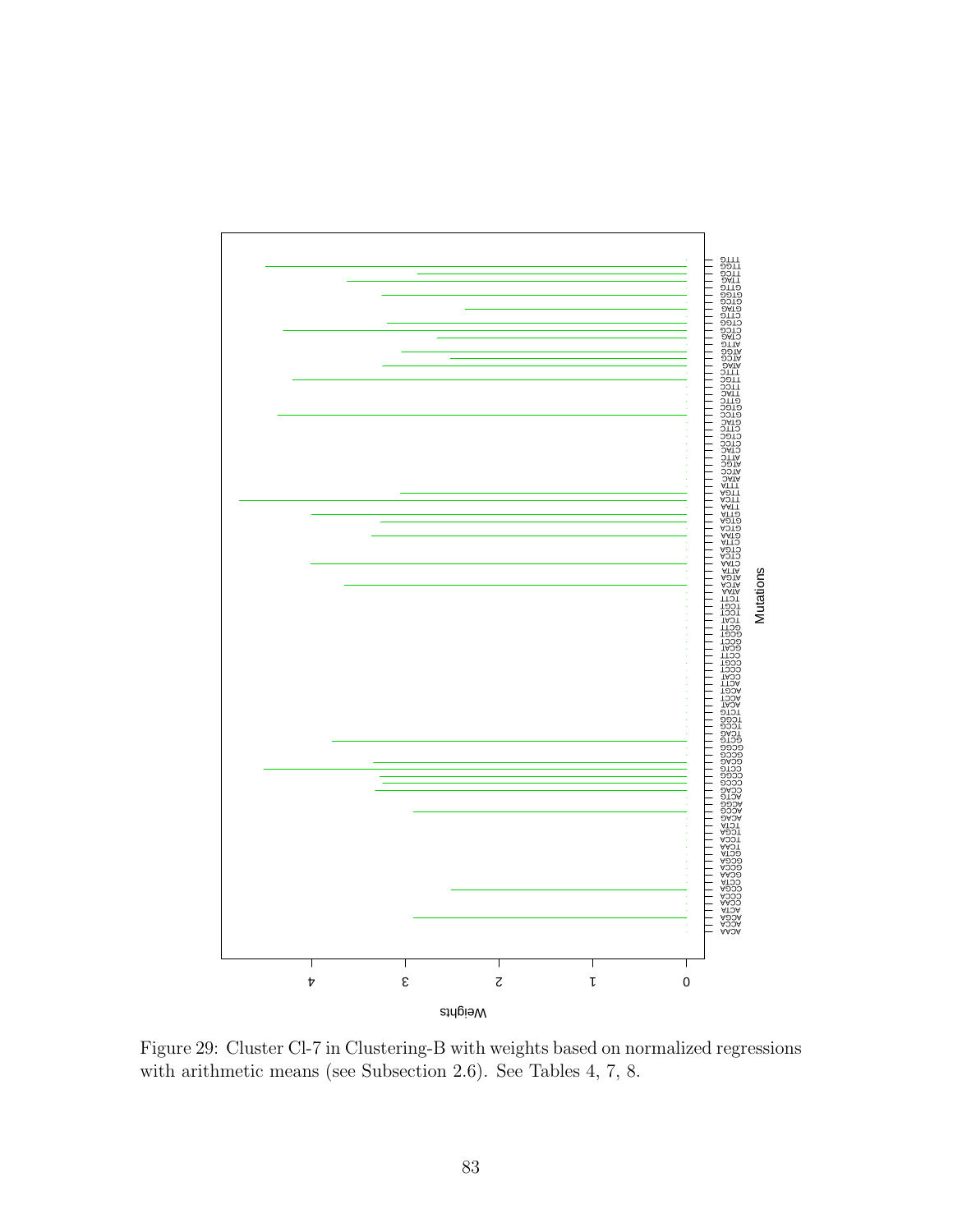

Figure 30: Cluster Cl-1 in Clustering-C with weights based on unnormalized regressions with arithmetic means (see Subsection 2.6). See Tables 4, 9, 10.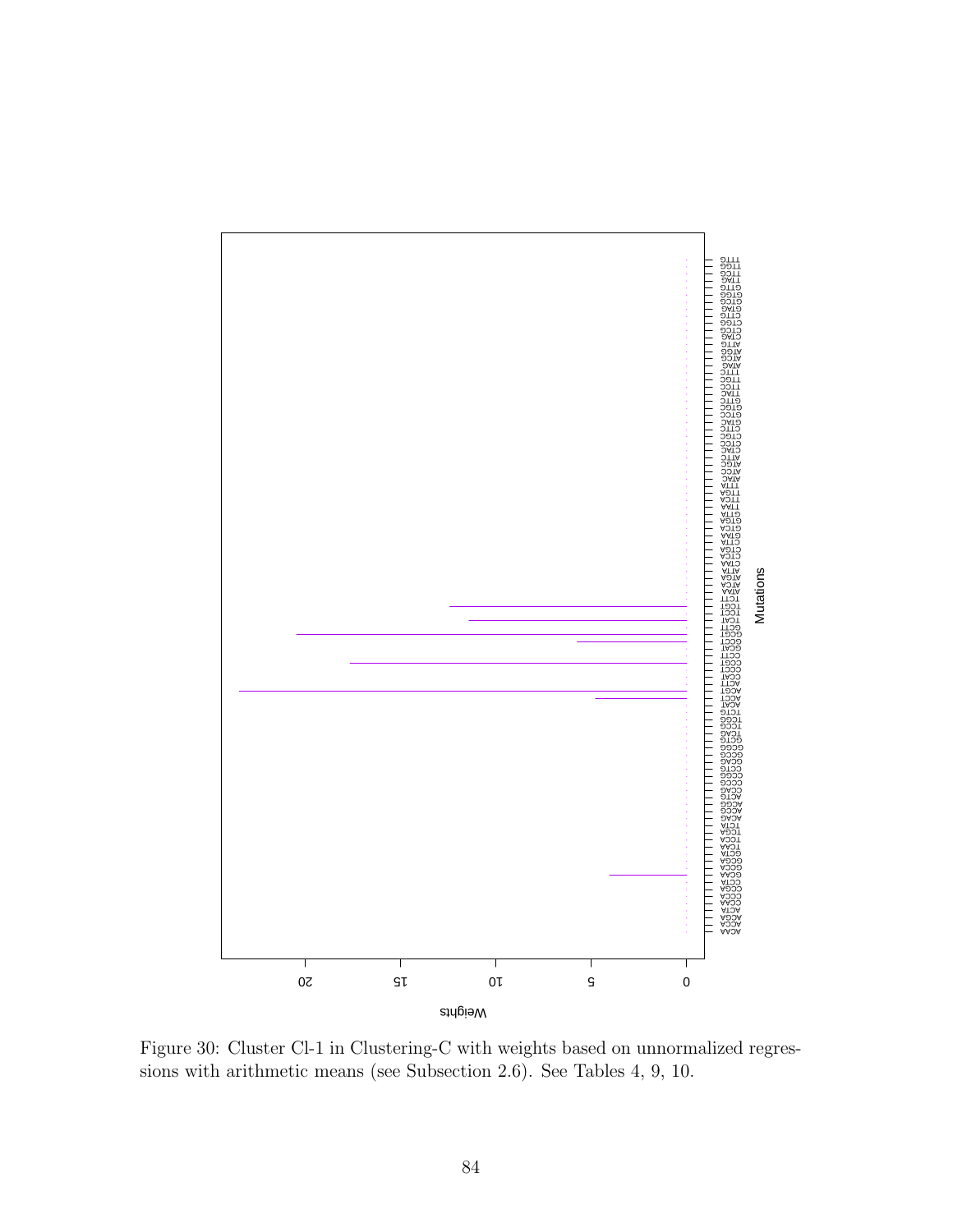

Figure 31: Cluster Cl-1 in Clustering-C with weights based on normalized regressions with arithmetic means (see Subsection 2.6). See Tables 4, 9, 10.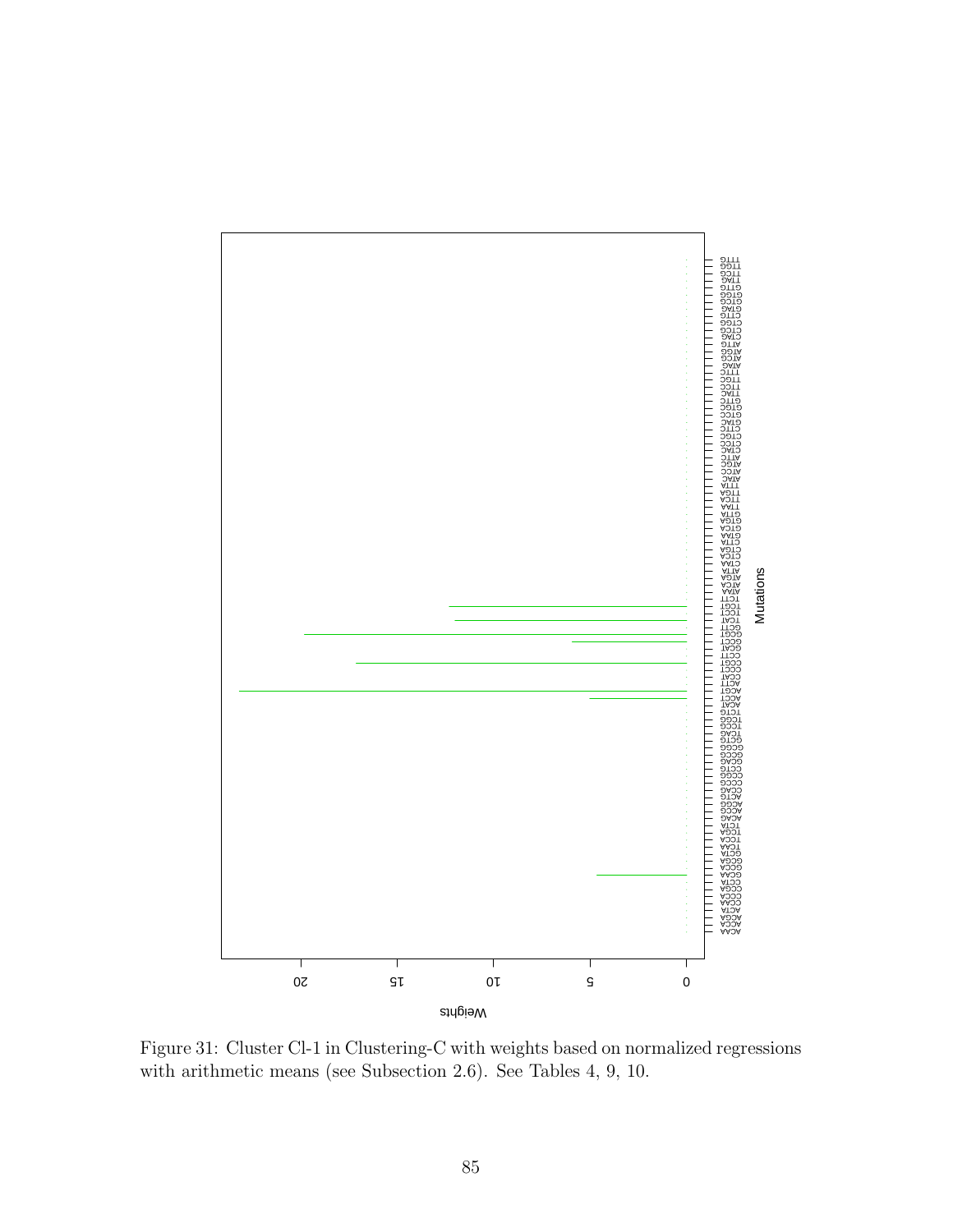

Figure 32: Cluster Cl-2 in Clustering-C with weights based on unnormalized regressions with arithmetic means (see Subsection 2.6). See Tables 4, 9, 10.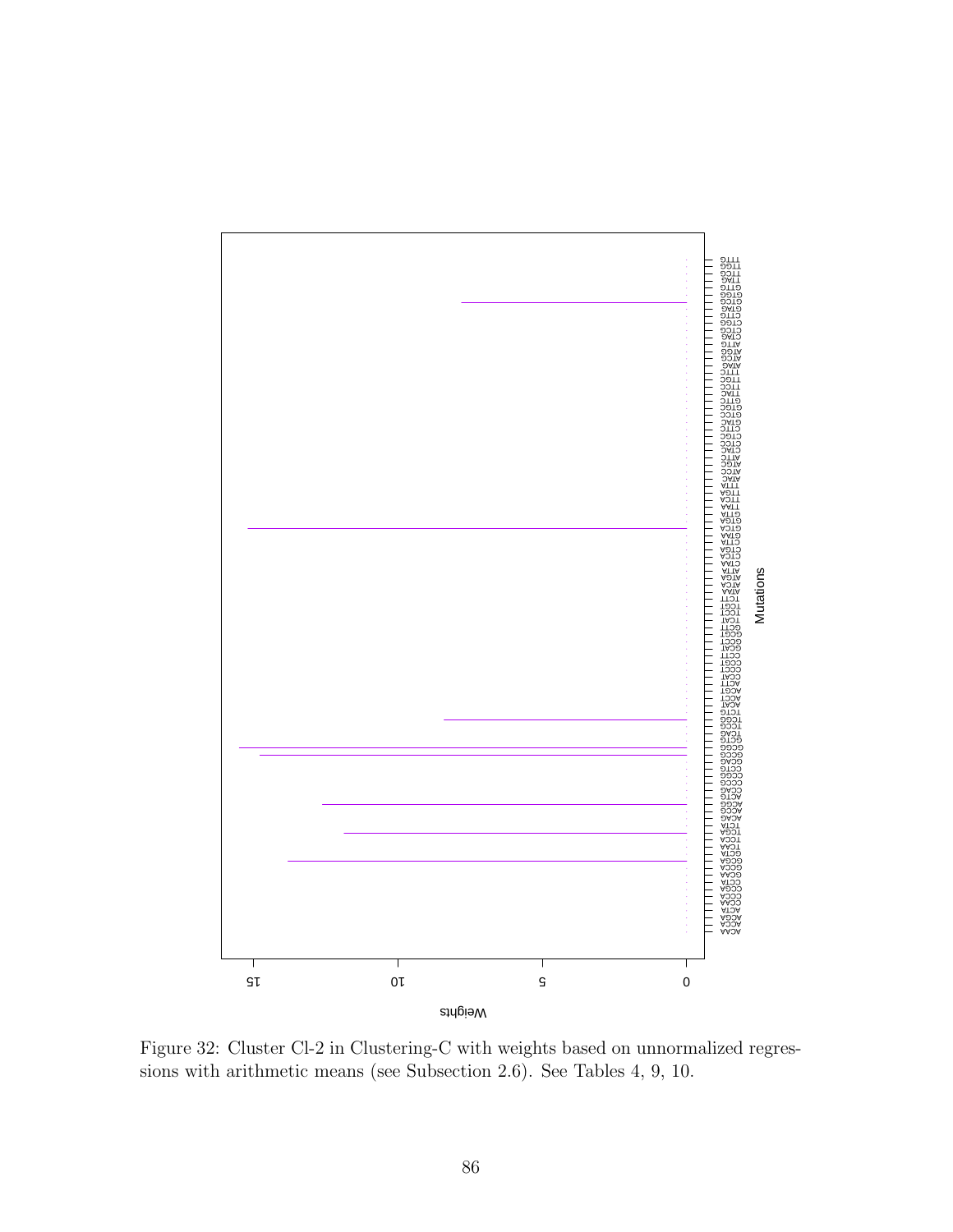

Figure 33: Cluster Cl-2 in Clustering-C with weights based on normalized regressions with arithmetic means (see Subsection 2.6). See Tables 4, 9, 10.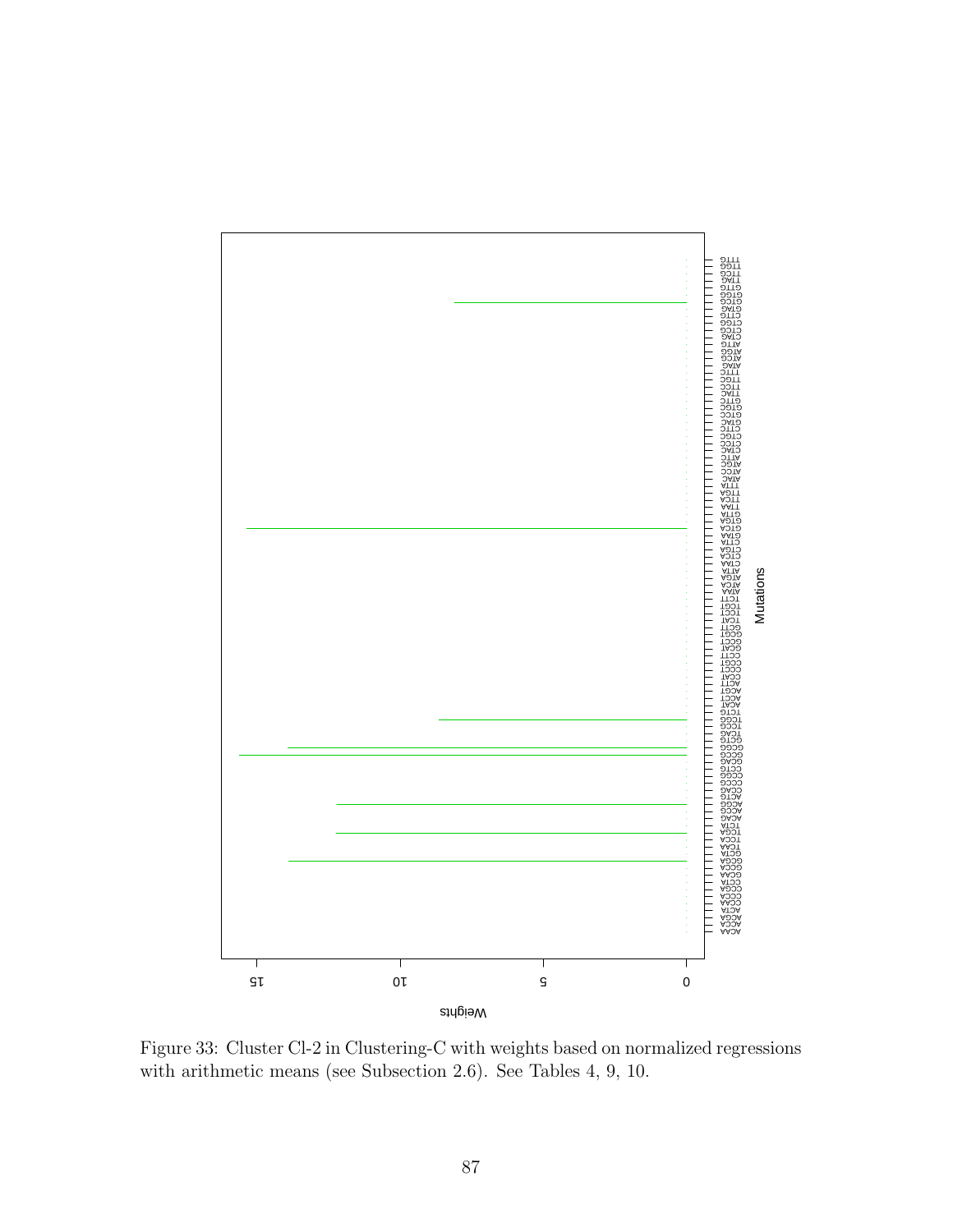

Figure 34: Cluster Cl-3 in Clustering-C with weights based on unnormalized regressions with arithmetic means (see Subsection 2.6). See Tables 4, 9, 10.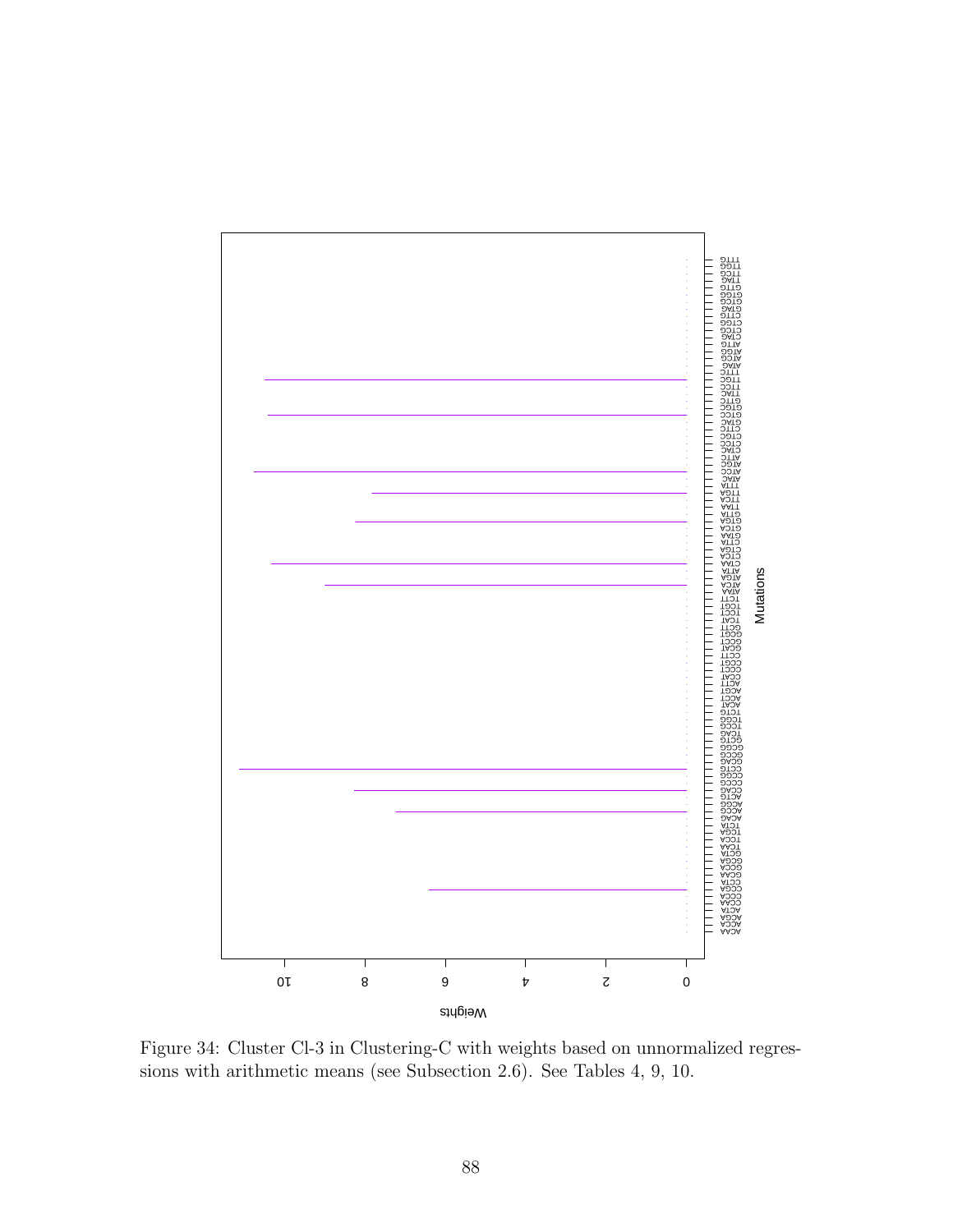

Figure 35: Cluster Cl-3 in Clustering-C with weights based on normalized regressions with arithmetic means (see Subsection 2.6). See Tables 4, 9, 10.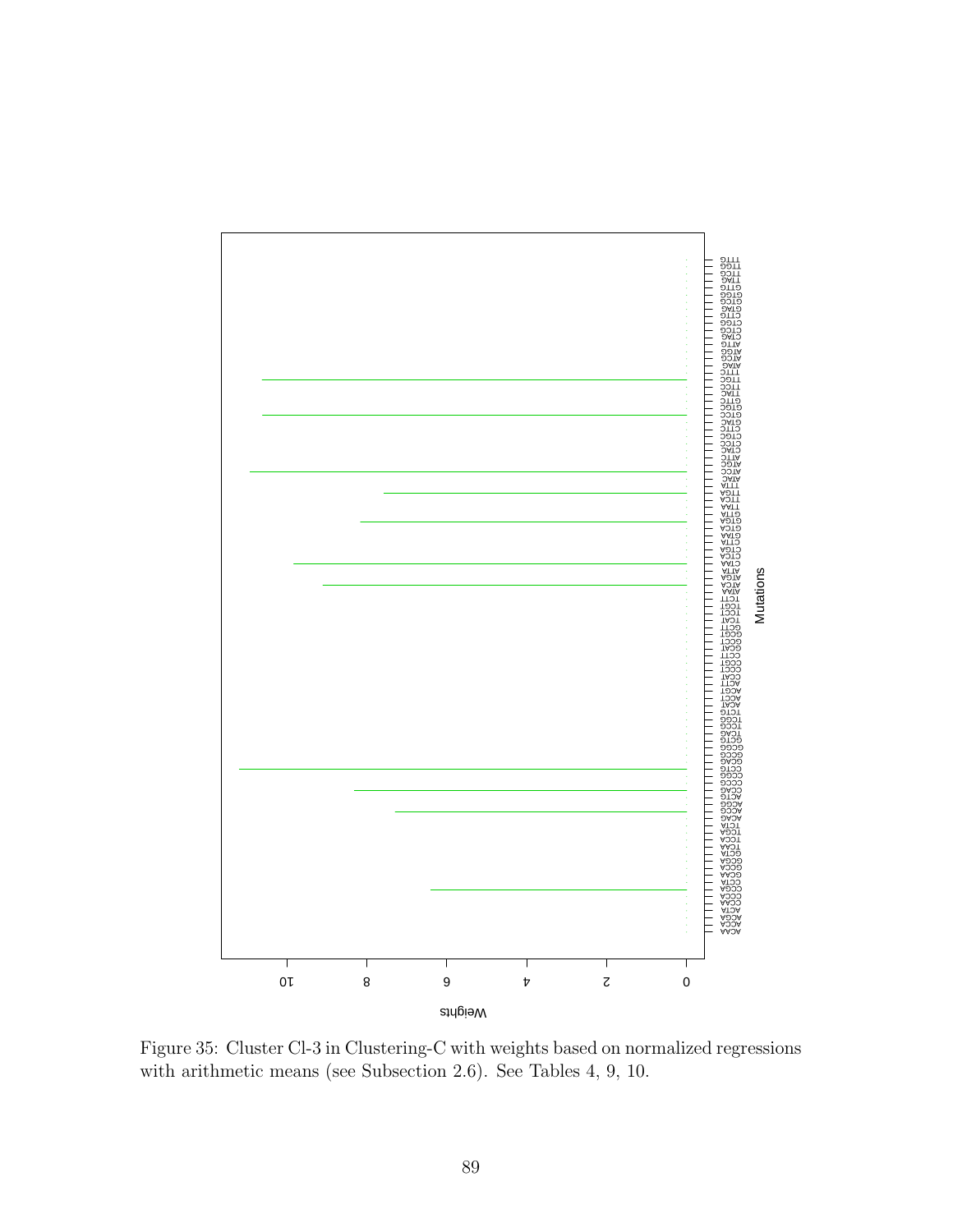

Figure 36: Cluster Cl-4 in Clustering-C with weights based on unnormalized regressions with arithmetic means (see Subsection 2.6). See Tables 4, 9, 10.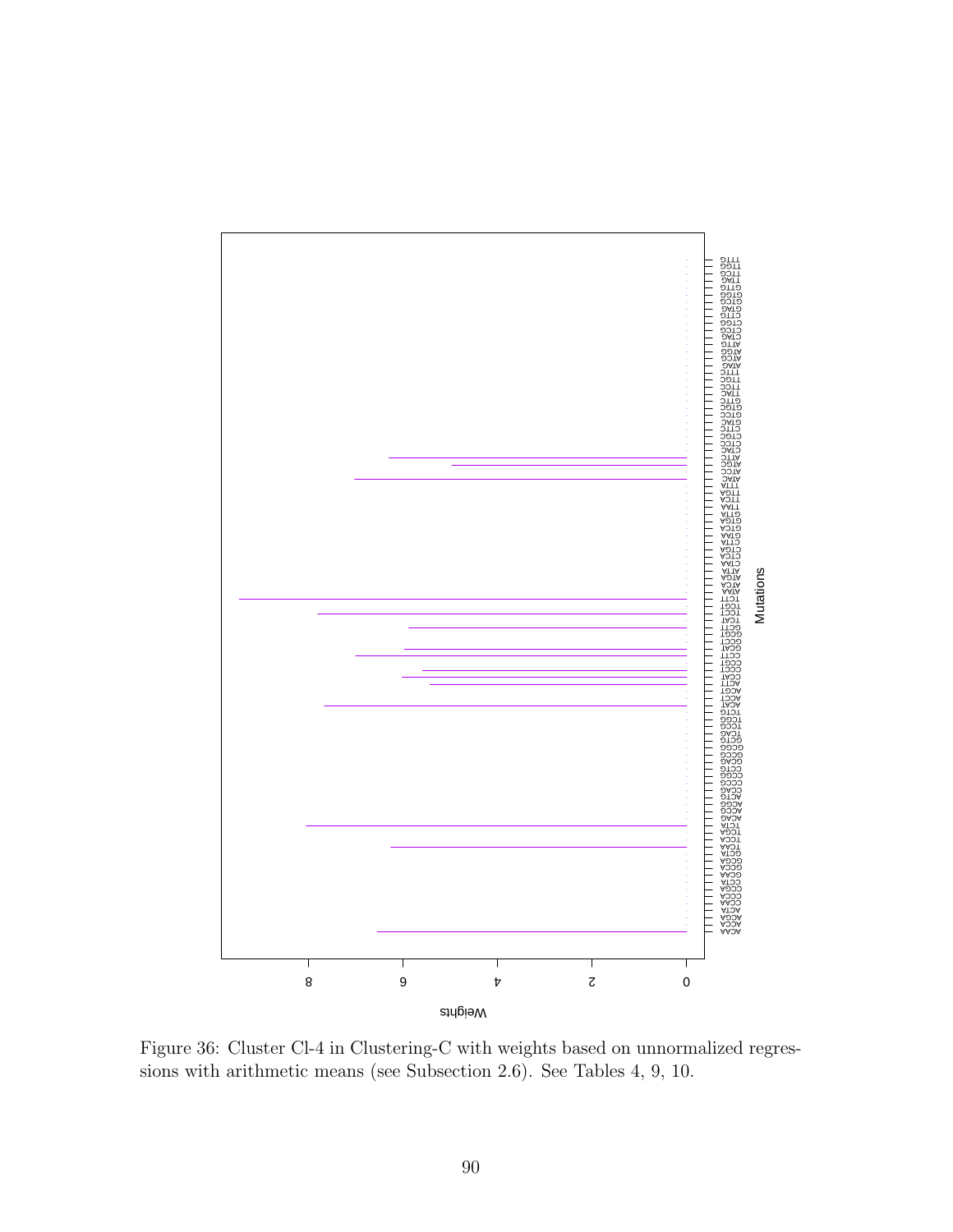

Figure 37: Cluster Cl-4 in Clustering-C with weights based on normalized regressions with arithmetic means (see Subsection 2.6). See Tables 4, 9, 10.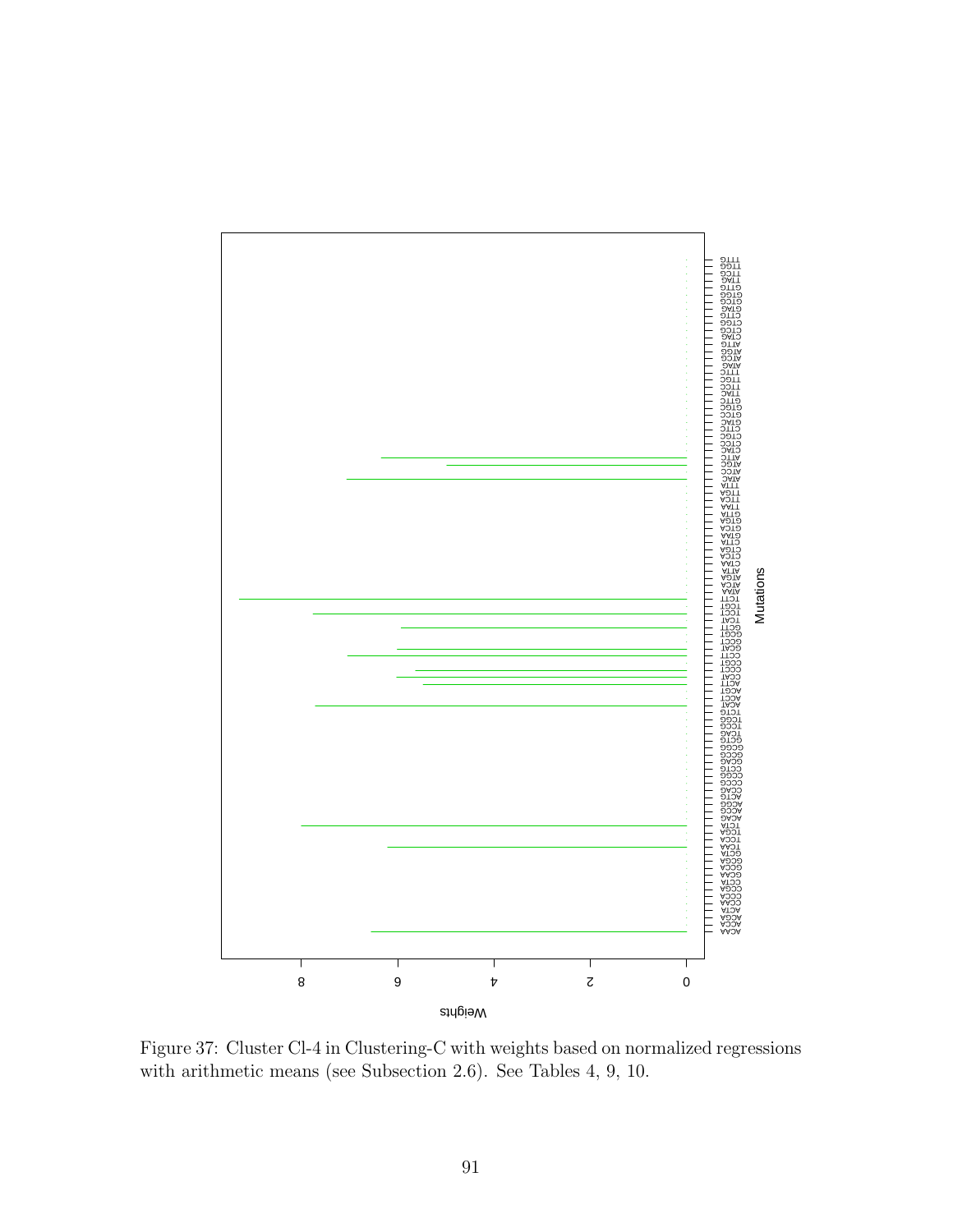

Figure 38: Cluster Cl-5 in Clustering-C with weights based on unnormalized regressions with arithmetic means (see Subsection 2.6). See Tables 4, 9, 10.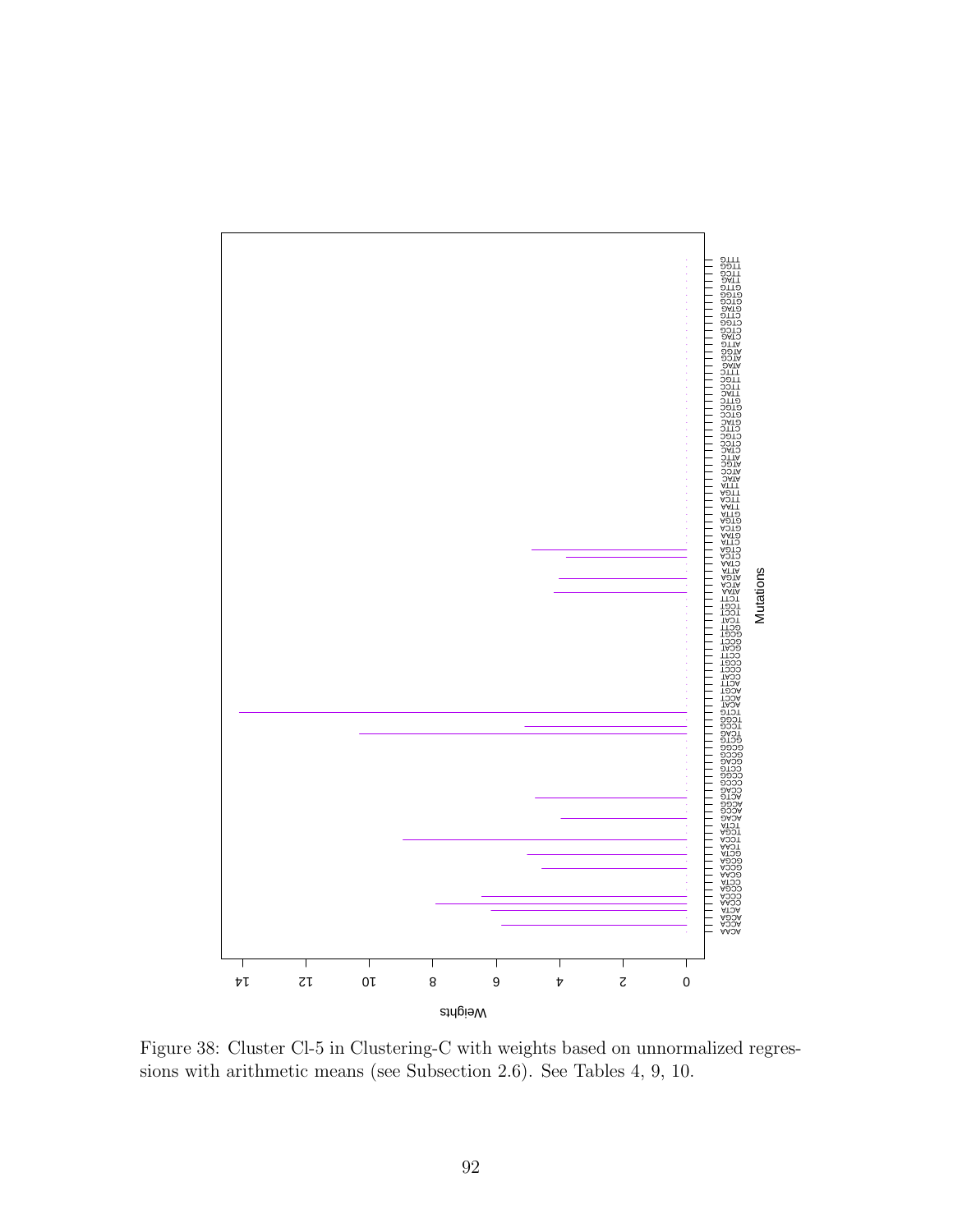

Figure 39: Cluster Cl-5 in Clustering-C with weights based on normalized regressions with arithmetic means (see Subsection 2.6). See Tables 4, 9, 10.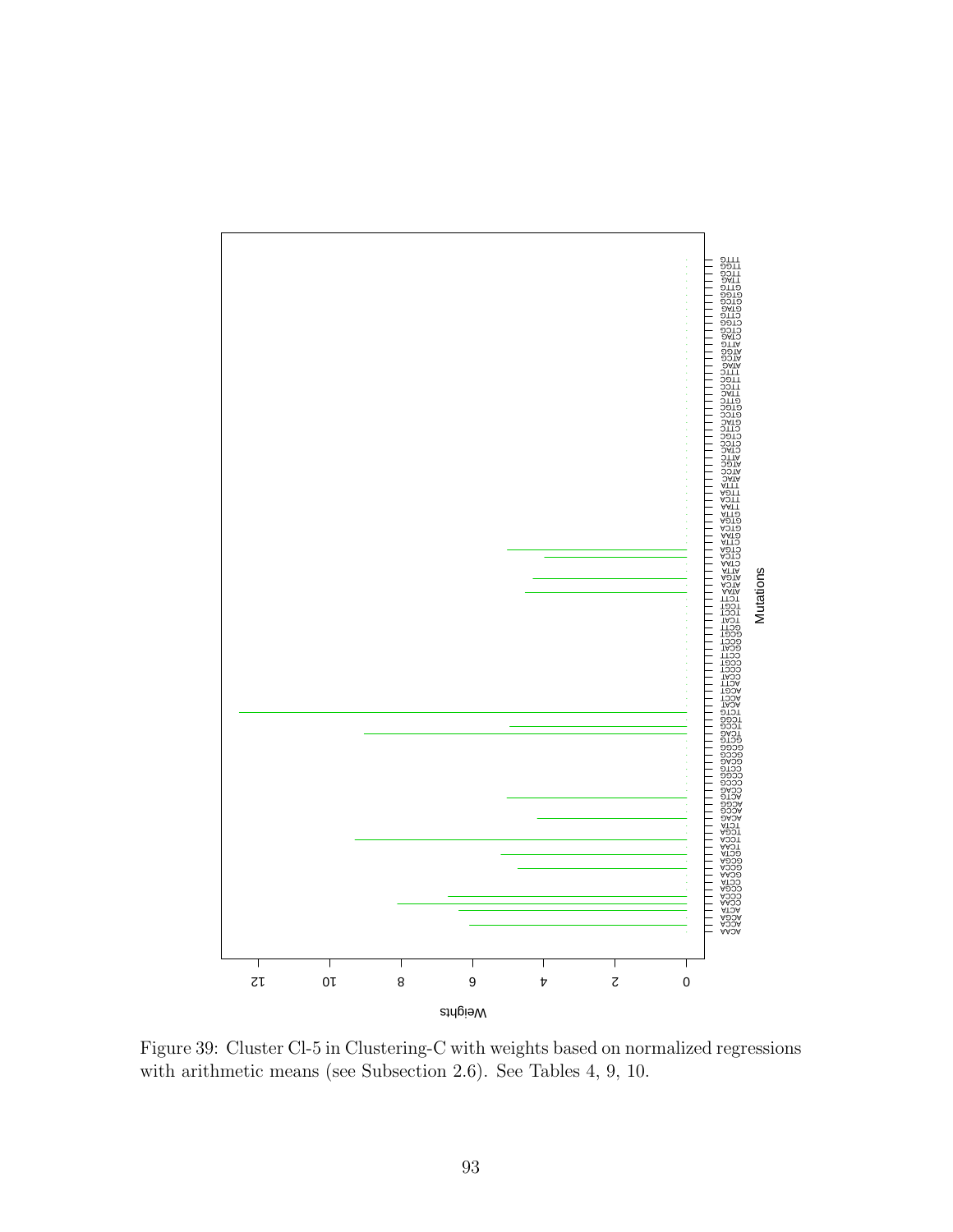

Figure 40: Cluster Cl-6 in Clustering-C with weights based on unnormalized regressions with arithmetic means (see Subsection 2.6). See Tables 4, 9, 10.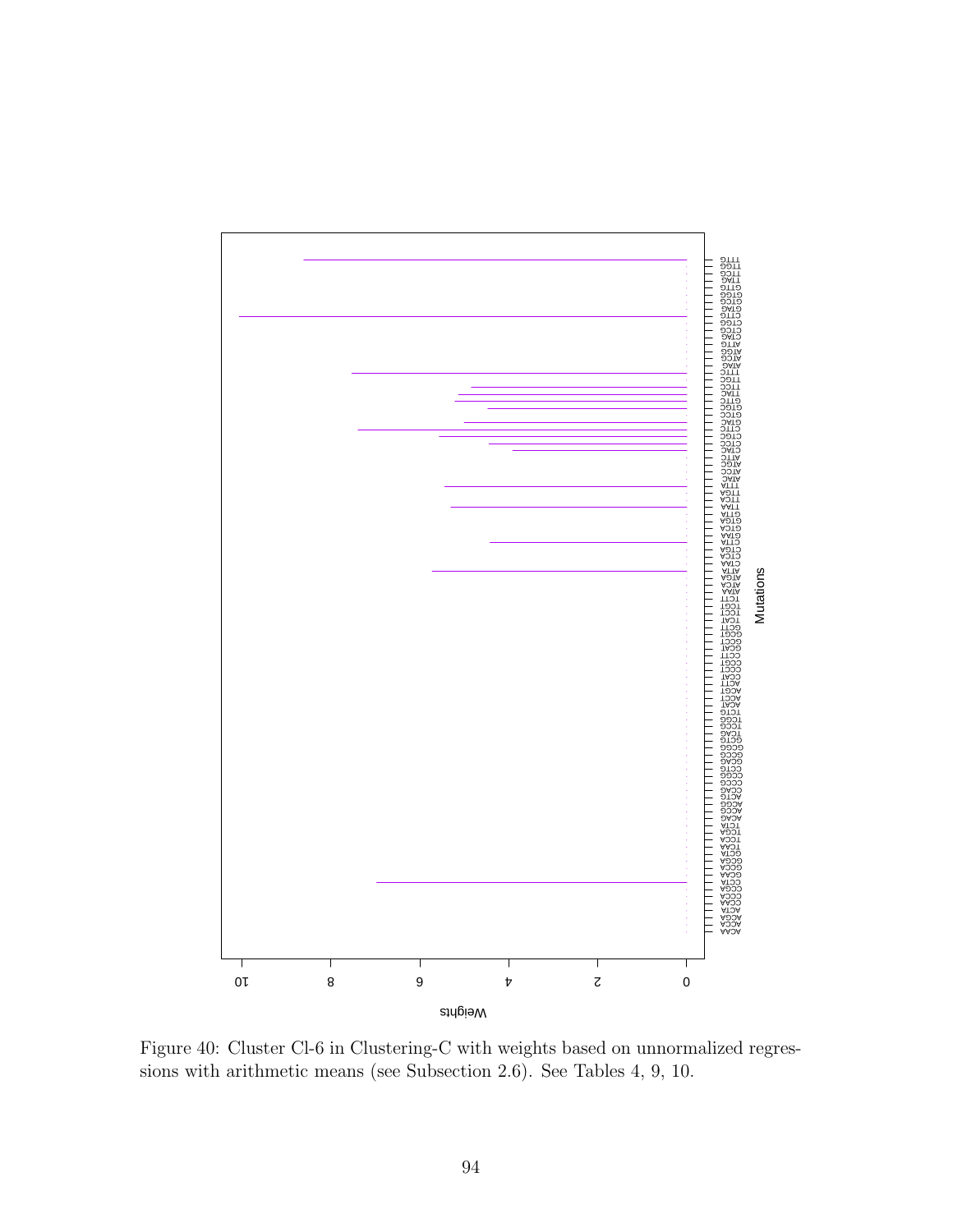

Figure 41: Cluster Cl-6 in Clustering-C with weights based on normalized regressions with arithmetic means (see Subsection 2.6). See Tables 4, 9, 10.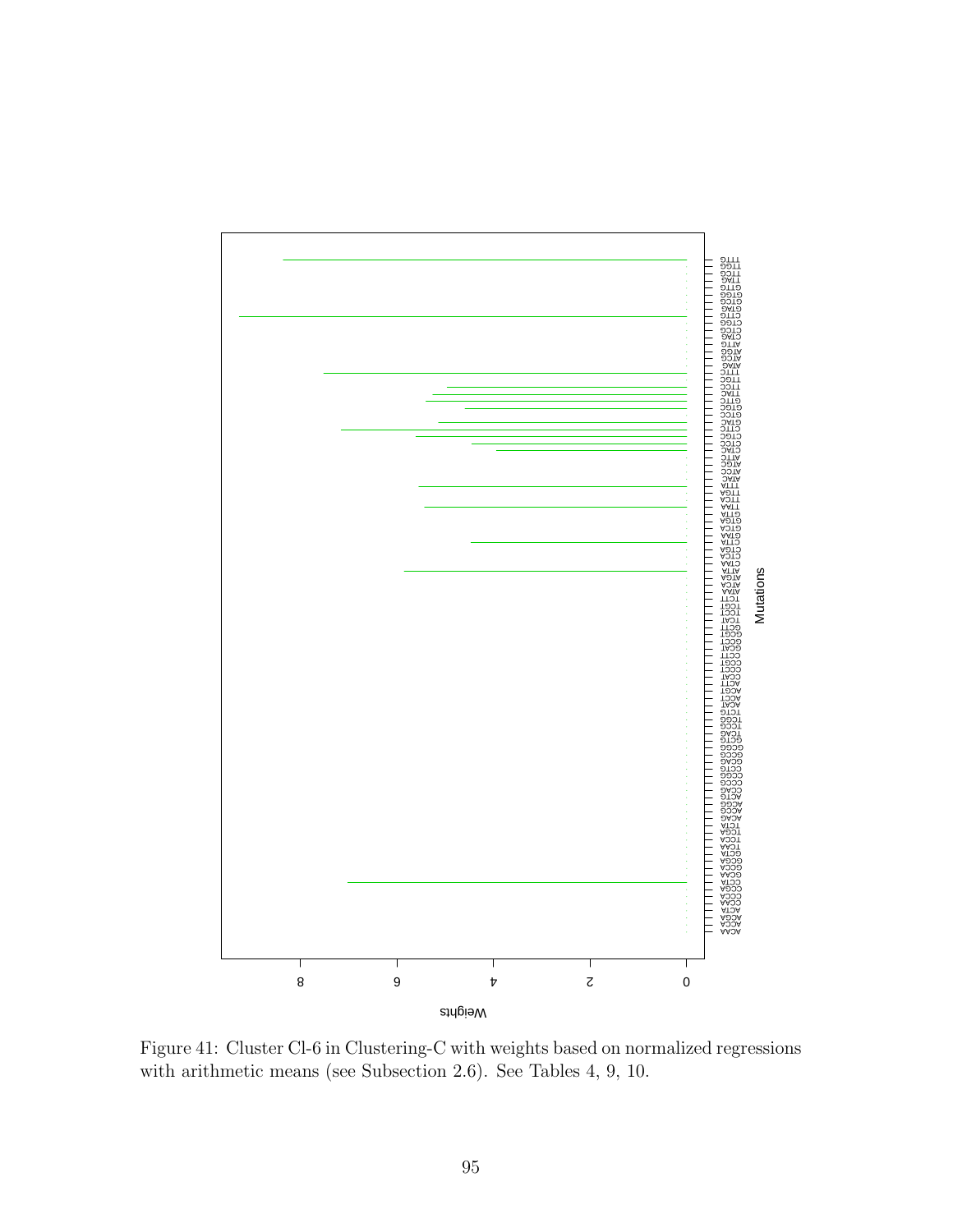

Figure 42: Cluster Cl-7 in Clustering-C with weights based on unnormalized regressions with arithmetic means (see Subsection 2.6). See Tables 4, 9, 10.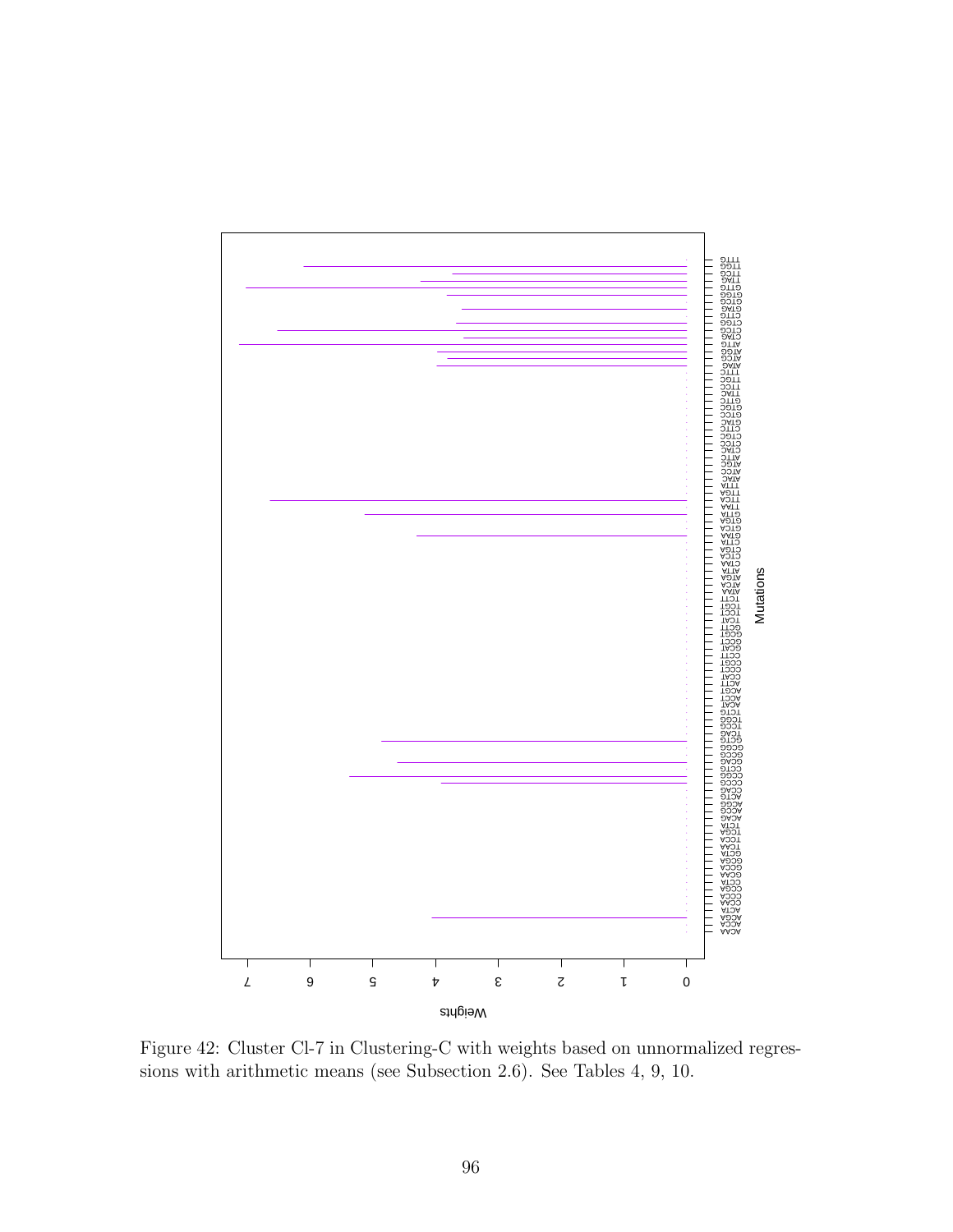

Figure 43: Cluster Cl-7 in Clustering-C with weights based on normalized regressions with arithmetic means (see Subsection 2.6). See Tables 4, 9, 10.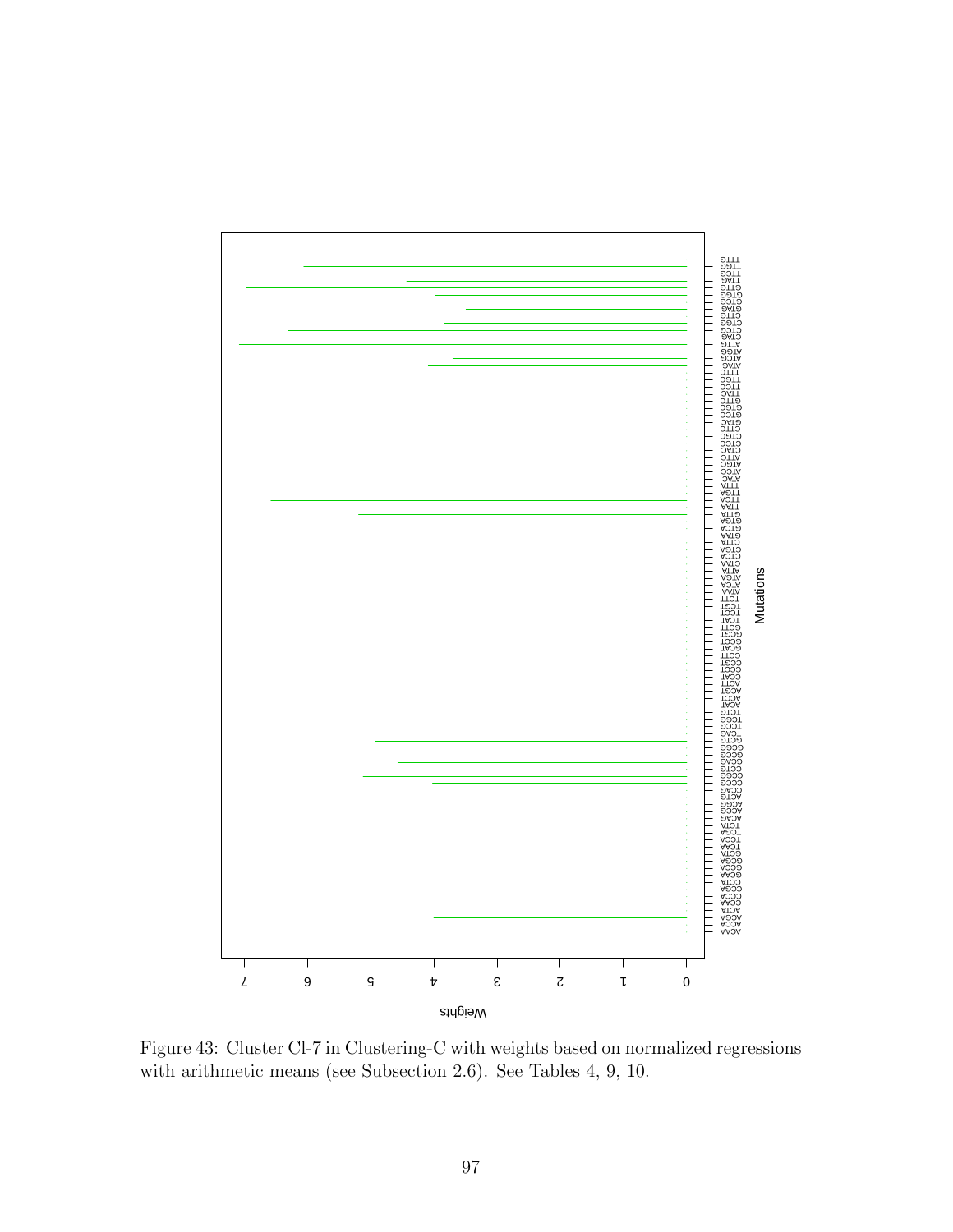

Figure 44: Cluster Cl-1 in Clustering-D with weights based on unnormalized regressions with arithmetic means (see Subsection 2.6). See Tables 4, 11, 12.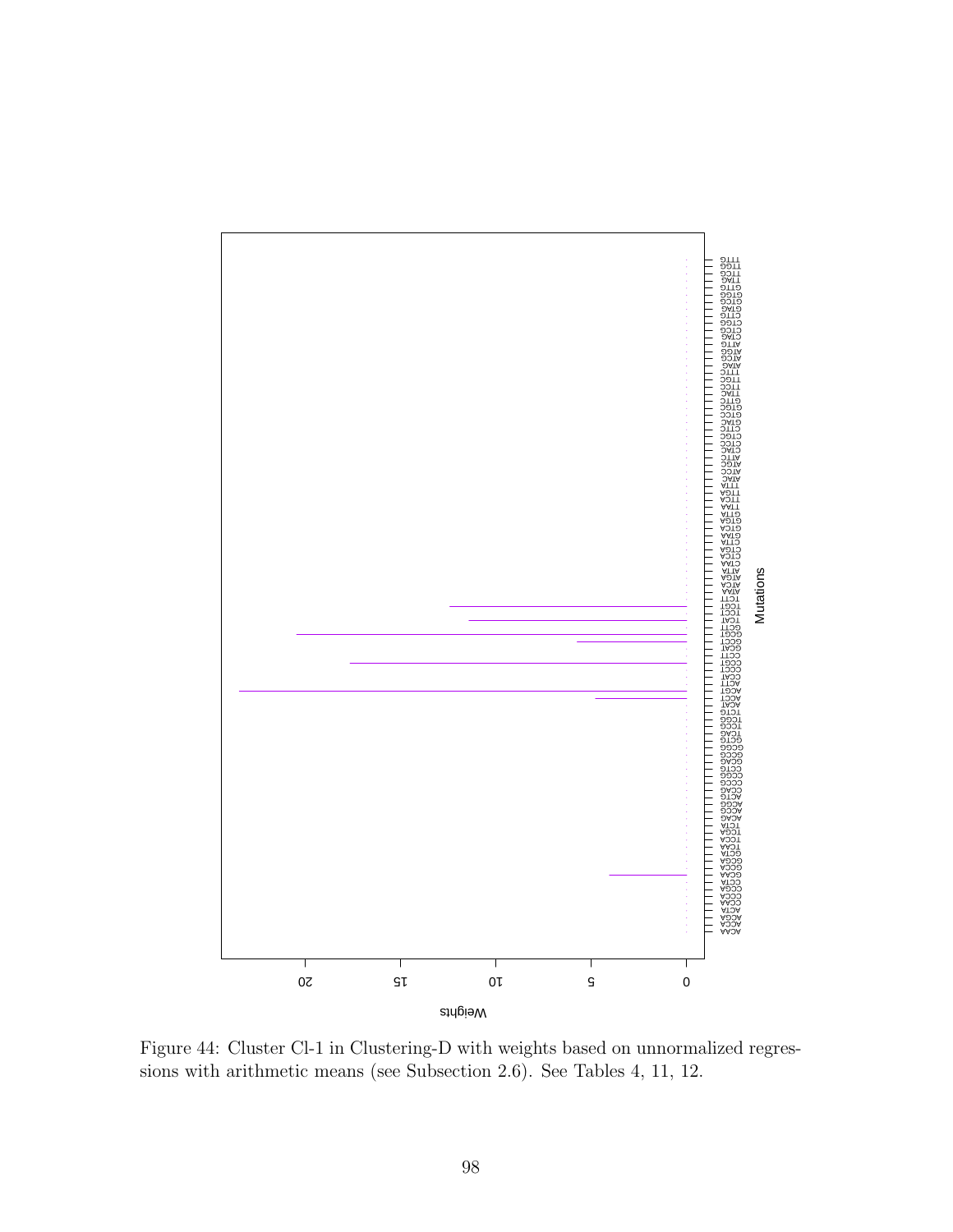

Figure 45: Cluster Cl-1 in Clustering-D with weights based on normalized regressions with arithmetic means (see Subsection 2.6). See Tables 4, 11, 12.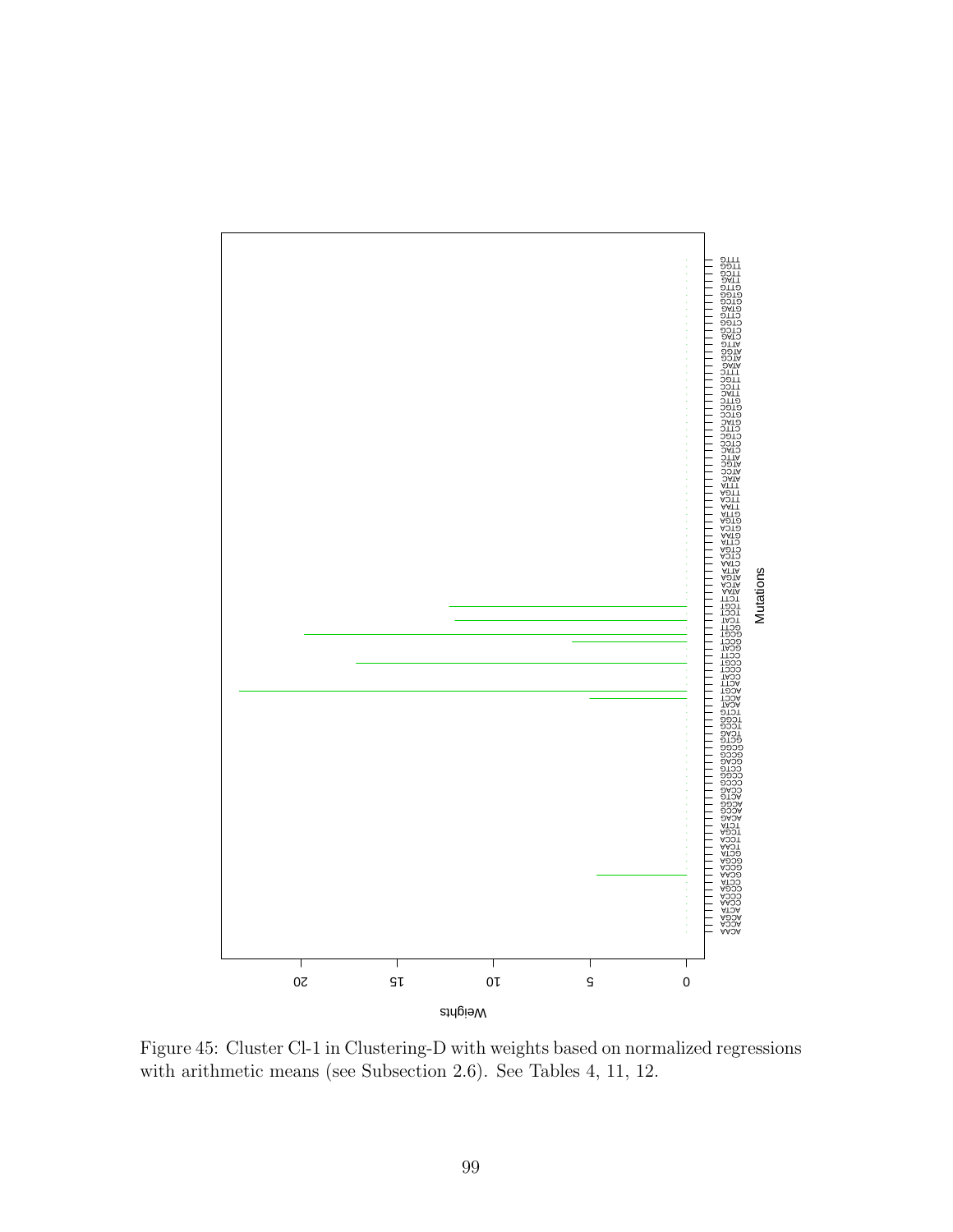

Figure 46: Cluster Cl-2 in Clustering-D with weights based on unnormalized regressions with arithmetic means (see Subsection 2.6). See Tables 4, 11, 12.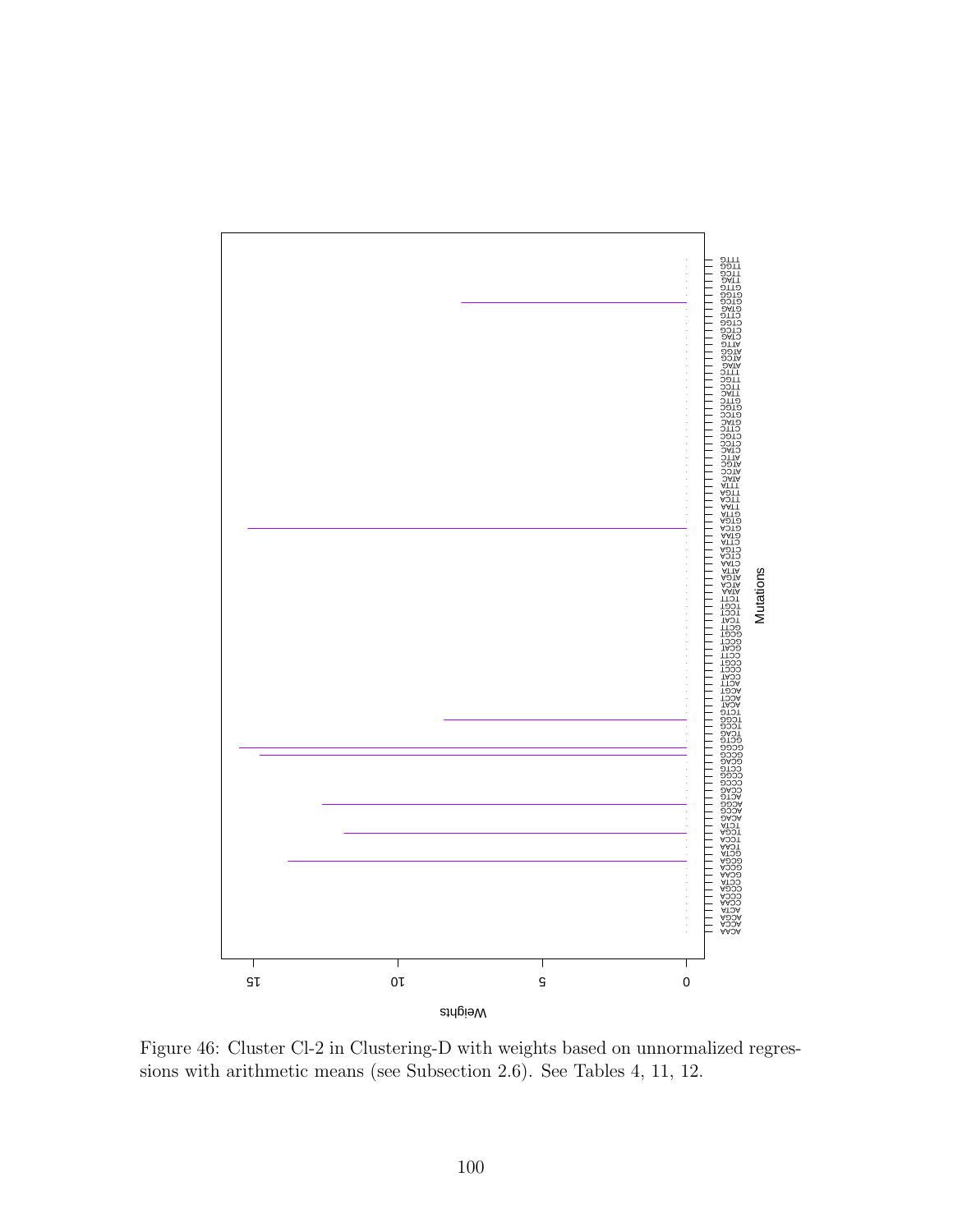

Figure 47: Cluster Cl-2 in Clustering-D with weights based on normalized regressions with arithmetic means (see Subsection 2.6). See Tables 4, 11, 12.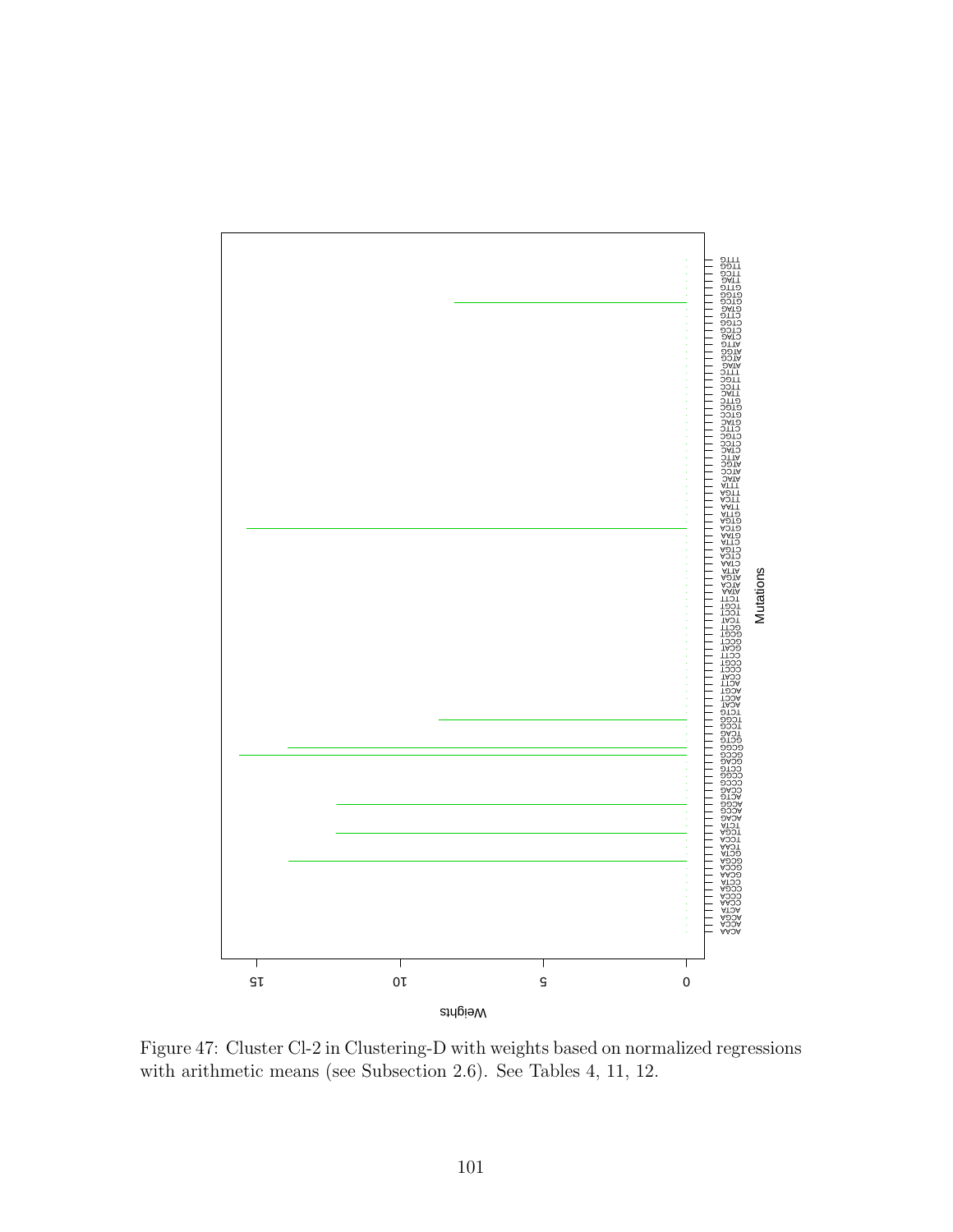

Figure 48: Cluster Cl-3 in Clustering-D with weights based on unnormalized regressions with arithmetic means (see Subsection 2.6). See Tables 4, 11, 12.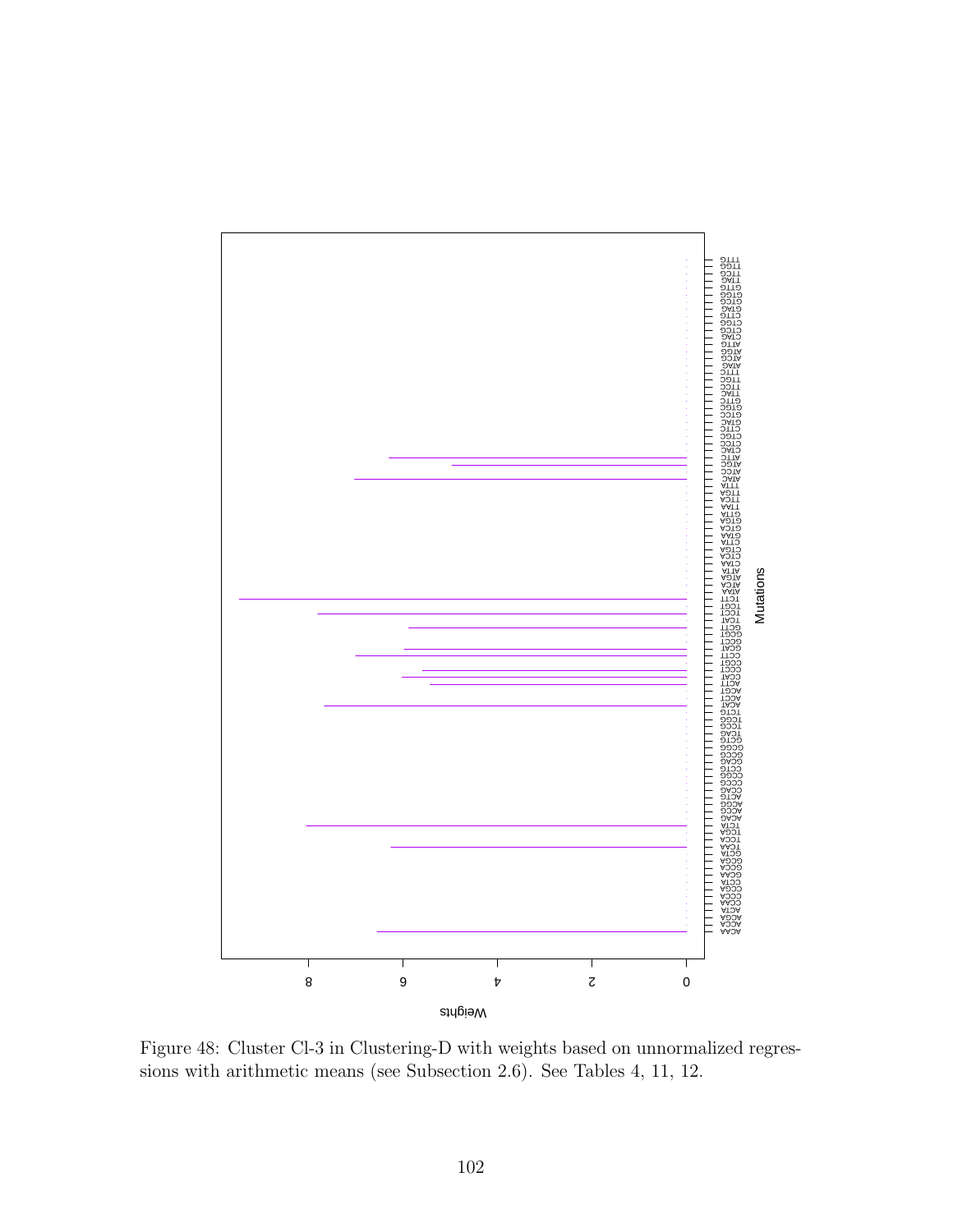

Figure 49: Cluster Cl-3 in Clustering-D with weights based on normalized regressions with arithmetic means (see Subsection 2.6). See Tables 4, 11, 12.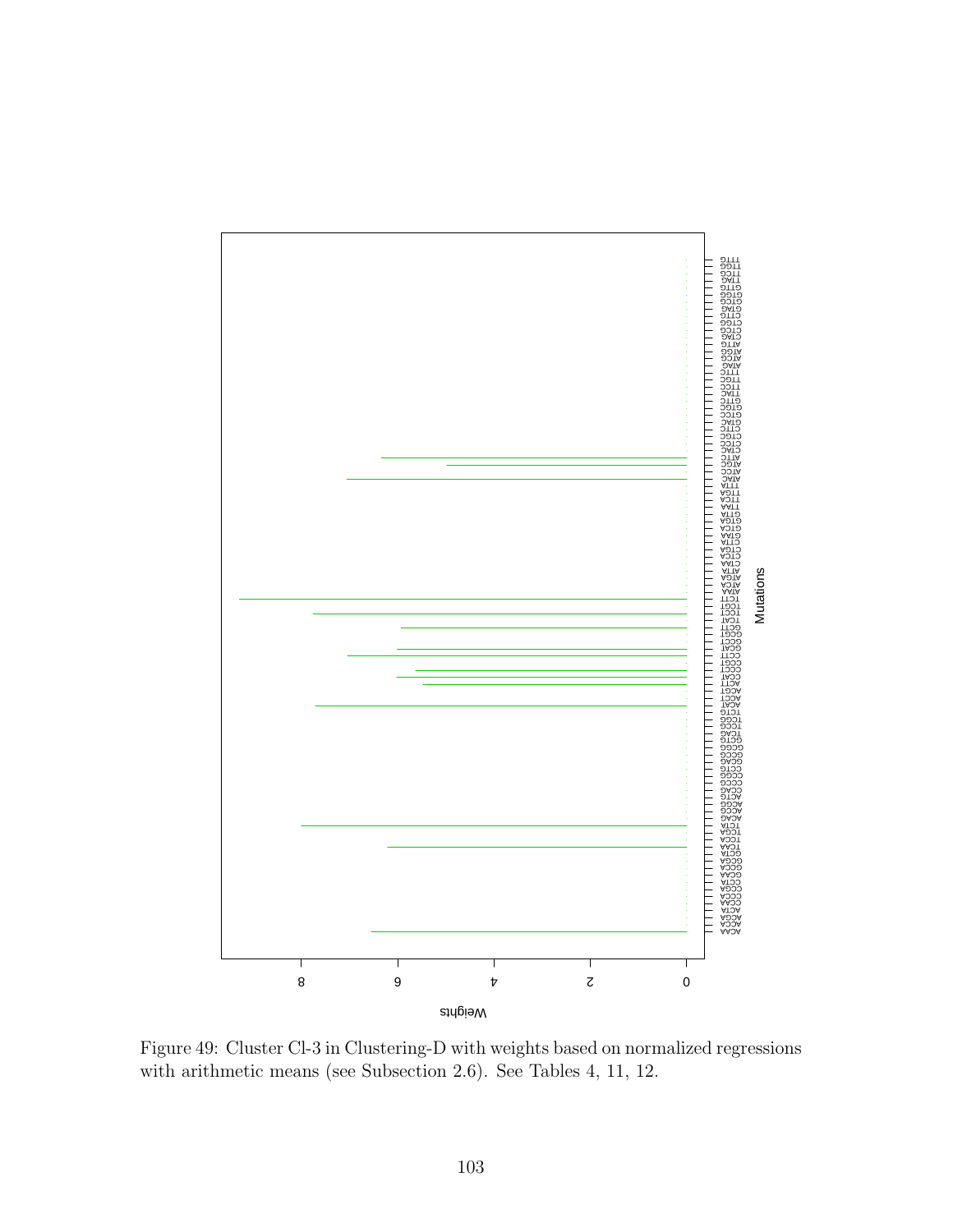

Figure 50: Cluster Cl-4 in Clustering-D with weights based on unnormalized regressions with arithmetic means (see Subsection 2.6). See Tables 4, 11, 12.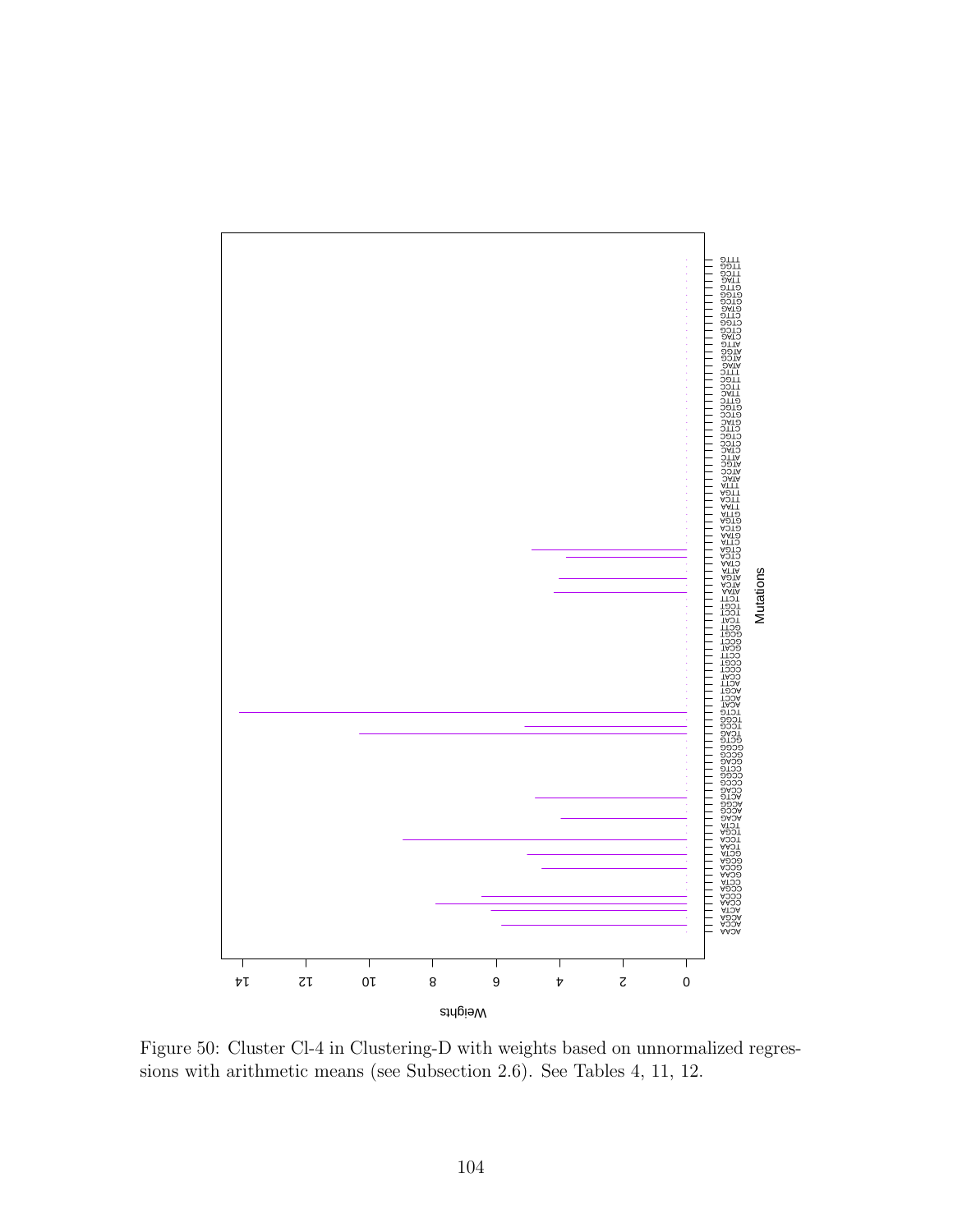

Figure 51: Cluster Cl-4 in Clustering-D with weights based on normalized regressions with arithmetic means (see Subsection 2.6). See Tables 4, 11, 12.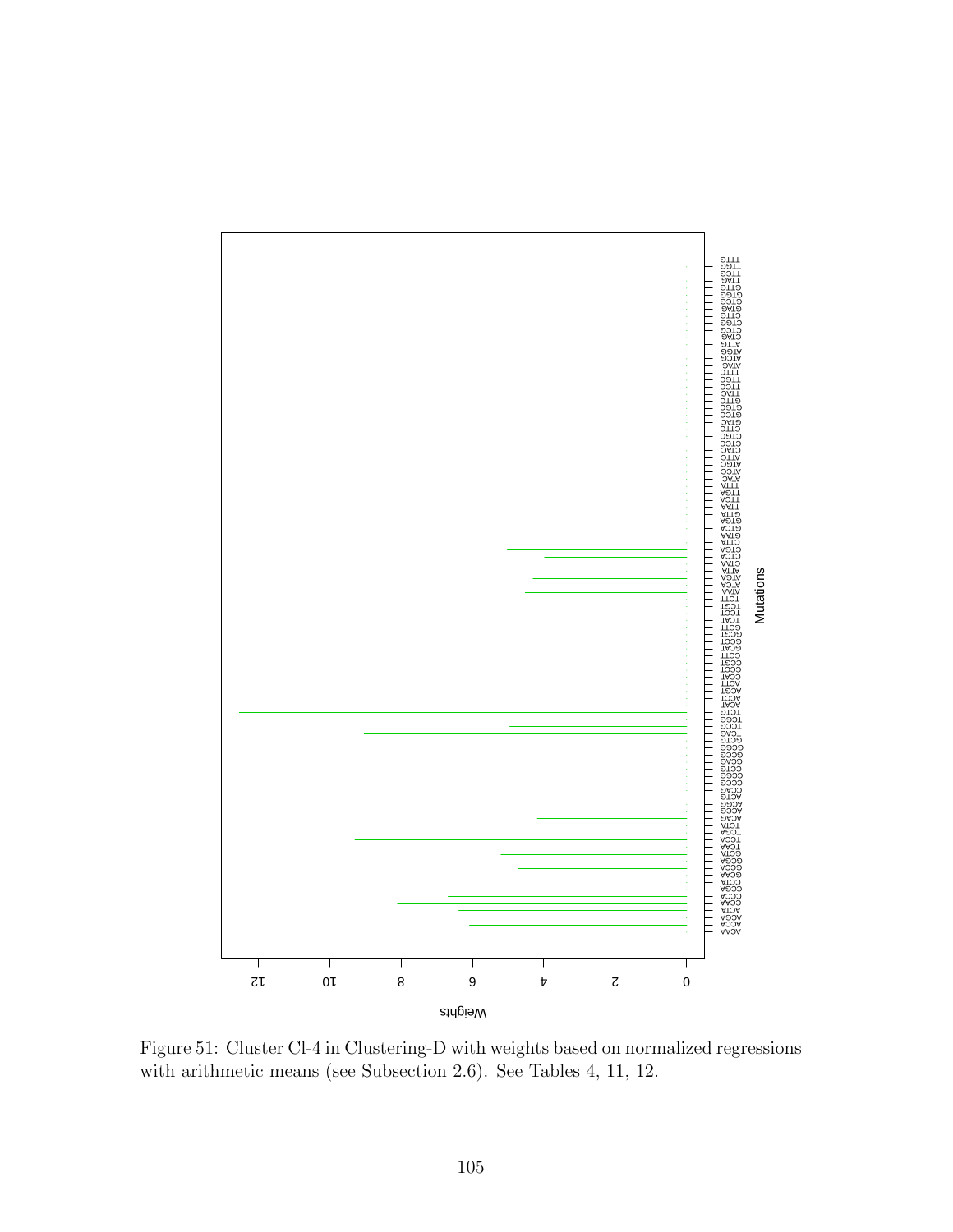

Figure 52: Cluster Cl-5 in Clustering-D with weights based on unnormalized regressions with arithmetic means (see Subsection 2.6). See Tables 4, 11, 12.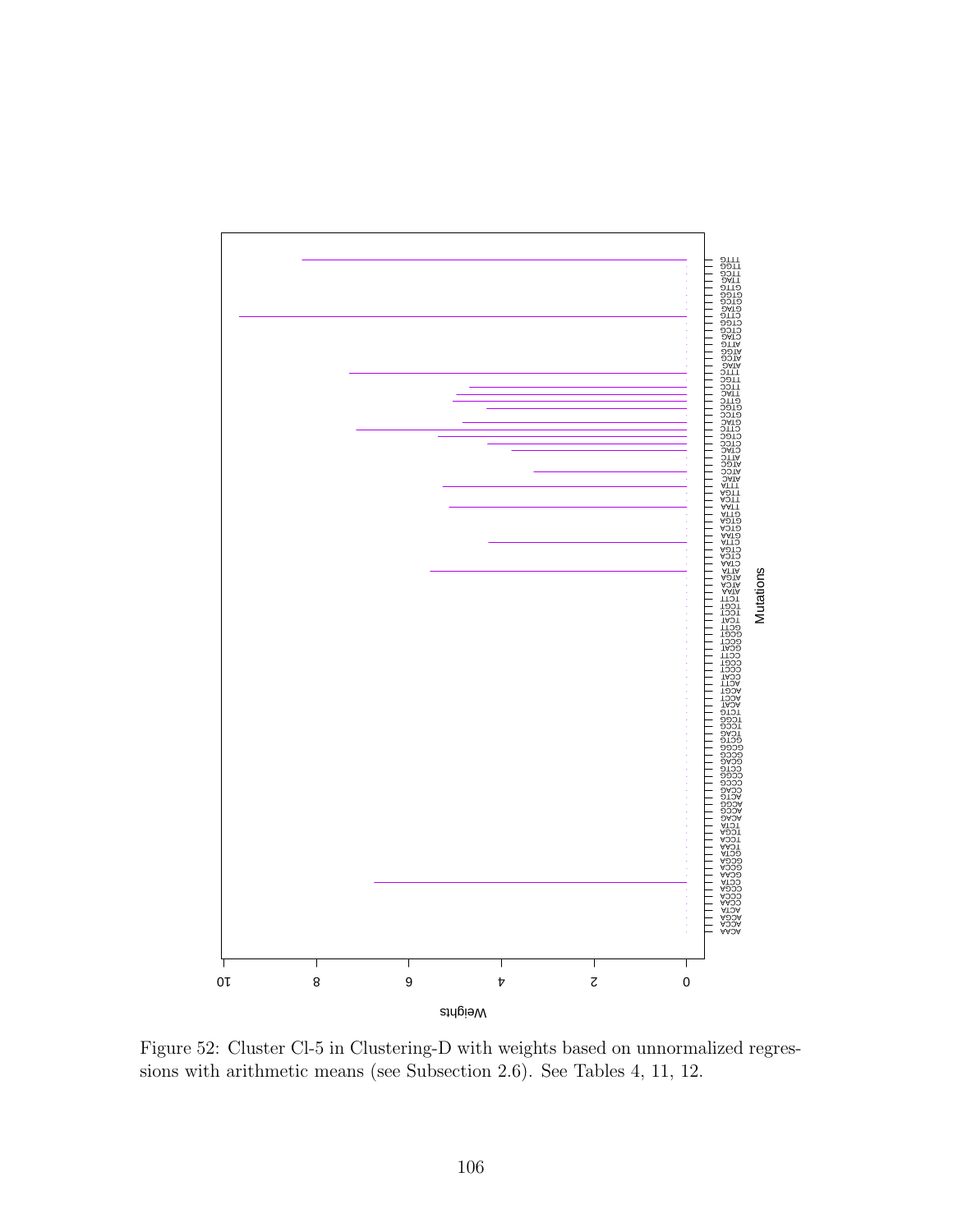

Figure 53: Cluster Cl-5 in Clustering-D with weights based on normalized regressions with arithmetic means (see Subsection 2.6). See Tables 4, 11, 12.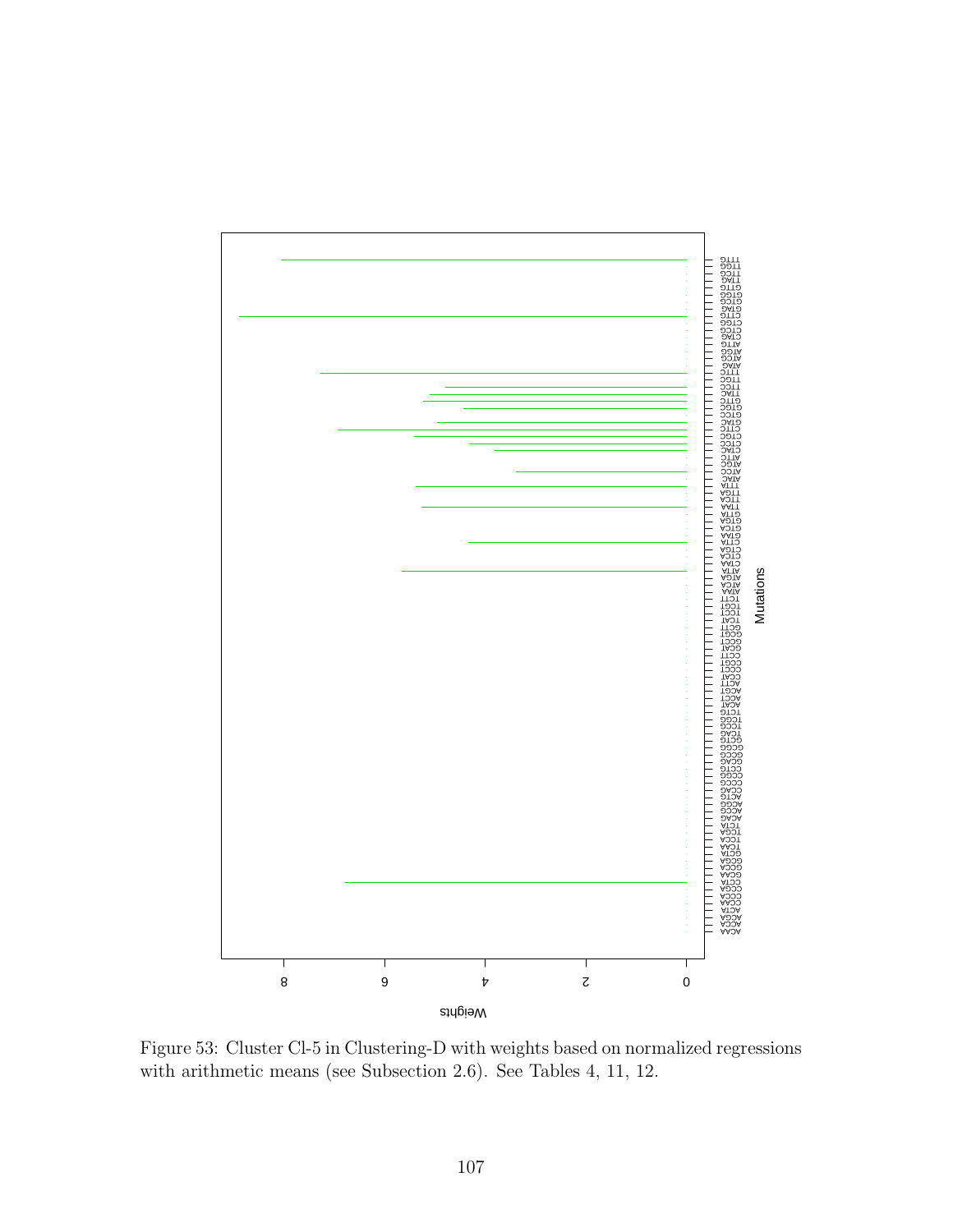

Figure 54: Cluster Cl-6 in Clustering-D with weights based on unnormalized regressions with arithmetic means (see Subsection 2.6). See Tables 4, 11, 12.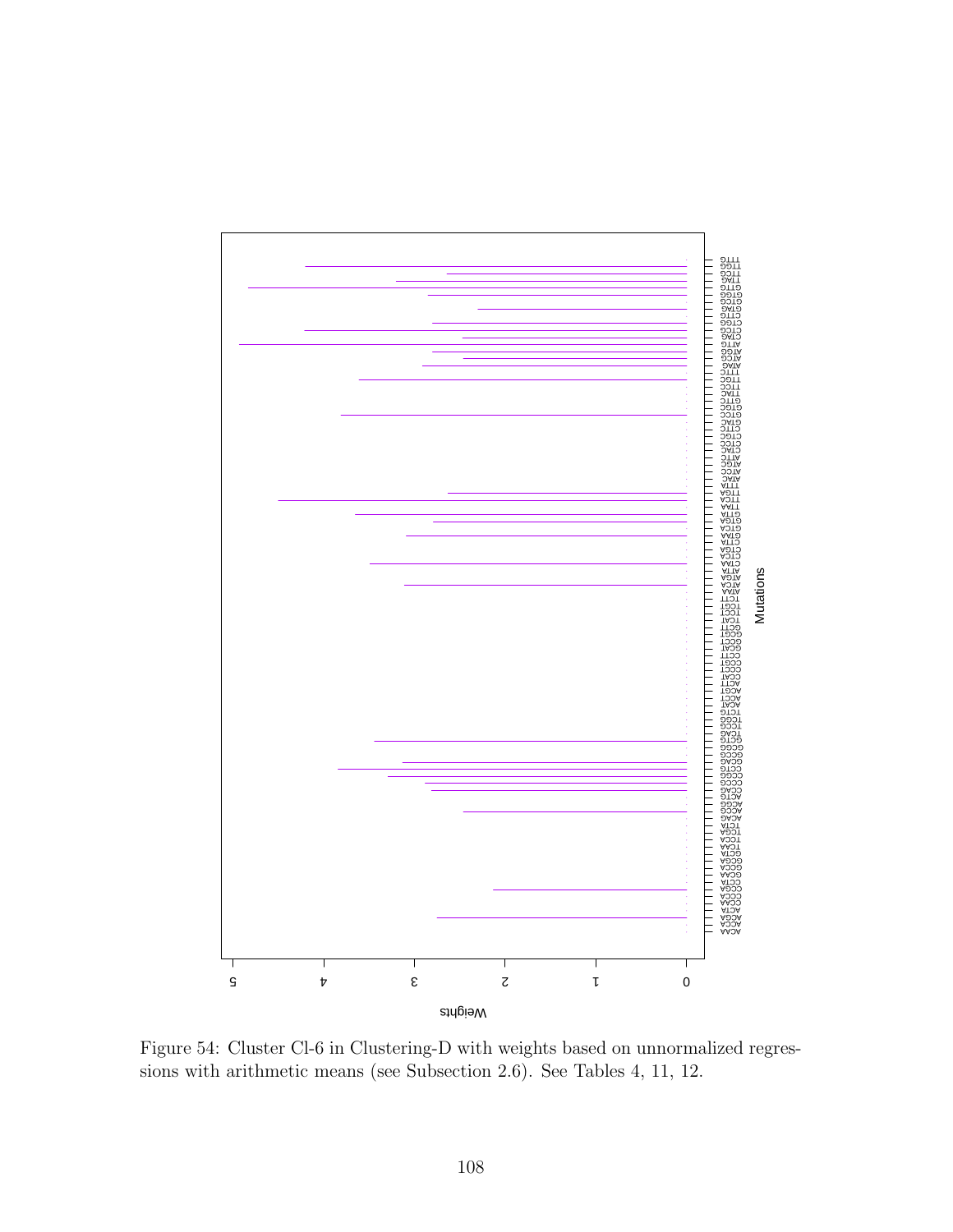

Figure 55: Cluster Cl-6 in Clustering-D with weights based on normalized regressions with arithmetic means (see Subsection 2.6). See Tables 4, 11, 12.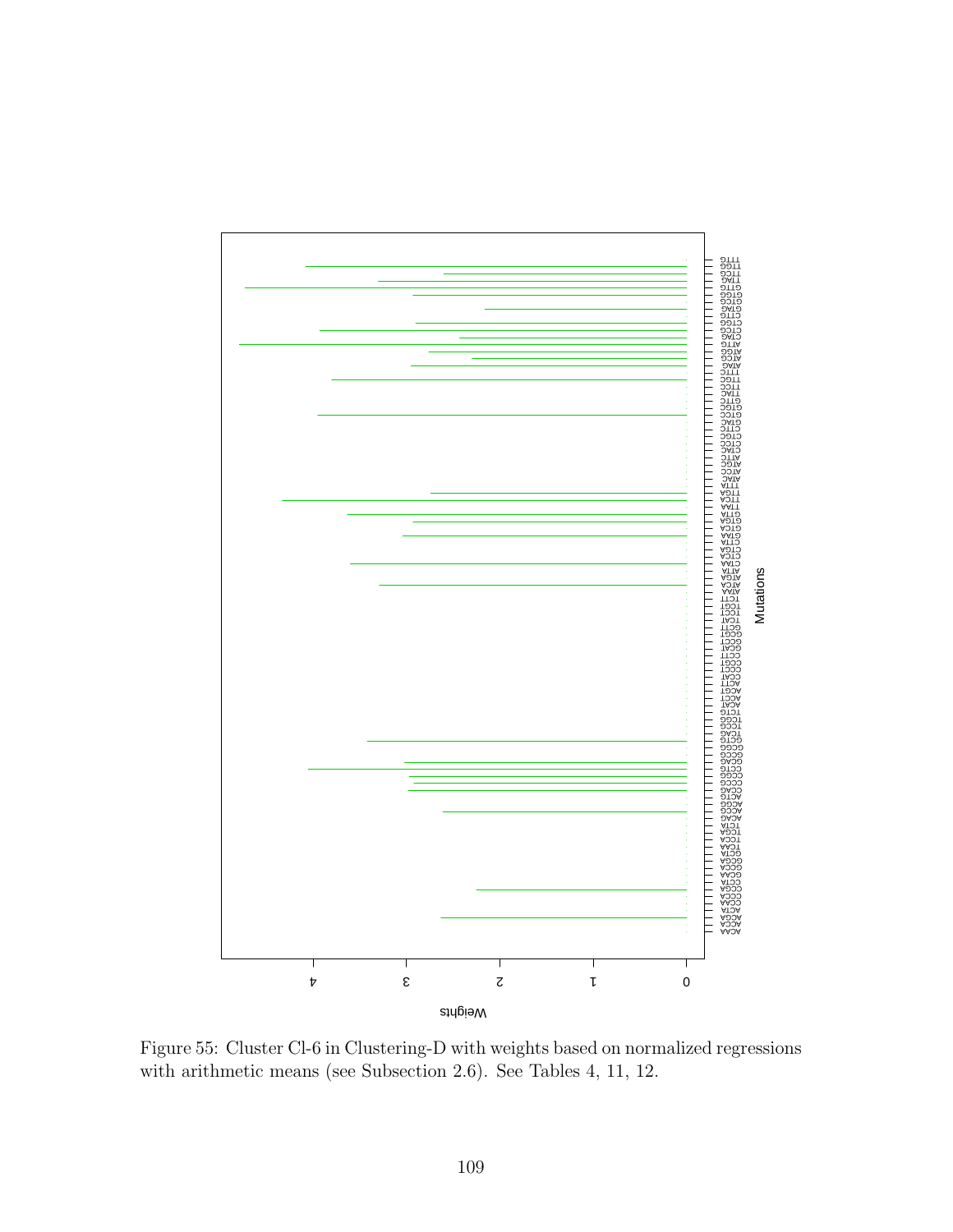

Figure 56: Cluster Cl-1 in Clustering-A with weights based on unnormalized regressions with geometric means (see Subsection 2.6). See Tables 4, 13, 14.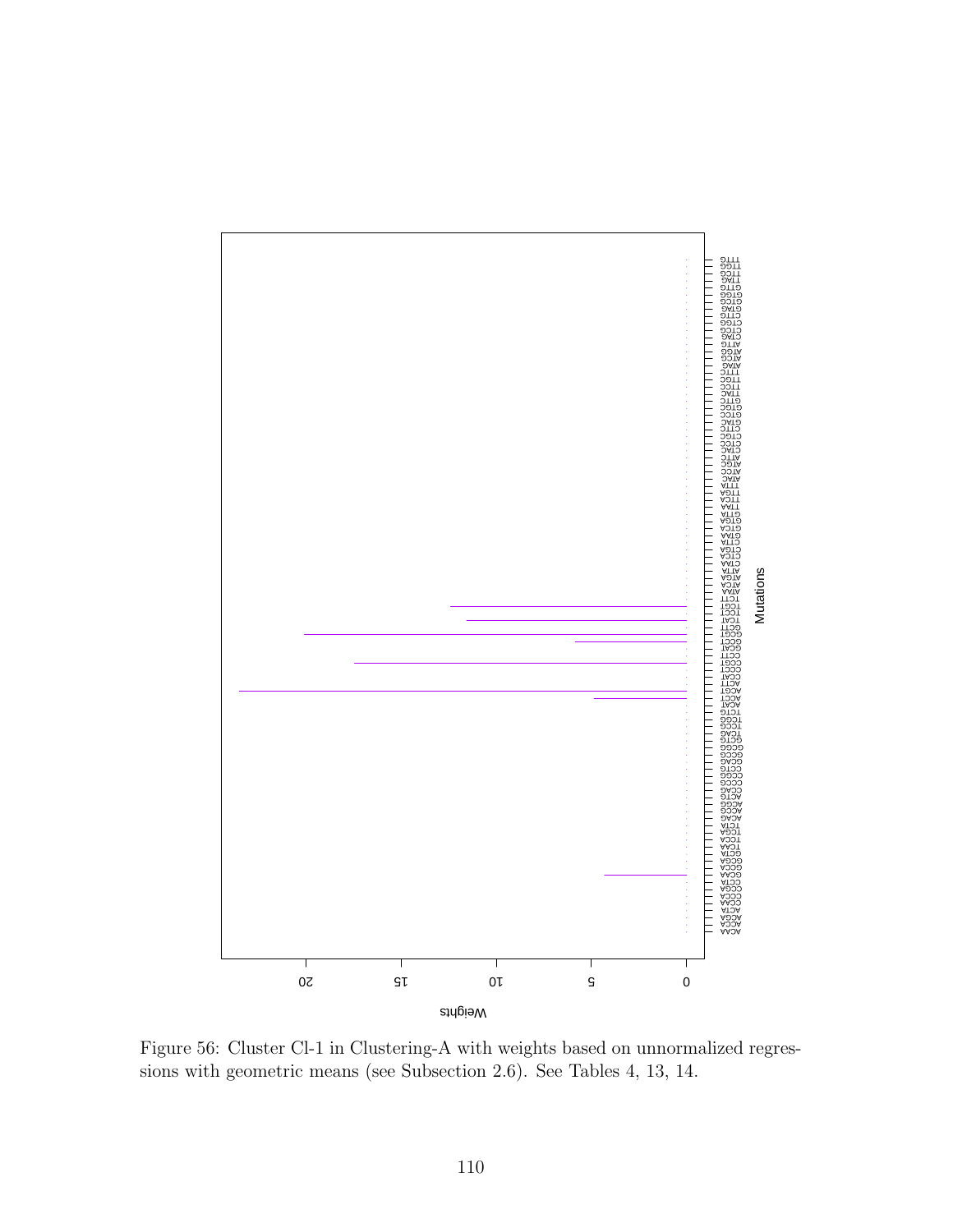

Figure 57: Cluster Cl-1 in Clustering-A with weights based on normalized regressions with geometric means (see Subsection 2.6). See Tables 4, 13, 14.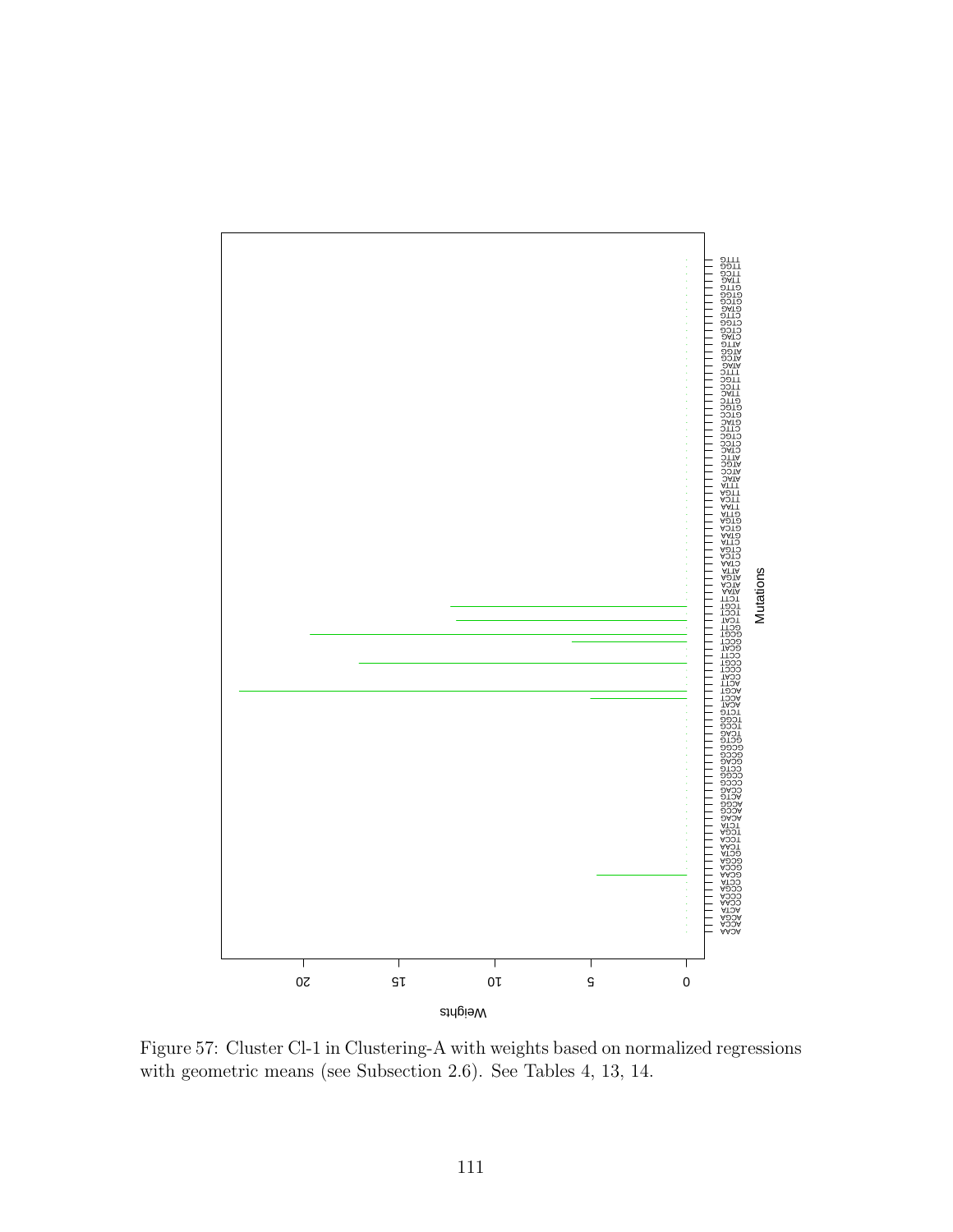

Figure 58: Cluster Cl-2 in Clustering-A with weights based on unnormalized regressions with geometric means (see Subsection 2.6). See Tables 4, 13, 14.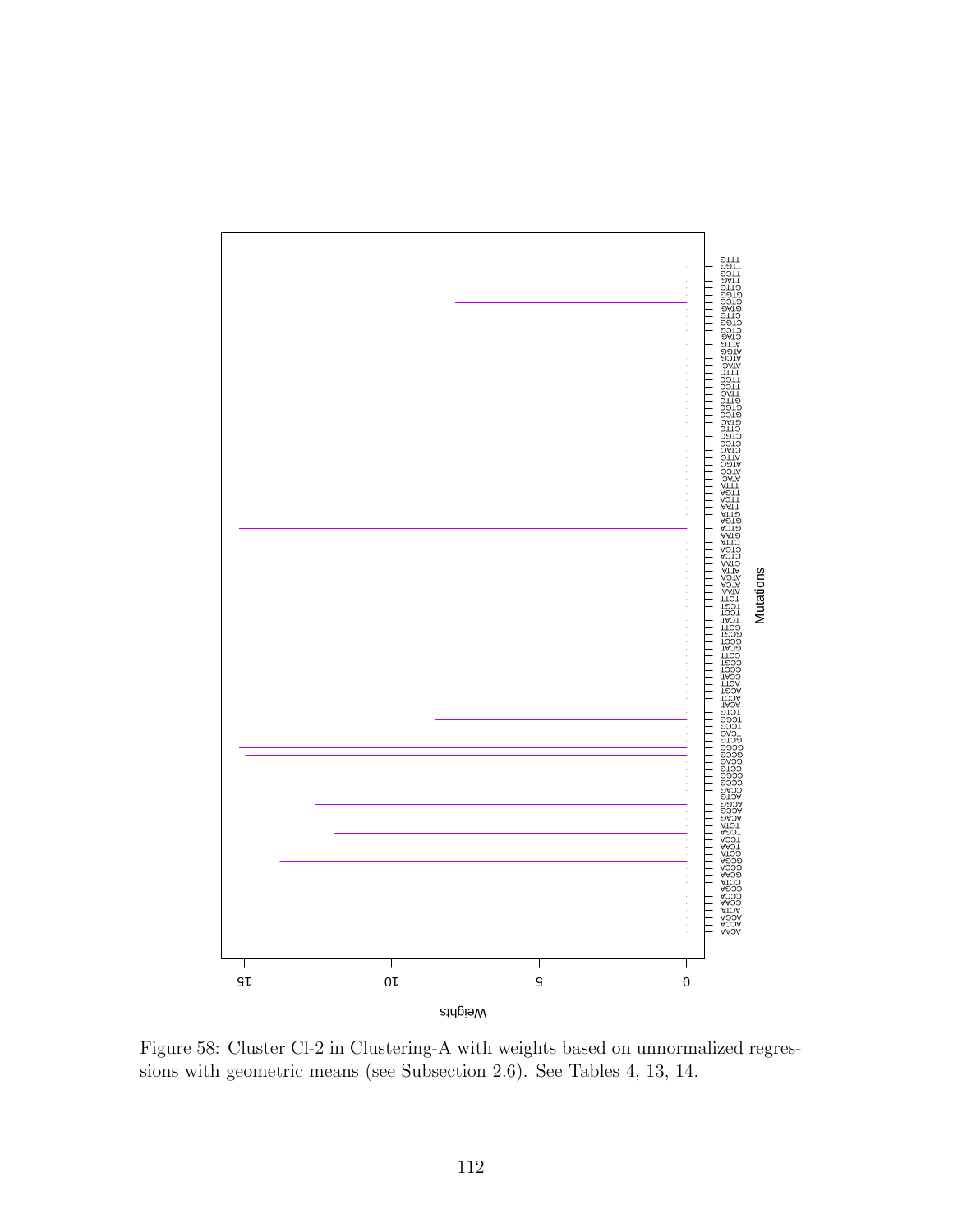

Figure 59: Cluster Cl-2 in Clustering-A with weights based on normalized regressions with geometric means (see Subsection 2.6). See Tables 4, 13, 14.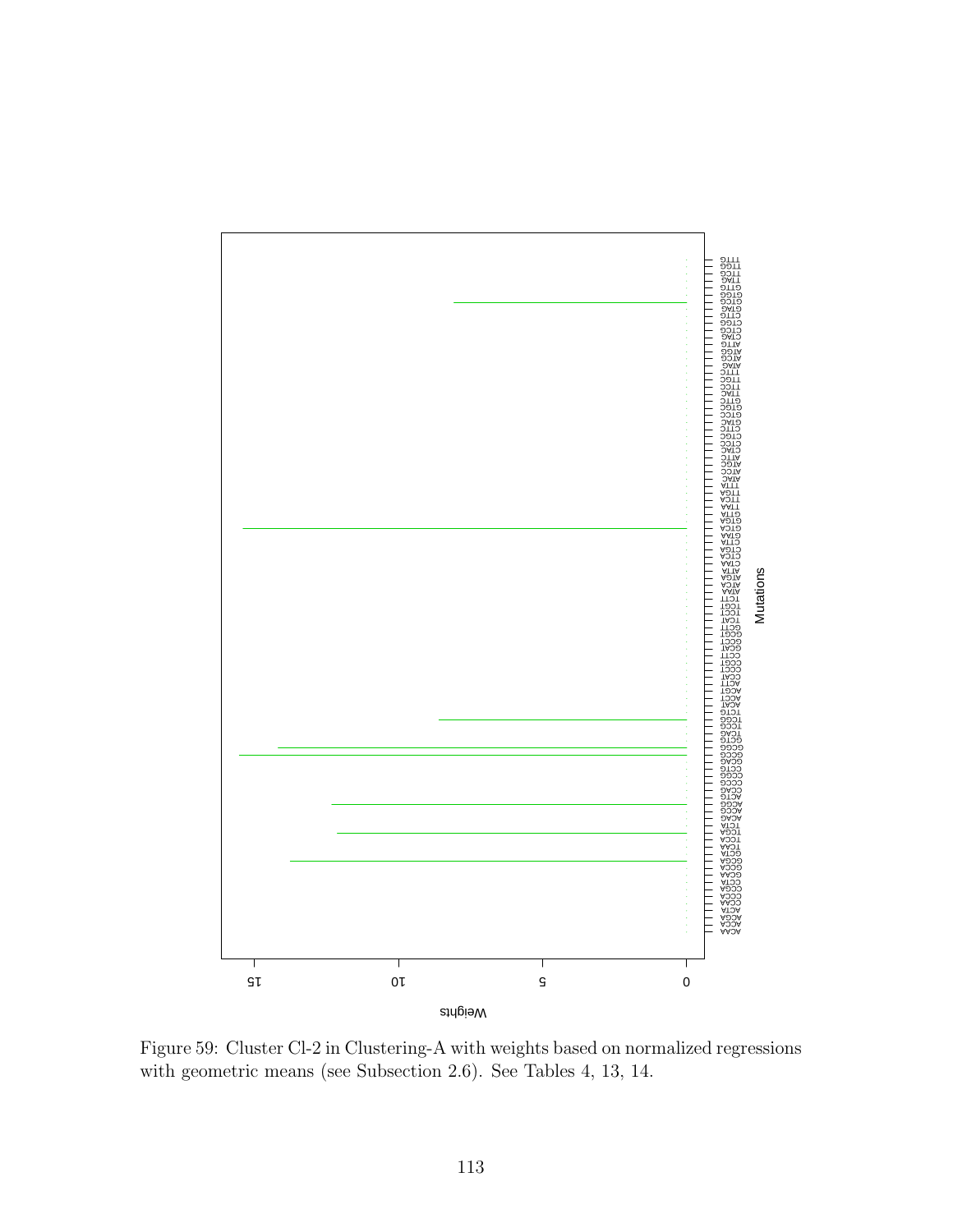

Figure 60: Cluster Cl-3 in Clustering-A with weights based on unnormalized regressions with geometric means (see Subsection 2.6). See Tables 4, 13, 14.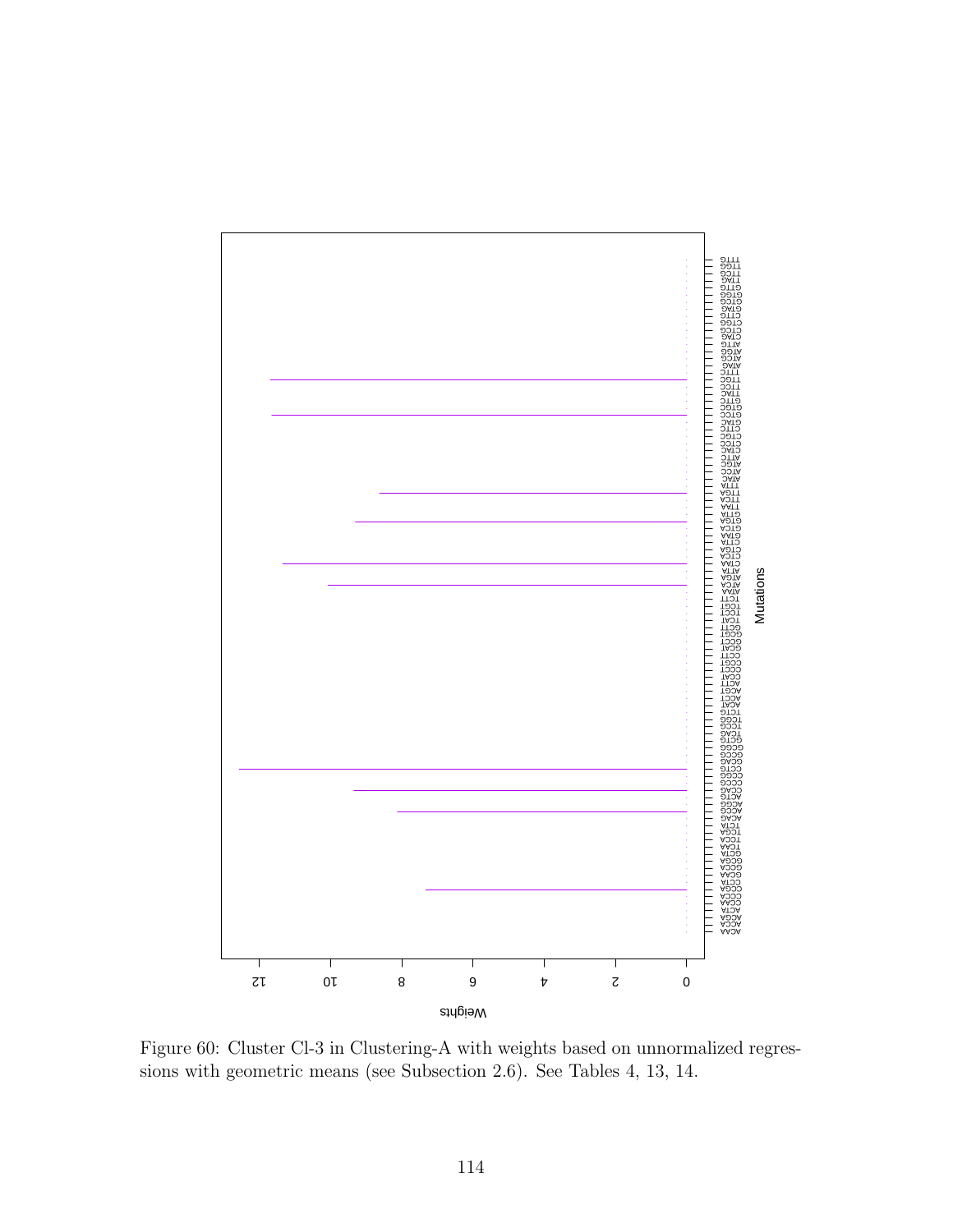

Figure 61: Cluster Cl-3 in Clustering-A with weights based on normalized regressions with geometric means (see Subsection 2.6). See Tables 4, 13, 14.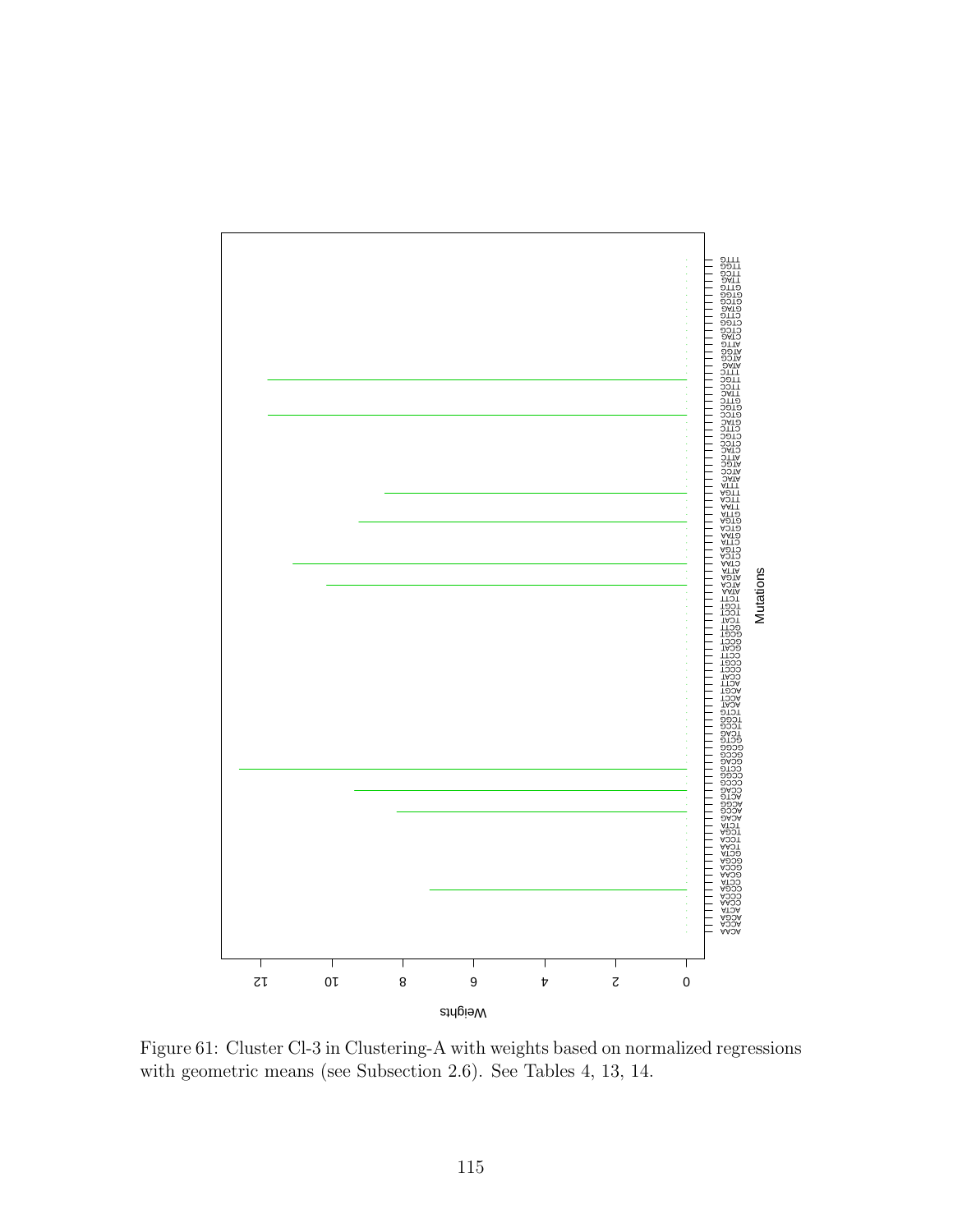

Figure 62: Cluster Cl-4 in Clustering-A with weights based on unnormalized regressions with geometric means (see Subsection 2.6). See Tables 4, 13, 14.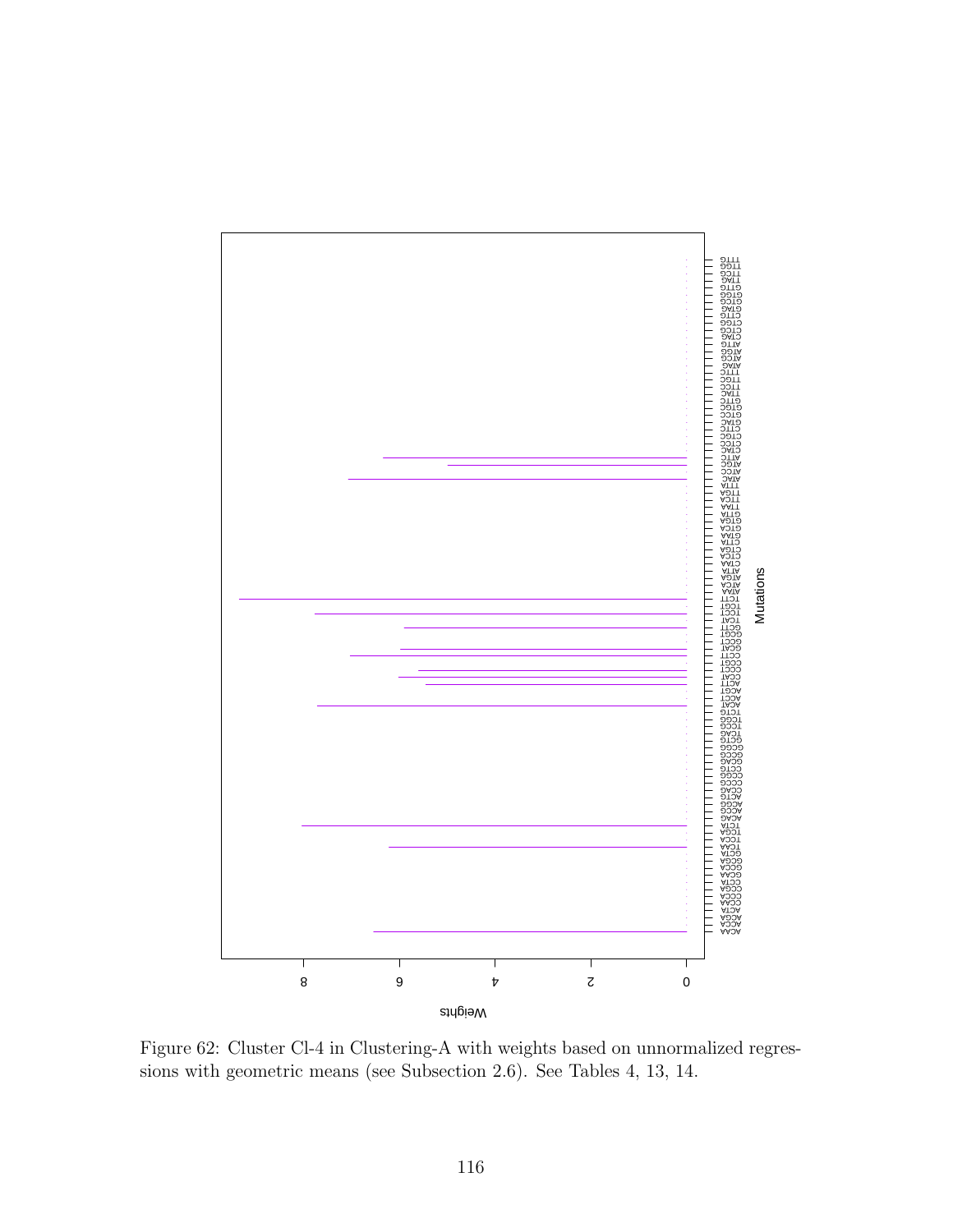

Figure 63: Cluster Cl-4 in Clustering-A with weights based on normalized regressions with geometric means (see Subsection 2.6). See Tables 4, 13, 14.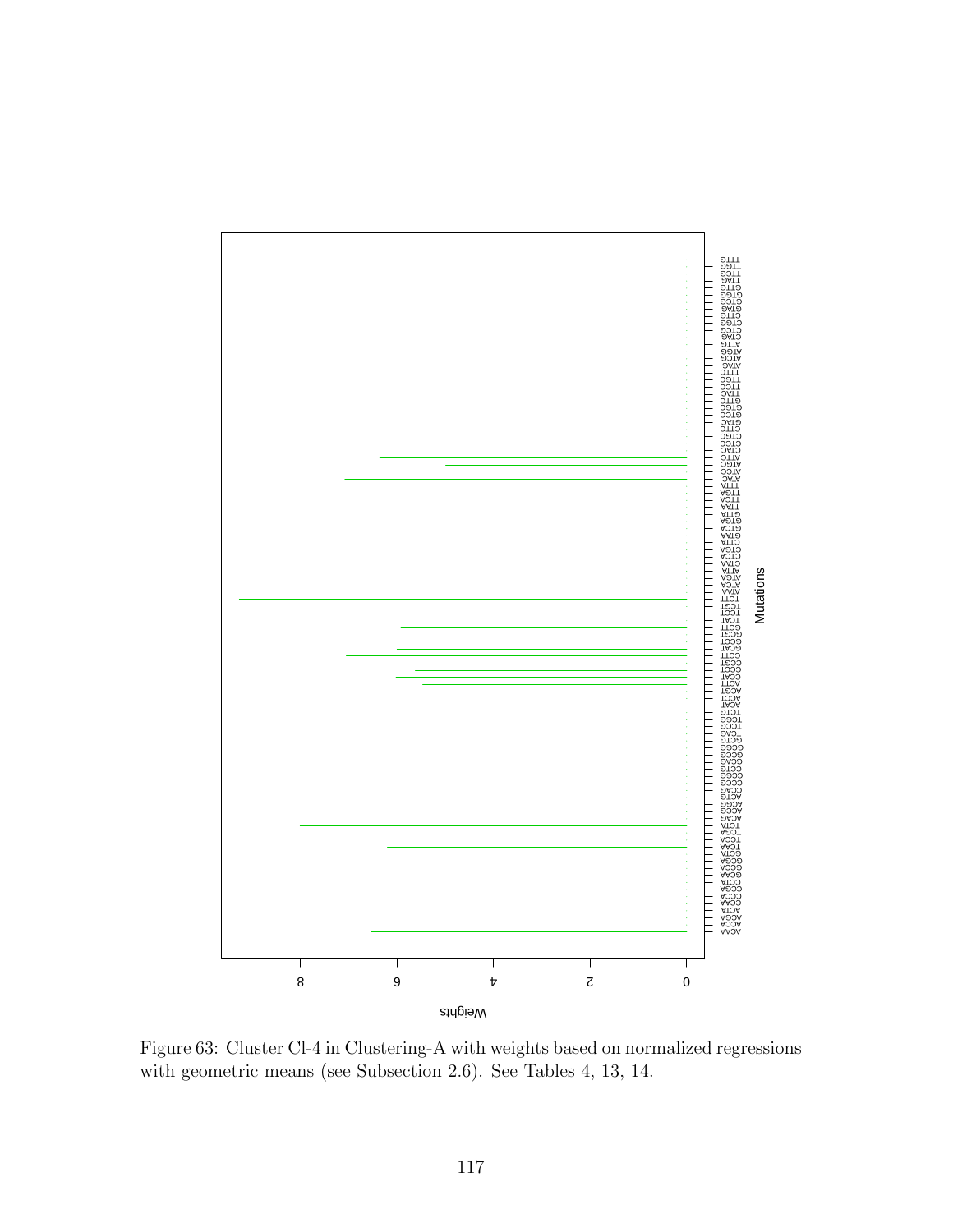

Figure 64: Cluster Cl-5 in Clustering-A with weights based on unnormalized regressions with geometric means (see Subsection 2.6). See Tables 4, 13, 14.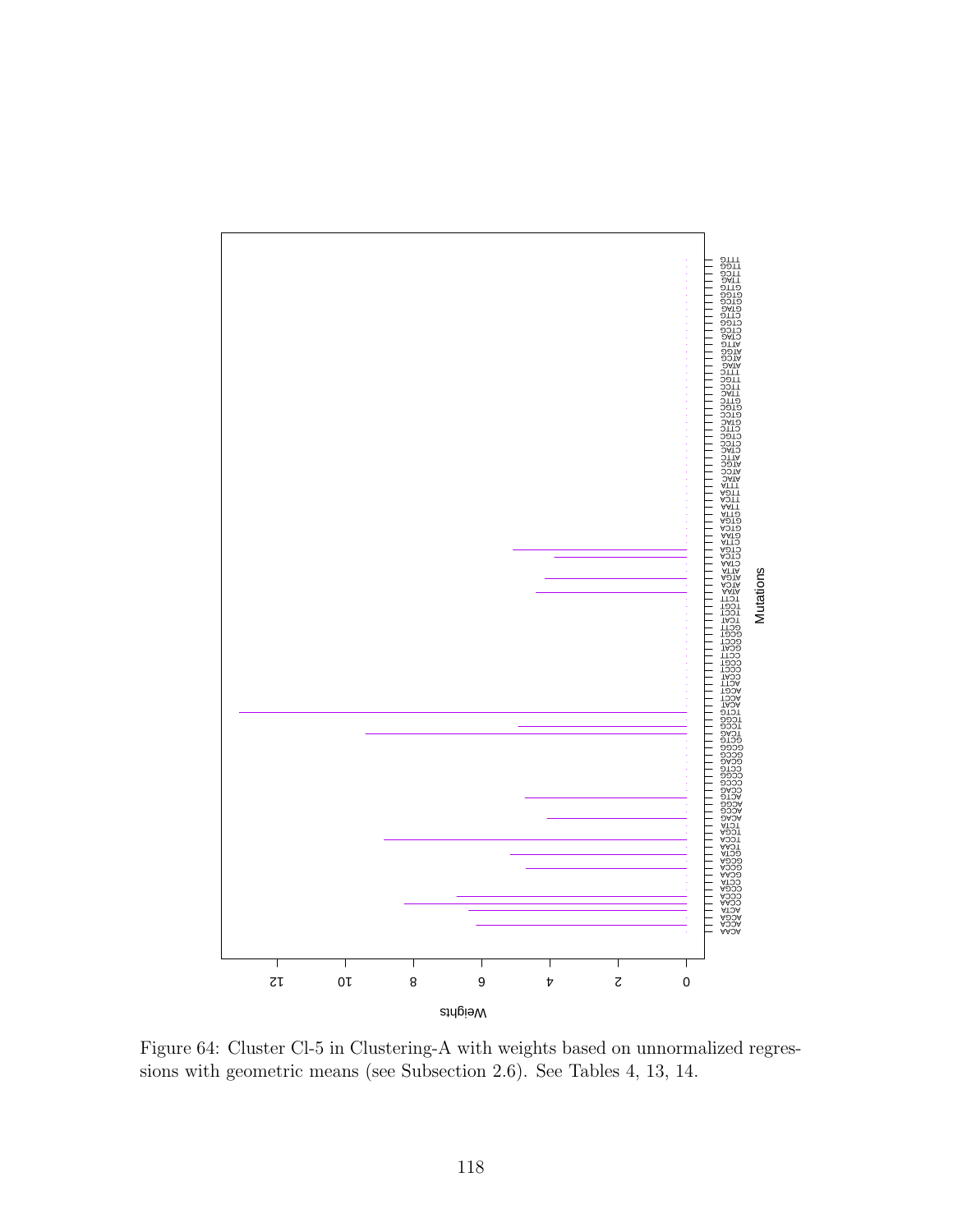

Figure 65: Cluster Cl-5 in Clustering-A with weights based on normalized regressions with geometric means (see Subsection 2.6). See Tables 4, 13, 14.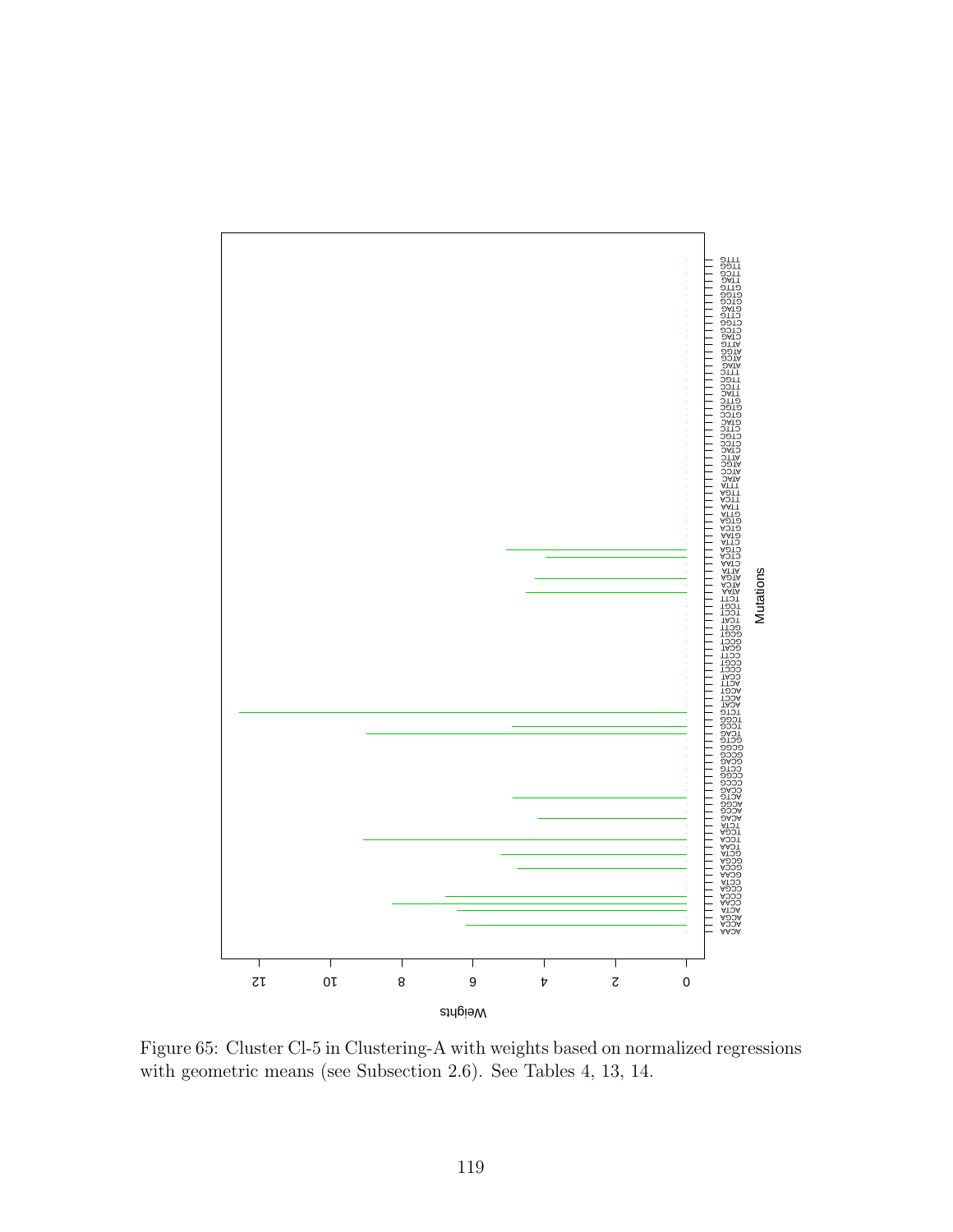

Figure 66: Cluster Cl-6 in Clustering-A with weights based on unnormalized regressions with geometric means (see Subsection 2.6). See Tables 4, 13, 14.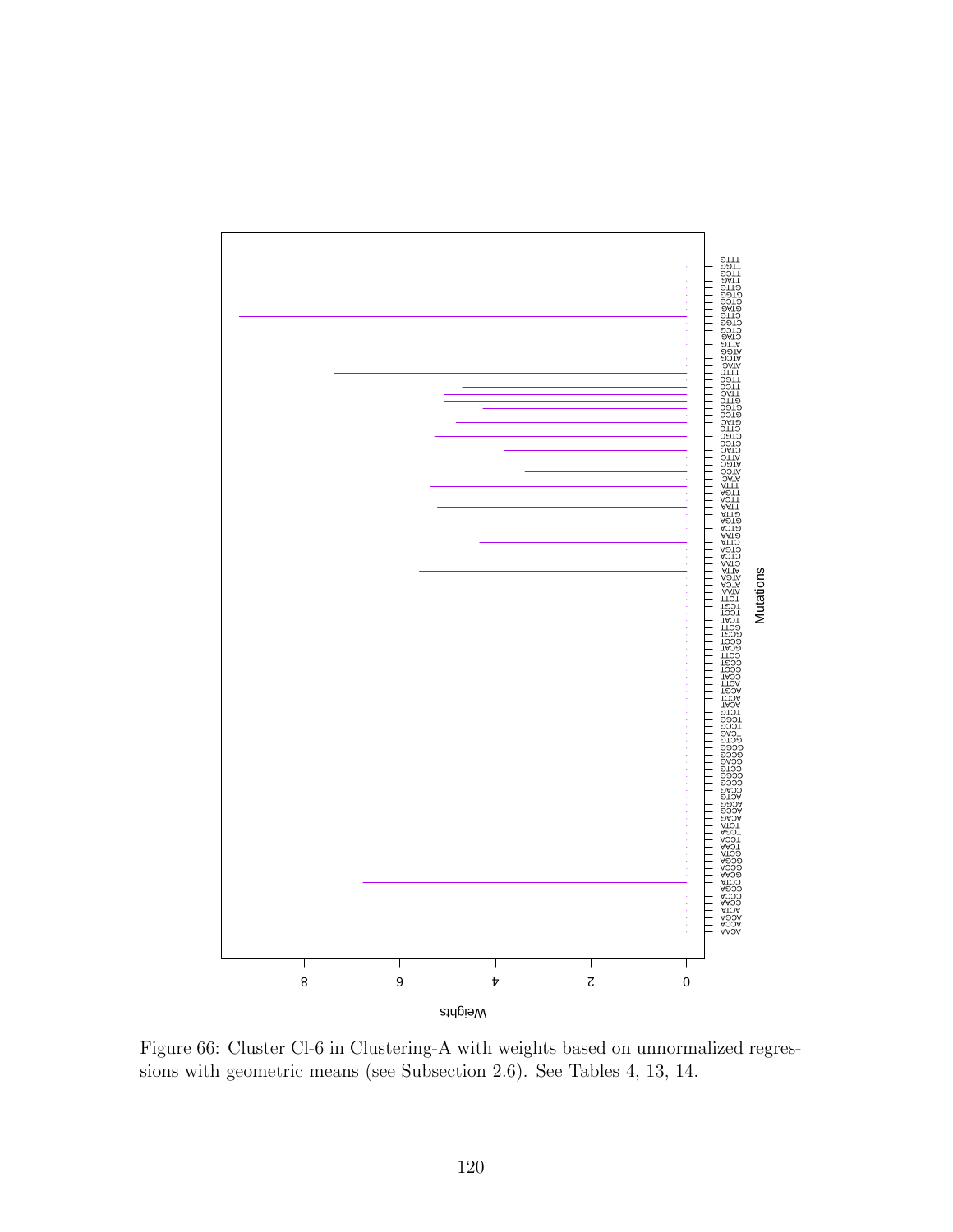

Figure 67: Cluster Cl-6 in Clustering-A with weights based on normalized regressions with geometric means (see Subsection 2.6). See Tables 4, 13, 14.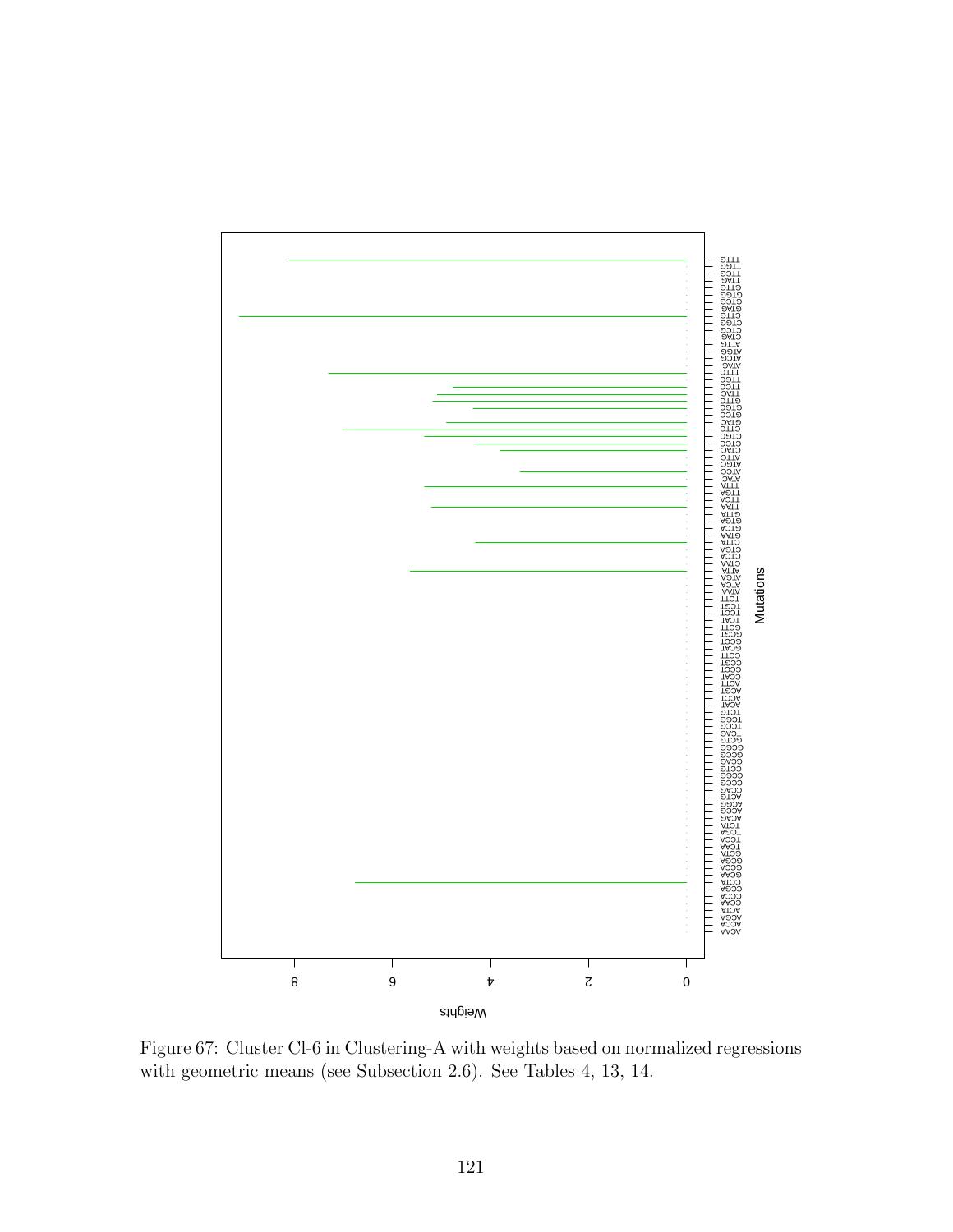

Figure 68: Cluster Cl-7 in Clustering-A with weights based on unnormalized regressions with geometric means (see Subsection 2.6). See Tables 4, 13, 14.